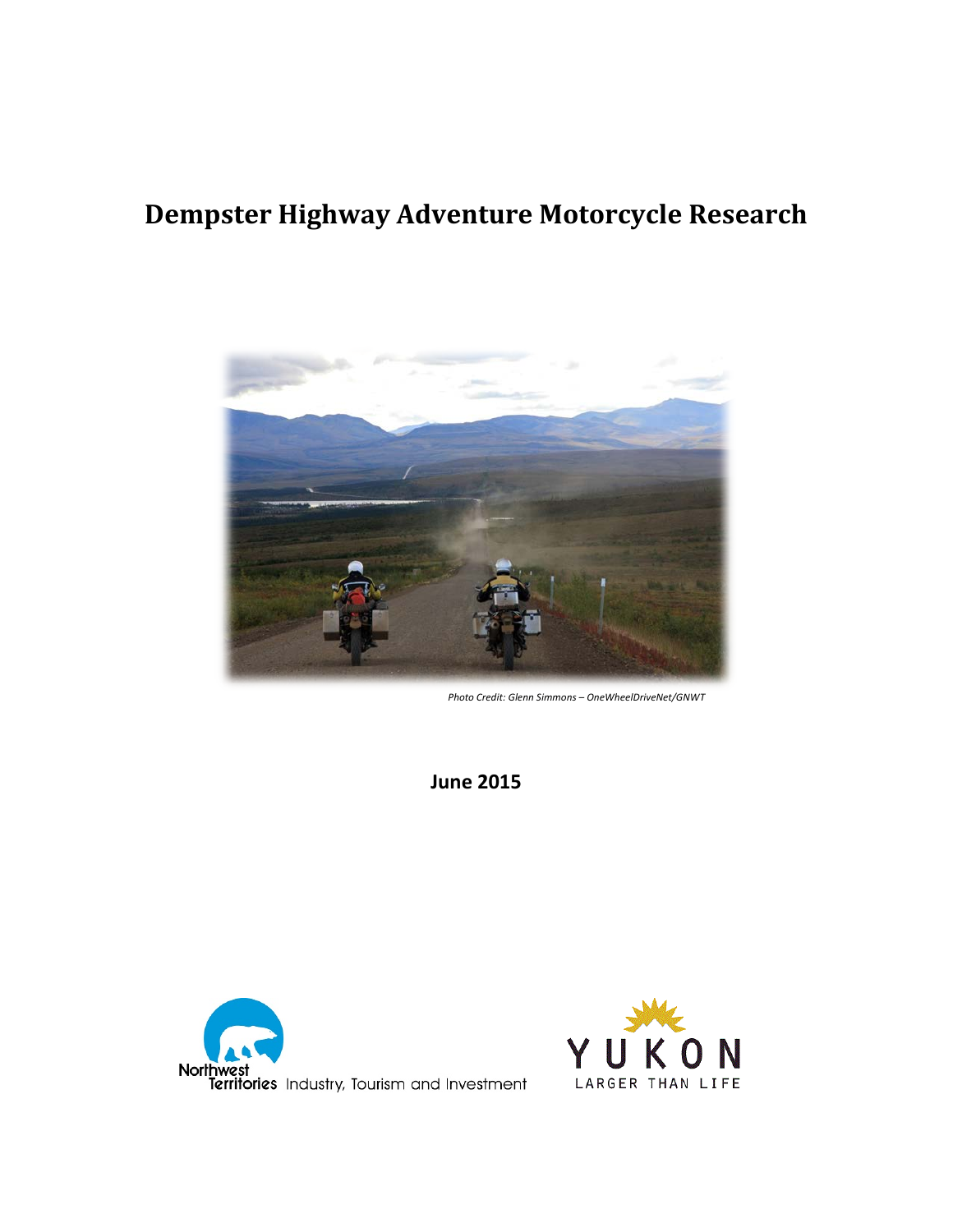# **Contents**

| <b>June 2015</b><br>2 |
|-----------------------|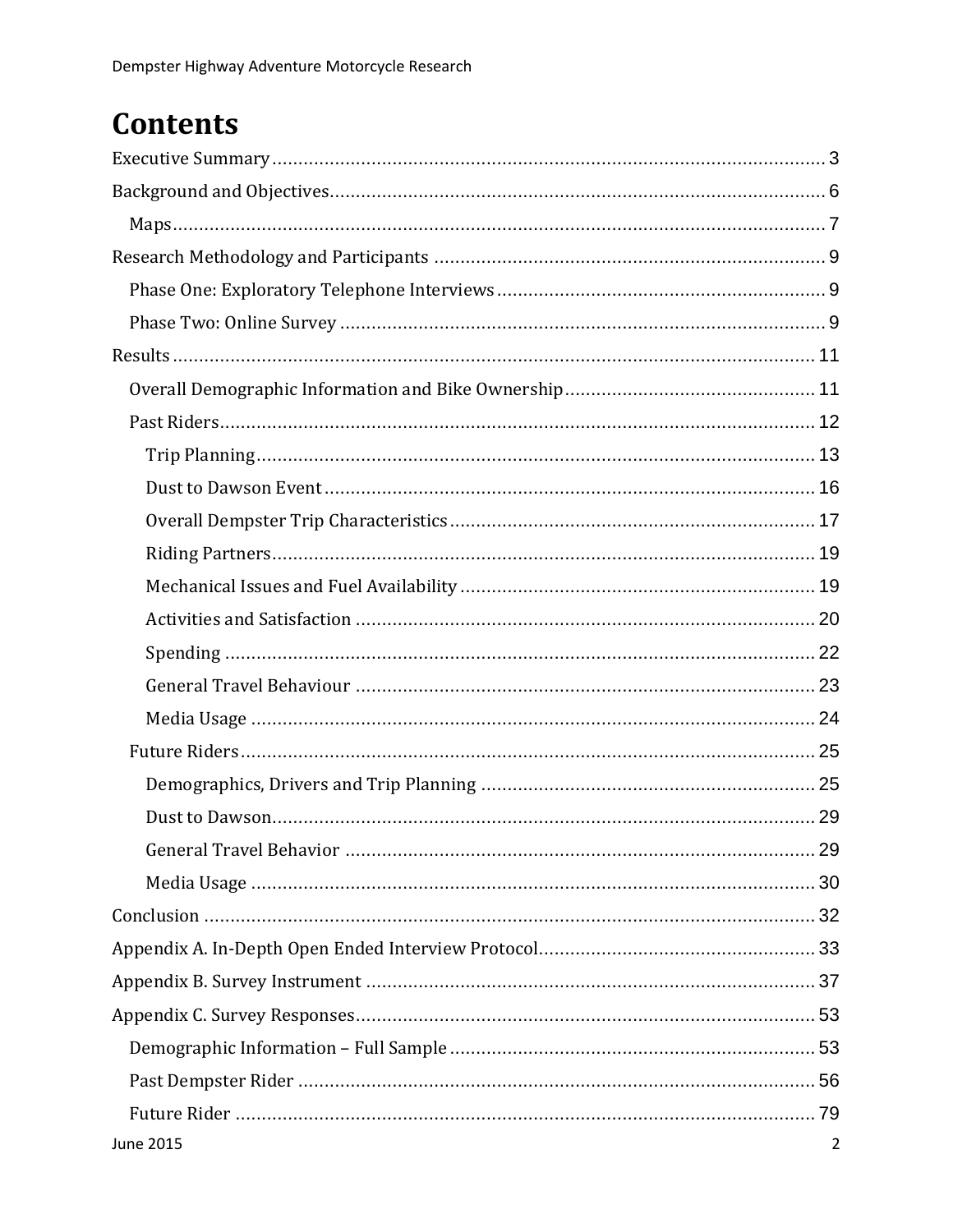# **Executive Summary**

#### <span id="page-2-0"></span>**Background**

The adventure-touring motorcycle concept encompasses dual-sport motorcycles designed specifically to provide long range touring capabilities both on and off roads with the intent of making virtually any destination reachable. Adventure riding is one of the fastest growing motorcycle segments and the Dempster Highway is perhaps Canada's best known gravel road for adventure riders. Businesses and organizations in Inuvik and Dawson City claim growing numbers of motorcyclists travelling the route. Not much is known about this niche market and there is a common desire from Government of Yukon (YG) and the Government of Northwest Territories (GNWT) to learn more about these visitors, their travel habits, and their economic impact on the communities they visit and how to promote the Dempster Highway to more adventure motorcyclists.

#### **Methodology**

The Dempster Highway Adventure Motorcycle Research project was conducted by the GNWT and the YG. The development of research methodology, implementation and analysis was carried out by the GNWT's Department of Industry, Tourism and Investment after consultation with the YG.

Phase 1 of the research project consisted of in-depth, semi-structured telephone and Skype interviews with travellers who completed an overnight motorcycle trip on the Dempster Highway in either 2012 or 2013 and were at least 18 years of age. A total of eight interviews were completed between February and March 2014. This data became a primary information resource while developing the online survey.

Phase 2 of the Dempster Adventure Motorcycle Research was an online survey, administered through surveymonkey.com. Survey administration started on June 13, 2014 and ended on January 15, 2015. The survey had two distinct target groups: motorcyclists who have travelled the Dempster Highway previously, and motorcyclists who have not. The survey was advertised through online adventure motorcyclist forums. The total sample was 139. Fifty-five percent (77 respondents) were Canadian, 42% (59 respondents) were American and 2% (3 respondents) were from other countries.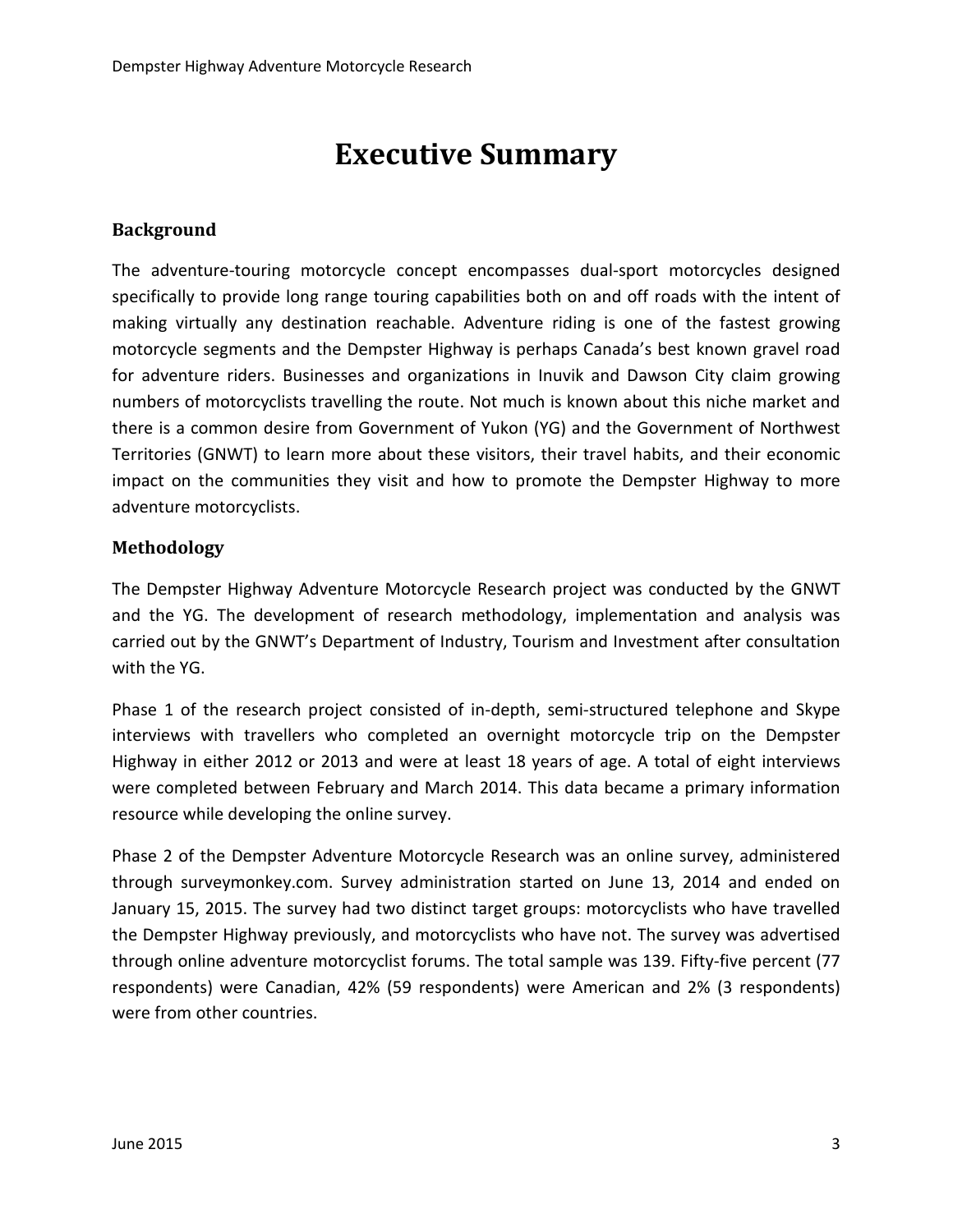### **Overall Findings**

#### *Trip Characteristics*

The overwhelming majority of Dempster Highway adventure motorcyclists were males between the ages of 45 and 64. They tended to be college educated and work in professional or managerial settings with higher than average income levels. Canadian travellers tended to be from Alberta, British Columbia and Ontario. Forty percent of travellers were from the United States.

The challenge of reaching Inuvik, the northernmost Canadian city by road and the remoteness and solitude of the Dempster Highway are the most important drivers for motorcyclists travelling the highway. The Dempster represents a significant portion of travellers' overall vacation, but other northern roads outside of the Northwest Territories and Yukon, and even southern provinces are included in the trip itineraries.

Most visitors rode BMW motorcycles. The average length of the Dempster Highway portion of their motorcycle trip was between two and four days. During the trip they camped and stayed at hotels for accommodation and spent approximately \$1,000. While mechanical issues were not common, some travellers had flat tires while riding the Dempster Highway.

The majority of riders were goal driven and preferred riding over activities off-bike. They participate in photography, wildlife viewing and sightseeing. They are not particularly interested in guided activities or traditional tourism products and packages, although 10% participated in guided airplane or helicopter tours.

Overall, the tourism experience of visitors is overwhelmingly positive. They were particularly satisfied with visitor information centres, the ferry service and safety in communities and campgrounds. Additionally, they were extremely eager to ride the highway again once the allweather road to Tuktoyaktuk is complete.

#### *Trip Planning and Media Usage*

Dempster Highway adventure motorcyclists did extensive planning and bike preparation before their trip. They choose travel destinations based on outstanding scenery, wilderness and wildlife areas, and seek physical challenges while maintaining personal safety. Peer-to-peer advocacy (online adventure riding communities and conversations with other riders, family members and friends) was the most important trip planning and information source. Traditional travel resources, including motorcycle shows, were not commonly used, with the exception of *The Milepost*.

June 2015 4 The research revealed that motorcycle magazine readership and subscription rates are relatively low among the adventure rider target population. Social media usage is also low and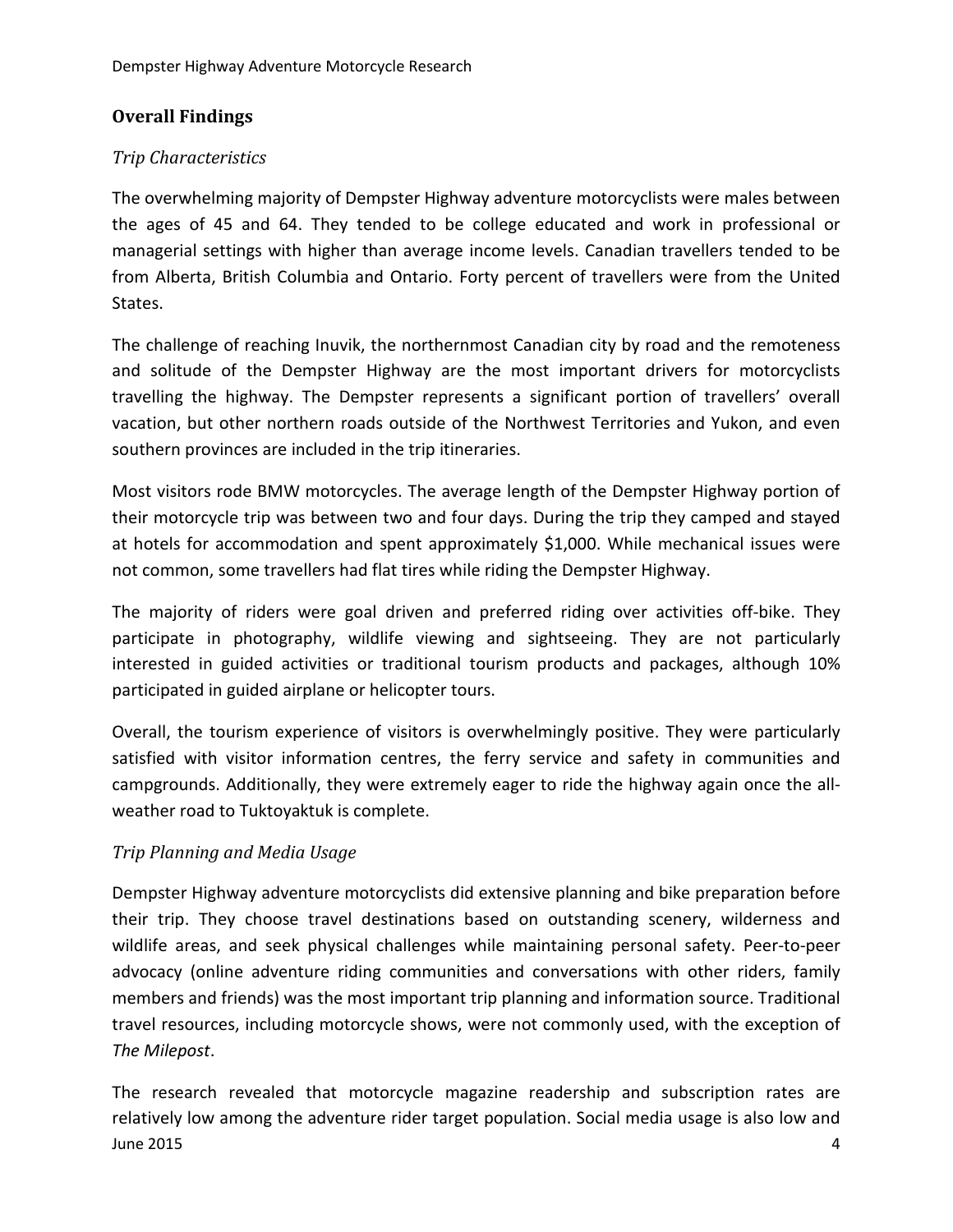limited to mature platforms, such as Facebook and YouTube. Further, the importance of social media in their daily life is low. On the other hand, motorcycling discussion boards are popular.

#### *Dust to Dawson*

The Dust to Dawson (D2D) motorcycle event is an annual gathering of motorcyclists in Dawson City, Yukon held each June. It draws hundreds of motorcyclists from all over North America. The survey results highlighted that the D2D event is an important information source during trip planning and many Dempster itineraries include attending the festival as well.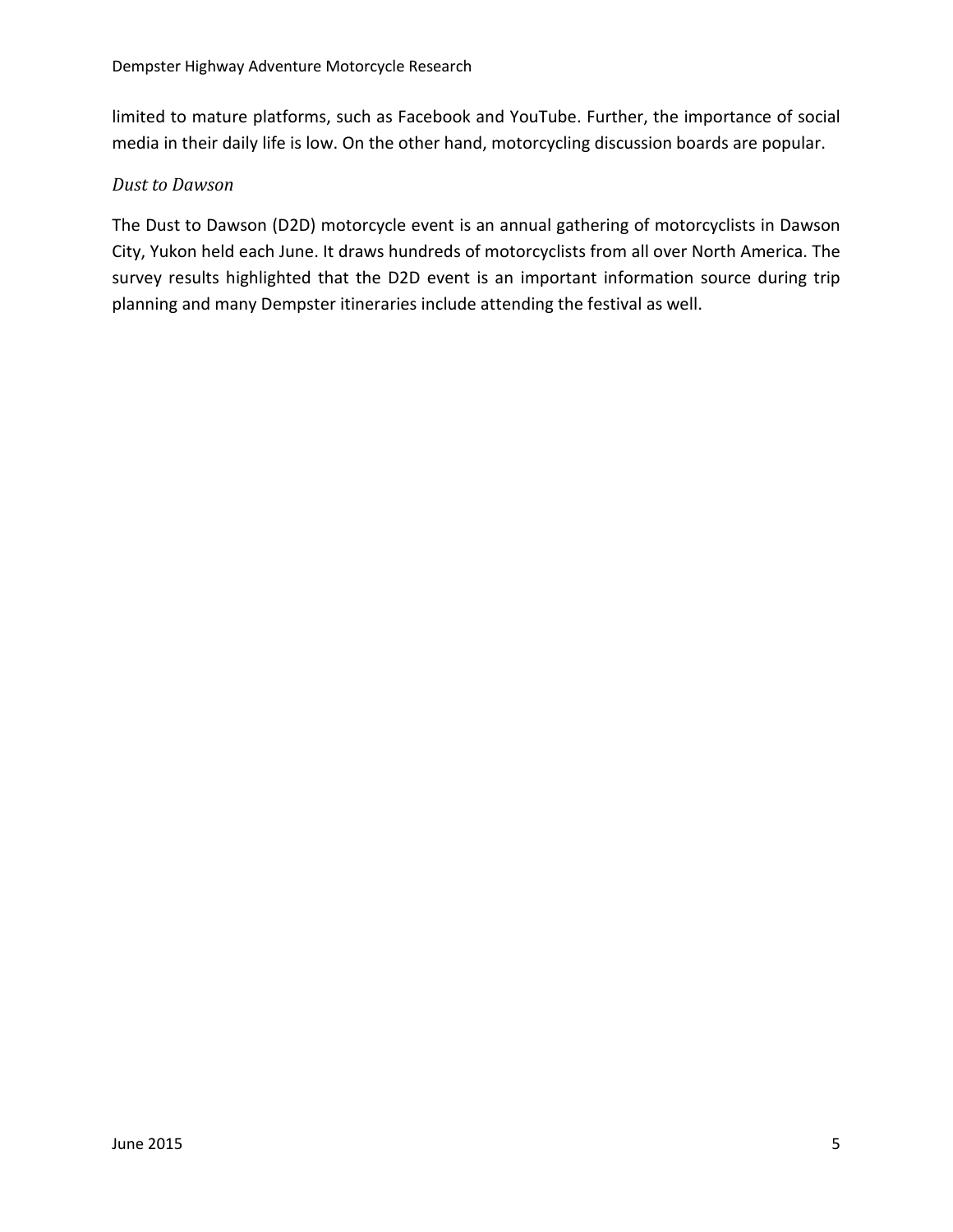## **Background and Objectives**

<span id="page-5-0"></span>Adventure riding is one of the fastest growing motorcycle segments. The adventure-touring motorcycle concept encompasses dual-sport motorcycles designed specifically to provide long range touring capabilities both on and off roads with the intent of making virtually any destination reachable.

The Dempster Highway is perhaps Canada's best known gravel road for adventure riders. Businesses and organizations in Inuvik and Dawson City claim growing numbers of motorcyclists travelling the route. The adventure motorcyclists that travel the Dempster have positive impacts in communities and businesses throughout Yukon and the Northwest Territories offering services, experiences and products to visitors.

Not much is known about this niche market and there is a common desire from YG and the GNWT to learn more about these visitors, their travel habits, their economic impact on the communities they visit, and how to promote the Dempster Highway to more adventure motorcyclists.

In addition, the GNWT is committed to the design, development, construction and maintenance of an all-weather highway extending the Mackenzie Highway from Wrigley to the Dempster Highway, and extending the Dempster Highway from Inuvik to Tuktoyaktuk. In 2014, the construction of the all-weather road from Inuvik to Tuktoyaktuk started. When Mackenzie Highway is completed, the Alaska, Campbell, Dempster, Mackenzie and Liard Highways would become the largest gravel adventure loop in North America and position the highway loop as a must-ride route.

#### **Objectives:**

- Develop detailed profiles for adventure motorcycle travellers who have ridden or are interested in riding the Dempster Highway (including demographic and psychographic characteristics; travel planning habits; trip characteristics; visitor spending estimates; etc.);
- Identify routes and transportation methods to access the Dempster Highway;
- Identify infrastructural challenges or concerns faced by adventure motorcyclists;
- Identify services, products and experiences that are required or are of interest to motorcyclists; and
- Identify marketing and communication channels targeting these travellers.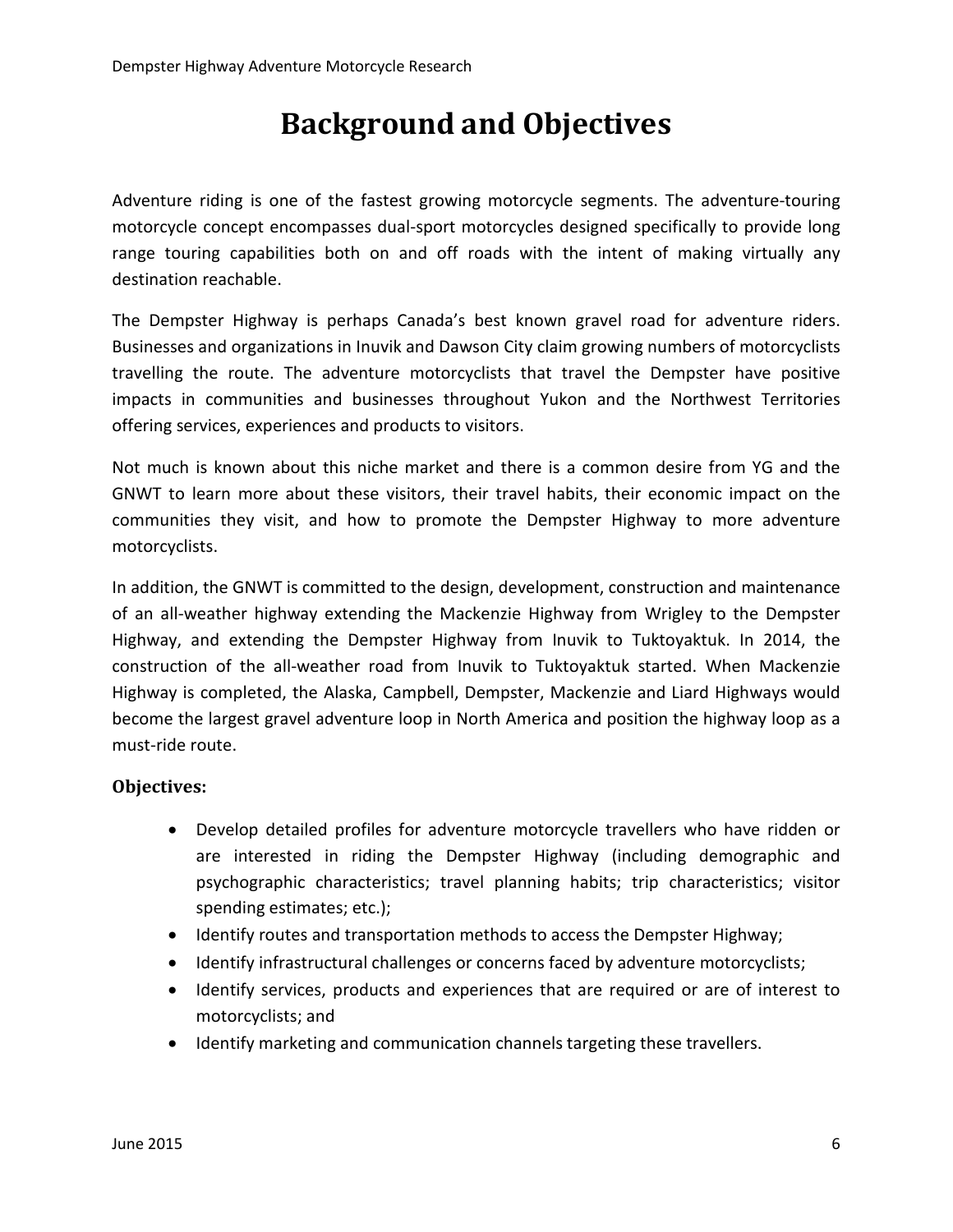## <span id="page-6-0"></span>**Maps**

**Map 1. Dempster Highway Map[1](#page-6-1)**



<span id="page-6-1"></span>June 2015 7 1 Yukoninfo: Dempster Highway Map. [www.yukoninfo.com/yukon-southeast-alaska-northern-british](http://www.yukoninfo.com/yukon-southeast-alaska-northern-british-columbia-maps/dempster-highway-map/)<u>[columbia-maps/dempster-highway-map/](http://www.yukoninfo.com/yukon-southeast-alaska-northern-british-columbia-maps/dempster-highway-map/)</u> (June 26, 2015).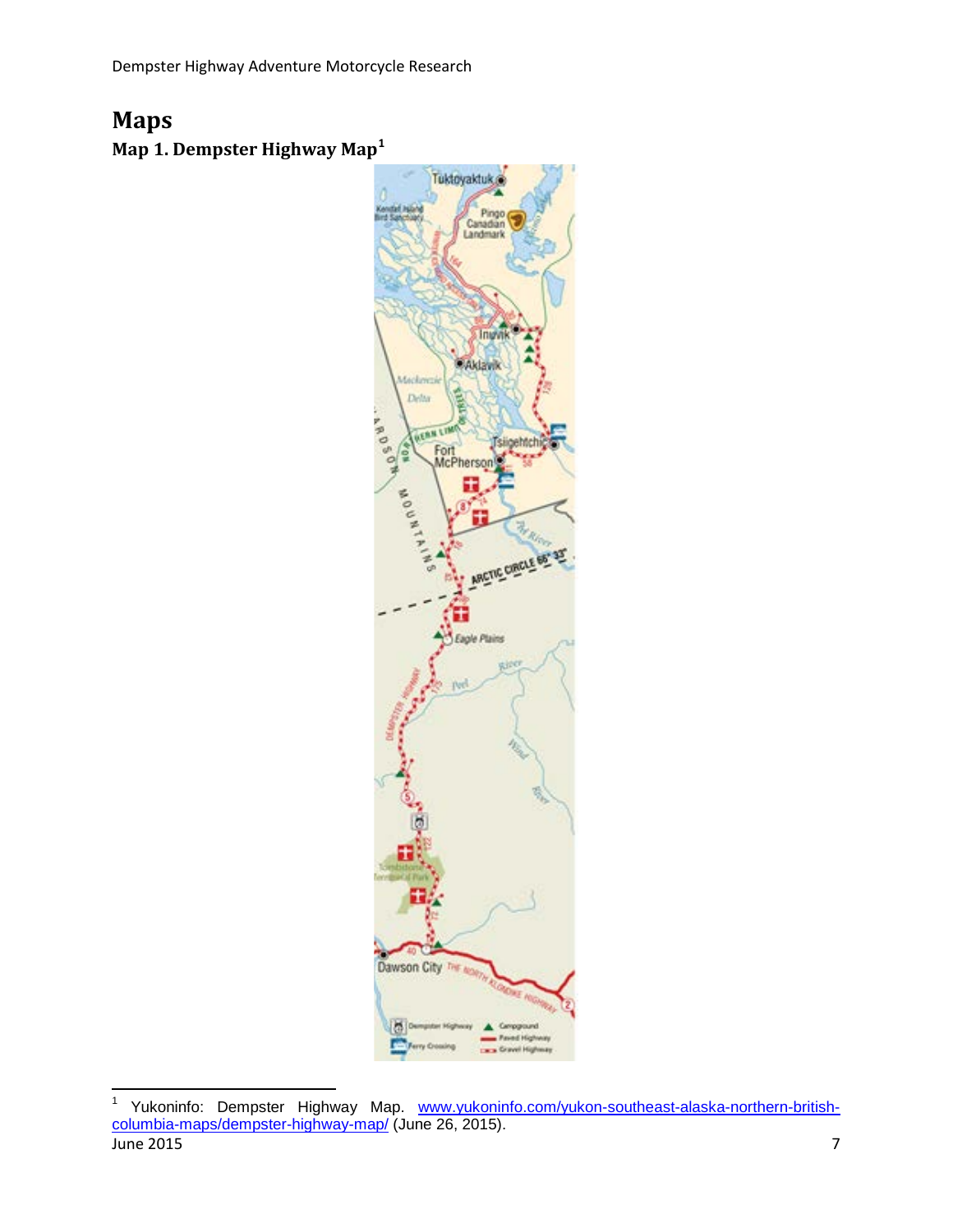

**Map 2. Proposed Mackenzie Valley All-Weather Highway in the NWT[2](#page-7-0)**

**Note: The construction of the Inuvik - Tuktoyaktuk portion of the all-weather road began in 2014.**

<span id="page-7-0"></span>June 2015 8 2 Government of Northwest Territories, Department of Transportation, *Mackenzie Valley All-Weather Road Economic Analysis*, 2009, 3.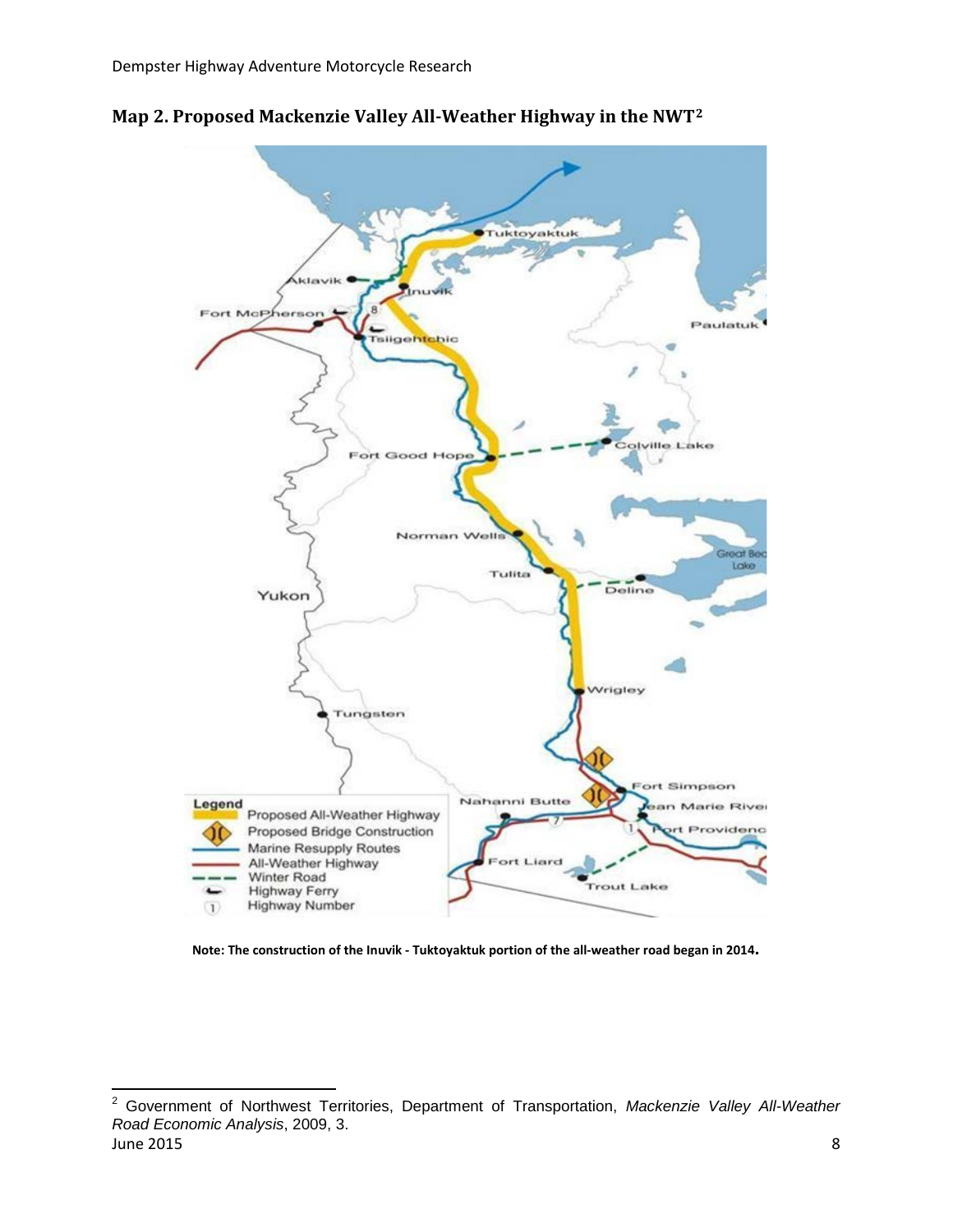# <span id="page-8-0"></span>**Research Methodology and Participants**

The Dempster Highway Adventure Motorcycle Research was conducted by the GNWT and the YG. The development of research methodology, implementation and analysis was carried out by the GNWT's Department of Industry, Tourism and Investment after consultation with the YG.

## <span id="page-8-1"></span>**Phase One: Exploratory Telephone Interviews**

Phase one of the research project consisted of in-depth, semi-structured telephone interviews. Participants were recruited through two popular online motorcycling forums: Advrider.com and Horizonsunlimited.com. Prior to recruitment, the operators/owners of these platforms were contacted to secure permission to solicit respondents. The recruitment criteria were: a completed overnight motorcycle trip on the Dempster Highway in 2012 or 2013 and 18+ years of age. As an honorarium, interview participants were given a \$100 Visa gift card.

A total of ten interviews were scheduled between February and March 2014. Eight interviews were completed while two interviews got cancelled due to scheduling conflicts. Five respondents were from Canada (three from British Columbia, one from each Alberta and Ontario), two from the United States of America (Alaska and Virginia) and one from Germany. All participants were male. The average age was 56. The youngest participant was 43, the oldest was 65. Interview length was between 40 minutes and two hours with an average of 55 minutes. An interview protocol (available in Appendix A) guided all interviews. At the same time, all interviews were informal and allowed participants to address any aspects of their Dempster Highway adventure motorcycling experience.

These interviews were later transcribed and coded. To protect the privacy of participants, their names were removed from all data and replaced with pseudonyms.

This data became a primary information resource while developing the online survey.

## <span id="page-8-2"></span>**Phase Two: Online Survey**

Phase two of the Dempster Adventure Motorcycle Research was an online survey, administered through surveymonkey.com. Survey administration started on June 13, 2014 and ended on January 15, 2015. Initially, the survey administration was scheduled to end on August 1, 2014. However, the deadline was later delayed until September  $1<sup>st</sup>$ , 2014. Due to a coding error, the survey collector did not close on the requested day and the survey remained open. During October to December 5, 2014 more respondents found and completed the survey. These responses were included in the final analysis.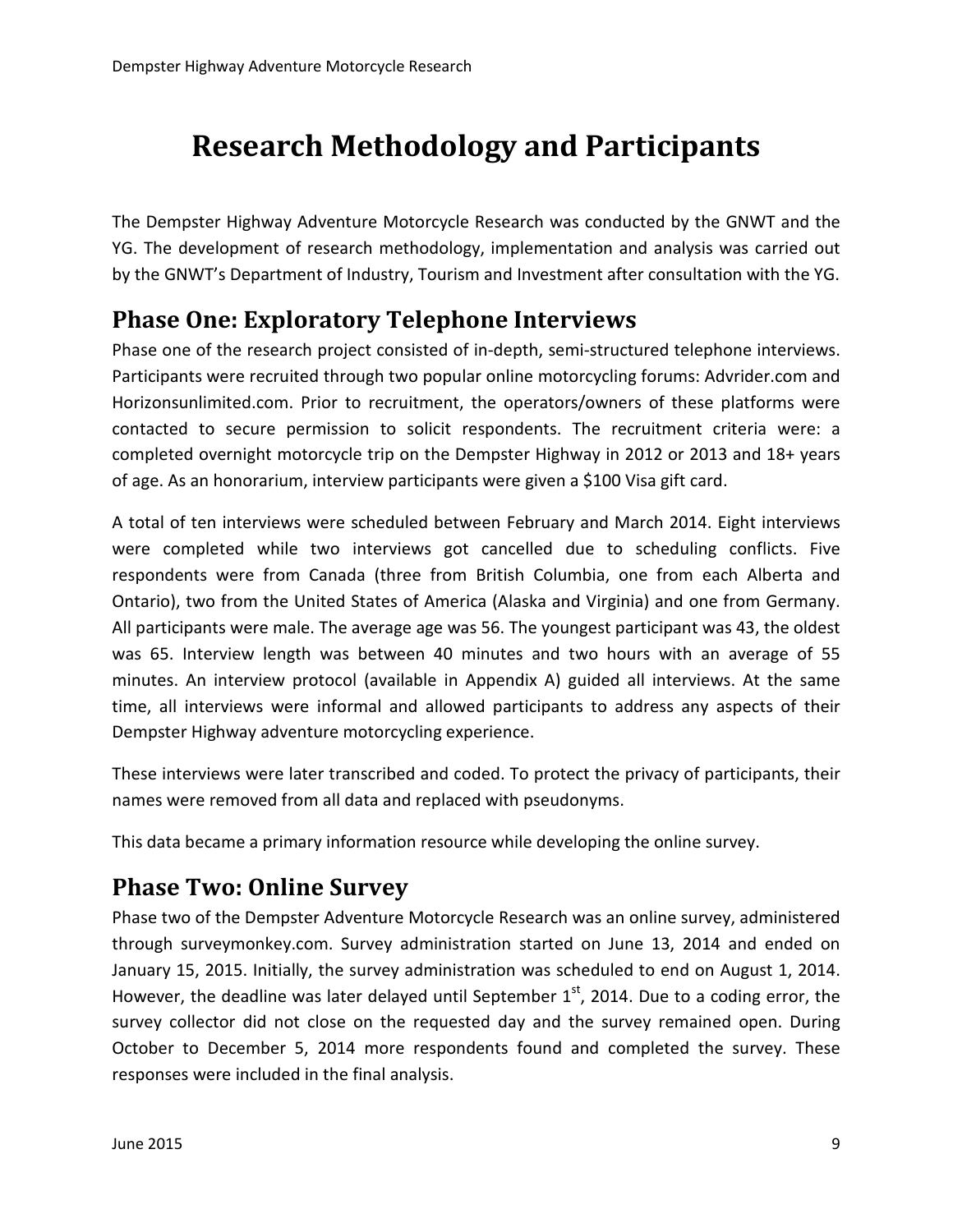The survey was open with two distinct target groups in mind: motorcyclists who have travelled the Dempster Highway previously, and motorcyclists who have not. The survey was advertised through online adventure motorcyclist forums, most importantly Horizonsunlimited.com and Advrider.com. Participants were encouraged to actively recruit respondents through their social networks and friends (snowball sampling). Overall, the total sample was 139. Seventy-seven respondents were Canadian, 59 American and 3 from other countries. The completion rate for the total sample was 93%. The completion rate for those who had ridden the Dempster Highway previously was 92%, while completion rate for those who have not ridden the Dempster Highway was 95%.

Participants had the opportunity to enter a draw for two \$500 prize packages containing camping gear.

The survey instrument and detailed demographic profile of all participants are available in Appendix B and Appendix C.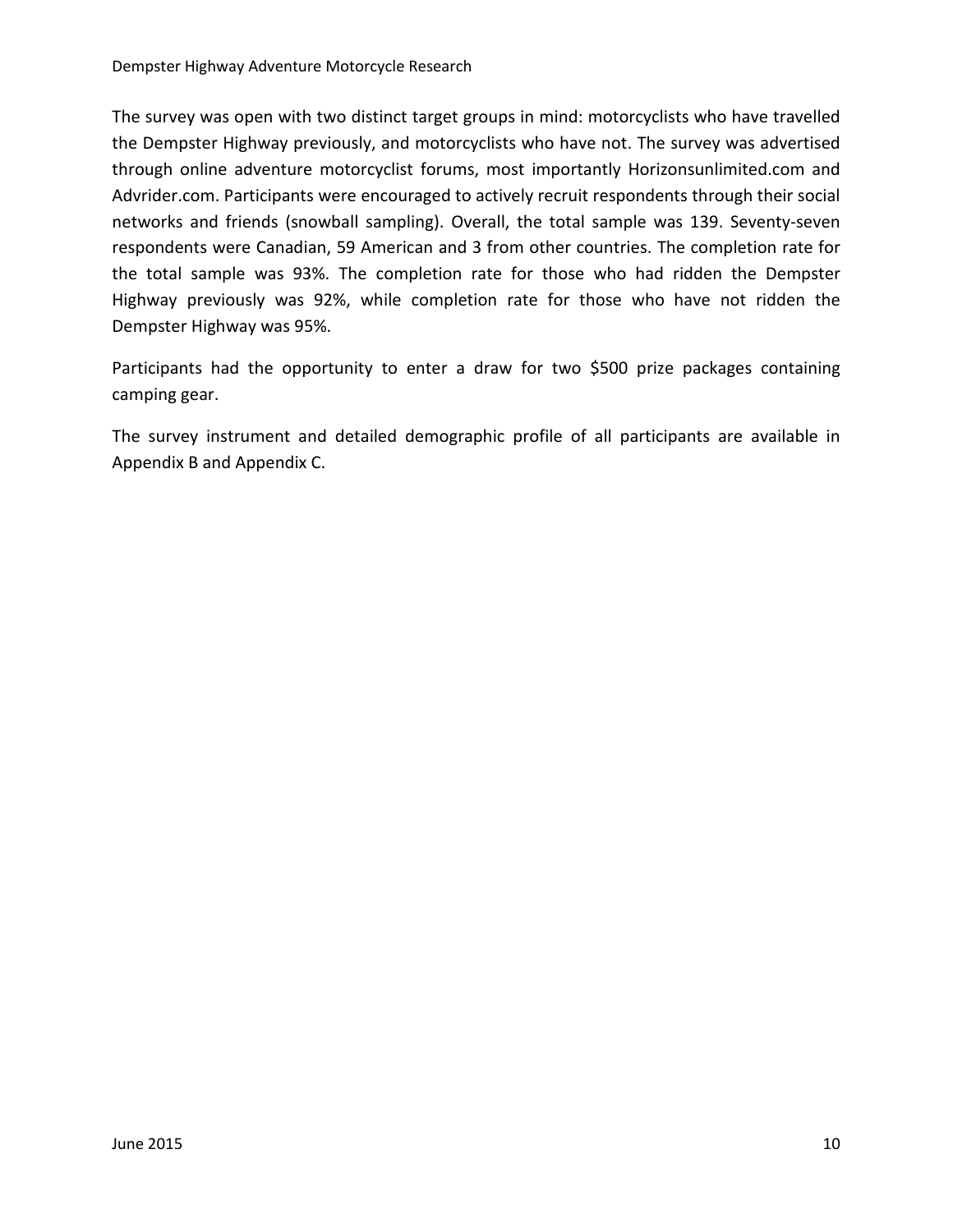# **Results**

## <span id="page-10-1"></span><span id="page-10-0"></span>**Overall Demographic Information and Bike Ownership**

The Dempster Adventure Motorcycle Research was conducted to understand the demographic characteristics and travel habits of this niche market. The majority of riders who participated in the research project were Canadian. Americans were roughly 40% of the sample, while international respondents represented a small minority. These proportions were similar in phase one (qualitative interviews) as well, although representation was not the main goal of the exploratory research.

|              | <b>Frequency</b> | Percent |
|--------------|------------------|---------|
| Canada       | 77               | 55.4%   |
| <b>US</b>    | 59               | 42.4%   |
| Germany      |                  | 1.4%    |
| Australia    |                  | 0.7%    |
| <b>Total</b> | 139              | 100.0%  |

#### **What is your permanent place of residence? (country)**

Almost 90% of Canadian survey respondents were from three provinces: Alberta (33%), British Columbia (33%) and Ontario (23%). This distribution closely mirrors the general road traveller composition of the Northwest Territories. Interestingly, no Northwest Territories' (NWT) residents completed the survey and only three respondents were from the Yukon (4%).

#### **What is your permanent place of residence? (Canadian province/territory)**

|                         | <b>Frequency</b> | Percent |
|-------------------------|------------------|---------|
| Alberta                 | 25               | 32.5%   |
| <b>British Columbia</b> | 25               | 32.5%   |
| Ontario                 | 18               | 23.4%   |
| Saskatchewan            | 3                | 3.9%    |
| Yukon                   | 3                | 3.9%    |
| Manitoba                | 2                | 2.6%    |
| Nova Scotia             | 1                | 1.3%    |
| <b>Total</b>            | 77               | 100.0%  |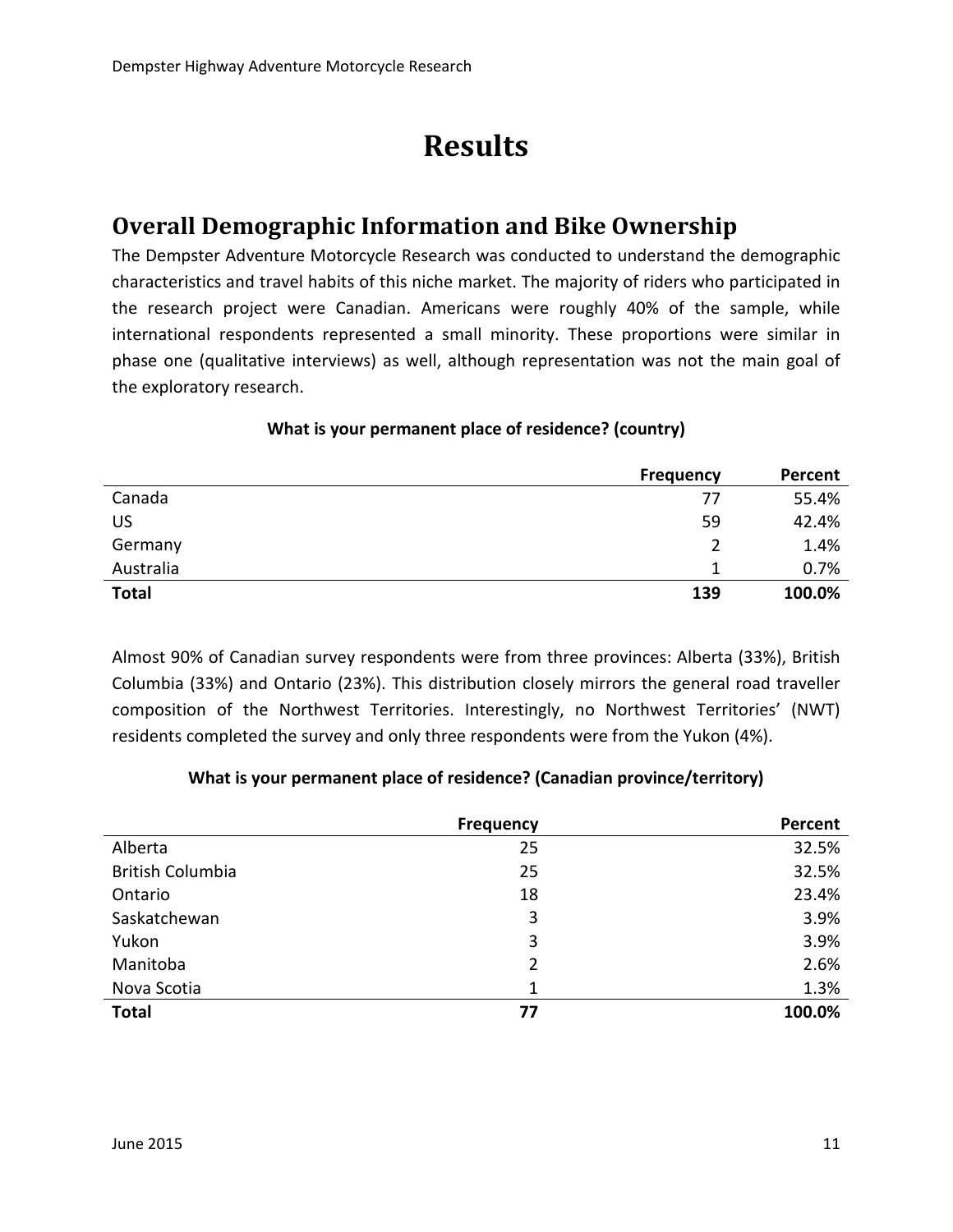One in five American respondents were from Alaska, while 17% were from California. Overall, participants from the United States represented 26 states. Detailed USA origin data is available in Appendix C, Table 3.

Half of the survey respondents owned more than one motorcycle at the time of the survey. Two respondents did not own a motorcycle. The most popular motorcycle make was BMW (31%), closely followed by Kawasaki, Suzuki and KTM (see Appendix C, Table 4 and Table 5). The models of BMW motorcycles ranged from 650cc to 1200cc adventure models. The large majority of Kawasakis were KLR650s. The most popular Suzuki models were from the Tenere line.

## <span id="page-11-0"></span>**Past Riders**

Fifty-five percent of the respondents have been on the Dempster Highway on an overnight motorcycle trip. Two-thirds of the trips were within the past five years (2010-2014). The earliest trip was in 1984 (Appendix C, Table 12). Half of the respondents were from Canada, almost exclusively from the provinces Alberta, British Columbia or Ontario:

|                         | <b>Frequency</b> | Percent |
|-------------------------|------------------|---------|
| Alberta                 | 13               | 33.3%   |
| <b>British Columbia</b> | 12               | 30.8%   |
| Ontario                 | 10               | 25.6%   |
| Saskatchewan            | 2                | 5.1%    |
| Manitoba                | 1                | 2.6%    |
| Yukon                   | 1                | 2.6%    |
| <b>Total</b>            | 39               | 100.0%  |

#### **What is your permanent place of residence? (Canadian province/territory)**

One in five respondents from the United States were from Alaska. Approximately 11% of the riders lived in California and 9% in Minnesota. Two past Dempster riders were from Germany and one from Australia (Appendix C, Table 8 and Table 9).

Almost two-thirds of the respondents owned more than one motorcycle at the time of the survey. The most popular make was BMW (34%), followed by Kawasaki, Suzuki and Honda (Appendix C, Table 10).

Eighty-four percent of the respondents rode the Dempster once, 12% rode it twice, while 4% completed it three or more times. At the same time, respondents were extremely eager to ride the highway again once the road to Tuktoyaktuk is completed, with 75% indicating that they plan to ride that road in the future (Appendix C, Table 43).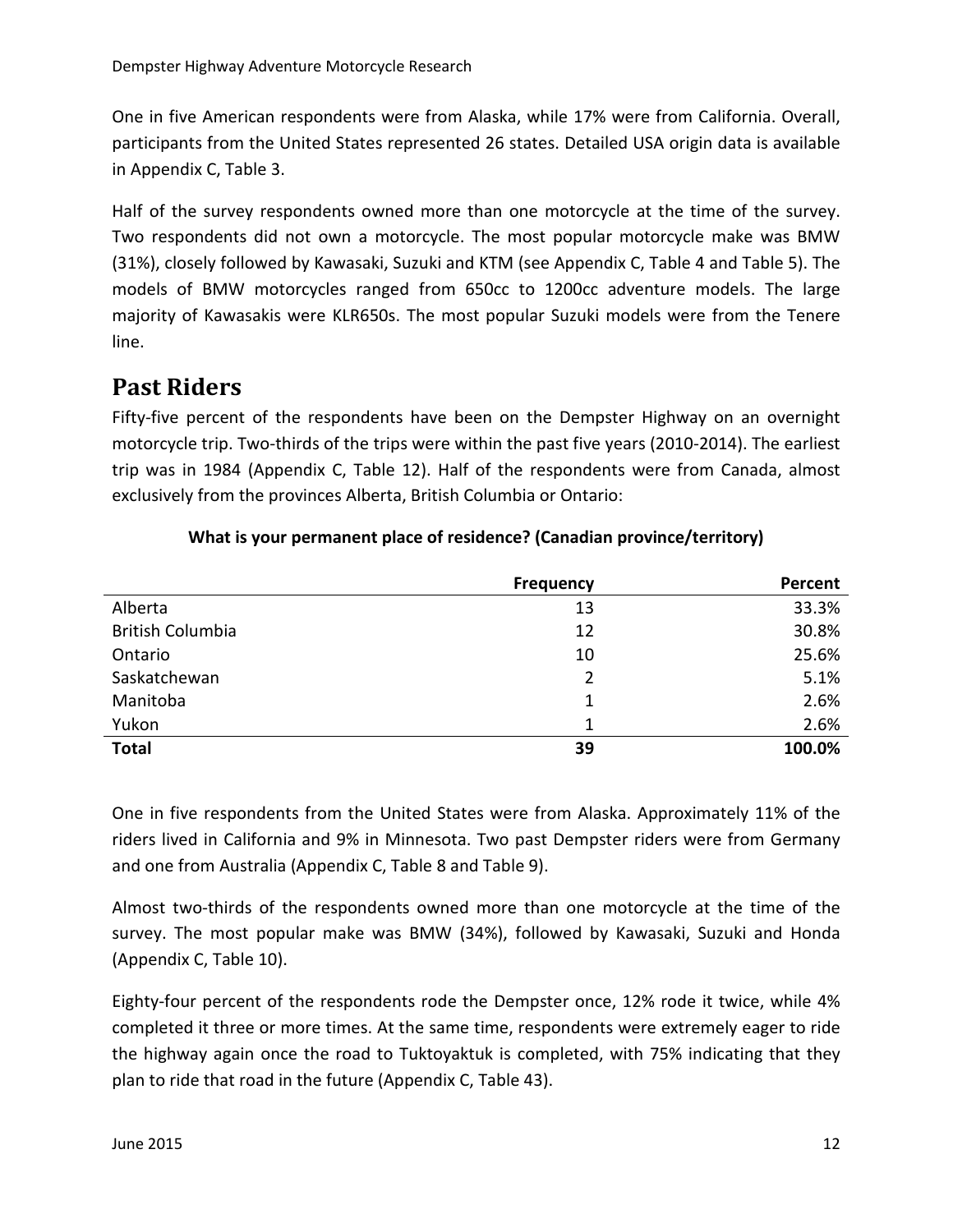The majority of Dempster riders were male, between the ages of 45 and 64, and were either retired or worked in a professional/managerial setting. More than three quarters of past riders had at least a college/technical diploma and almost half had an annual household income over \$120,000.

| <b>Characteristics</b>  | <b>Categories</b>                 | Percentage |
|-------------------------|-----------------------------------|------------|
| Gender                  | Male                              | 95%        |
|                         | Female                            | 5%         |
| Age                     | $15 - 24$                         | 0%         |
|                         | 24-34                             | 9%         |
|                         | 35-44                             | 8%         |
|                         | 45-54                             | 31%        |
|                         | $55 - 64$                         | 39%        |
|                         | $65+$                             | 13%        |
| <b>Education</b>        | Masters/Ph.D. degree or higher    | 11%        |
|                         | University degree                 | 35%        |
|                         | College/technical diploma         | 34%        |
|                         | Some technical college/university | 10%        |
|                         | High school                       | 10%        |
| <b>Occupation</b>       | Professional                      | 37%        |
|                         | Retired                           | 23%        |
|                         | Management                        | 15%        |
|                         | <b>Trades</b>                     | 13%        |
|                         | Self-employed                     | 10%        |
|                         | Student                           | 1%         |
|                         | Unemployed                        | 1%         |
| <b>Household Income</b> | Under \$30,000                    | 4%         |
|                         | \$30,000 - \$49,999               | 6%         |
|                         | \$50,000 - \$69,999               | 7%         |
|                         | \$70,000 - \$89,999               | 12%        |
|                         | \$90,000 - \$119,999              | 22%        |
|                         | Over \$120,000                    | 49%        |

#### **Demographics of Respondents who Rode the Dempster**

## <span id="page-12-0"></span>*Trip Planning*

 $\mu$  June 2015 13 Forty percent of past riders have visited Yukon or the Northwest Territories for leisure or business prior to their first Dempster motorcycle trip (Appendix C, Table 14). The North is a primary destination for the majority of these riders: over two-thirds indicated that they considered an Alaska or the Yukon trip while planning their Dempster trip (Appendix C, Table 15). Phase 1 revealed that the Dempster was not necessarily the only destination during their motorcycle trip: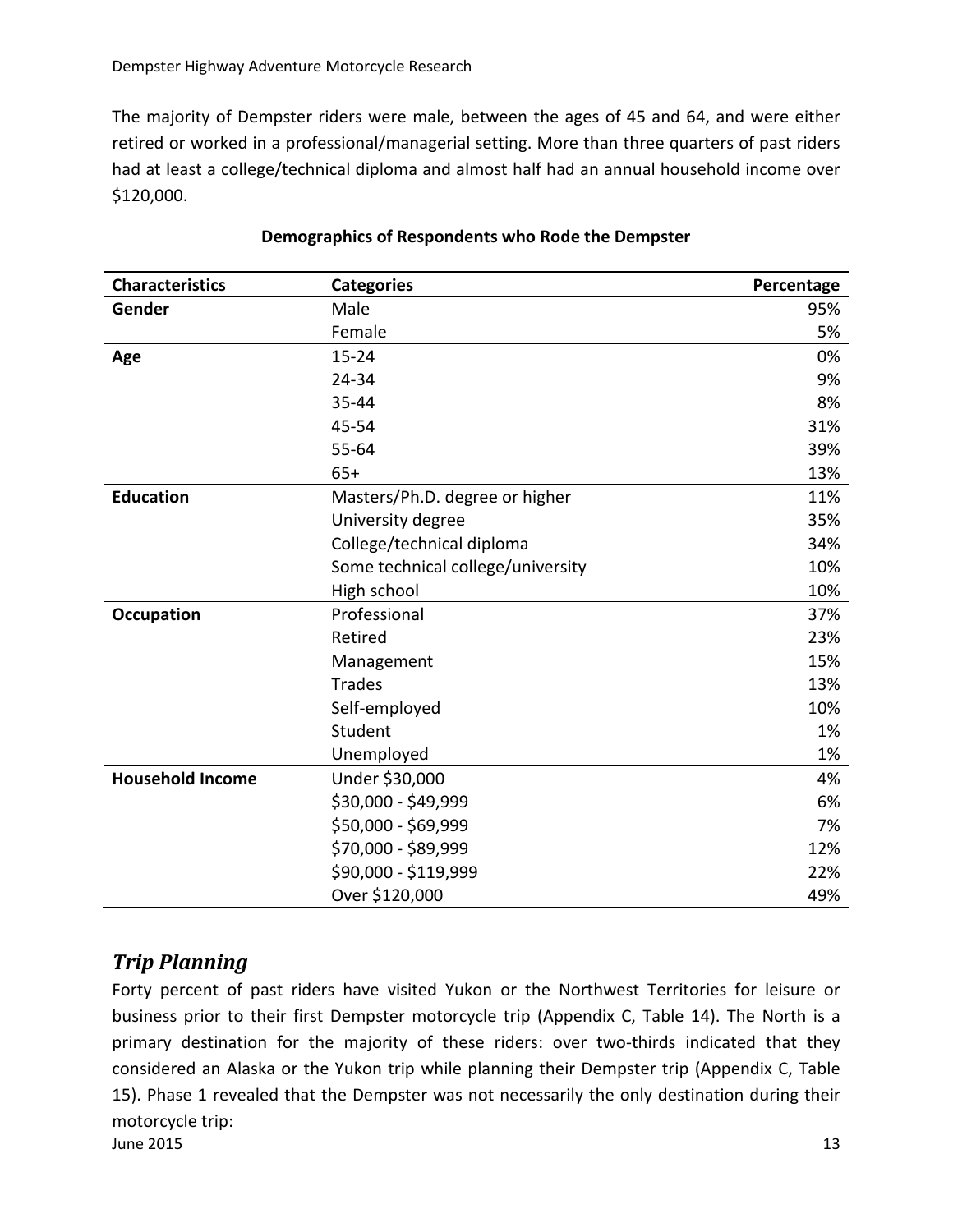*John*: [After we rode the Dempster, we rode] Top of the World Highway to Chicken. From Chicken we rode up to Fairbanks and down to the entrance of Mount McKinley Park. We did the Denali Highway, east from McKinley. Its hundred miles of wilderness. It was one of the high points of the trip. Rode back to Tok, where we spent the night in a motel. It was pouring rain. We started going home after that, down the Cassiar.

*Patrick*: The first year we went down the Cassiar, but at the bottom we cut across to Edmonton… The second time I learned about the place called Telegraph Creek. Lots of switchbacks, beautiful scenery. And you go to Salmon Glacier. Same thing again, little gravel road at the side of the mountain and you end up at the beautiful glacier. Then I went to Whistler, Vancouver Island, straight across the island to Tofino and Victoria. Back through Vancouver, Calgary, Edmonton and cut our way back to Ontario.

It's apparent from the two phases of the study that the Dempster Highway represents a significant portion of the overall motorcycle trip, but it is not the only destination: other northern roads and even southern provinces are included in the trip itineraries.

Past riders learned about the Dempster Highway through peer-to-peer advocacy (online adventure riding communities and conversations with other riders, family and friends). Tourism websites and other travel resources were less frequently mentioned, with the exception of *The Milepost*.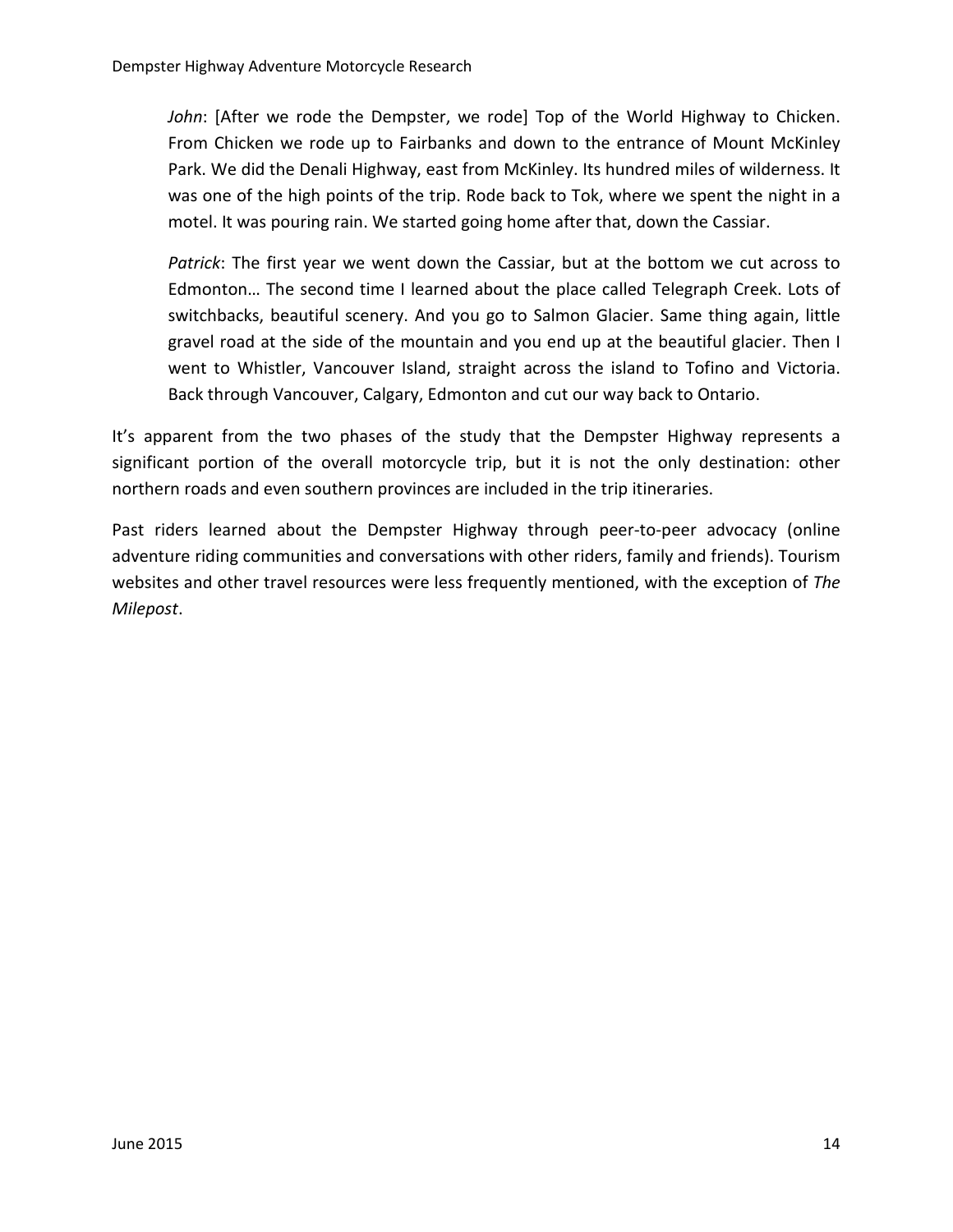|                                        | <b>Frequency</b> | Percent |
|----------------------------------------|------------------|---------|
| Advrider.com                           | 53               | 21.0%   |
| Talking to other riders                | 39               | 15.5%   |
| Dust to Dawson event                   | 27               | 10.7%   |
| The Milepost                           | 24               | 9.5%    |
| Talking to friends/family              | 23               | 9.1%    |
| Horizons Unlimited (HUBB)              | 17               | 6.7%    |
| Other (please specify)                 | 15               | 6.0%    |
| Magazine/newspaper article             | 10               | 4.0%    |
| Social Media                           | 7                | 2.8%    |
| TravelYukon.com                        | 6                | 2.4%    |
| <b>Yukon's Vacation Planner</b>        | 6                | 2.4%    |
| Motorcycle Show                        | 3                | 1.2%    |
| Dempsterhighway.com                    | 5                | 2.0%    |
| Northwest Territories Explorer's Guide | 5                | 2.0%    |
| SpectacularNWT.com                     | 4                | 1.6%    |
| <b>Travel Guidebook</b>                | 3                | 1.2%    |
| DawsonCity.ca                          | 2                | 0.8%    |
| None of the above                      | 2                | 0.8%    |
| DestinationInuvik.com                  | 1                | 0.4%    |
| <b>Total</b>                           | 252              | 100.0%  |

### **How did you hear about the Dempster Highway? (Respondents could check all options that apply)**

The average rider started thinking about riding the Dempster 12 months in advance and made a firm decision seven months before the actual trip (Appendix C, Table 18 and Table 19).

The most often used trip planning resource is peer-to-peer information (online adventure riding communities, family/friends and the Dust to Dawson event). Given the complex itineraries of these motorcycle trips (often including Yukon, Alaska, the Northwest Territories and multiple Canadian provinces), *The Milepost* was the second most used trip planning resource. On the other end of the spectrum, Dempster riders did not rely on motorcycle shows or traditional social media sources to plan their trip (Appendix C, Table 20).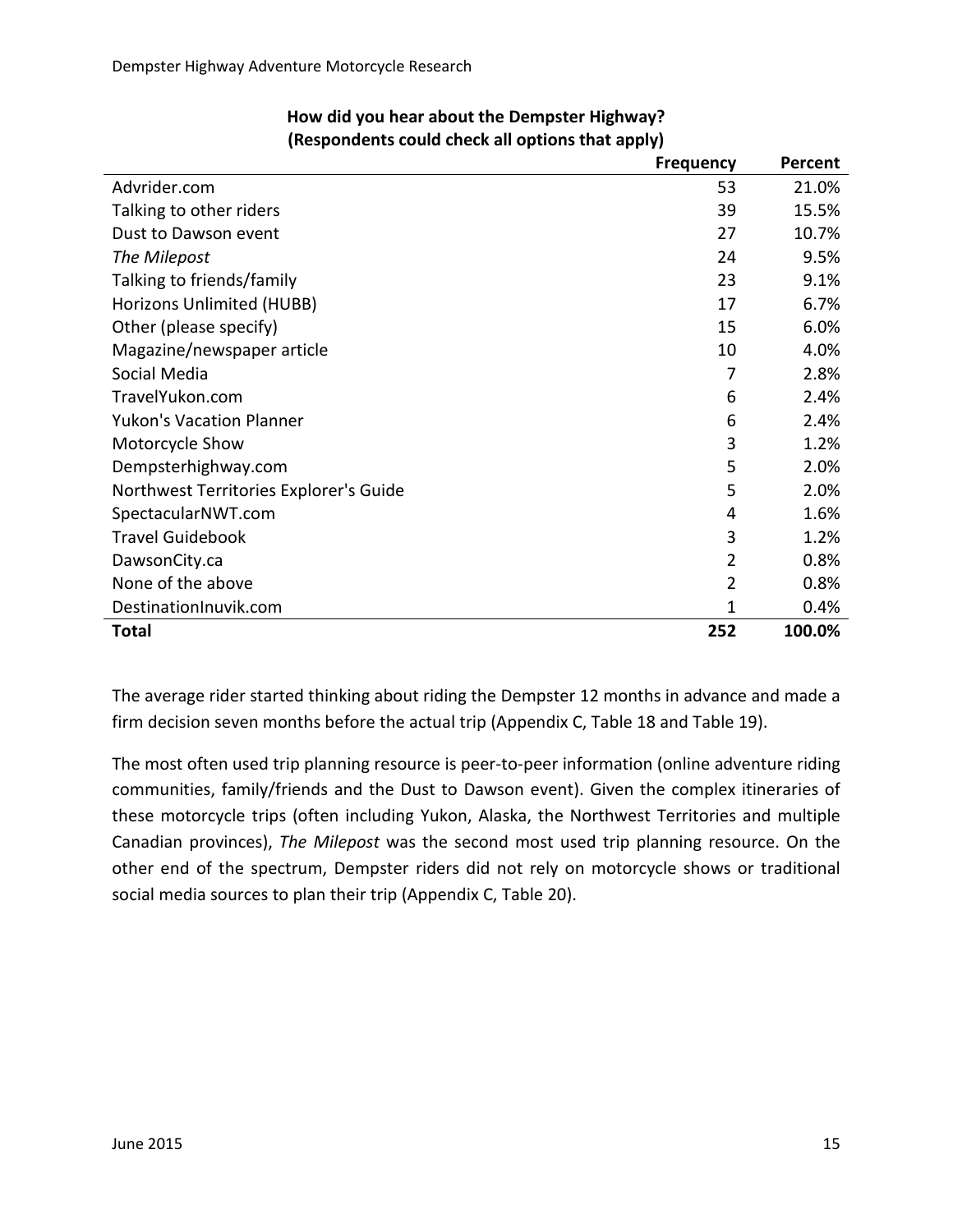|                           | <b>Frequency</b> | Percent |
|---------------------------|------------------|---------|
| Advrider.com              | 59               | 21.5%   |
| The Milepost              | 42               | 15.3%   |
| Talking to friends/family | 28               | 10.2%   |
| TravelYukon.com           | 22               | 8.0%    |
| Horizons Unlimited (HUBB) | 17               | 6.2%    |
|                           |                  |         |

#### **Top Five Trip Planning Resources (Respondents could check all options that apply)**

## <span id="page-15-0"></span>*Dust to Dawson Event*

The Dust to Dawson (D2D) motorcycle event is an annual gathering of motorcyclists in Dawson City, Yukon. The D2D takes place in June and draws hundreds of motorcyclists from across North America. During phase 1, it was apparent that there is a connection between attending the D2D event and riding the Dempster:

*Patrick*: I found the D2D event. That is what drew me to this. And once I started reading about to the D2D and where it was, I started thinking where can I go from here. The D2D is a time thing. It happens at a specific date, so I time it, so I hit there maybe a day early. The event is the pull, the Dempster is the icing on the cake.

*Neil*: We rode the Top of the World Highway to Dawson and we participated in the D2D motorcycle meeting in June. When that was finished, we rode the Dempster. I think the best thing you have going right now if the D2D event. You are right there, there are guys there. There's a big thing going on.

Over 60% of the survey respondents were either extremely or moderately familiar with the D2D event; and 10% of them were not familiar at all. Additionally, 58% of the respondents who were at least slightly familiar with the event stated that they have attended D2D (Appendix C, Table 22 and Table 23). Four in ten respondents indicated that they plan to attend the gathering in the future.

Riders who were not interested in attending the event most often cited time restraints, scheduling conflicts and aversion of crowds as their main reasons not to attend.

It is evident that the D2D motorcycle event is an important information source during the trip planning phase and many Dempster itineraries include attending the festival.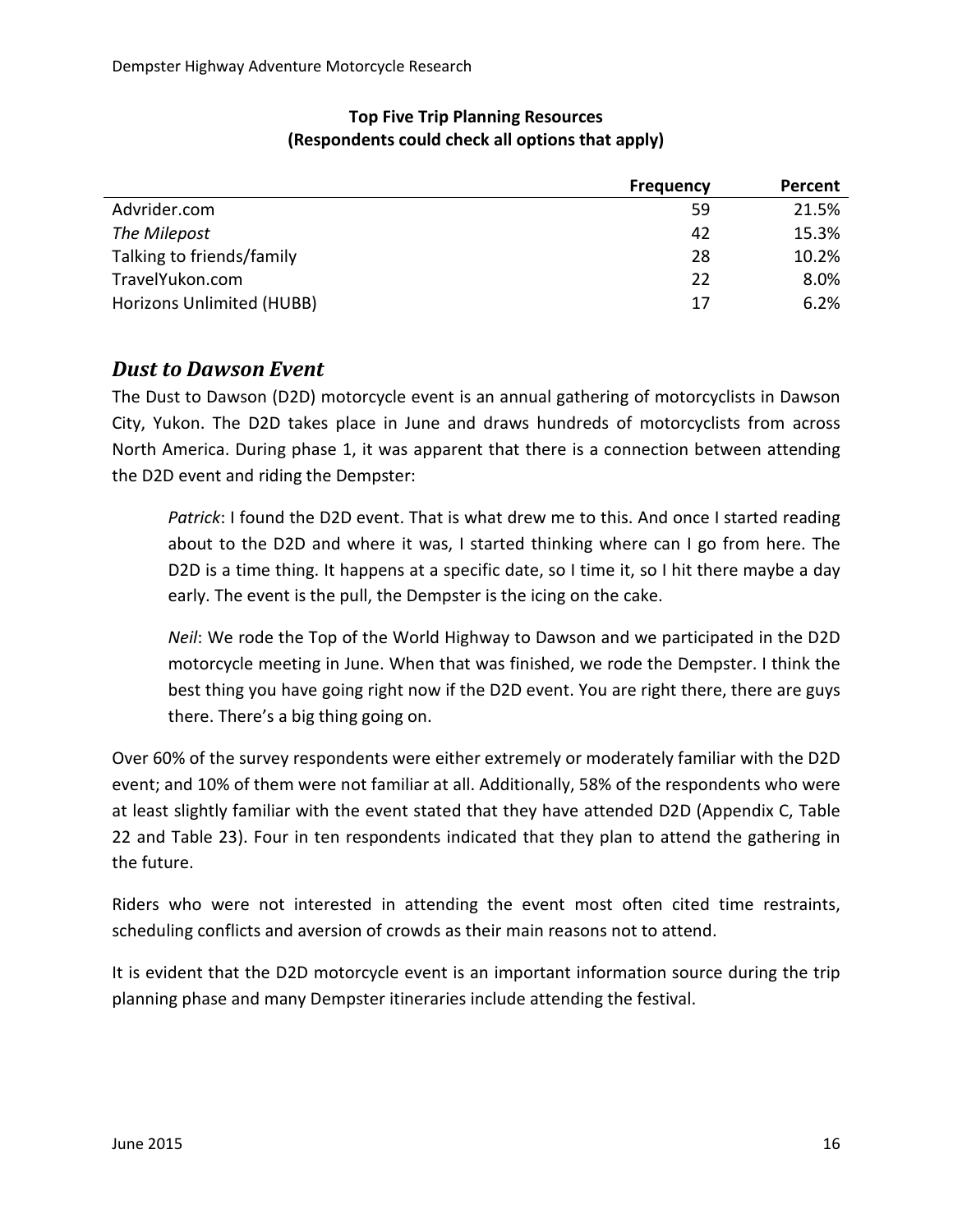## <span id="page-16-0"></span>*Overall Dempster Trip Characteristics*

The challenge; reaching the northernmost Canadian city by road; and the remoteness and solitude of the Dempster Highway are the most important drivers for motorcyclists travelling the highway:

|                                                   | <b>Frequency</b> | Percent |
|---------------------------------------------------|------------------|---------|
| The challenge                                     | 20               | 26.0%   |
| Reaching the northernmost Canadian city by road   | 17               | 22.1%   |
| The remoteness and solitude                       | 16               | 20.8%   |
| Crossing the Arctic Circle on a motorcycle        | 9                | 11.7%   |
| Other (please specify)                            | 7                | 9.1%    |
| It's the ultimate adventure destination in Canada | 3                | 3.9%    |
| The scenery                                       | 3                | 3.9%    |
| Attending the Dust to Dawson event                | 2                | 2.6%    |
| <b>Total</b>                                      | 77               | 100.0%  |

#### **What was the main reason you chose to ride the Dempster Highway?**

The most popular motorcycle on the Dempster Highway was BMW R 1200 GS Adventure, closely followed by Kawasaki KLR 650, although it is noticeable that almost half of the riders were on a motorcycle manufactured by BMW. Smaller displacement (500cc and smaller) motorcycles were rarely used. Only two respondents indicated riding smaller motorcycles and only one of these rides were within the last ten years. Additionally, all but two motorcycles were designed to be dirt-road friendly to some degree.

### **Frequency Percent** BMW 36 46.8% Kawasaki 12 15.6% Suzuki 12 15.6% Honda 5 6.5% KTM  $5$  6.5% Triumph 3 3.9% Yamaha 3 3.9% Harley Davidson 1 and 1.3% **Total 77 100.0%**

#### **What motorcycle did you ride on your most recent trip? (Make)**

Almost four out of five previous riders indicated that they rode the entire length of the Dempster Highway to Inuvik. The second most popular turning point on the Dempster Highway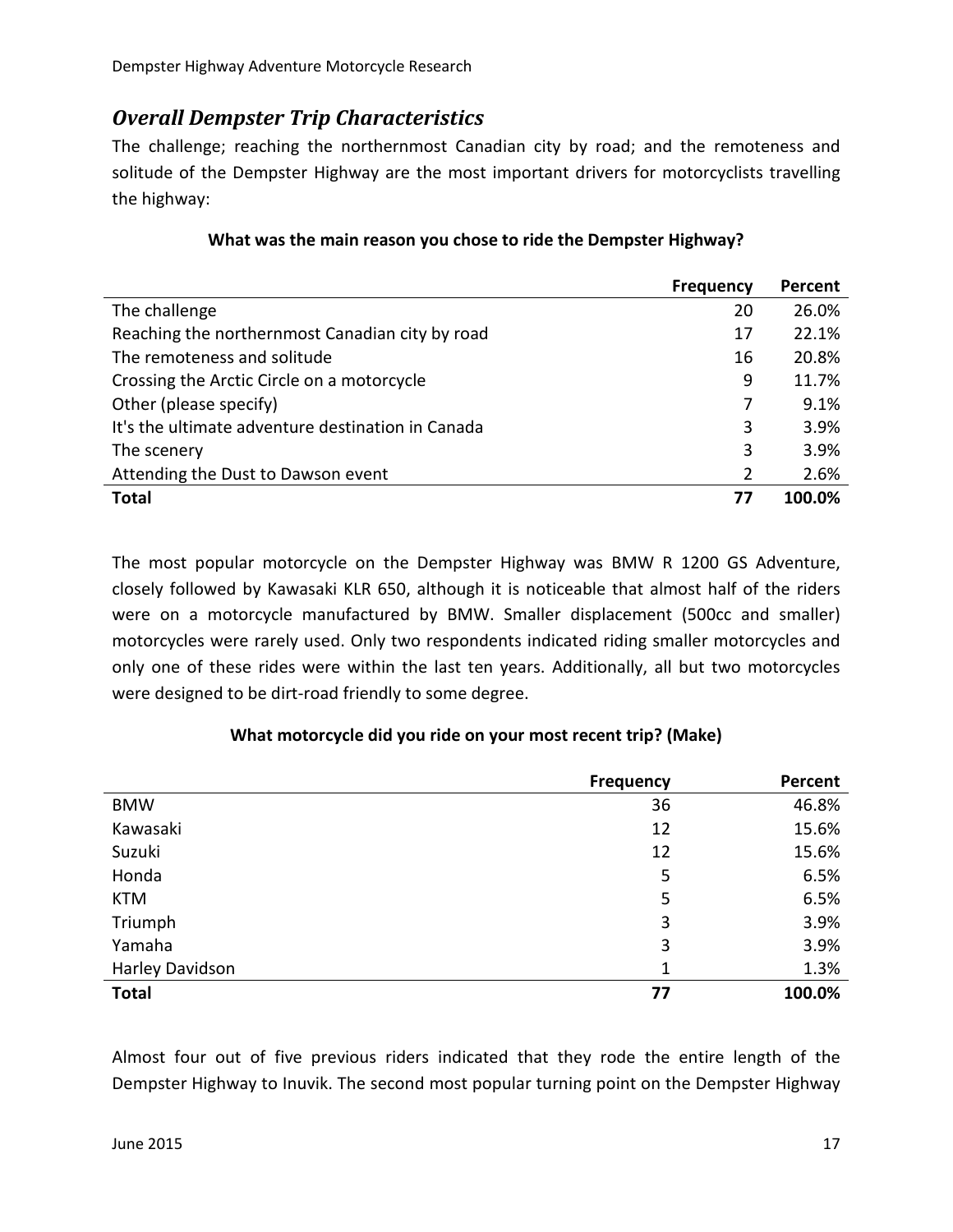was the Arctic Circle sign. Time constraints were the main reason why people did not travel the entire length of the highway (Appendix C, Table 31).

|                                | <b>Frequency</b> | Percent |
|--------------------------------|------------------|---------|
| Tombstone Territorial Park, YT |                  | 2.6%    |
| Engineer Creek Campground, YT  | 0                | 0.0%    |
| Eagle Plains, YT               | 1                | 1.3%    |
| Arctic Circle, YT              | 13               | 16.9%   |
| Rock River Campground, YT      | 1                | 1.3%    |
| Fort McPherson, NT             | 1                | 1.3%    |
| Tsiigehtchic, NT               | 0                | 0.0%    |
| Inuvik. NT                     | 59               | 76.6%   |
| <b>Total</b>                   | 77               | 100.0%  |

#### **On your most recent Dempster Highway trip, how far did you ride?**

The average length of the Dempster Highway portion of the motorcycle trip is between two and four days (Appendix C, Table 33). Six out of ten riders overnight in Eagle Plains and more than 80% of riders spend a night in Inuvik.

#### **On your most recent Dempster Highway trip, how many nights did you spend at each of the following communities or campgrounds?**

|                                   | <b>Average Nights</b> | <b>Percent Overnight</b> |
|-----------------------------------|-----------------------|--------------------------|
| Dawson City                       | 3.1                   | 81.8%                    |
| <b>Tombstone Territorial Park</b> | 1.2                   | 16.9%                    |
| Engineer Creek Campground         | 1.0                   | 8.0%                     |
| Eagle Plains                      | 1.5                   | 64.0%                    |
| <b>Rock River Campground</b>      | 1.5                   | 6.6%                     |
| Fort McPherson                    | 1.0                   | 13.3%                    |
| Tsiigehtchic                      | 1.0                   | 1.7%                     |
| Inuvik                            | 1.6                   | 81.4%                    |

Interestingly, while the average rider spends three nights in Dawson City, they spend less than two days in Inuvik. This might be due to the D2D, nonetheless it signals that Inuvik might not have the products or attractions these travellers are looking for. Phase 1 interviews revealed that riders did some sightseeing and shopping in Inuvik, but did not participate in any guided activities:

*John*: We just stayed a night in Inuvik. We lost track of time… but we had enough time to get into the campsite. Walk around town, went out for dinner, did some shopping and left the next morning.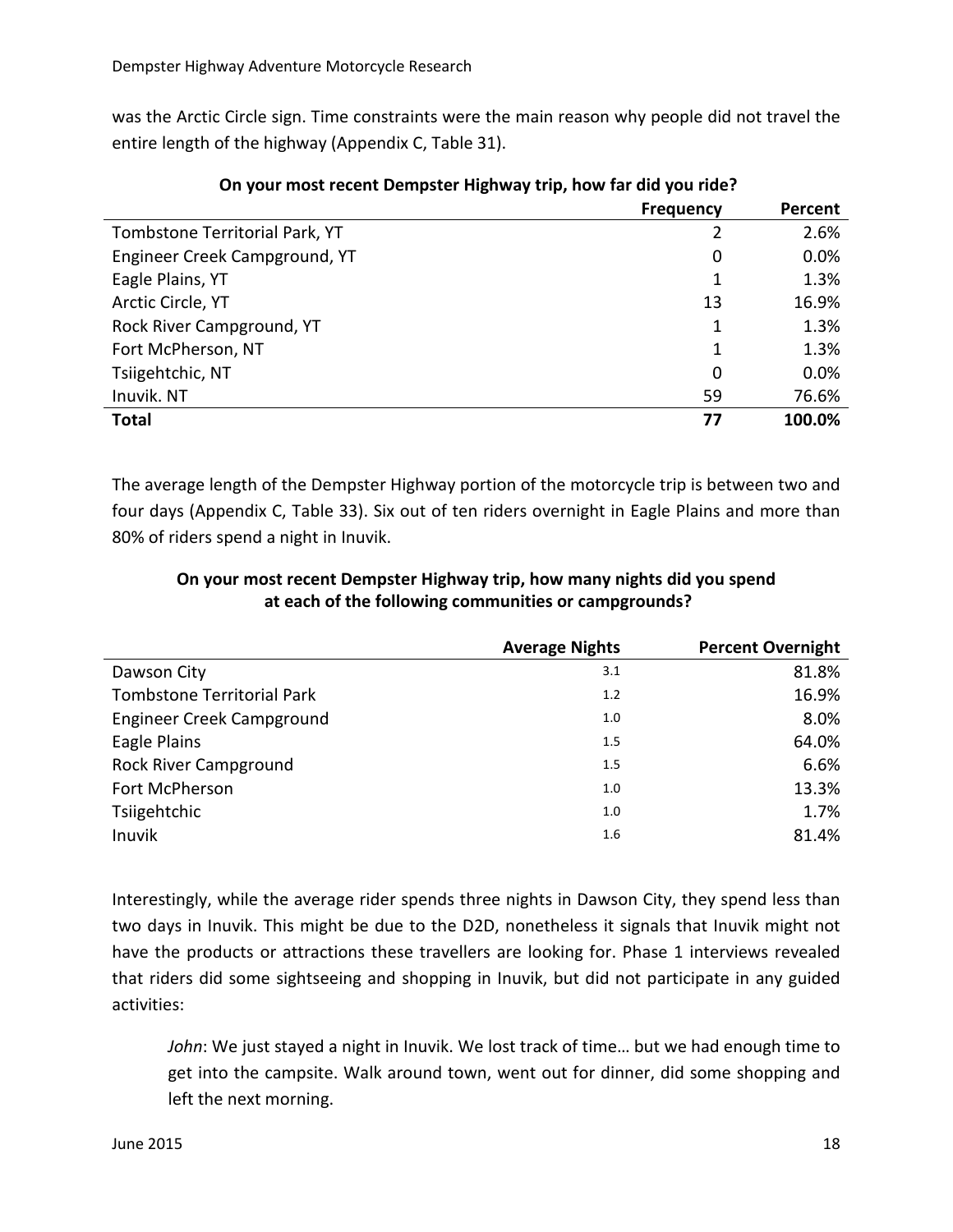*Tom:* If I go again, I would like to get into the church in Inuvik. I like to go inside. But they are small towns. I don't know if anything ever goes on.

The overwhelming majority of riders used a combination of hotels/motels and campgrounds for accommodation (Appendix C, Table 34). As some of them described during the interviews, their preferred choice was campgrounds. However, they stayed in hotels after arriving to a city/town too late or when the weather made camping less than desirable. Some riders also ran into problems with accommodations during the D2D event in Dawson City, Yukon.

## <span id="page-18-0"></span>*Riding Partners*

Riders often complete the trip solo (38%), although small groups of two or three riders were not uncommon (Appendix C, Table 35). The majority of riders were men between the ages of 35 and 64. Roughly 10% of the riders reported having a female in their riding group.

| Age and sex distribution of hung partners |      |        |  |
|-------------------------------------------|------|--------|--|
|                                           | Male | Female |  |
| $15 - 24$                                 | O    |        |  |
| $25 - 34$                                 | 10   | 0      |  |
| 35-44                                     | 22   | 0      |  |
| 45-54                                     | 24   | 4      |  |
| 55-64                                     | 21   | 3      |  |
| $65+$                                     | 3    | 0      |  |
|                                           |      |        |  |

### **Age and sex distribution of riding partners**

Most riding groups consisted of family and friends. Ad hoc riding groups did form (meeting other riders or local riders on the road or arrangements made on motorcycling discussion boards), although these were less than 20% of the riding groups. These groups also tended to be more fragile and short lived.

## <span id="page-18-1"></span>*Mechanical Issues and Fuel Availability*

Participants did extensive planning, bike preparation and research before their trip and only six respondents reported issues with fuel availability. Two of these riders had issues with the quality of the available fuel and used octane booster fuel treatment. One respondent mentioned that fuel is not available at the Dempster Highway turn-off. This issue was raised during the qualitative phase as well:

*Neil*: You know to get a service or gasoline station at the start of the Dempster would be an important one for motorcyclist. It would be a good one.

*Gary*: When you are looking for information on websites and that… one thing is missing is that you will need cash, because when you get to Eagle and the internet is actually down, you can't get gas. So that could be a big issue.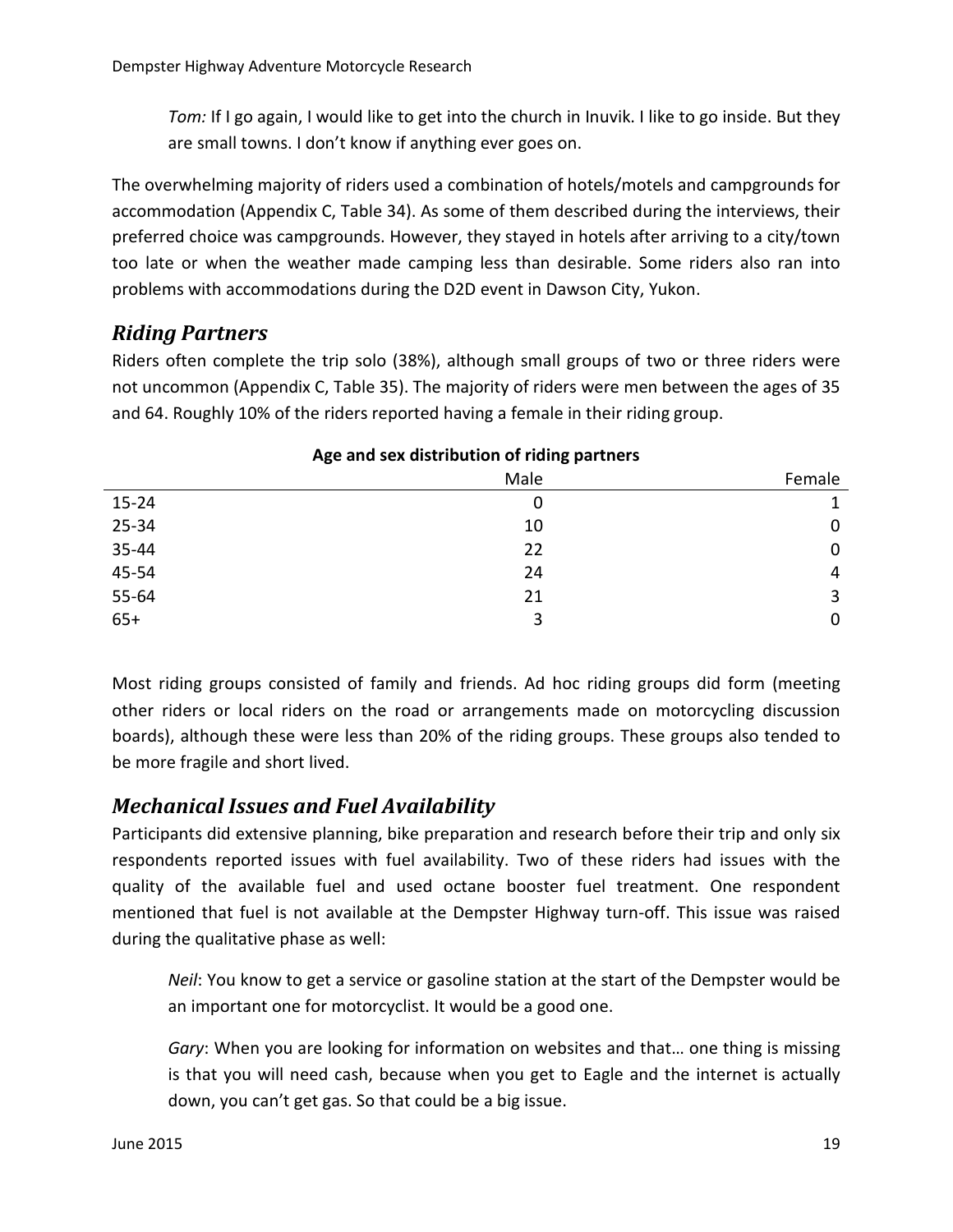Sixty-two percent of riders reported no mechanical issues while riding the Dempster Highway. The majority of those who ran into mechanical problems were able to solve them themselves. Flat tires and related issues were the most common difficulties.

Parts and tire availability was identified as an issue. Seasoned riders planned ahead and had new tires shipped to larger cities along the way. Whitehorse was a popular tire-changing location. One respondent, who arrived to Dawson City through the Robert Campbell Highway, had his tires shipped to Watson Lake. Members of the local motorcycling community (most prominently Dick Van Nostrand, organizer of the D2D event) were acknowledged as key stakeholders (providing tools, expertise, arranging part shipments, etc.).

## <span id="page-19-0"></span>*Activities and Satisfaction*

The majority of riders participated in photography, wildlife viewing, sightseeing and visited restaurants with northern cuisine while riding the Dempster. They were not particularly interested in guided activities or add-on day trips, although almost 10% did take part in guided airplane or helicopter tours. Overall, the satisfaction scores were high. The activity pattern is partially explained by their mode of travel: motorcycles have limited carrying capacity; therefore fishing, golf clubs, hiking equipment, etc. are often left home. Additionally, many riders are more interested in riding the northern roads rather than exploring off-bike.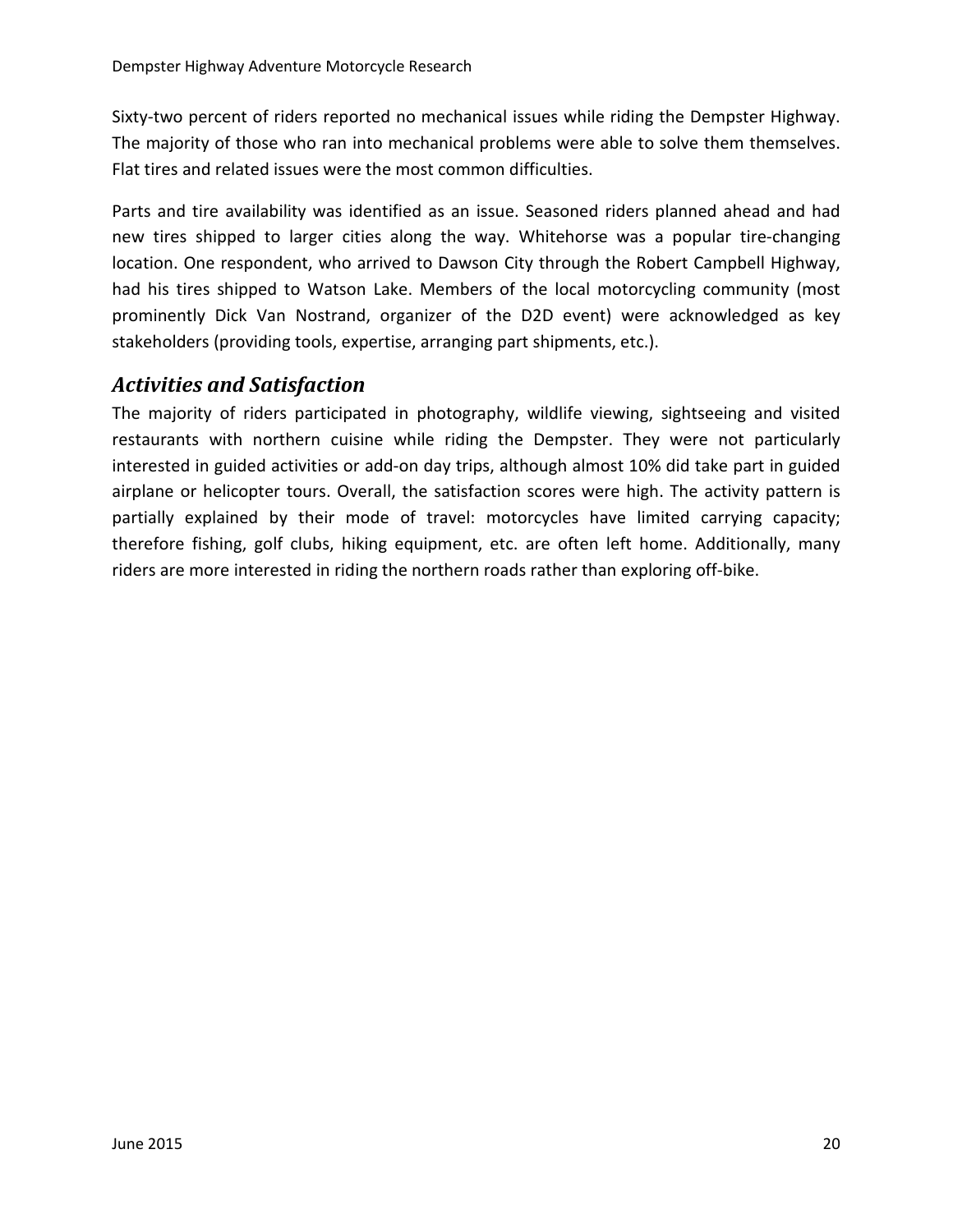|                                  | % participated | Satisfaction Score (1 to 5) |
|----------------------------------|----------------|-----------------------------|
| Photography                      | 89.2%          | 4.7                         |
| Wildlife viewing                 | 81.1%          | 4.4                         |
| Sightseeing                      | 78.4%          | 4.7                         |
| Restaurant with northern cuisine | 60.8%          | 4.1                         |
| Historic site visit              | 59.5%          | 4.4                         |
| Shopping                         | 40.5%          | 3.7                         |
| Museum visit                     | 39.2%          | 4.4                         |
| <b>Hiking</b>                    | 25.7%          | 4.6                         |
| Art gallery visit                | 16.2%          | 4.3                         |
| Bird watching                    | 10.8%          | 4.3                         |
| Airplane/helicopter tour         | 8.1%           | 4.7                         |
| Art, music or film festival      | 5.4%           | 4.8                         |
| Going to a casino                | 5.4%           | 4.5                         |
| <b>Bicycling</b>                 | 2.7%           | 4.0                         |
| Boating, cruising or sailing     | 2.7%           | 5.0                         |
| Canoeing, kayaking or rafting    | 2.7%           | 4.5                         |
| Unguided fishing                 | 2.7%           | 4.5                         |
| Golfing                          | 1.4%           | 5.0                         |
| Guided fishing                   | 0.00%          | N/A                         |

#### **Please rate the following activities or tours you participated in while riding the Dempster Highway.**

Visitors were very satisfied with visitor information centres, the ferry service and safety in campgrounds and communities. While they were not dissatisfied with the availability of motorcycle service, the price of services (accommodation, food, arts and crafts) received a relatively low satisfaction score, which signals price sensitivity. Improved service can often offset the perceived high cost. The following chart details the overall satisfaction with services, products and infrastructure. A negative score implies dissatisfaction, zero is unsure and positive values signify satisfaction.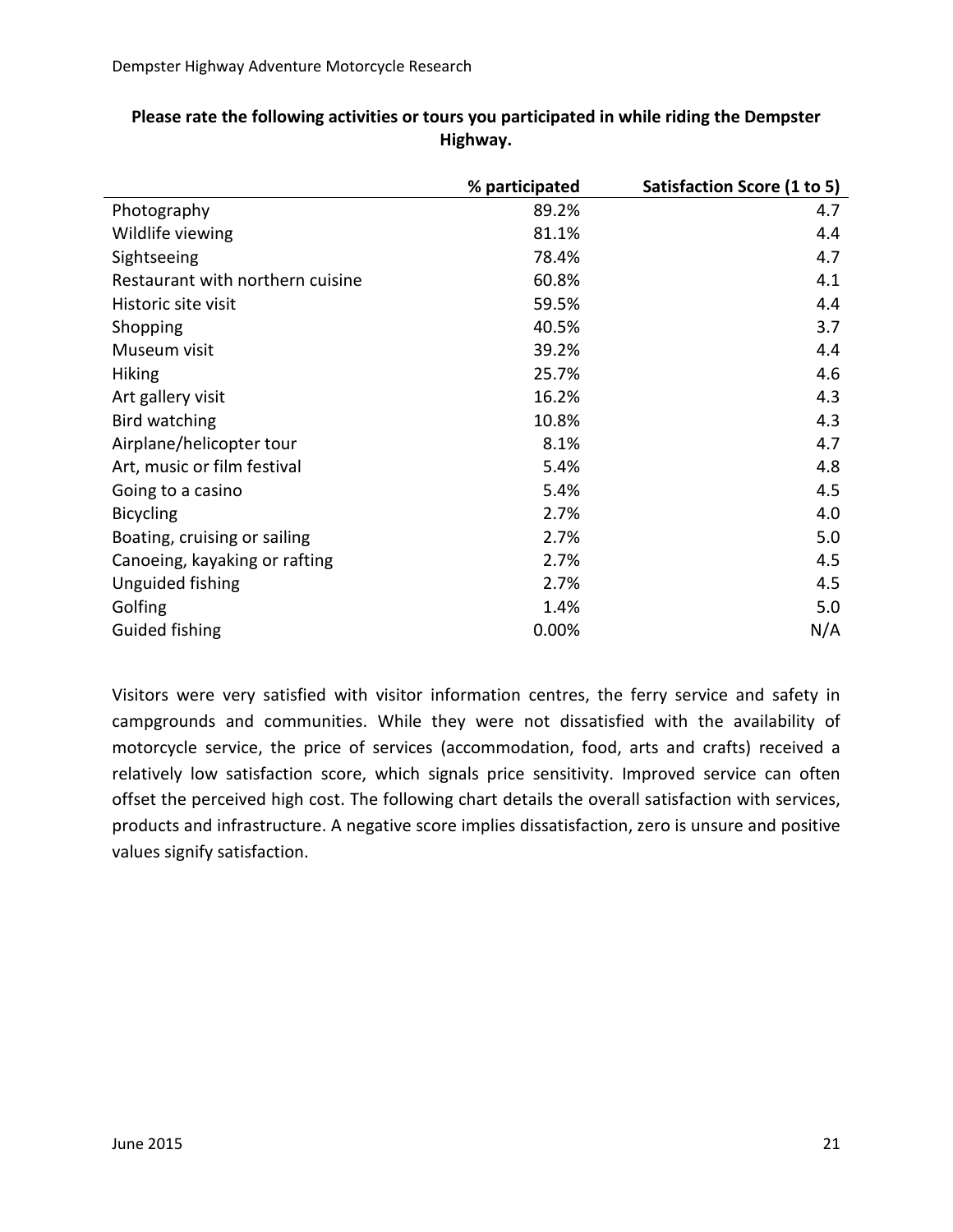#### **Based on your experience on your most recent trip to the Dempster Highway, please rate the following services, products and infrastructure.**

|                                                          | Satisfaction Score (-2 to 2) |
|----------------------------------------------------------|------------------------------|
| Visitor information centres                              | $1.5\,$                      |
| Ferry service                                            | 1.5                          |
| Safety in campgrounds                                    | 1.4                          |
| Safety in cities                                         | 1.4                          |
| Campground service and amenities                         | 1.3                          |
| Value for money in campgrounds                           | 1.3                          |
| Services in hotels, motels and bed and breakfasts        | 1.3                          |
| Signage                                                  | 1.2                          |
| Road conditions – Other Yukon Highways                   | 1.2                          |
| <b>Cleanliness of towns</b>                              | 1.2                          |
| Restaurant service                                       | 1.1                          |
| Road conditions - Dempster Highway                       | 0.9                          |
| The selection of arts and crafts                         | 0.8                          |
| Variety of tours                                         | 0.8                          |
| Value for money in restaurants                           | 0.8                          |
| The price of arts and crafts                             | 0.6                          |
| Value for money in hotels, motels and bed and breakfasts | 0.6                          |
| Availability of motorcycle services                      | 0.3                          |

The overall tourism experience on the Dempster Highway was overwhelmingly positive. This signifies that adventure riders knew exactly what to expect from their trip and their actual vacation fulfilled those expectations.

#### **Please rate your overall experience on your most recent Dempster Highway trip.**

|                | <b>Frequency</b> | Percent |
|----------------|------------------|---------|
| Very satisfied | 59               | 80.8%   |
| Satisfied      | 12               | 16.4%   |
| Dissatisfied   |                  | 2.7%    |
| <b>Total</b>   | 73               | 100.0%  |

## <span id="page-21-0"></span>*Spending*

The reported spending figures are consistent with other NWT road-travelling markets. Roughly two-thirds of this spending occurs in Yukon and one-third in the NWT. Bike maintenance and repair costs show extreme variance. While the mode is zero, meaning that the majority of riders had no cost associated with maintenance and repair, in some cases these costs were significant (towing, rush ordering parts, etc.).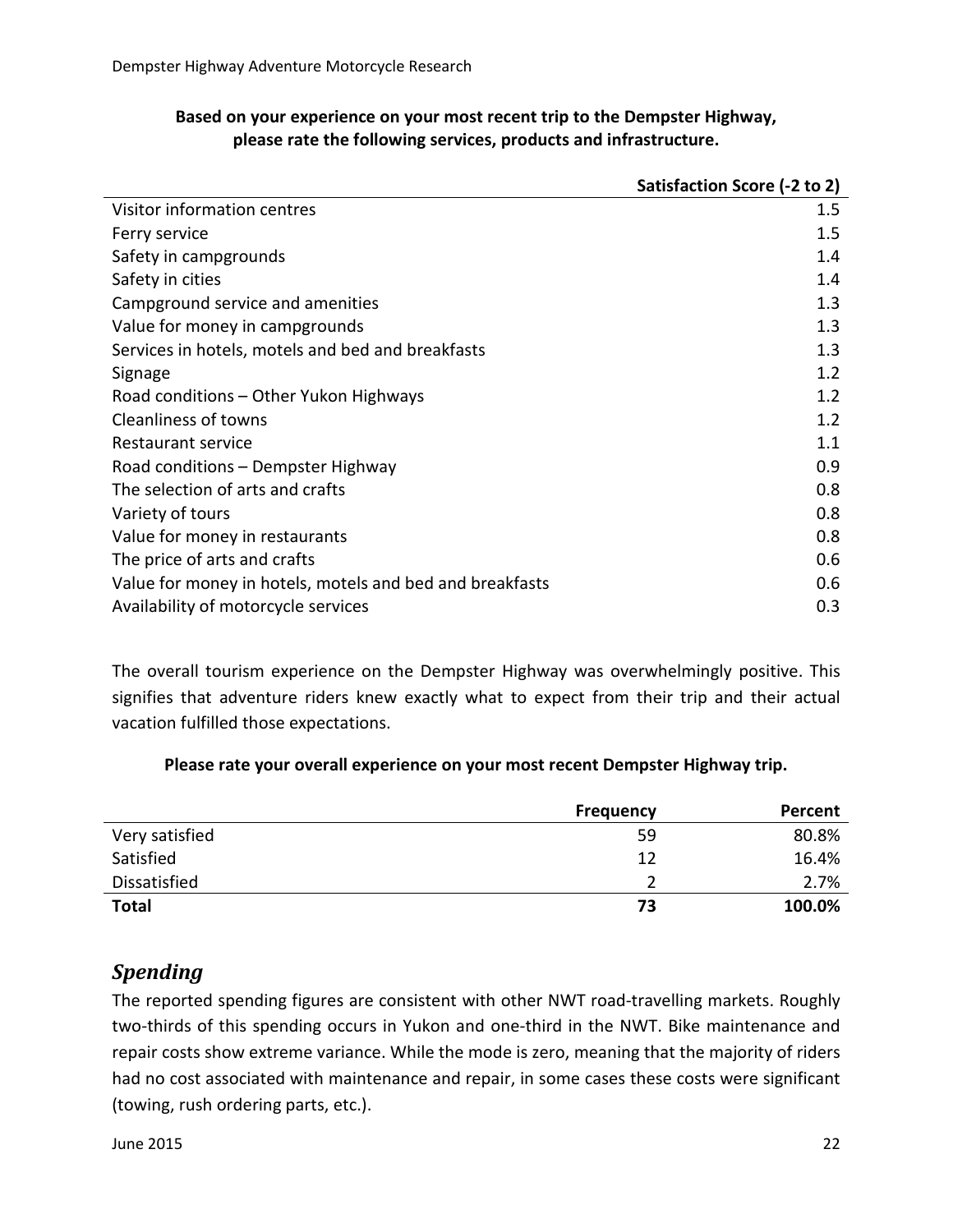While qualitative interviews suggested that some riders might use rented motorcycles (mostly from Alaskan companies) to travel the Dempster Highway, none of the respondents used rented motorcycles. Spending on arts/crafts and souvenirs was high and showed large variance. Many riders reported their dissatisfaction with the lack of motorcycle memorabilia (decals, stickers, etc.) in Inuvik and to a lesser extend in Dawson City.

|                                       | <b>Average Spending/Trip</b> |
|---------------------------------------|------------------------------|
| Accommodation                         | \$207.95                     |
| (Accommodation only in Hotels/Motels) | \$387.50                     |
| (Accommodation only in Campground)    | \$56.82                      |
| Vehicle Rental                        | \$0.00                       |
| Fuel                                  | \$167.18                     |
| Bike Maintenance (tires, repairs) *   | \$159.00                     |
| Restaurants                           | \$167.92                     |
| Groceries                             | \$57.47                      |
| <b>Alcohol and Bars</b>               | \$79.16                      |
| <b>Guided Tours</b>                   | \$21.82                      |
| <b>Festivals &amp; Events</b>         | \$5.13                       |
| Arts & Crafts (prints, carvings)      | \$57.14                      |
| Souvenirs (mugs, T-shirts, pins)      | \$51.62                      |
| <b>Total Average Spend</b>            | \$974.39                     |

#### **Approximately, how much did you spend on the following items during your most recent Dempster Highway trip?**

\*must common response was \$0

## <span id="page-22-0"></span>*General Travel Behaviour*

Dempster riders choose travel destinations based on outstanding scenery, wilderness areas, possibility to view wildlife and physical challenges while keeping personal safety in mind. At the same time, they were not interested in opportunities to rent motorcycles or participate in organized tours. Luxury accommodations, guided nature trips and exciting nightlife and entertainment were also considered less important (Appendix C, Table 45).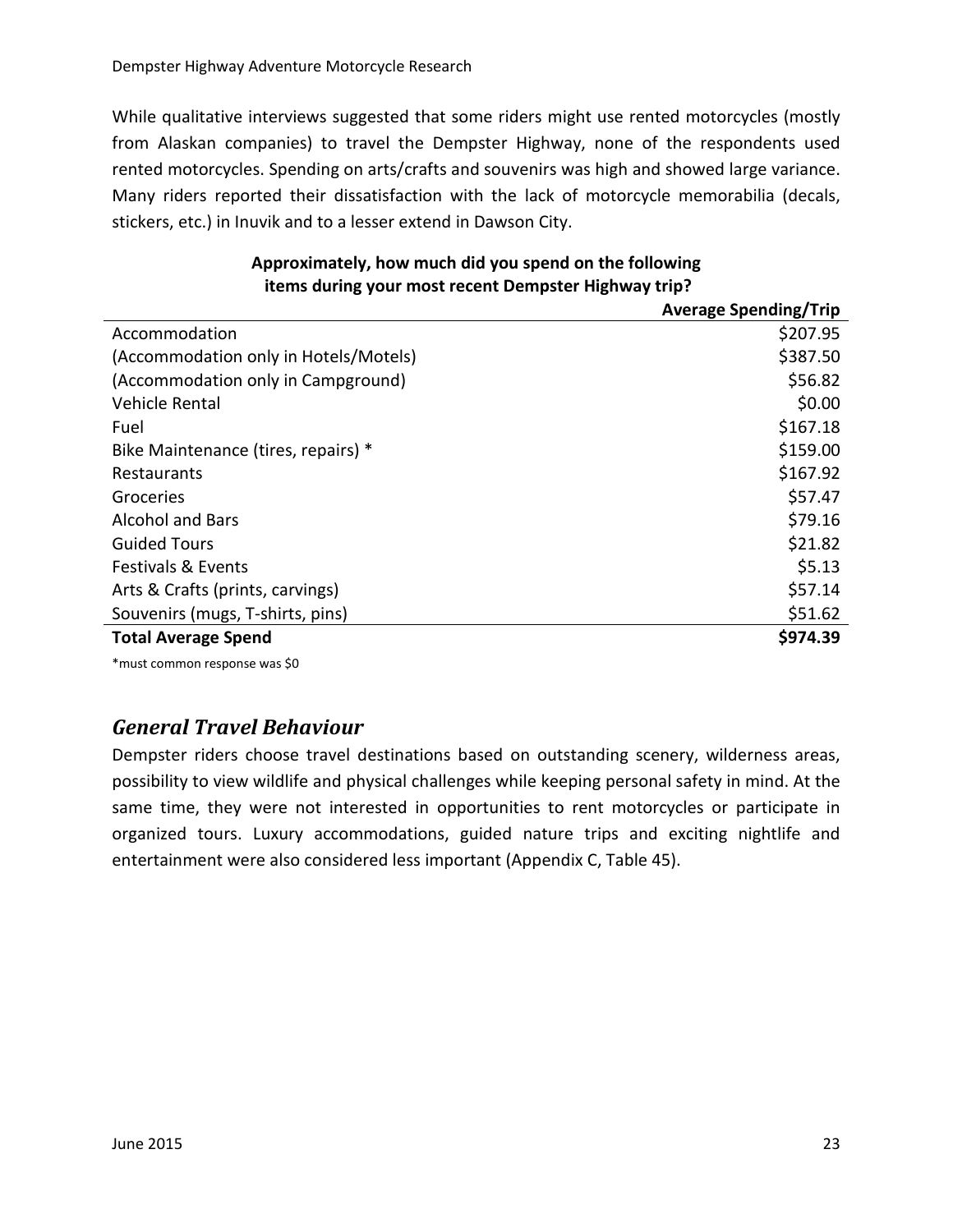|                            | <b>Consideration Score (1 to 5)</b> |
|----------------------------|-------------------------------------|
| <b>Outstanding scenery</b> | 4.6                                 |
| Parks and wilderness areas | 4.1                                 |
| Viewing wildlife           | 4.1                                 |
| Personal challenges        | 3.9                                 |
| Personal safety            | 3.6                                 |

#### **Top five considerations when choosing a motorcycling destination**

Even though many of the travellers were familiar with Northern riding, over 80% of the respondents indicated that they were not aware of the Waterfalls Route through the southern NWT. The most common dream destination for Dempster riders included South America as a final destination (including riding from Prudhoe Bay, Alaska to Ushuaia, Argentina). Europe and various routes through Russia and Mongolia were also on riders' bucket lists. At the same time many riders believed that the United States and Canada have plenty of great places to visit (Appendix C, Table 47).

## <span id="page-23-0"></span>*Media Usage*

Magazine readership/subscription rate was low among the respondents. Forty-two percent did not read motorcycling magazines regularly. The most popular magazines were Cycle World (11%), Adventure Bike Rider (9%), BMW MOA (9%) and RoadRunner (7%) (Appendix C, Table 48).

On the other hand, online motorcycling discussion boards were popular. Ninety-five percent of respondents indicated visiting some form of motorcycle-related discussion boards at least a few time a month. The most popular online platform was Advrider.com, followed by Horizons Unlimited. While the popularity of these sites among motorcyclists is unquestionable, it should be noted that respondents were recruited from these forums.

### **What online motorcycling discussion boards do you visit at least a few times a month? (Respondents could check all options that apply)**

|                                   | <b>Frequency</b> | Percent |
|-----------------------------------|------------------|---------|
| Advrider.com                      | 62               | 47.7%   |
| Horizons Unlimited (HUBB)         | 30               | 23.1%   |
| Brand/riding style specific forum | 18               | 13.8%   |
| Other (please specify)            | 9                | 6.9%    |
| None of the above                 | 6                | 4.6%    |
| Location specific forum           | 5                | 3.8%    |
| <b>Total</b>                      | 129              | 100.0%  |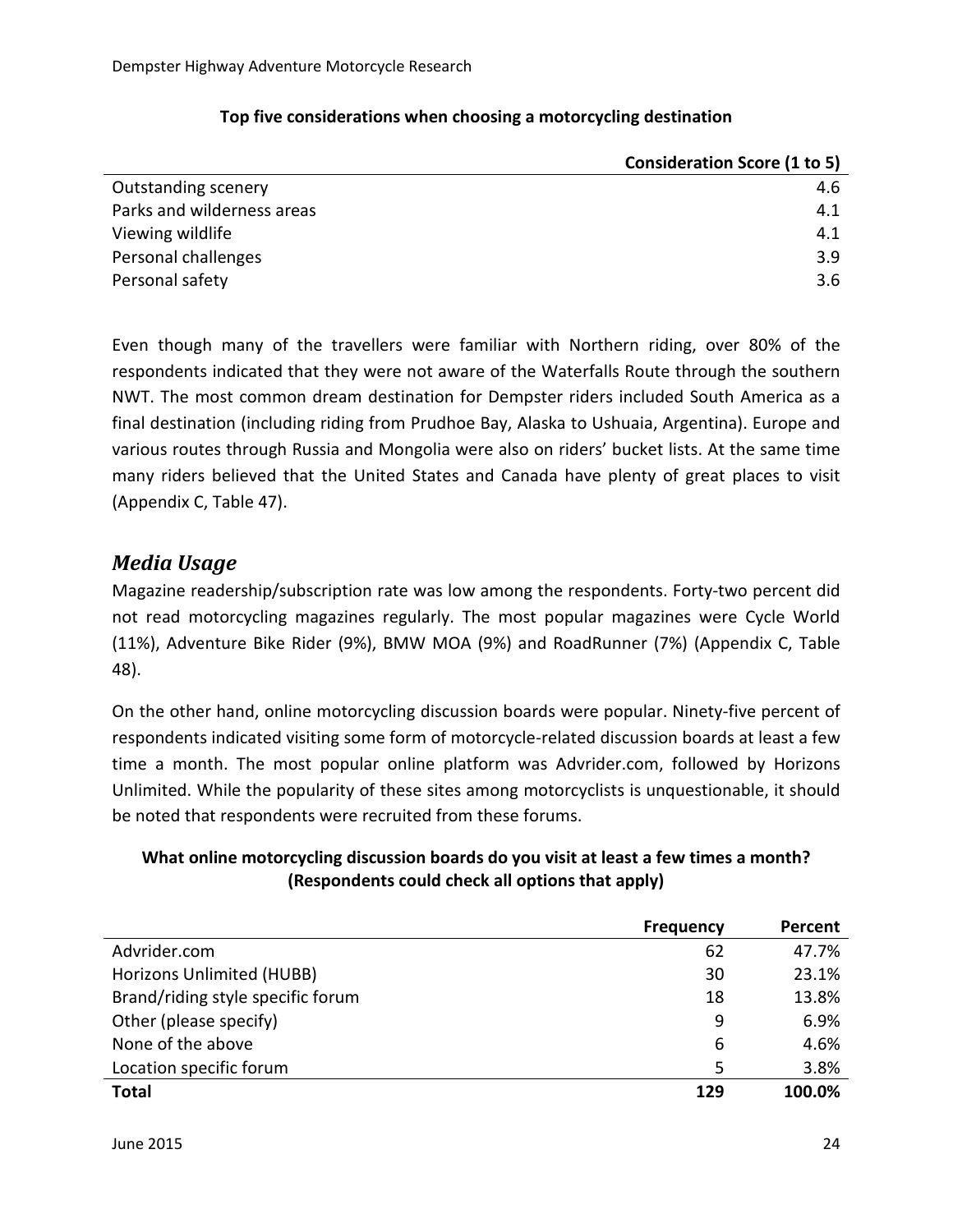Social media participation was low and limited to YouTube, Facebook and Google+. Further, social media was only important (somewhat important or very important) to 20% of respondents (Appendix A, Table 51).

#### **How often do you use each of the social media applications listed below for personal reasons?**

|           | <b>Frequency Score (0 to 4)</b> |
|-----------|---------------------------------|
| YouTube   | 1.9                             |
| Facebook  | 1.7                             |
| Google+   | 1.3                             |
| Twitter   | 0.5                             |
| Instagram | 0.3                             |
| Pinterest | 0.2                             |
| Tumblr    | 0.2                             |
| Other     | 0.2                             |

## <span id="page-24-0"></span>**Future Riders**

## <span id="page-24-1"></span>*Demographics, Drivers and Trip Planning*

Sixty-two respondents had no previous experience riding the Dempster Highway, but indicated that they are interested in visiting in the near future. The two samples (past rider and future rider) were exceedingly similar. Roughly 60% of the sample was Canadian and 40% American. Nine in ten respondents were from British Columbia, Alberta or Ontario. The American portion of the sample showed more variation with 13 states represented: California, Alaska and Colorado had the highest representation, although the sample size is small, so these results might not be representative of the population (Appendix C, Table 59). The demographic breakdown of the sample was similar to past riders: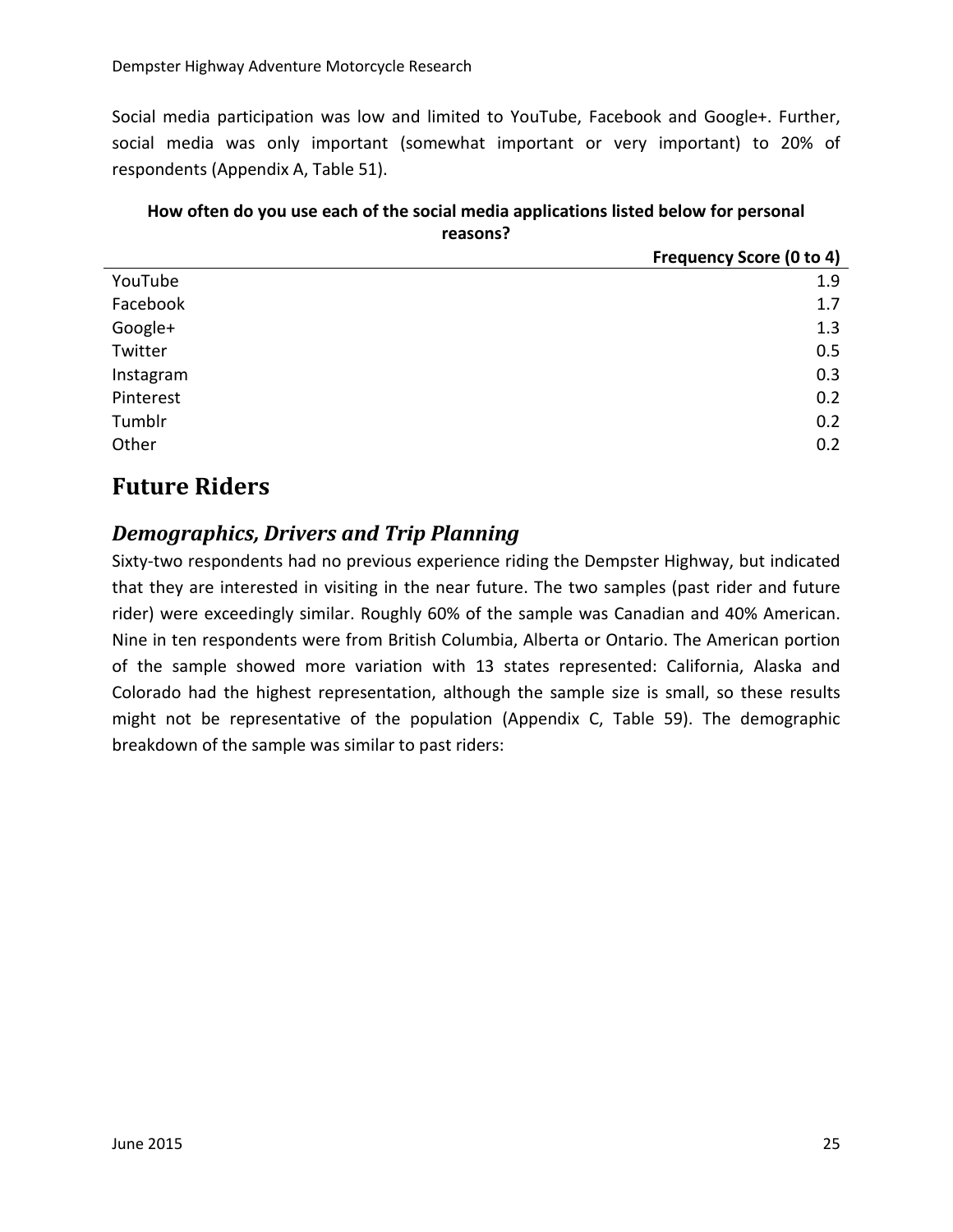Dempster Highway Adventure Motorcycle Research

| <b>Characteristics</b>  | <b>Categories</b>                 | Percentage |
|-------------------------|-----------------------------------|------------|
| Gender                  | Male                              | 92%        |
|                         | Female                            | 8%         |
| Age                     | $15 - 24$                         | 0%         |
|                         | $25 - 34$                         | 7%         |
|                         | 35-44                             | 20%        |
|                         | 45-54                             | 36%        |
|                         | $55 - 64$                         | 29%        |
|                         | $65+$                             | 8%         |
| <b>Education</b>        | Masters/Ph.D. degree or higher    | 8%         |
|                         | University degree                 | 27%        |
|                         | College/technical diploma         | 34%        |
|                         | Some technical college/university | 17%        |
|                         | High school                       | 14%        |
| <b>Occupation</b>       | Professional                      | 34%        |
|                         | <b>Trades</b>                     | 25%        |
|                         | Retired                           | 17%        |
|                         | Management                        | 12%        |
|                         | Self-employed                     | 10%        |
|                         | Student                           | 2%         |
| <b>Household Income</b> | Under \$30,000                    | 2%         |
|                         | \$30,000 - \$49,999               | 2%         |
|                         | \$50,000 - \$69,999               | 9%         |
|                         | \$70,000 - \$89,999               | 30%        |
|                         | \$90,000 - \$119,999              | 23%        |
|                         | Over \$120,000                    | 35%        |

#### **Demographics of Future Dempster Riders**

Future riders learned about the Dempster Highway through peer-to-peer networks and advocacy. The most important online information sources were message boards (*Advrider.com* and *Horizons Unlimited*). It is important to highlight again that respondents were recruited through these online platforms, which introduced a bias. Nonetheless, the popularity and importance of these websites is paramount in the adventure motorcycling community.

Almost a quarter of respondents learned about the destination from family and friends. The Dust to Dawson event itself also helped raise awareness. The most mentioned traditional media source was *The Milepost*. Riders who selected "other" indicated that they previously lived or visited Yukon or Northwest Territories. One respondent mentioned Ice Road Truckers as his initial information source (Appendix C, Table 62).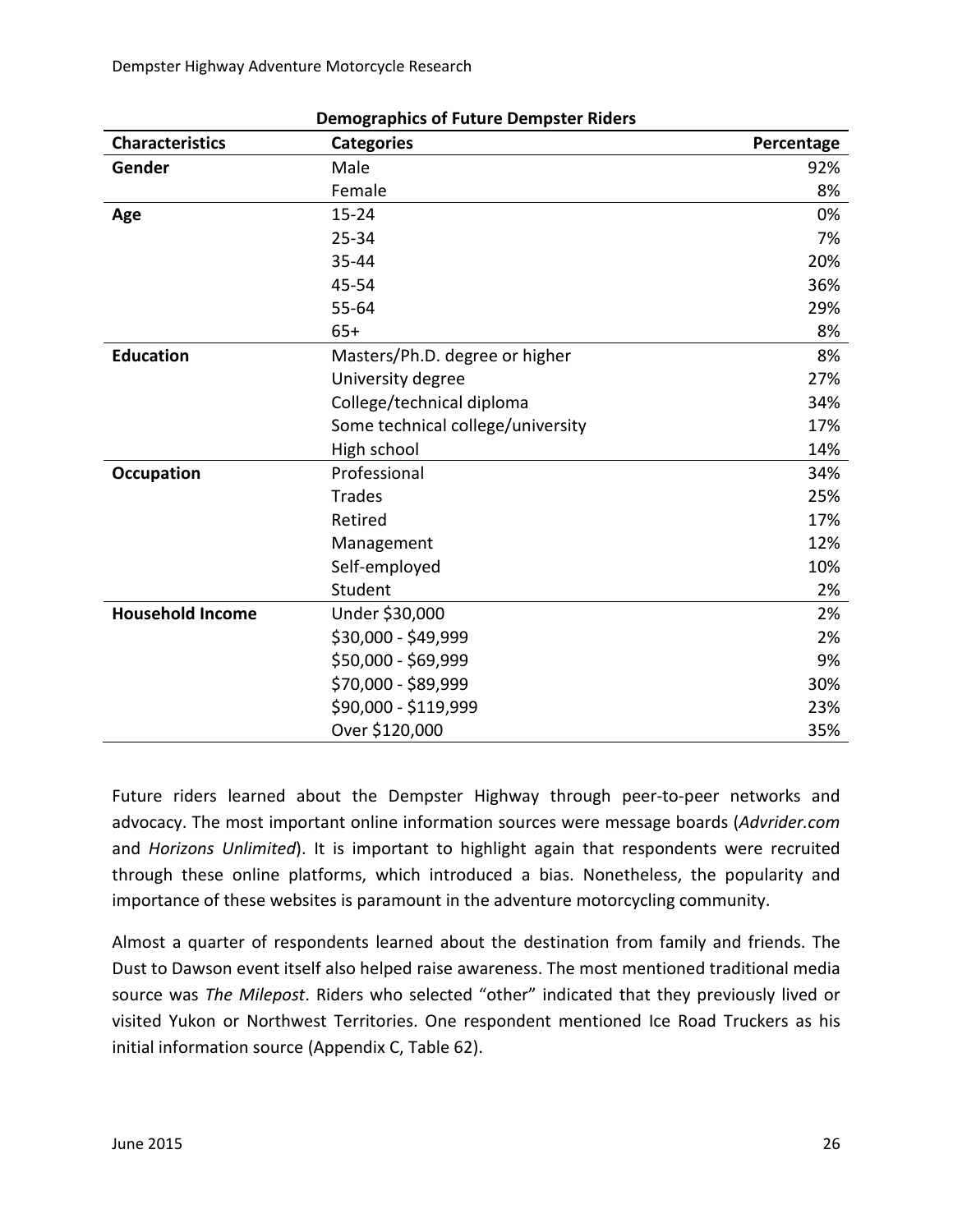|                                        | <b>Frequency</b> | Percent |
|----------------------------------------|------------------|---------|
| Advrider.com                           | 38               | 26.0%   |
| Talking to friends/family              | 24               | 16.4%   |
| Dust to Dawson event                   | 17               | 11.6%   |
| The Milepost                           | 14               | 9.6%    |
| Horizons Unlimited (HUBB)              | 10               | 6.8%    |
| Other (please specify)                 | 9                | 6.2%    |
| Social Media                           | 7                | 4.8%    |
| <b>Travel Guidebooks</b>               | 6                | 4.1%    |
| TravelYukon.com                        | 5                | 3.4%    |
| Motorcycle Show                        | 4                | 2.7%    |
| SpectacularNWT.com                     | 4                | 2.7%    |
| <b>Yukon's Vacation Planner</b>        | 3                | 2.1%    |
| Northwest Territories Explorer's Guide | 2                | 1.4%    |
| Magazine/Newspaper article             | $\overline{2}$   | 1.4%    |
| DawsonCity.ca                          | 1                | 0.7%    |
| <b>Total</b>                           | 146              | 100.0%  |

#### **How did you hear about the Dempster Highway? (Respondents could check all options that apply)**

More than 40% of respondents made a firm decision to ride the Dempster Highway in the future. The overwhelming majority of these riders were scheduling to ride the Dempster Highway in 2014 and 2015. This is consistent with the path-to-purchase timelines reported above (Appendix C, Table 63 and Table 66).

Forty percent indicated that they were thinking about a visit within the next few years, but had not make a firm decision yet. These respondents cited lack of time, lack of trip planning information, competing destinations, and cost as main obstacles preventing them to make a firm travel decision: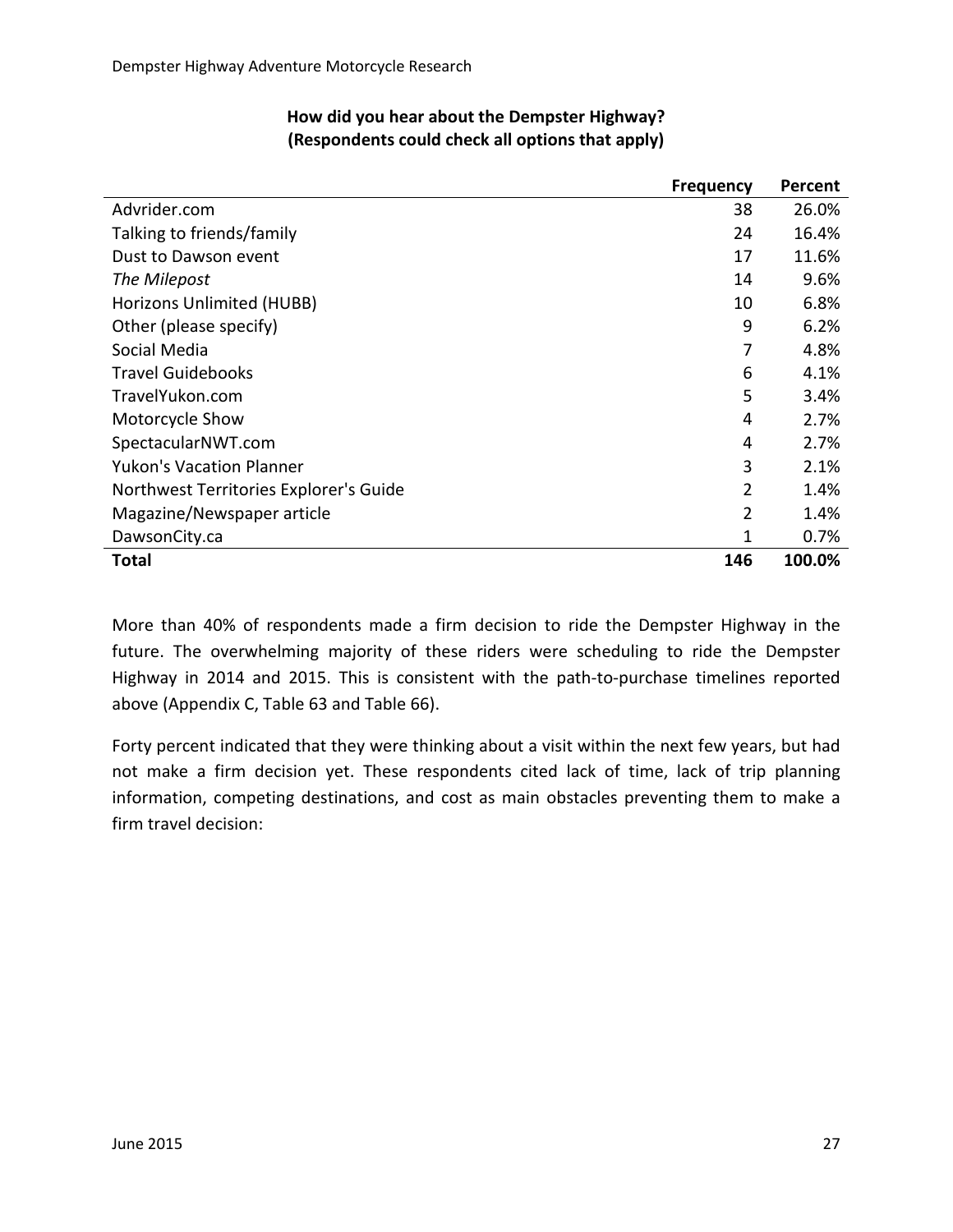#### **What are some of the obstacles or challenges that prevent you from riding the Dempster Highway? (Respondents could check all options that apply)**

|                                                  | Frequency | Percent |
|--------------------------------------------------|-----------|---------|
| I don't have enough time                         | 17        | 39.5%   |
| I don't have enough information to plan my trip  | 8         | 18.6%   |
| I want to do other rides first                   | 7         | 16.3%   |
| Too expensive                                    | 5         | 11.6%   |
| I don't have the right motorcycle to ride it     | 2         | 4.7%    |
| I don't have sufficient skills to ride it safely | 2         | 4.7%    |
| It is difficult to access/too far away           | 2         | 4.7%    |
| <b>Total</b>                                     | 43        | 100.0%  |

When asked about other destinations considered while planning their upcoming trip, almost 75% indicated northern destinations (Alaska, Yukon and Northwest Territories). This reaffirms that adventure motorcycle riders are interested in northern destinations and there are plenty of opportunities to market the Dempster Highway as a viable add-on to their trip.

Interestingly, the main driver was different for future riders than for past riders, although the variance was not significant enough to draw any conclusions. Future riders seek the remoteness and solitude of the Dempster, look forward to crossing the Arctic Circle on the motorcycle and believe that the Dempster Highway is the ultimate adventure destination in Canada. Compared to past riders, they were less interested in "reaching the northernmost Canadian city by road".

|                                                   | <b>Frequency</b> | Percent |
|---------------------------------------------------|------------------|---------|
| The remoteness and solitude                       | 12               | 20.0%   |
| Crossing the Arctic Circle on a motorcycle        | 10               | 16.7%   |
| It's the ultimate adventure destination in Canada | 9                | 15.0%   |
| Other (please specify)                            | 8                | 13.3%   |
| The challenge                                     | 8                | 13.3%   |
| The scenery                                       | 8                | 13.3%   |
| Reaching the northernmost Canadian city by road   | 5                | 8.3%    |
| <b>Total</b>                                      | 60               | 100.0%  |

| What is the main reason you are interested in riding the Dempster Highway? |  |  |  |
|----------------------------------------------------------------------------|--|--|--|
|----------------------------------------------------------------------------|--|--|--|

Those who were already in the planning stages of their trip turned to family, friends and online communities for information. *The Milepost* was the most important trip planning print media. Interestingly, 10% indicated (Top 5 consideration) that they use social media for trip planning. At the same time (as discussed below), social media habits indicated that future riders are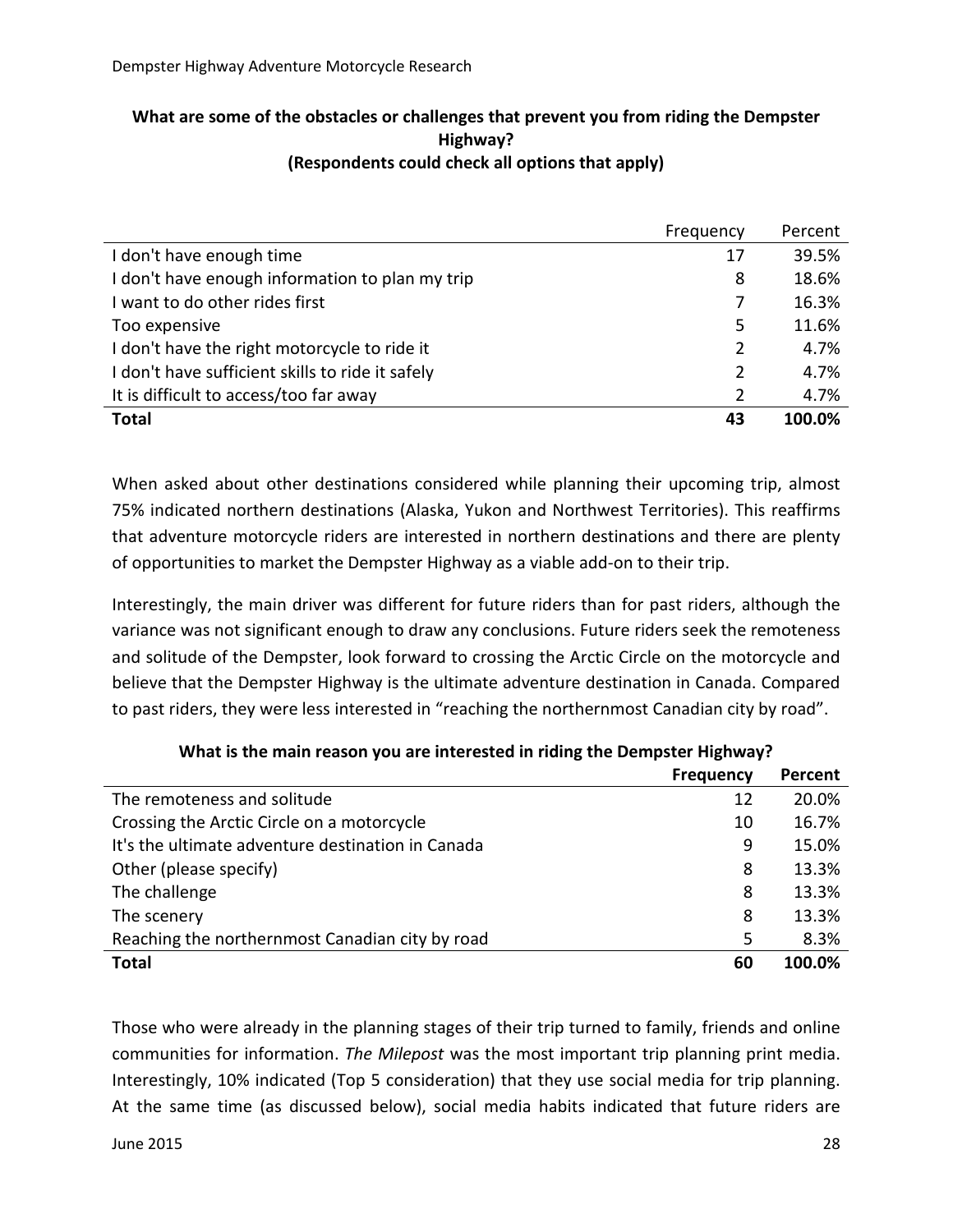moderate social media users at most and tend to use mature, established products (Facebook and YouTube).

|                                        | <b>Frequency</b> | Percent |
|----------------------------------------|------------------|---------|
| Advrider.com                           | 21               | 23.3%   |
| Talking to friends/family              | 10               | 11.1%   |
| Horizons Unlimited (HUBB)              | 9                | 10.0%   |
| The Milepost                           | 9                | 10.0%   |
| Social Media                           | 9                | 10.0%   |
| Dempsterhighway.com                    |                  | 7.8%    |
| TravelYukon.com                        | 7                | 7.8%    |
| Dust to Dawson event                   | 6                | 6.7%    |
| Northwest Territories Explorer's Guide | 3                | 3.3%    |
| SpectacularNWT.com                     | 2                | 2.2%    |
| DawsonCity.ca                          | 2                | 2.2%    |
| None of the above                      | 2                | 2.2%    |
| <b>Travel Guidebooks</b>               | 1                | 1.1%    |
| Destinationinuvik.com                  | 1                | 1.1%    |
| <b>Yukon's Vacation Planner</b>        | 1                | 1.1%    |
| Total                                  | 90               | 100.0%  |

#### **Which of the following sources are you using to plan your trip? (Respondents could check all options that apply)**

## <span id="page-28-0"></span>*Dust to Dawson*

Almost a third of respondents were not familiar with the Dust to Dawson (D2D) event (Appendix A, Table 69). Given the strategic importance of the D2D as an information source, travel destination and access point to the Dempster, this was surprising. Roughly half of those who were familiar with the event plan to attend it in the future. Time and scheduling conflicts were the main reason people planned to stay away from the D2D event (Table 70 and Table 71, Appendix C).

## <span id="page-28-1"></span>*General Travel Behavior*

Future Dempster riders had similar preferences to past riders when choosing a motorcycling destination. Outstanding scenery, parks and wilderness areas, personal challenges and wildlife viewing opportunities were the most important for them. At the same time, they were not interested in motorcycle rental opportunities or guided motorcycle tours. Additionally, shopping, guided nature tours and luxury accommodations were also low on their consideration list.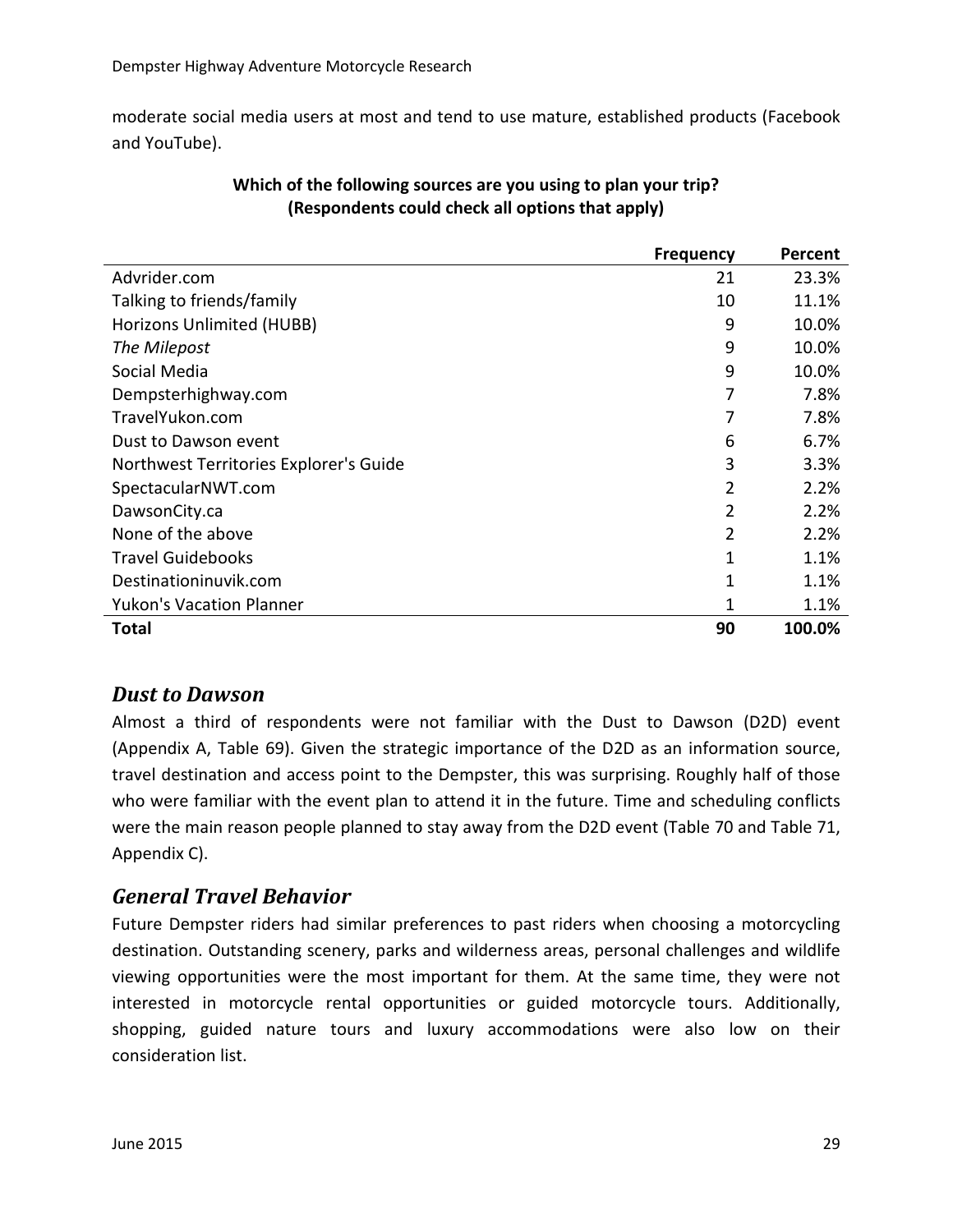|                                                               | <b>Consideration Score (0-4)</b> |
|---------------------------------------------------------------|----------------------------------|
| <b>Outstanding scenery</b>                                    | 3.8                              |
| Parks and wilderness areas                                    | 3.1                              |
| Personal challenges                                           | 3.0                              |
| Viewing wildlife                                              | 2.9                              |
| Relaxing break from work                                      | 2.7                              |
| Personal safety                                               | 2.7                              |
| Physical adventure                                            | 2.7                              |
| Meeting other riders                                          | 2.5                              |
| Learning opportunities                                        | 2.5                              |
| Unique or different cultural groups                           | 2.3                              |
| Availability of services (tires, parts, dealer support, etc.) | 2.3                              |
| Having fun, being entertained                                 | 2.1                              |
| Cost to get to destination                                    | 2.1                              |
| Cost of accommodation and meals                               | 2.0                              |
| High standards of cleanliness and hygiene                     | 1.7                              |
| Reliable weather                                              | 1.6                              |
| Warm, sunny climate                                           | 1.2                              |
| Opportunity to purchase arts and crafts                       | 0.8                              |
| Exciting nightlife and entertainment                          | 0.4                              |
| Luxury accommodations                                         | 0.4                              |
| Opportunity to rent motorcycles                               | 0.4                              |
| Experiencing nature with a guide                              | 0.4                              |
| Opportunity to participate in guided motorcycle tours         | 0.3                              |
| Interesting shopping                                          | 0.3                              |

#### **When choosing a motorcycling destination, how important are the following considerations?**

Eighty percent of these riders were not familiar with the Waterfalls Route through the southern Northwest Territories.

Future riders mentioned Europe and South America as their dream destination, although the Dempster Highway and Tuktoyaktuk were third on the list (Appendix C, Table 74). This could be the result of response bias. At the same time enough data suggest that North American adventure riders are drawn to the north.

## <span id="page-29-0"></span>*Media Usage*

Media usage characteristics were almost identical to past riders. Online message boards and forums were very popular, while Magazine readership and subscription rates were low among future Dempster rides. More than 40% did not read motorcycling magazines regularly (Appendix C, Table 76).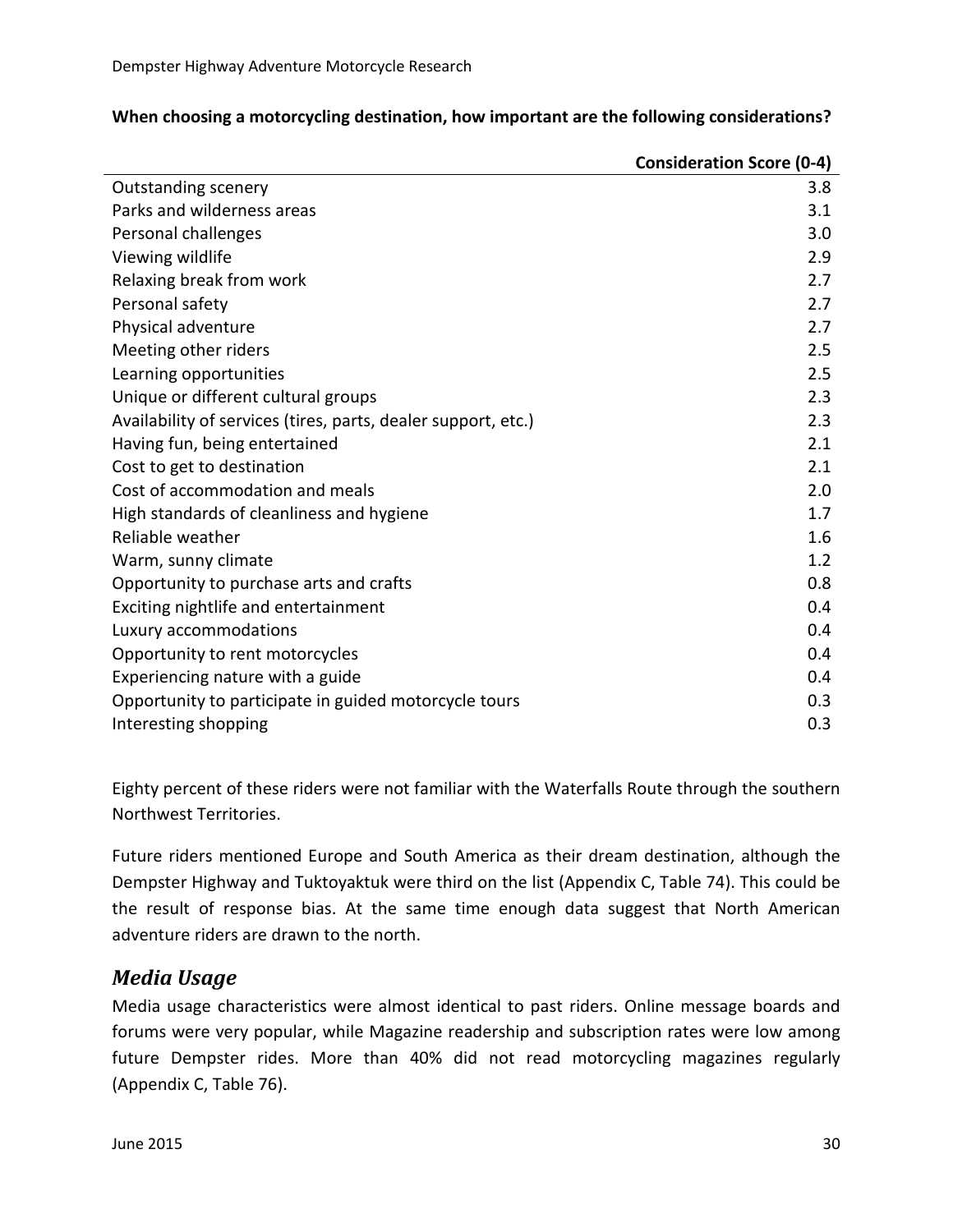|                                   | <b>Frequency</b> | Percent |
|-----------------------------------|------------------|---------|
| Advrider.com                      | 53               | 48.6%   |
| Brand/riding style specific forum | 19               | 17.4%   |
| Horizons Unlimited (HUBB)         | 18               | 16.5%   |
| Other (please specify)            | 12               | 11.0%   |
| Location specific forum           | 4                | 3.7%    |
| None of the above                 | 3                | 2.8%    |
| <b>Total</b>                      | 109              | 100.0%  |

#### **What online motorcycling discussion boards do you visit at least a few times a month? (Respondents could check all options that apply)**

Their social media participation was low and mostly restricted to mature social media products (Facebook, YouTube, and to a lesser extent Google+). Two in five respondents indicated that social media was unimportant in their personal life.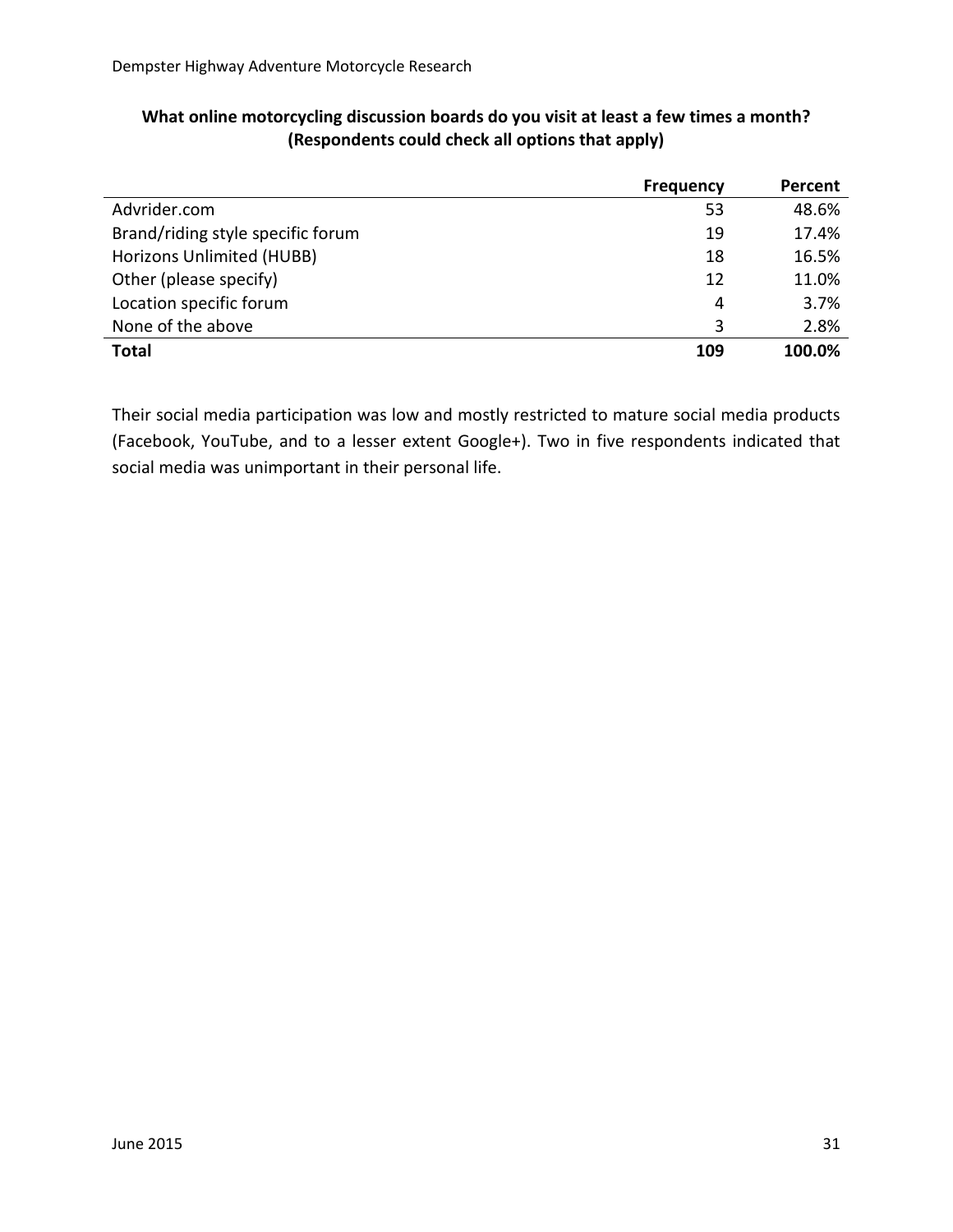# **Conclusion**

<span id="page-31-0"></span>Tourism is a sector that is important for economic development in both territories. This research provides demographic, psychographic, trip planning and trip characteristic data to inform marketing, product, infrastructure and service efforts by tourism stakeholders.

Businesses and organizations in Inuvik and Dawson City claim growing numbers of adventure motorcyclists are travelling the Dempster Highway and a number of factors, including this research, indicate that there are opportunities for this niche market to grow.

New all-weather roads are planned in NWT that will further encourage new and repeat visitors to the north. Survey responses of past riders indicated that seventy-five percent are eager to ride the Dempster Highway once again with its expansion from Inuvik to Tuktoyaktuk.

Survey responses, including potential riders, look forward to cross the Arctic Circle on the motorcycle and believe that the Dempster Highway is the ultimate adventure destination in Canada. With this extension of the Dempster Highway to the Arctic Ocean, this new opportunity may also be of interest to future riders and may encourage them to commit to a trip.

There are plans to expand the Mackenzie Highway to Wrigley to the Dempster Highway via an all-weather road. When these roads are completed, the Alaska, Campbell, Dempster, Mackenzie and Liard Highways would become the largest gravel adventure loop in North America and position the highway loop as a must-ride route.

Future Dempster Highway riders and past riders had similar preferences when choosing a motorcycling destination. Outstanding scenery, parks and wilderness areas, personal challenges and wildlife viewing opportunities were the most important for them. These new highways will also meet these preferences and provide additional opportunities to attract those interested in personal challenges.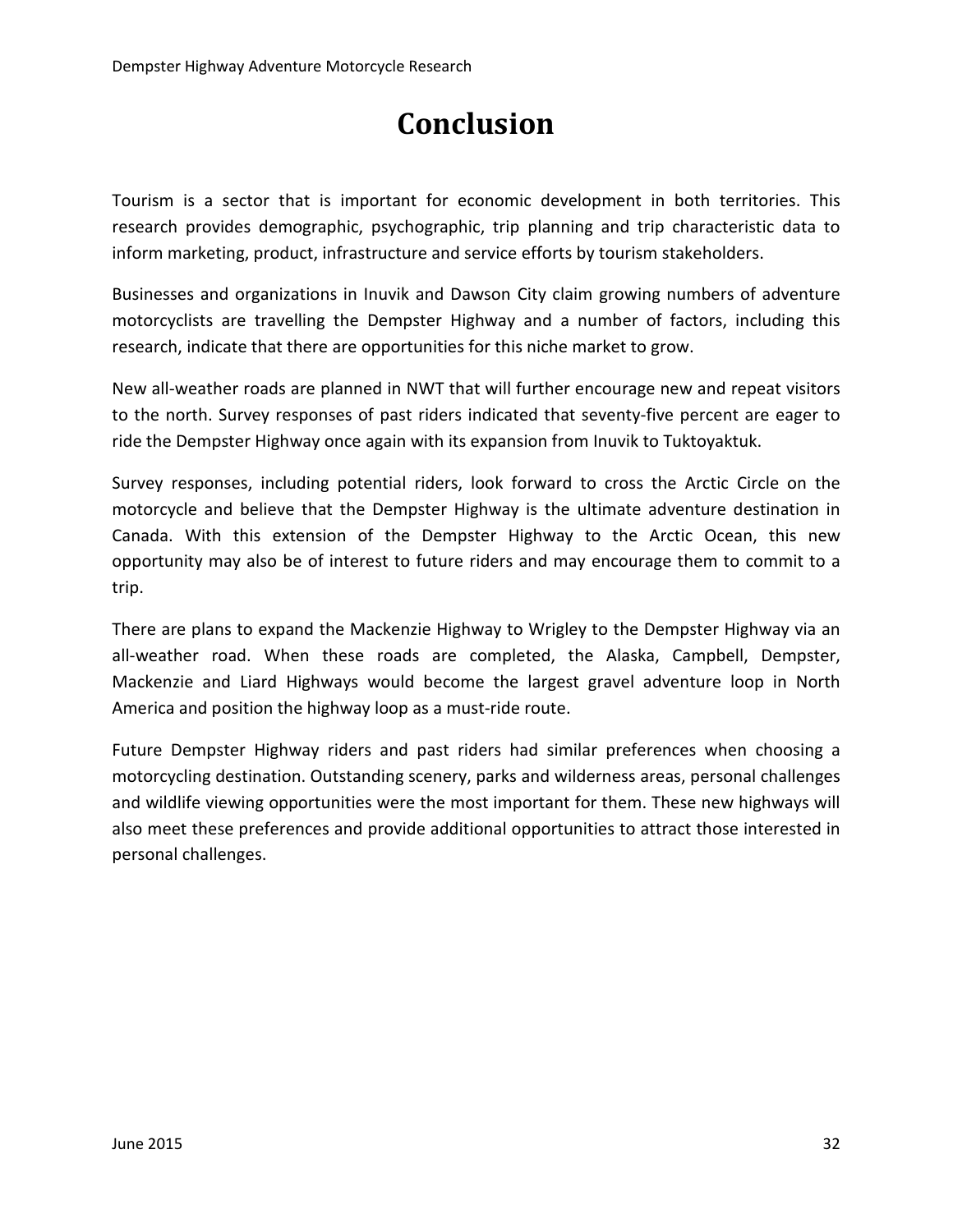# <span id="page-32-0"></span>**Appendix A. In-Depth Open Ended Interview Protocol**

#### **a) Starting Script**

Hello my name is [researcher] and I am calling from the Government of Northwest Territories regarding the Dempster Highway Adventure Motorcycle Research Project that I had previously introduced to you by email.

I would like to go over the interview process and answer any questions you may have about this research.

You're about to take part in the Dempster Highway Adventure Motorcycle research project that is jointly being conducted by Government of Northwest Territories and Yukon Territory. Please note that you don't have to answer any questions which might make you uncomfortable and/or you may quit the interview at any time for any reason. This interview is confidential and your personal data won't be used or shared with anyone outside the research team.

This interview should take no more than 60 minutes. After completing the interview, our research team will send you a \$100 Visa Gift Card as a token of our appreciation.

- Did you have a chance to review the project description and read about your rights as a participant? Yes/No (terminate)
- Do you have any questions regarding this study or your rights as a participant?
- Do you consent to be interviewed? Yes/No (terminate)
- To make sure that I don't miss anything important you say, I would like to record this interview. This recording will only be used to transcribe our conversation and will be destroyed after that. The final interview transcript will be anonymous. Can I record this interview under these terms? Yes/No

#### **b) Demographics and Background**

I would like to start with introductions. [Insert researcher background information].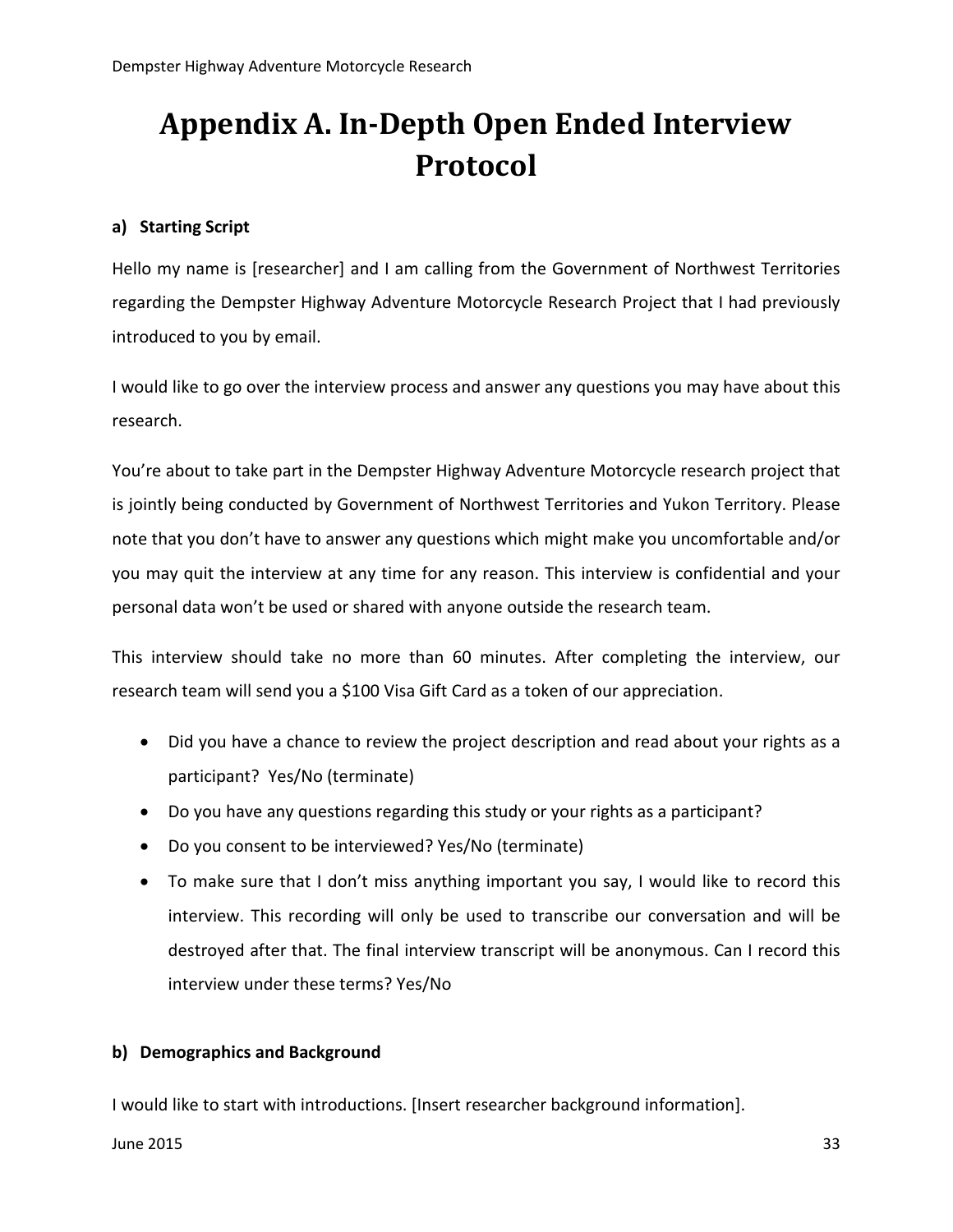- Could you talk a little bit about yourself?
	- Gender Age Location (country, city) Education **Occupation** Marital Status – does the partner ride? Children Interests and Hobbies
- How did your interest start in motorcycling?
	- Age, influences Riding partners Location Motorcycles owned
- How did your interest start in adventure riding?
	- Age, influences Riding partners Location Past ADV trips (length, spending, etc.) Motorcycles owned

#### **c) Trip Planning**

- Next, I would like to talk to you about the Dempster Highway. When did you become aware of the Dempster?
	- early information sources, influencers, advocates P2P: dreaming
	- Attractions, key drivers
	- timelines
- Could you walk me through your early trip planning?
	- P2P: Consideration list, competing destinations
	- general information sources, key contacts
	- riding partners interested
- Do you remember making a firm decision to ride the Dempster? When did that happen? top reasons to visit
- Could you walk me through your detailed trip planning?
	- key information sources
	- key contacts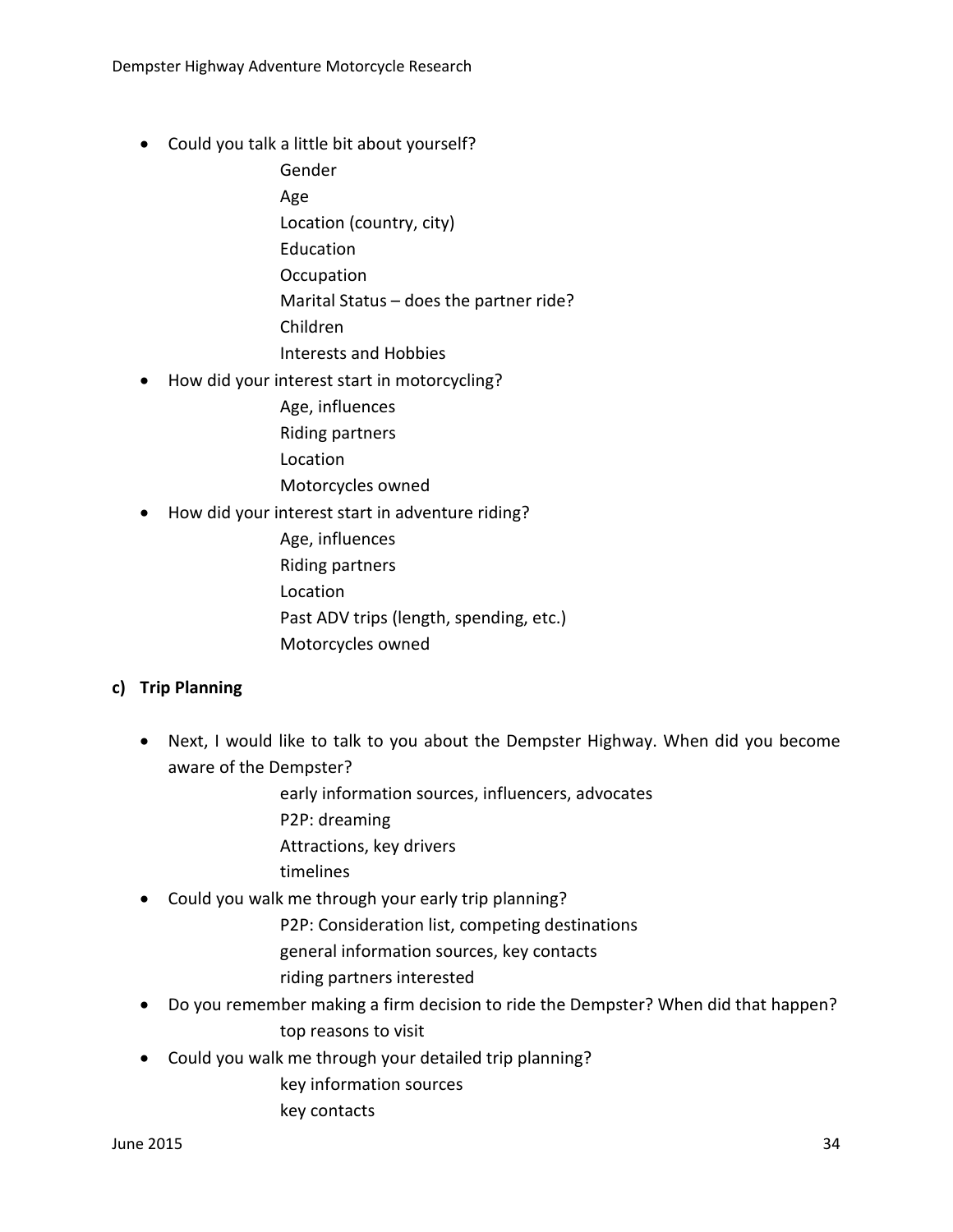- riding partners (group dynamics and division of labor)
- bike selection and preparation
- gear selection and preparation
- sourcing spares/spare tires etc.
- staging and logistics
- single destination/multiple destinations
- planned accommodation
- planned gas/service stops
- planned attractions(s)

#### **d) Riding the Dempster**

- Could we talk about your actual trip now?
	- date and length of trip
		- schedule daily mileage, time spent in communities, etc.
		- actual accommodations
	- actual party size
	- road condition and weather
	- other travellers/bikers on the Dempster
	- spending and unexpected expenses
	- records of travel (photo, video, etc.)
	- communication (social media, Internet usage, etc.)
	- activities and added products (Eagle Plains, Fort McPherson, Inuvik) exiting the Dempster

#### **e) Challenges**

• What were some of the unexpected challenges on the Dempster? How did you deal with them?

> service and product availability roadside infrastructure

#### **f) Post-trip Evaluation and Advocacy**

- Could you talk about your overall experience during your trip?
- Who and how did you/do you share your experience with?

advocacy online and in-person

• Do you know anyone who has travelled to the Yukon or Northwest Territories since your trip?

level of advocacy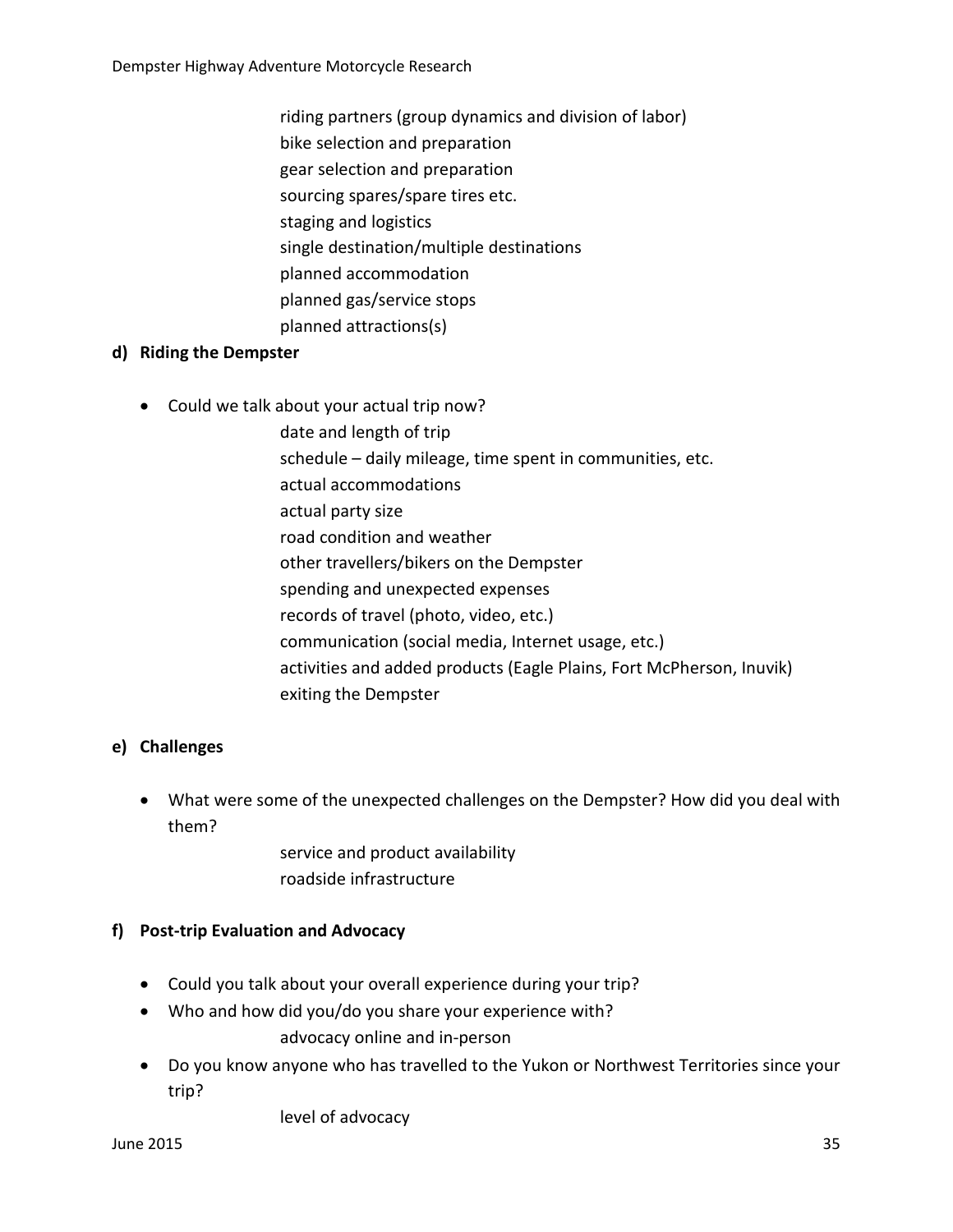spillover to other sectors

- Do you have any recommendations that would improve the Dempster Highway as a motorcycling destination?
	- trip planning resources (maps, etc.) roadside amenities and services added products

#### **g) Open Discussion and Future Trips**

- What are your motorcycling plans for the future? What are your dream destinations?
- Do you have anything else you would like to share that we didn't discuss?

#### **h) End Script**

Thank you for sharing your valuable insight. If you have any questions about this project or would like to get in touch with us, please feel free to contact me. I would also like to confirm/record your mailing address so I can send you the \$100 Visa Gift Card to thank you for your time with this project.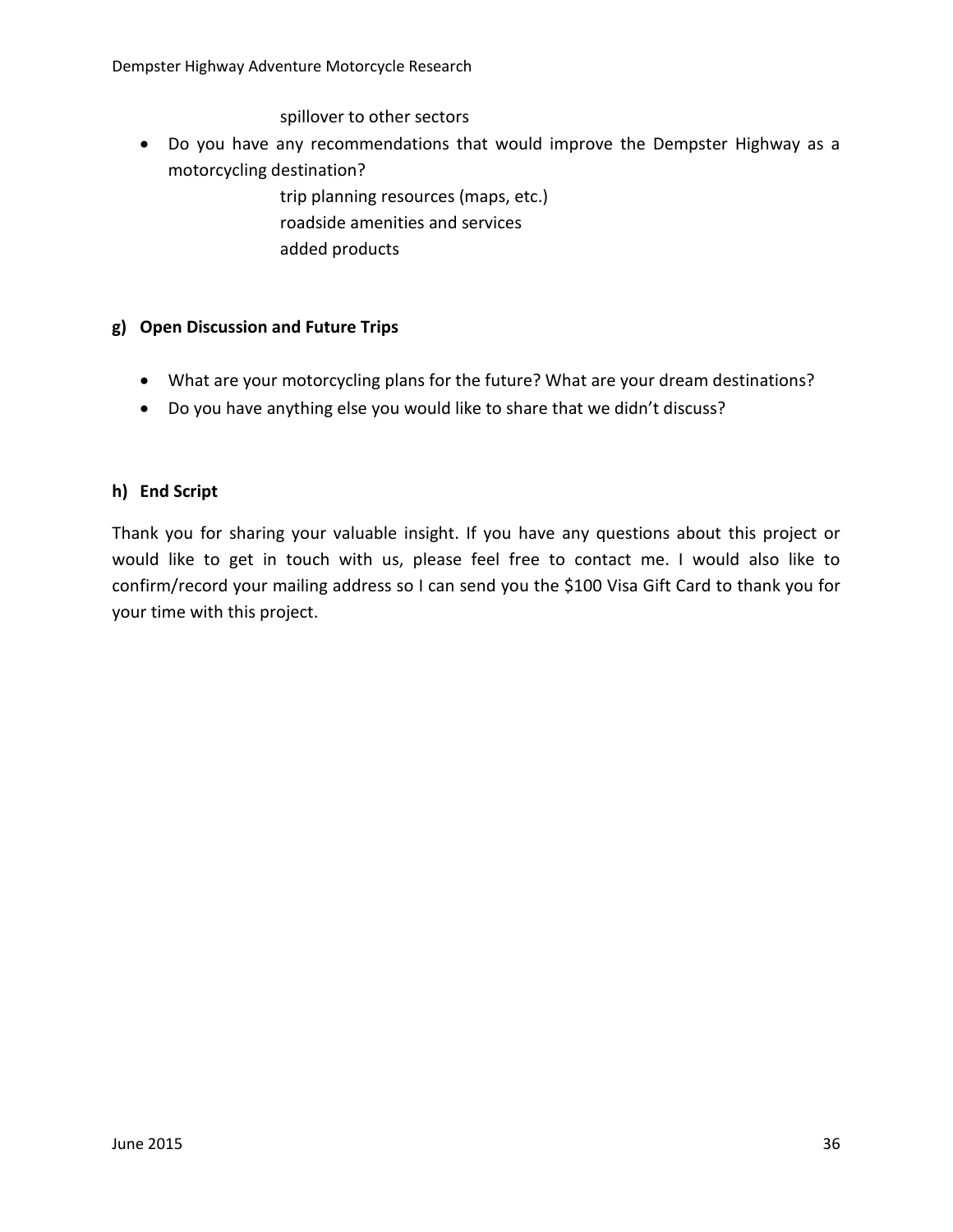# **Appendix B. Survey Instrument**

#### **Dempster Highway Adventure Motorcycle Survey**

The Dempster Highway Adventure Motorcycle Survey is being conducted by the Government of Northwest Territories and the Government of Yukon. The goal of this research project is to better understand Dempster Highway adventure motorcycle riders and the services, products and infrastructure that are needed to enhance or support this experience.

The survey is open to motorcyclists who have ridden the Dempster Highway or those who are still planning their northern adventure. The survey should only take about 8-10 minutes of your time. Your answers will remain completely anonymous. However, at the end of survey you will have the opportunity to enter your contact information to enter a draw for camping equipment packages valued at \$500 each.

If you have any questions about the survey, please contact us at TourismResearch@gov.nt.ca.

Please be advised that only one response per computer is allowed.

#### **A. Introduction**

#### **1. What is your permanent place of residence?**

- 1. City/Town
- 2. State/Province
- 3. ZIP/Postal Code
- 4. Country

## **2. What motorcycle(s) do you currently own? Please leave blank if you currently do not own a motorcycle.**

- 1. Bike #1 (Make, Model, Year)
- 2. Bike #2 (Make, Model, Year)
- 3. Bike #3 (Make, Model, Year)

#### **3. Have you ever been on an overnight motorcycle trip on the Dempster Highway?**

- **1.** Yes **(Skip to Q5)**
- 2. No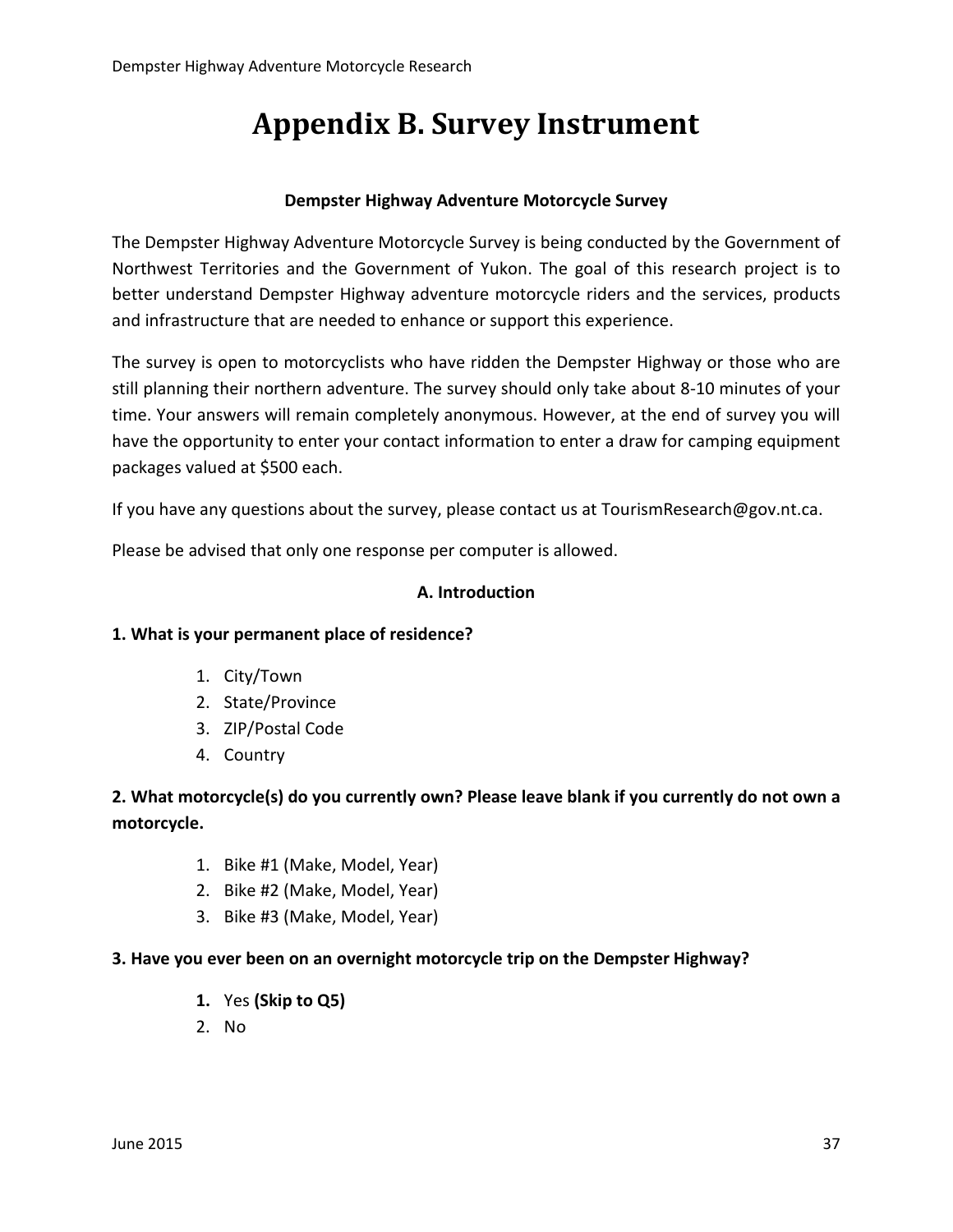Dempster Highway Adventure Motorcycle Research

#### **4. Have you ever been on an overnight motorcycle trip to any destinations?**

- **1.** Yes **(Skip to Q38)**
- 2. No **(Skip to Q61)**

#### **B. Previous Dempster Rider**

**5. When did you ride the Dempster Highway? Please enter year(s).**

- 1. Trip #1
- 2. Trip #2
- 3. Trip #3
- 4. Trip #4

#### **6. Have you visited the Yukon or Northwest Territories prior to your first motorcycle trip?**

- 1. Yes, for leisure
- 2. Yes, for business
- 3. Yes, both leisure and business
- 4. No

**7. What other destinations were you considering when planning your most recent motorcycle trip on the Dempster Highway? Please leave blank if you were not considering other destinations.**

- 1. Destination #1
- 2. Destination #2
- 3. Destination #3

#### **8. How did you hear about the Dempster Highway? Check all that apply.**

- 1. Motorcycle Show
- 2. Advrider.com
- 3. Horizons Unlimited (HUBB)
- 4. Dust to Dawson event
- 5. The Milepost
- 6. Travel Guidebook
- 7. Social Media
- 8. Dempsterhighway.com
- 9. SpectacularNWT.com
- 10. TravelYukon.com
- 11. Destinationinuvik.com
- 12. DawsonCity.ca
- 13. Northwest Territories' Explorer's Guide
- 14. Yukon's Vacation Planner
- 15. Magazine/newspaper article
- 16. Talking to other riders
- 17. Talking to friends/family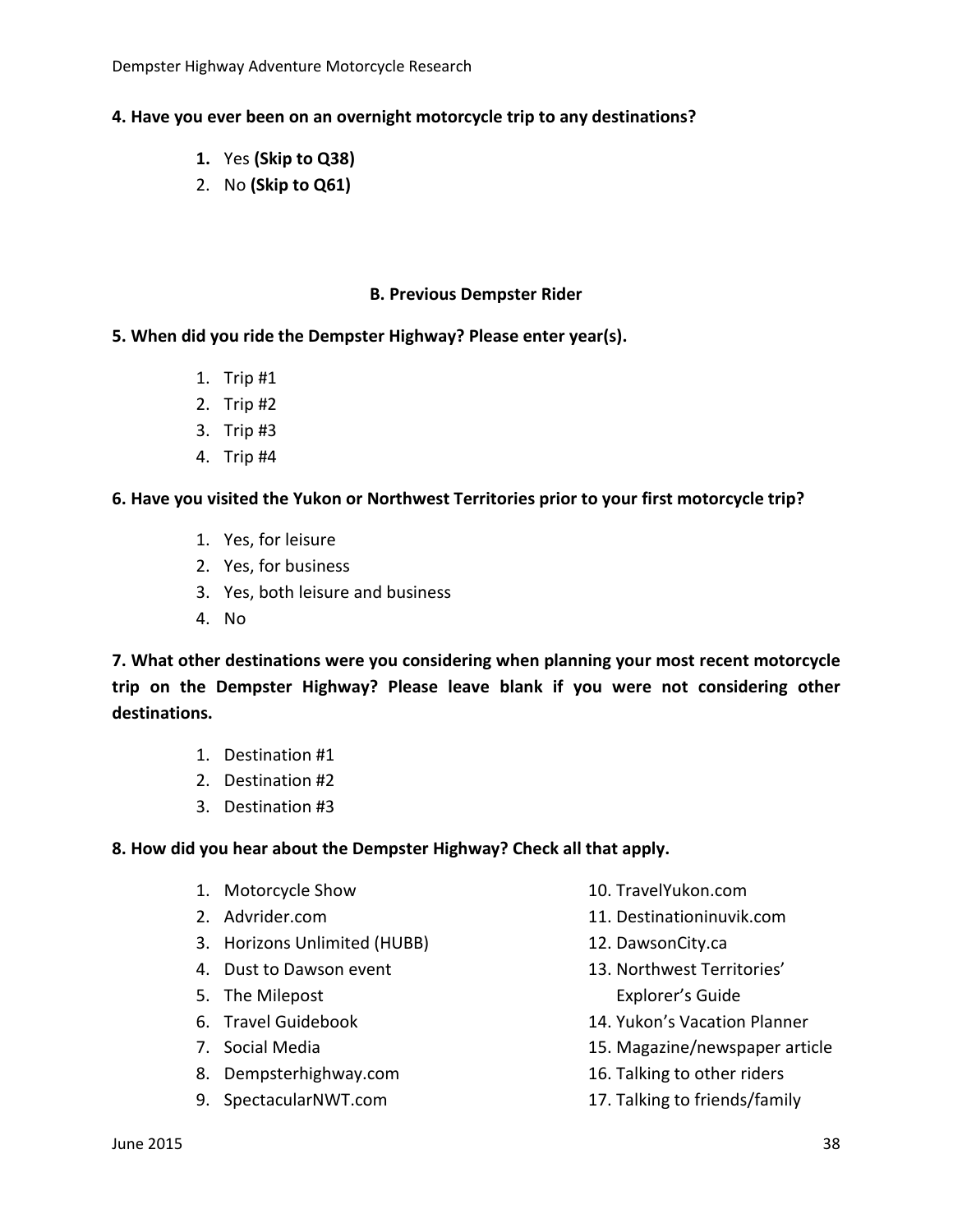18. None of the above 19. Other (please specify)

#### **If "Motorcycle Show", skip to Q9, otherwise skip to Q10**

**9. Which motorcycle show(s) did you attend? Please enter the name of the show and the year.**

- 1. Motorcycle show #1
- 2. Motorcycle show #2
- 3. Motorcycle show #3

**10. How many months before your most recent trip did you start thinking about riding the Dempster Highway?**

1. Enter months

**11. How many months before your most recent trip did you make a firm decision to ride the Dempster Highway?**

1. Enter months

**12. Which of the following sources did you use to plan your most recent trip? Check all that apply.**

- 1. Motorcycle Show
- 2. Advrider.com
- 3. Horizons Unlimited (HUBB)
- 4. Dust to Dawson event
- 5. The Milepost
- 6. Travel Guidebooks
- 7. Social Media
- 8. Dempsterhighway.com
- 9. SpectacularNWT.com
- 10. TravelYukon.com
- 11. Destinationinuvik.com
- 12. DawsonCity.ca
- 13. Northwest Territories' Explorer's Guide
- 14. Yukon's Vacation Planner
- 15. Magazine/Newspaper article
- 16. Talking to friends/family
- 17. None of the above
- 18. Other (please specify)

**If "Motorcycle Show", skip to Q13, otherwise skip to Q14**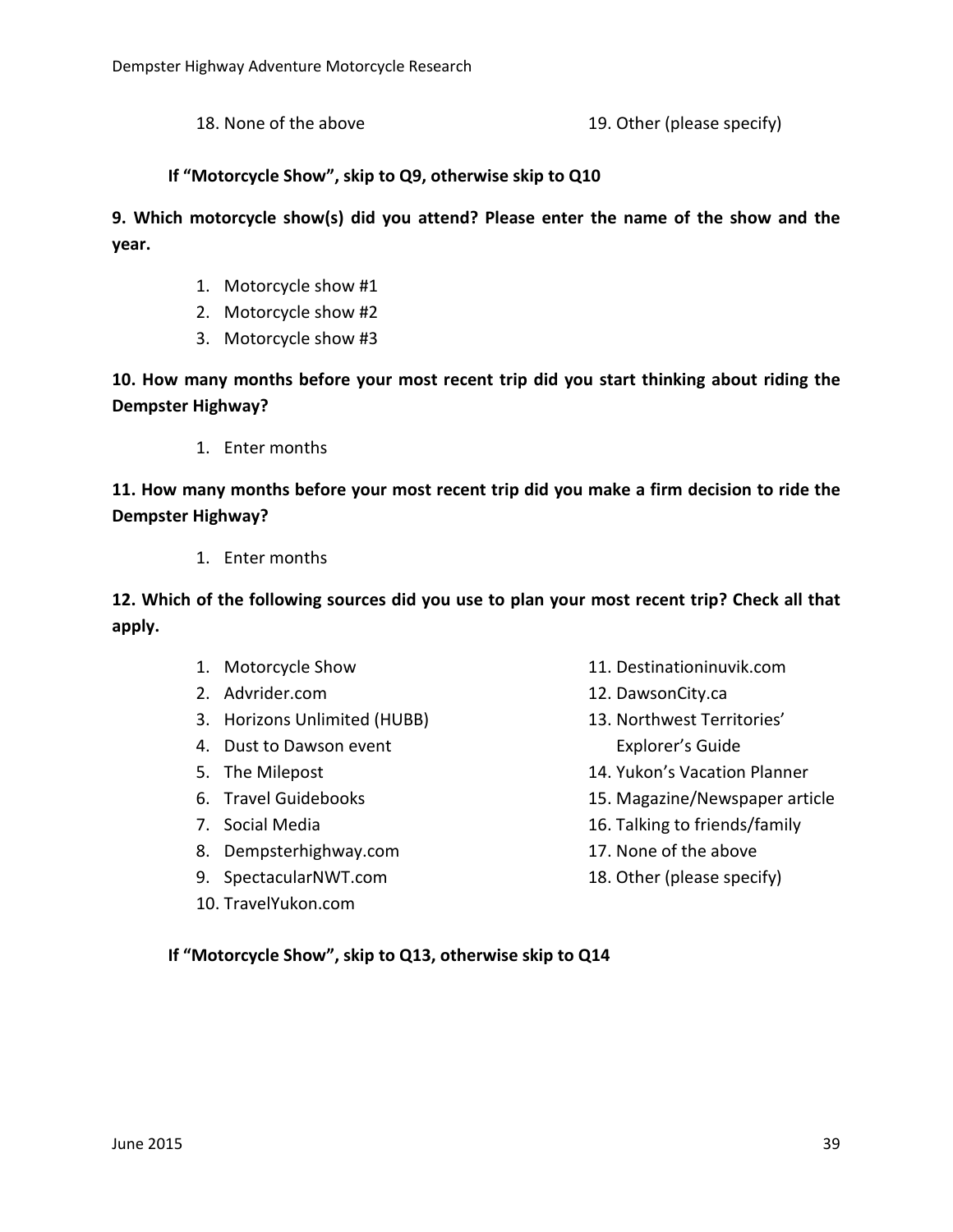## **13. Which motorcycle show(s) did you attend? Please enter the name of the show and the year.**

- 1. Motorcycle show #1
- 2. Motorcycle show #2
- 3. Motorcycle show #3

## **14. How familiar are you with the Dust to Dawson (D2D) motorcycle event in Dawson City, Yukon?**

- 1. Not at all familiar **(Skip to Q19)**
- 2. Slightly familiar
- 3. Somewhat familiar
- 4. Moderately familiar
- 5. Extremely familiar

### **15. Have you ever attended the Dust to Dawson (D2D) motorcycle event in Dawson City, Yukon?**

- 1. Yes
- **2.** No **(Skip to Q17)**

#### **16. When did you attend the Dust to Dawson (D2D) event?**

- 1. Year:
- 2. Year:
- 3. Year:
- 4. Year:

#### **17. Do you plan to attend the Dust to Dawson (D2D) event in the near future?**

- 1. Yes **(Skip to Q19)**
- 2. No
- 3. I am not sure **(Skip to Q19)**

#### **18. Please tell us why not.**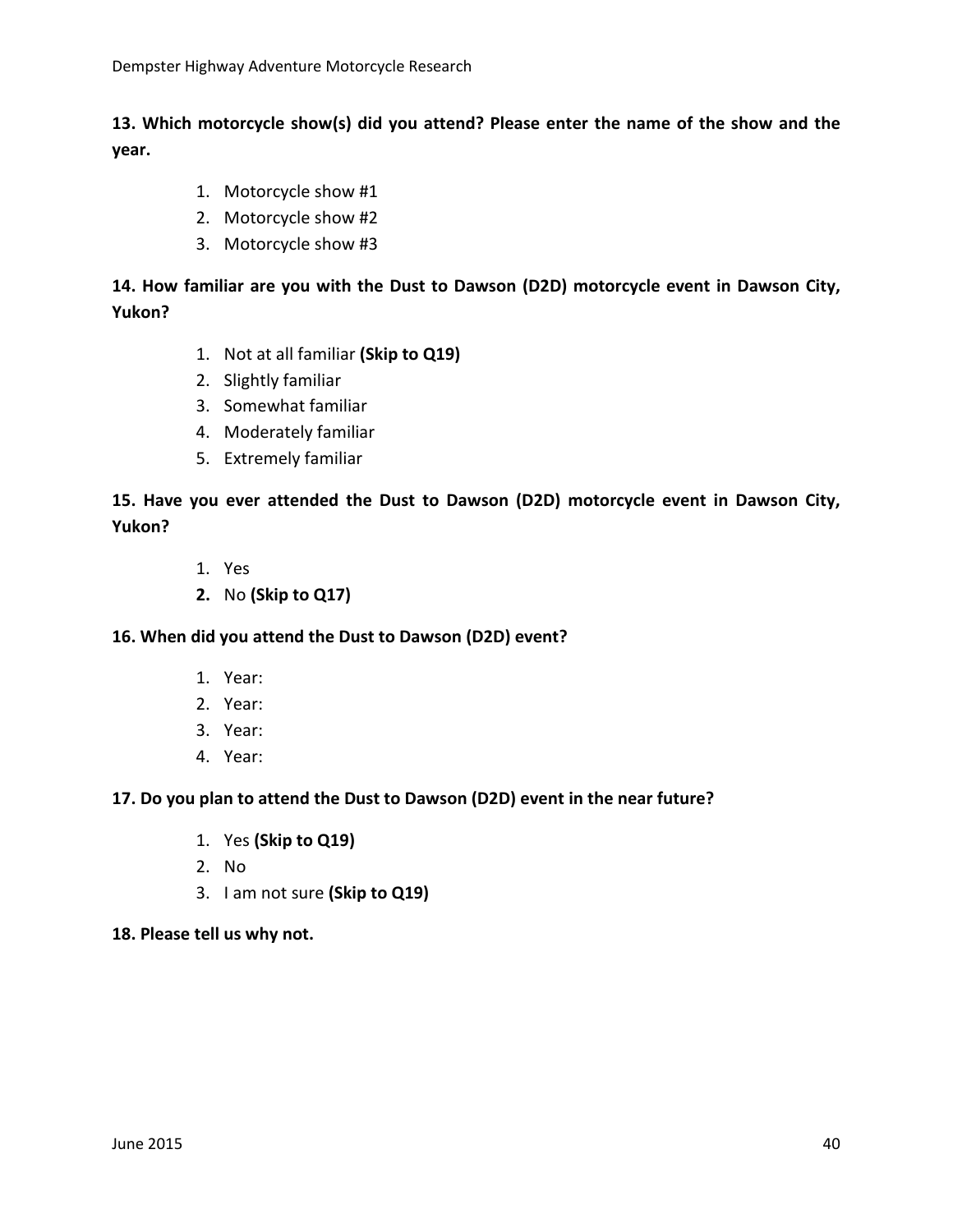## **19. What was the main reason you chose to ride the Dempster Highway?**

- 1. It's the ultimate adventure destination in Canada
- 2. Crossing the Arctic Circle on a motorcycle
- 3. Reaching the northernmost Canadian city by road
- 4. The scenery
- 5. The remoteness and solitude
- 6. The challenge
- 7. Attending the Dust to Dawson event
- 8. Other (please specify)

**20. What motorcycle did you ride during your most recent Dempster Highway trip? Please enter make, model and year.**

- 1. Make
- 2. Model
- 3. Year

### **21. On your most recent Dempster Highway trip, how far did you ride?**

- 1. To Tombstone Territorial Park
- 2. To Engineer Creek Campground
- 3. To Eagle Plains
- 4. To the Arctic Circle
- 5. To Rock River Campground
- 6. To Fort McPherson
- 7. To Tsiigehtchic
- 8. To Inuvik **(Skip to Q23)**
- 9. Other

**22. On your most recent trip, why didn't you travel the whole length of the Dempster Highway?**

- 1. Only wanted to ride a portion of the highway 4. Bad road conditions/road closure
- 2. Mechanical issues
- 3. Bad weather

5. Other (please specify)

**23. On your most recent Dempster Highway trip, how many nights did you spend at each of the following communities or campgrounds? Please enter number of nights or leave blank if 0 nights.**

- 1. Dawson City
- 2. Tombstone Territorial Park
- 3. Engineer Creek
- 4. Campground
- 5. Eagle Plains
- 6. Rock River Campground
- 7. Fort McPherson
- 8. Tsiigehtchic
- 9. Inuvik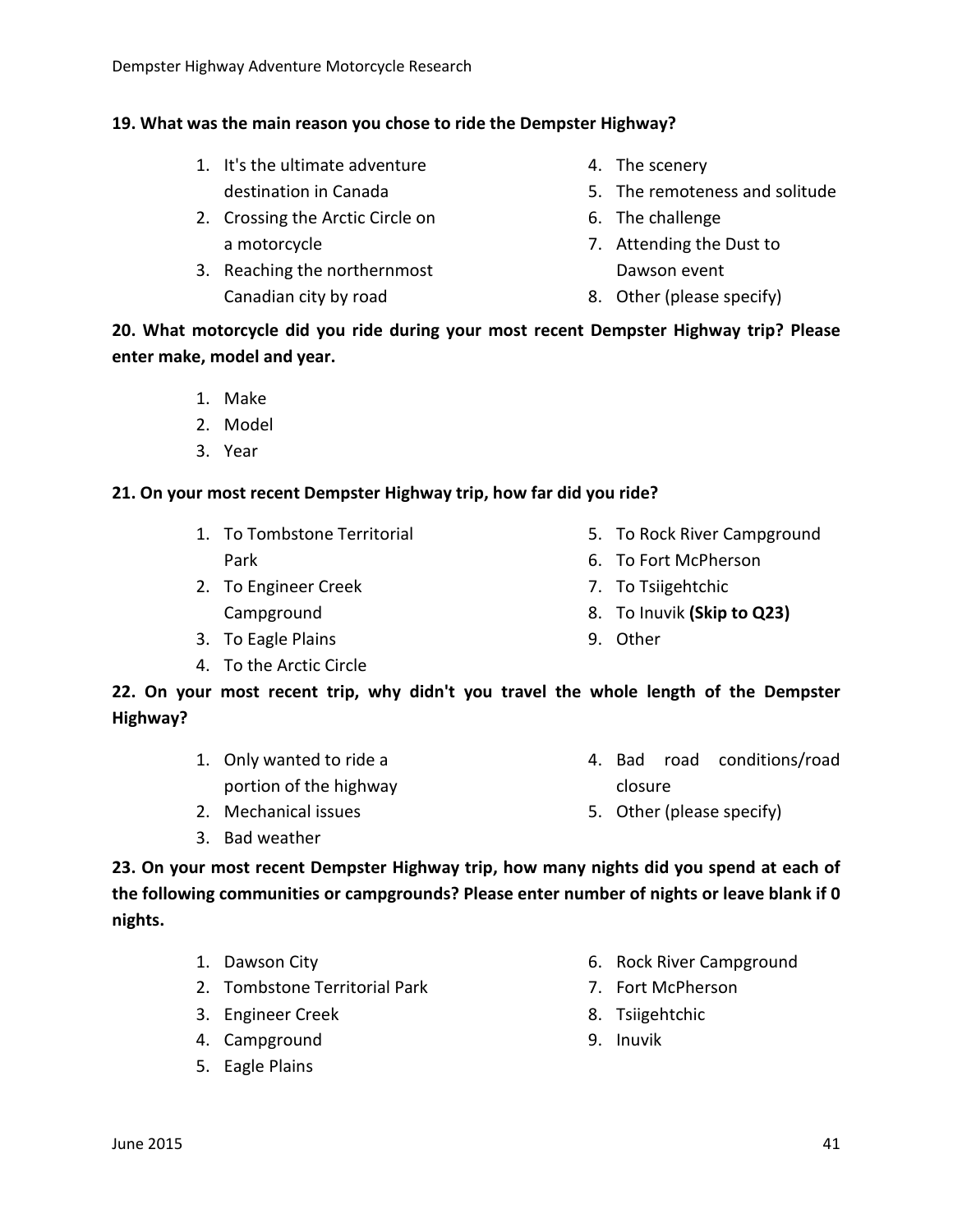**24. During your most recent Dempster Highway trip, how many days in total did you spend riding the Dempster Highway?**

1. Days:

**25. What type of accommodations did you use during your most recent trip while riding the Dempster Highway? Please check all that apply.**

- 1. Hotel/motel
- 2. Bed & Breakfast
- 3. Apartment/house rental
- 4. Campground
- 5. Home of friends/relatives
- 6. Roadside pullout
- 7. Wilderness camping
- 8. Other (please specify)

#### **26. During your most recent trip, did you ride the Dempster Highway solo or with other people?**

- 1. Solo **(Skip to Q28)**
- 2. With other people

#### **27. Please tell us about your travel companions.**

- 1. Companion #1 (Sex, Age, How do you know this person)
- 2. Companion #2 (Sex, Age, How do you know this person)
- 3. Companion #3 (Sex, Age, How do you know this person)
- 4. Companion #4 (Sex, Age, How do you know this person)
- 5. Companion #5 (Sex, Age, How do you know this person)

## **28. During your most recent Dempster Highway trip, did you have any issues with the availability of fuel?**

- 1. Yes
- 2. No, my motorcycle has a large enough tank/I carried extra fuel **(Skip to Q30)**

#### **29. Please explain your issues with the availability of fuel.**

#### **30. During your most recent Dempster Highway trip, did you have any mechanical issues?**

- 1. No, I had no mechanical issues. **(Skip to Q32)**
- 2. Yes, I had some issues, but I was able to solve them myself.
- 3. Yes, I had some issues and needed a mechanic to service my bike.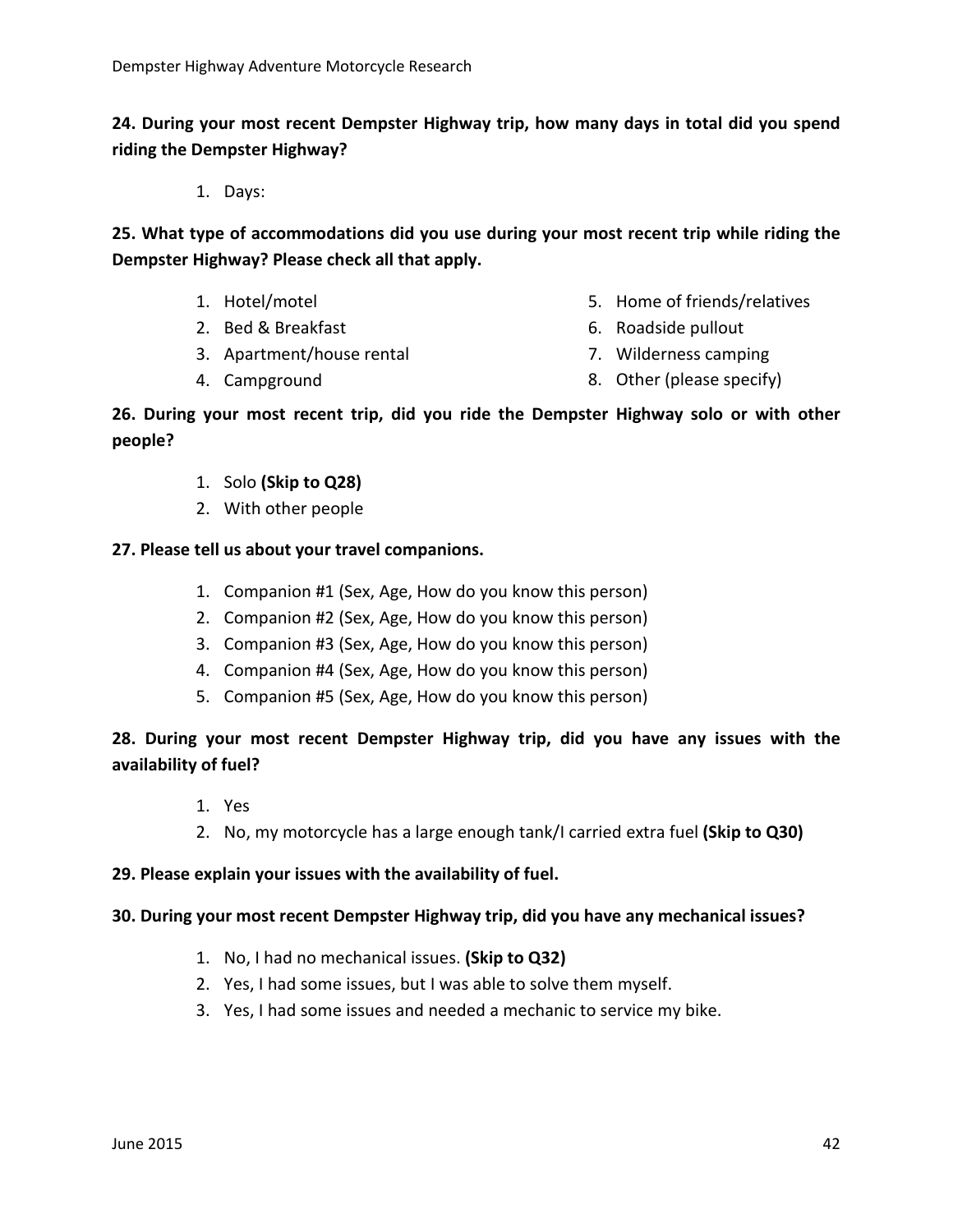#### **31. Please explain your mechanical issues.**

## **32. Please rate the following activities or tours you participated in while riding the Dempster Highway. (Please choose N/A if the activity does not apply to your trip.)**

*Scale: Not at all satisfied - Slightly satisfied –Moderately satisfied - Very satisfied - Extremely satisfied - N/A*

- 1. Airplane/helicopter tour
- 2. Art gallery visit
- 3. Art, music or film festival
- 4. Bicycling
- 5. Bird watching
- 6. Boating, cruising or sailing
- 7. Going to a casino
- 8. Canoeing, kayaking or rafting
- 9. Golfing
- 10. Hiking
- 11. Historic site visit
- 12. Museum visit
- 13. Photography
- 14. Restaurant with northern cuisine
- 15. Shopping
- 16. Sightseeing
- 17. Guided fishing
- 18. Unguided fishing
- 19. Wildlife viewing

**33. Based on your experience on your most recent trip to the Dempster Highway, please rate the following services, products and infrastructure. (Please choose N/A if the service, product or infrastructure does not apply to your trip.)**

*Scale: Very Dissatisfied – Dissatisfied – Unsure – Satisfied - Very Satisfied - N/A*

- 1. Services in hotels, motels and bed and breakfasts
- 2. Value for money in hotels, motels and bed and breakfasts
- 3. Campground service and amenities
- 4. Value for money in campgrounds
- 5. Restaurant service
- 6. Value for money in restaurants
- 7. The selection of arts and crafts
- 8. The price of arts and crafts
- 9. Signage
- 10. Availability of motorcycle services
- 11. Road conditions Dempster Highway
- 12. Road conditions Other Yukon Highways
- 13. Ferry service
- 14. Visitor information centres
- 15. Variety of tours
- 16. Cleanliness of towns
- 17. Safety in campgrounds
- 18. Safety in cities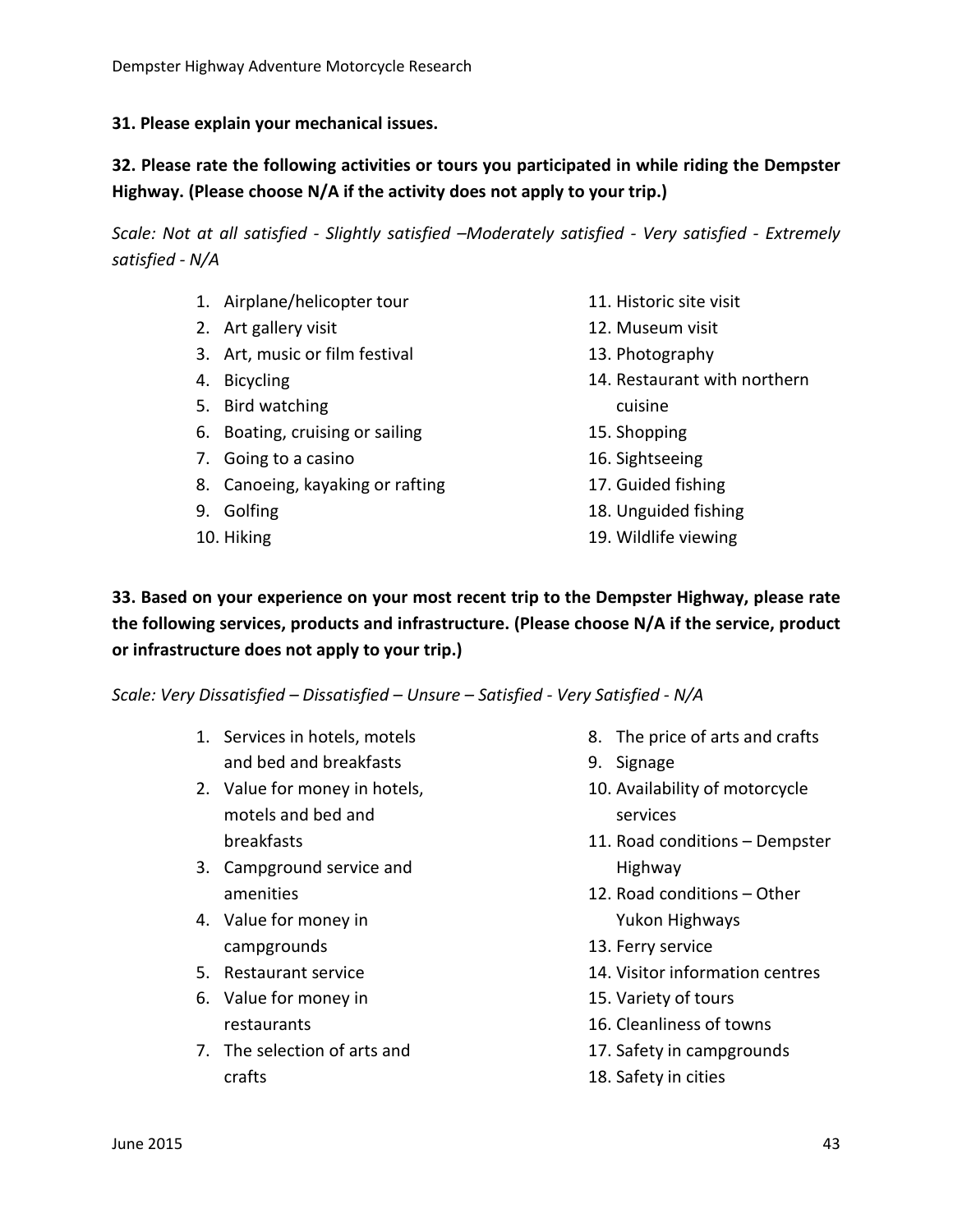**34. Approximately, how much did you spend on the following items during your most recent Dempster Highway trip? Please leave box empty if you did not spend any money on an item.**

- 1. Accommodation in Hotels/Motels
- 2. Accommodation in Campground
- 3. Vehicle Rental
- 4. Fuel
- 5. Bike Maintenance (tires, repairs)
- 7. Groceries
- 8. Alcohol and Bars
- 9. Guided Tours
- 10. Festivals & Events
- 11. Arts & Crafts (prints, carvings)
- 12. Souvenirs (mugs, T-shirts, pins)

6. Restaurants

**35. Please rate your overall experience on your most recent Dempster Highway trip.**

- 1. Very dissatisfied
- 2. Dissatisfied
- 3. Unsure
- 4. Satisfied
- 5. Very satisfied

**36. Do you plan to ride the Dempster Highway again once the road to Tuktoyaktuk is completed?**

- 1. Yes (Skip to Q53)
- 2. No
- 3. I am not sure (Skip to Q53)

**37. Why are you not interested in riding the Dempster Highway to Tuktoyaktuk? (Skip to Q53)**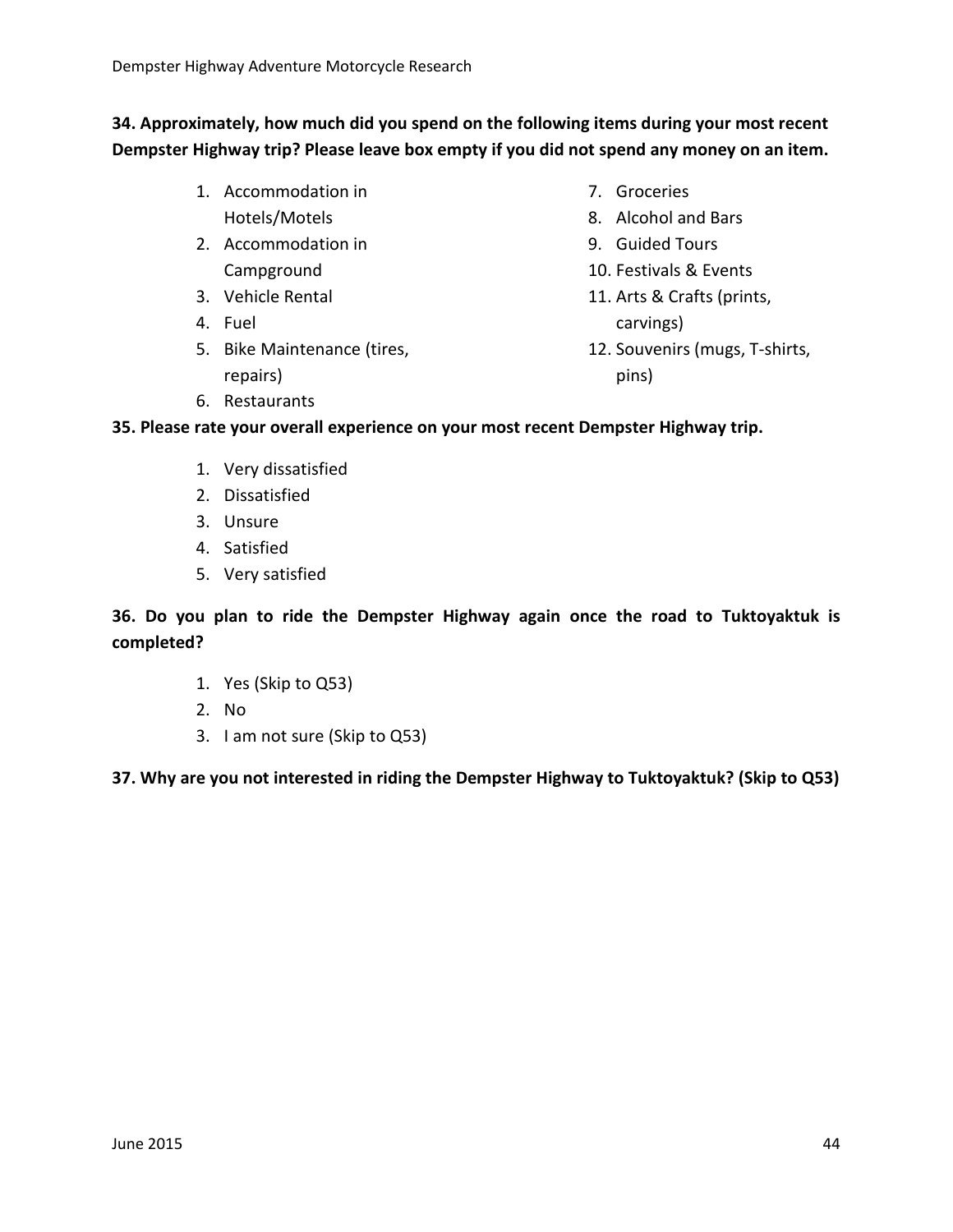#### **C. Future Rider**

#### **38. How did you hear about the Dempster Highway? Please check all that apply.**

- 1. Motorcycle Show
- 2. Advrider.com
- 3. Horizons Unlimited (HUBB)
- 4. Dust to Dawson event
- 5. The Milepost
- 6. Travel Guidebooks
- 7. Social Media
- 8. Dempsterhighway.com
- 9. SpectacularNWT.com
- 10. TravelYukon.com
- 11. Destinationinuvik.com
- 12. DawsonCity.ca
- 13. Northwest Territories' Explorer's Guide
- 14. Yukon's Vacation Planner
- 15. Magazine/Newspaper article
- 16. Talking to friends/family
- 17. Never heard of the Dempster
- 18. Other (please specify)
- 19. Other

**If "Motorcycle Show", skip to Q39, otherwise skip to Q40**

**39. Which motorcycle show(s) did you attend? Please enter the name of the show and the year.**

- 1. Motorcycle show #1
- 2. Motorcycle show #2
- 3. Motorcycle show #3

#### **40. Do you plan to ride the Dempster Highway in the near future?**

- 1. Yes, I made a firm decision to ride the Dempster in the near future **(Skip to Q45)**
- 2. Yes, I am thinking about riding the Dempster in the near future **(Skip to Q41)**
- 3. Yes, I am interested in riding the Dempster, but not in the near future **(Skip to Q41)**
- 4. No, I have no intentions of riding the Dempster. (Skip to Q44)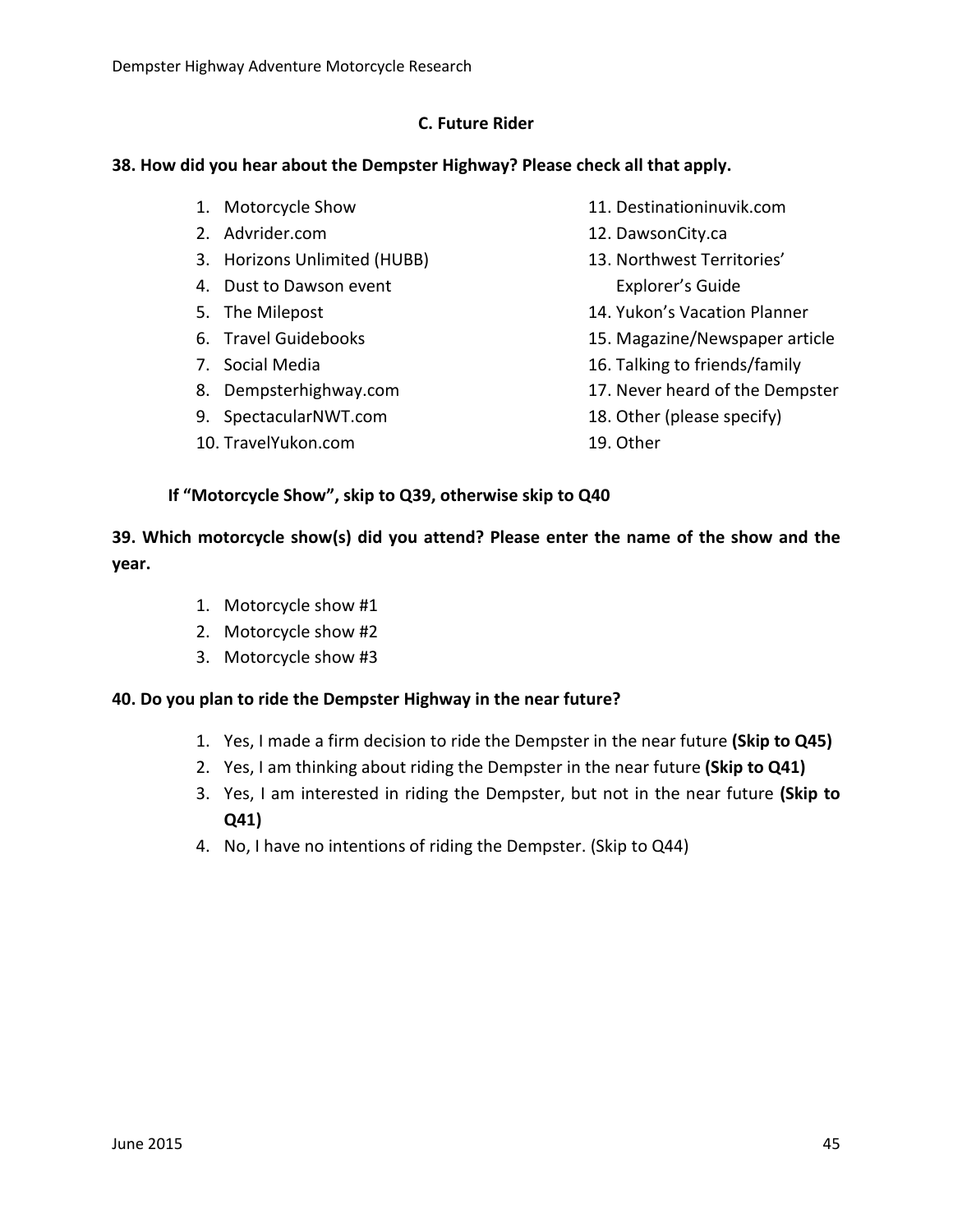## **41. What is the main reason you are interested in riding the Dempster Highway?**

- 1. It's the ultimate adventure destination in Canada
- 2. Crossing the Arctic Circle on a motorcycle
- 3. Reaching the northernmost Canadian city by road
- 4. The scenery
- 5. The remoteness and solitude
- 6. The challenge
- 7. Attending the Dust to Dawson event
- 8. Other (please specify)

**42. What are some of the obstacles or challenges that prevent you from riding the Dempster Highway? Please check all that apply.**

- 1. Too expensive
- 2. I don't have the right motorcycle to ride it
- 3. I don't have sufficient skills to ride it safely
- 4. It is difficult to access/too far away
- 5. I don't have enough time
- 6. I don't have enough information to plan my trip
- 7. I want to do other rides first
- 8. Other (please specify)

## **43. How familiar are you with the Dust to Dawson (D2D) motorcycle event in Dawson City, Yukon? (Skip to Q53)**

- 1. Not at all familiar
- 2. Slightly familiar
- 3. Somewhat familiar
- 4. Moderately familiar
- 5. Extremely familiar

## **44. Please tell us why you are not interested in riding the Dempster Highway. (Skip to Q53)**

#### **45. When are you going to ride the Dempster Highway?**

1. Year: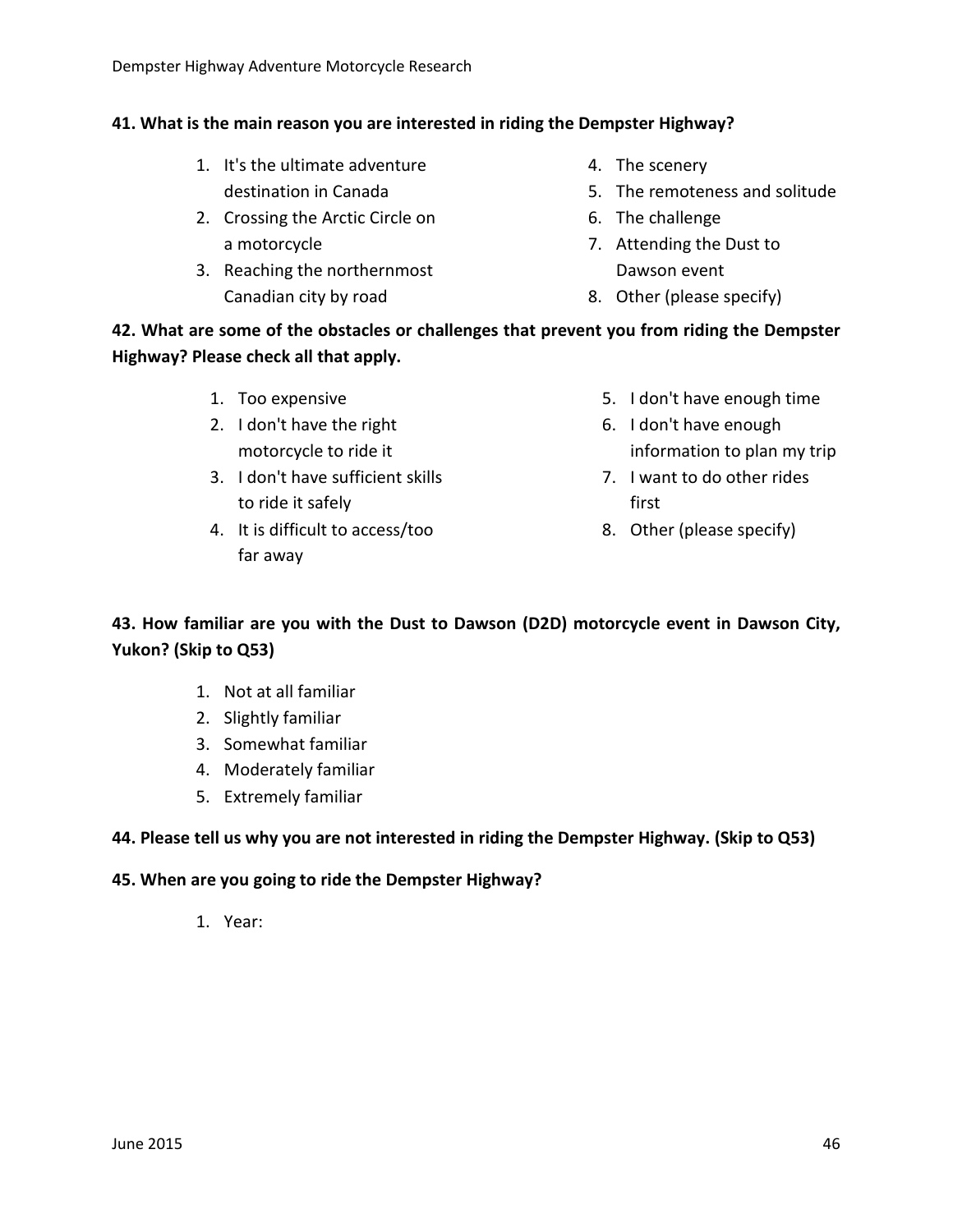## **46. What is the main reason you are interested in riding the Dempster Highway?**

- 1. It's the ultimate adventure destination in Canada
- 2. Crossing the Arctic Circle on a motorcycle
- 3. Reaching the northernmost Canadian city by road
- 4. The scenery
- 5. The remoteness and solitude
- 6. The challenge
- 7. Attending the Dust to Dawson event
- 8. Other (please specify)

**47. What other destinations were you considering when planning your upcoming motorcycle trip on the Dempster Highway? Please leave blank if you were not considering other destinations.**

- 1. Destination #1
- 2. Destination #2
- 3. Destination #3

## **48. Which of the following sources are you using to plan your trip? Check all that apply.**

- 1. Motorcycle Show
- 2. Advrider.com
- 3. Horizons Unlimited (HUBB)
- 4. Dust to Dawson event
- 5. The Milepost
- 6. Travel Guidebooks
- 7. Social Media
- 8. Dempsterhighway.com
- 9. SpectacularNWT.com
- 10. TravelYukon.com
- 11. Destinationinuvik.com
- 12. DawsonCity.ca
- 13. Northwest Territories' Explorer's Guide
- 14. Yukon's Vacation Planner
- 15. Magazine/Newspaper article
- 16. Talking to friends/family
- 17. None of the above
- 18. Other (please specify)

## **If "Motorcycle Show", skip to Q49, otherwise skip to Q50**

**49. Which motorcycle show(s) did you or will you attend? Please enter the name of the show and the year.**

- 1. Motorcycle show #1
- 2. Motorcycle show #2
- 3. Motorcycle show #3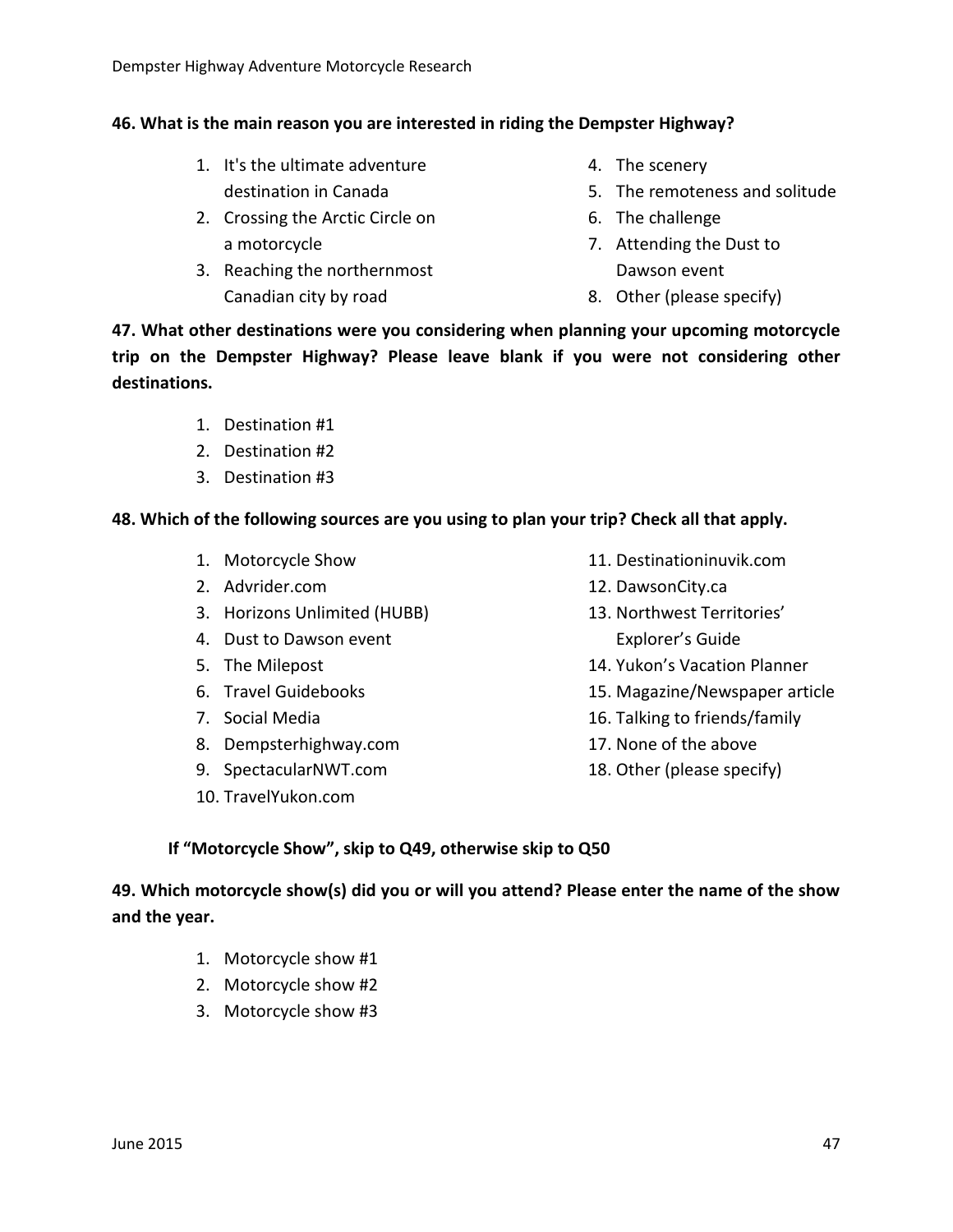## **50. How familiar are you with the Dust to Dawson (D2D) motorcycle event in Dawson City, Yukon?**

- 1. Not at all familiar **(Skip to Q53)**
- 2. Slightly familiar
- 3. Somewhat familiar
- 4. Moderately familiar
- 5. Extremely familiar

#### **51. Will you attend the Dust to Dawson (D2D) event during your upcoming trip?**

- 1. Yes **(Skip to Q53)**
- 2. No
- 3. I am not sure **(Skip to Q53)**

#### **52. Please tell us why not.**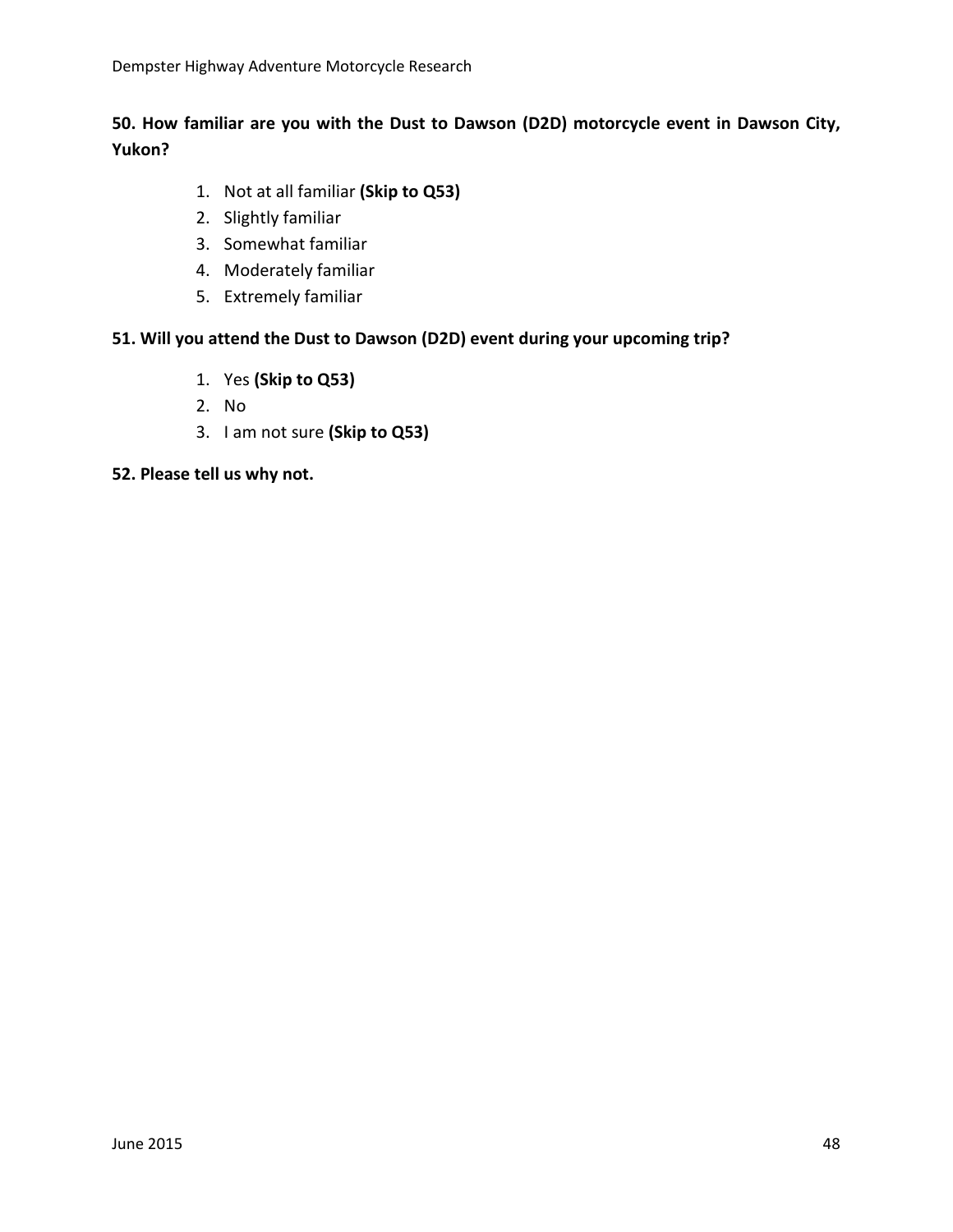## **D. Travel Decisions**

## **53. When choosing a motorcycling destination, how important are the following considerations?**

*Scale: Not at all important - Slightly important - Somewhat important - Moderately important - Extremely important*

- 1. Cost of accommodation and meals
- 2. Cost to get to destination
- 3. Exciting nightlife and entertainment
- 4. Experiencing nature with a guide
- 5. Having fun, being entertained
- 6. High standards of cleanliness and hygiene
- 7. Interesting shopping
- 8. Learning opportunities
- 9. Luxury accommodations
- 10. Meeting other riders
- 11. Availability of services (tires, parts, dealer support, etc.)
- 12. Opportunity to purchase arts and crafts
- 13. Outstanding scenery
- 14. Opportunity to rent motorcycles
- 15. Opportunity to participate in guided motorcycle tours
- 16. Parks and wilderness areas
- 17. Personal challenges
- 18. Personal safety
- 19. Physical adventure
- 20. Relaxing break from work
- 21. Reliable weather
- 22. Unique or different cultural groups
- 23. Viewing wildlife
- 24. Warm, sunny climate

### **54. How familiar are you with the Waterfalls Route through the southern Northwest Territories?**

- 1. Not at all familiar
- 2. Slightly familiar
- 3. Somewhat familiar
- 4. Moderately familiar
- 5. Extremely familiar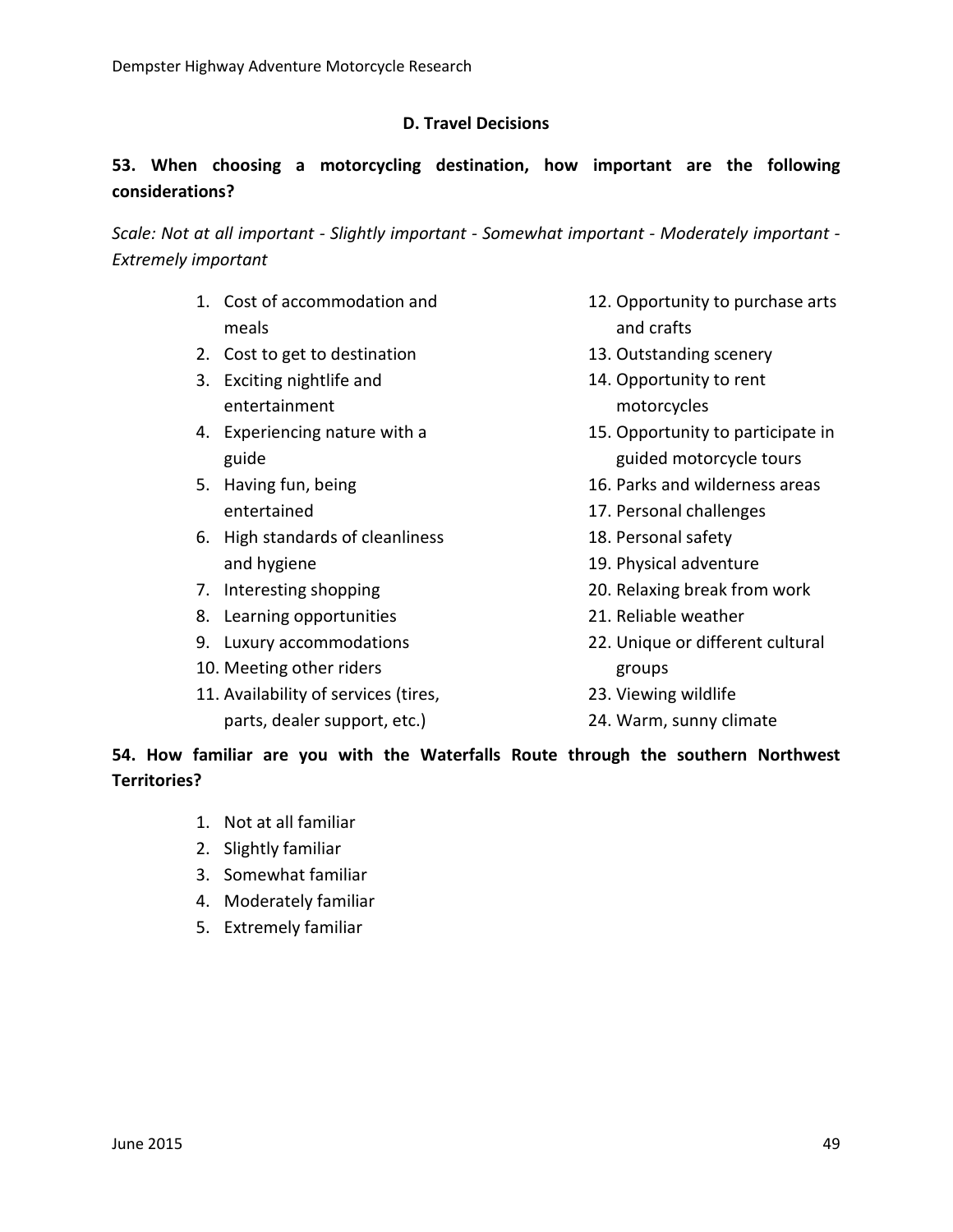## **55. Please list your dream motorcycle destinations.**

- 1. Destination #1
- 2. Destination #2
- 3. Destination #3
- 4. Destination #4
- 5. Destination #5

## **56. What motorcycle magazines do you subscribe to or read regularly? Check all that apply.**

- 1. Motorcycle Mojo
- 2. Cycle World
- 3. Canadian Biker
- 4. CMG Online
- 5. Dirt Bike Magazine
- 6. Adventure Bike Rider
- 7. None of the above
- 8. Other (please specify)

## **57. What online motorcycling discussion boards do you visit at least a few times a month? Check all that apply.**

- 1. Brand/riding style specific forum 4. Horizons Unlimited (HUBB) 5. None of the above
- 2. Location specific forum
- 3. Advrider.com

6. Other (please specify)

**If "Brand/riding style specific forum" or "Location specific forum" Skip to Q58, otherwise Skip to Q59**

**58. Please tell us what these forums are.**

## **59. How often do you use each of the social media applications listed below for personal reasons?**

*Scale: Every day - Almost every day – Occasionally - Almost never - Never*

- 1. YouTube
- 2. Facebook
- 3. Google+
- 4. Twitter
- 5. Instagram
- 6. Pinterest
- 7. Tumblr
- 8. Other (please specify)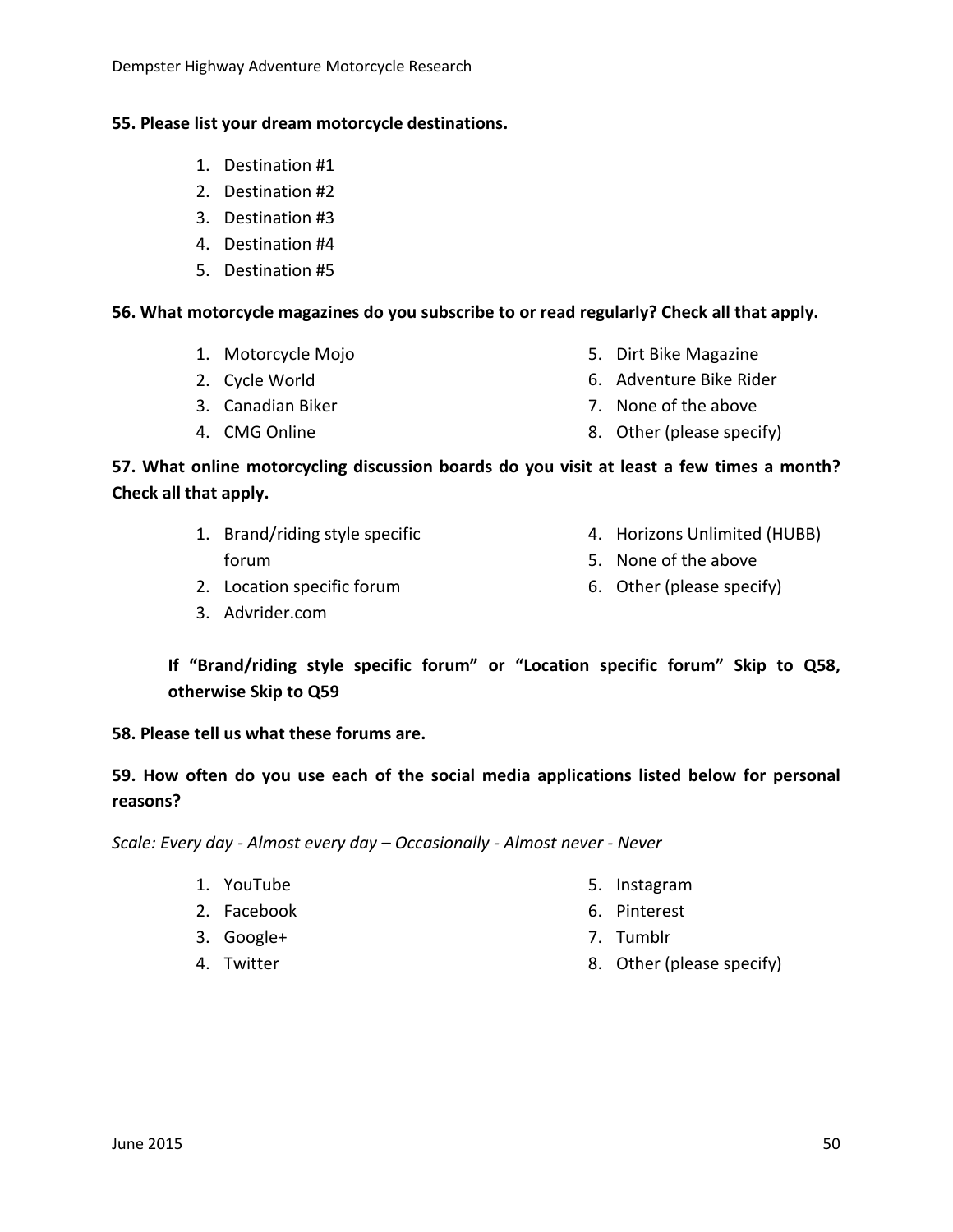Dempster Highway Adventure Motorcycle Research

## **60. How important is social media to your personal life?**

- 1. Very unimportant
- 2. Somewhat unimportant
- 3. Neither important nor unimportant
- 4. Somewhat important
- 5. Very important

## **E. Demographics**

## **61. How old are you?**

1. Age:

## **62. What is your sex?**

- 2. Male
- 3. Female

## **63. What is the highest level of education you have achieved?**

- 1. Less than high school
- 2. High school
- 3. Some technical college/university

## **64. What category best describes your current occupation?**

- 1. Professional
- 2. Management
- 3. Trades
- 4. Clerical
- 5. Retail / Sales

## **65. What is your approximate annual household income?**

- 1. Under \$30,000
- 2. \$30,000 \$49,999
- 3. 50,000 \$ 69,999
- 4. College/technical diploma
- 5. University degree
- 6. Masters/Ph.D. degree or higher
- 6. Student
- 7. Self-employed
- 8. Unemployed
- 9. Retired
- 10. Other (please specify)
- 4. \$70,000 \$ -89,999
- 5. \$90,000 \$ -119,999
- 6. Over \$120,000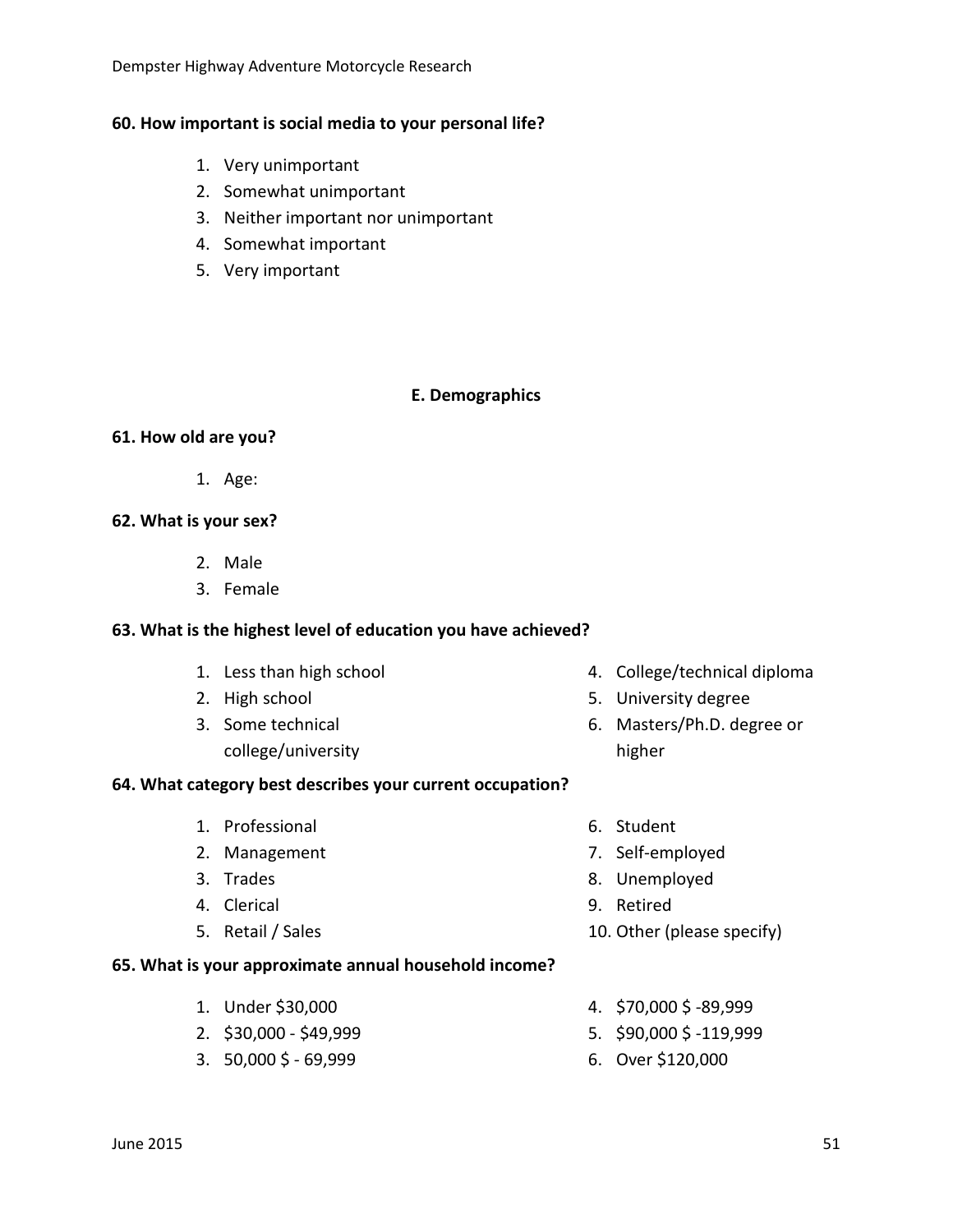#### **66. Are there any other comments you would like to make about the Dempster Highway?**

Thank you for your feedback. Your responses have been saved.

You can enter your contact information below to enter the draw for camping equipment packages valued at \$500. Please remember that your personal information is only used for the purpose of administering the draw.

If you need further assistance, please contact us at TourismResearch@gov.nt.ca.

Survey and contest closes August 1, 2014 10:00pm.

**67. Please enter your contact information to enter the draw and click "Done" once complete. If you do not wish to enter the draw, please click "Done".**

- 1. Name:
- 2. Address 1:
- 3. Address 2:
- 4. City/Town:
- 5. State/Province:
- 6. ZIP/Postal Code:
- 7. Country:
- 8. Email Address:
- 9. Phone Number: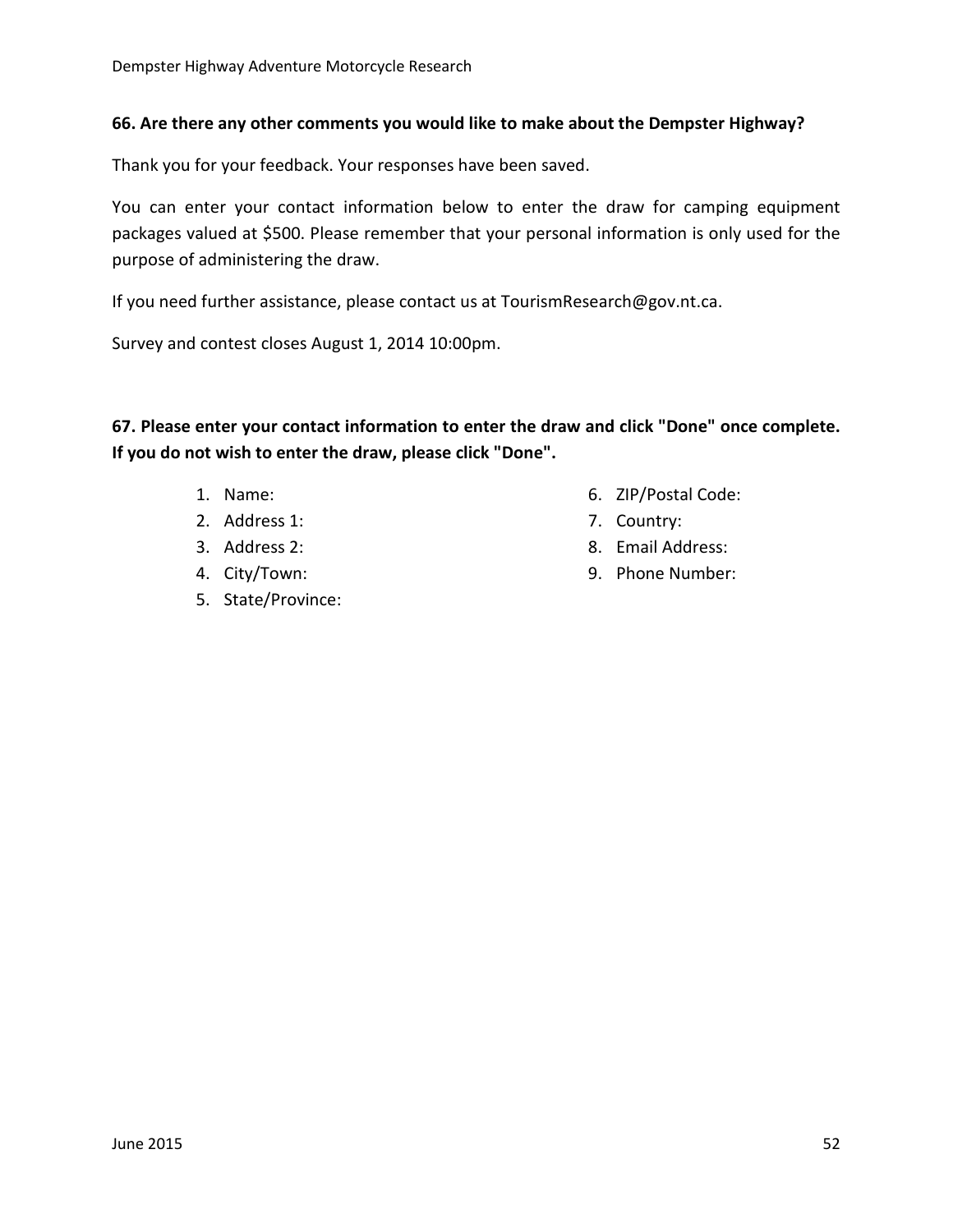# **Appendix C. Survey Responses**

## **Demographic Information – Full Sample**

|              | . . | .         |         |
|--------------|-----|-----------|---------|
|              |     | Frequency | Percent |
| Canada       |     | 77        | 55.4%   |
| <b>US</b>    |     | 59        | 42.4%   |
| Germany      |     |           | 1.4%    |
| Australia    |     |           | 0.7%    |
| <b>Total</b> |     | 139       | 100.0%  |
|              |     |           |         |

#### **Table 1. What is your permanent place of residence? (country)**

#### **Table 2. What is your permanent place of residence? ( Canadian province/territory)**

|              | Frequency | Percent |
|--------------|-----------|---------|
| AB           | 25        | 32.5%   |
| BC           | 25        | 32.5%   |
| ON           | 18        | 23.4%   |
| <b>SK</b>    | 3         | 3.9%    |
| YT           | 3         | 3.9%    |
| MB           | 2         | 2.6%    |
| <b>NS</b>    | 1         | 1.3%    |
| <b>Total</b> | 77        | 100.0%  |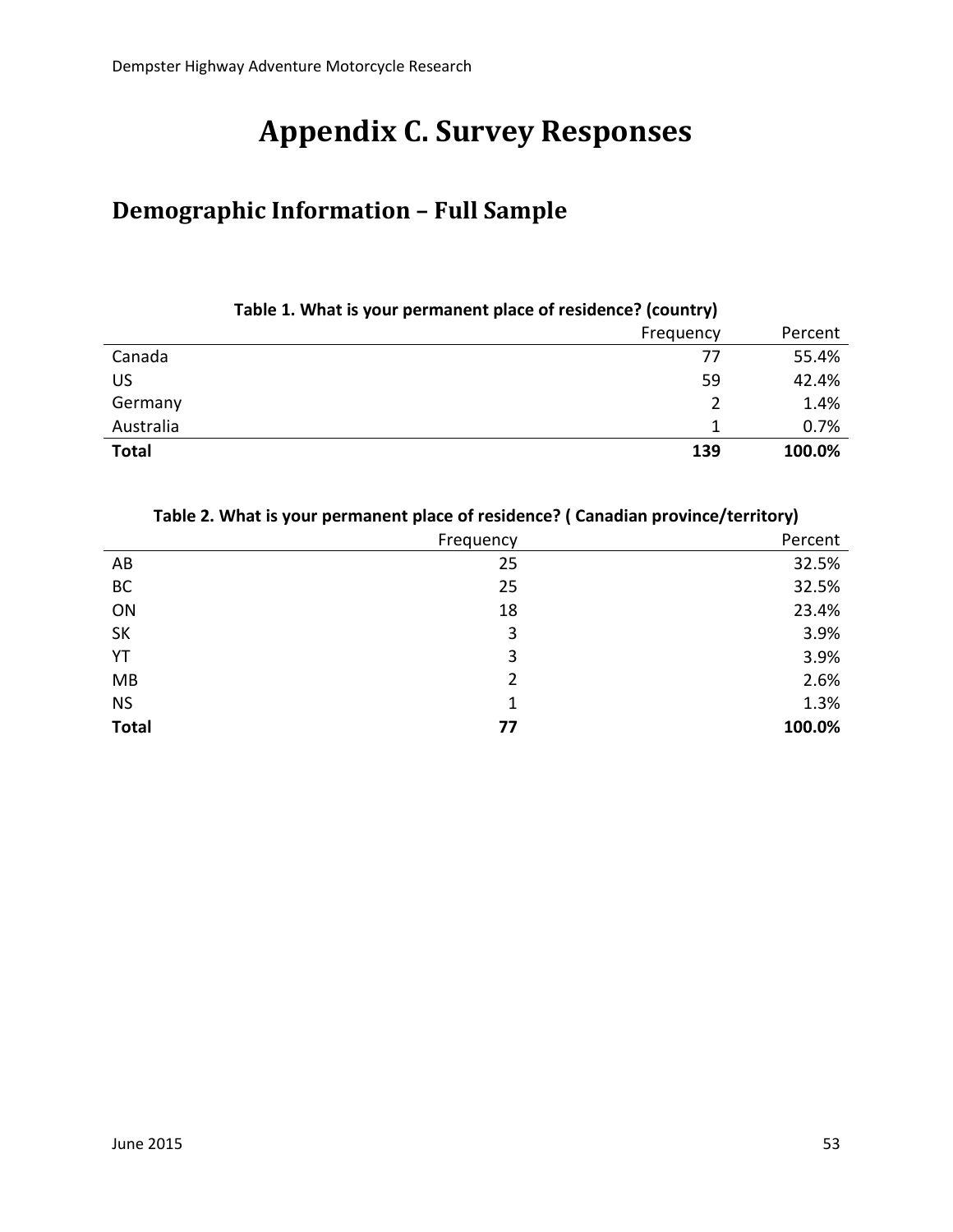Dempster Highway Adventure Motorcycle Research

|                        | Frequency      | Percent |
|------------------------|----------------|---------|
| AK                     | 11             | 18.6%   |
| ${\sf CA}$             | $10\,$         | 16.9%   |
| CO                     | $\pmb{4}$      | 6.8%    |
| $\mathsf{M}\mathsf{N}$ | 4              | 6.8%    |
| <b>TX</b>              | $\pmb{4}$      | 6.8%    |
| WA                     | 4              | 6.8%    |
| OR                     | $\overline{2}$ | 3.4%    |
| ME                     | $\overline{2}$ | 3.4%    |
| $\mathsf{AL}$          | $\mathbf{1}$   | 1.7%    |
| $\mathsf{A}\mathsf{Z}$ | $\mathbf{1}$   | 1.7%    |
| ${\sf CT}$             | $\mathbf{1}$   | 1.7%    |
| $\mathsf{FL}$          | $\mathbf{1}$   | 1.7%    |
| $\sf ID$               | $\mathbf 1$    | 1.7%    |
| IL                     | $\mathbf 1$    | 1.7%    |
| ${\sf IN}$             | $\mathbf{1}$   | 1.7%    |
| $\mathsf{IO}$          | $\mathbf{1}$   | 1.7%    |
| $\mathsf{NJ}$          | $\mathbf{1}$   | 1.7%    |
| ${\sf NV}$             | $\mathbf 1$    | 1.7%    |
| <b>NY</b>              | $\mathbf{1}$   | 1.7%    |
| OK                     | $\mathbf{1}$   | 1.7%    |
| R <sub>l</sub>         | $\mathbf 1$    | 1.7%    |
| SD                     | $\mathbf{1}$   | 1.7%    |
| <b>TN</b>              | $\mathbf 1$    | 1.7%    |
| UT                     | $\mathbf 1$    | 1.7%    |
| VA                     | $\mathbf 1$    | 1.7%    |
| <b>WY</b>              | $\mathbf 1$    | 1.7%    |
| <b>Total</b>           | 59             | 100.0%  |

| Table 3. What is your permanent place of residence? (US state) |  |  |  |
|----------------------------------------------------------------|--|--|--|
|----------------------------------------------------------------|--|--|--|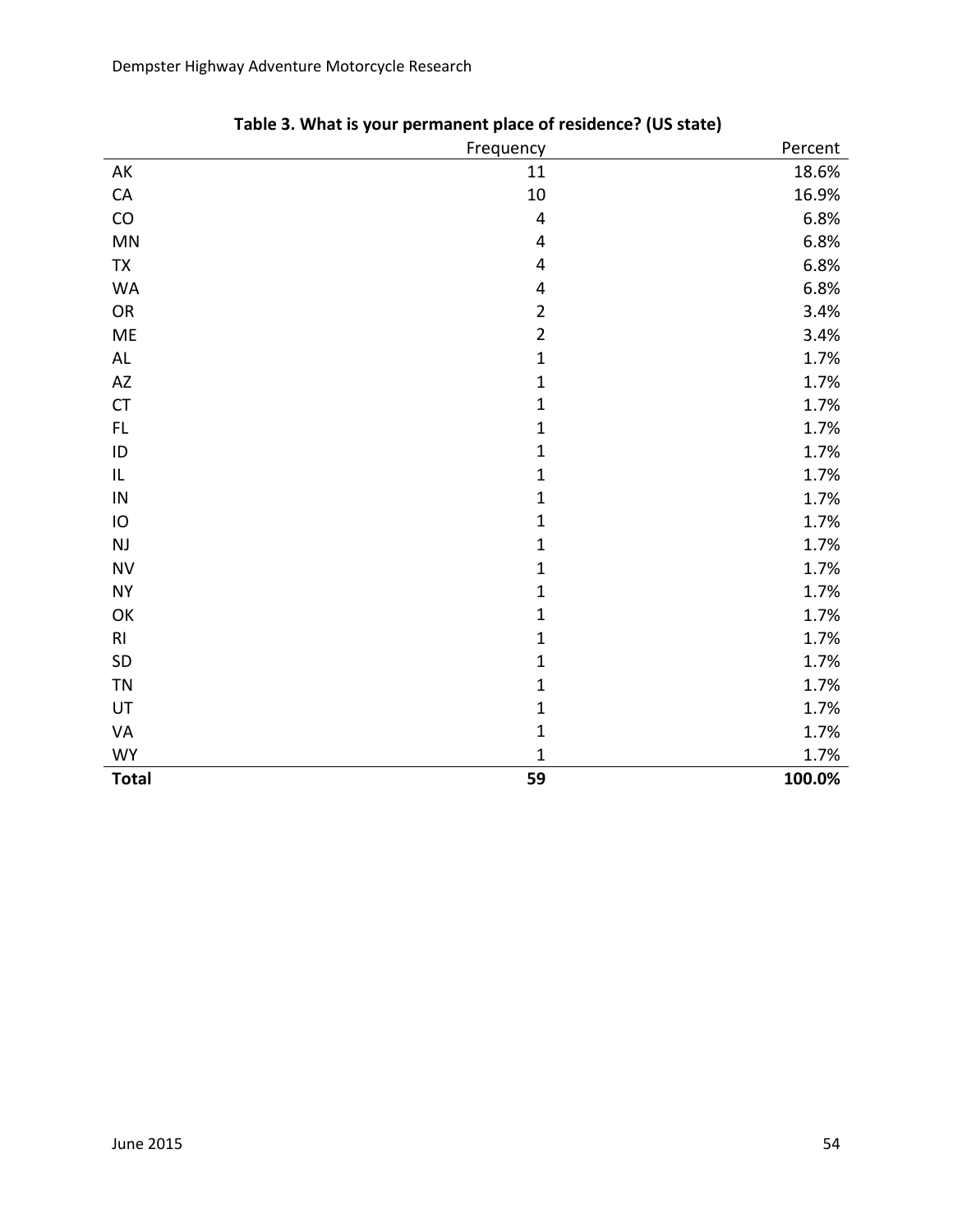|                 | Frequency      | Percent |
|-----------------|----------------|---------|
| <b>BMW</b>      | 80             | 30.8%   |
| Kawasaki        | 40             | 15.4%   |
| Suzuki          | 34             | 13.1%   |
| <b>KTM</b>      | 28             | 10.8%   |
| Honda           | 26             | 10.0%   |
| Yamaha          | 17             | 6.5%    |
| Harley Davidson | 9              | 3.5%    |
| Triumph         | 8              | 3.1%    |
| Ducati          | 7              | 2.7%    |
| Norton          | 3              | 1.2%    |
| No Bike         | $\overline{2}$ | 0.8%    |
| <b>Buell</b>    | $\overline{2}$ | 0.8%    |
| Aprilia         | 1              | 0.4%    |
| Gas-Gas         | 1              | 0.4%    |
| Husaberg        | 1              | 0.4%    |
| Husqvarna       | 1              | 0.4%    |
| <b>Total</b>    | 260            | 100.0%  |

## **Table 4. What motorcycle(s) do you currently own?**

#### **Table 5. Number of bikes owned**

|              | Frequency | Percent |
|--------------|-----------|---------|
| 0            |           | 1.4%    |
|              | 57        | 41.0%   |
|              | 39        | 28.1%   |
| 3 or more    | 41        | 29.5%   |
| <b>Total</b> | 139       | 100.0%  |

#### **Table 6. Have you ever been on an overnight motorcycle trip on the Dempster Highway?**

|              | -<br>Frequency | Percent |
|--------------|----------------|---------|
| Yes          | 77             | 55.4%   |
| No           | 62             | 44.6%   |
| <b>Total</b> | 139            | 100.0%  |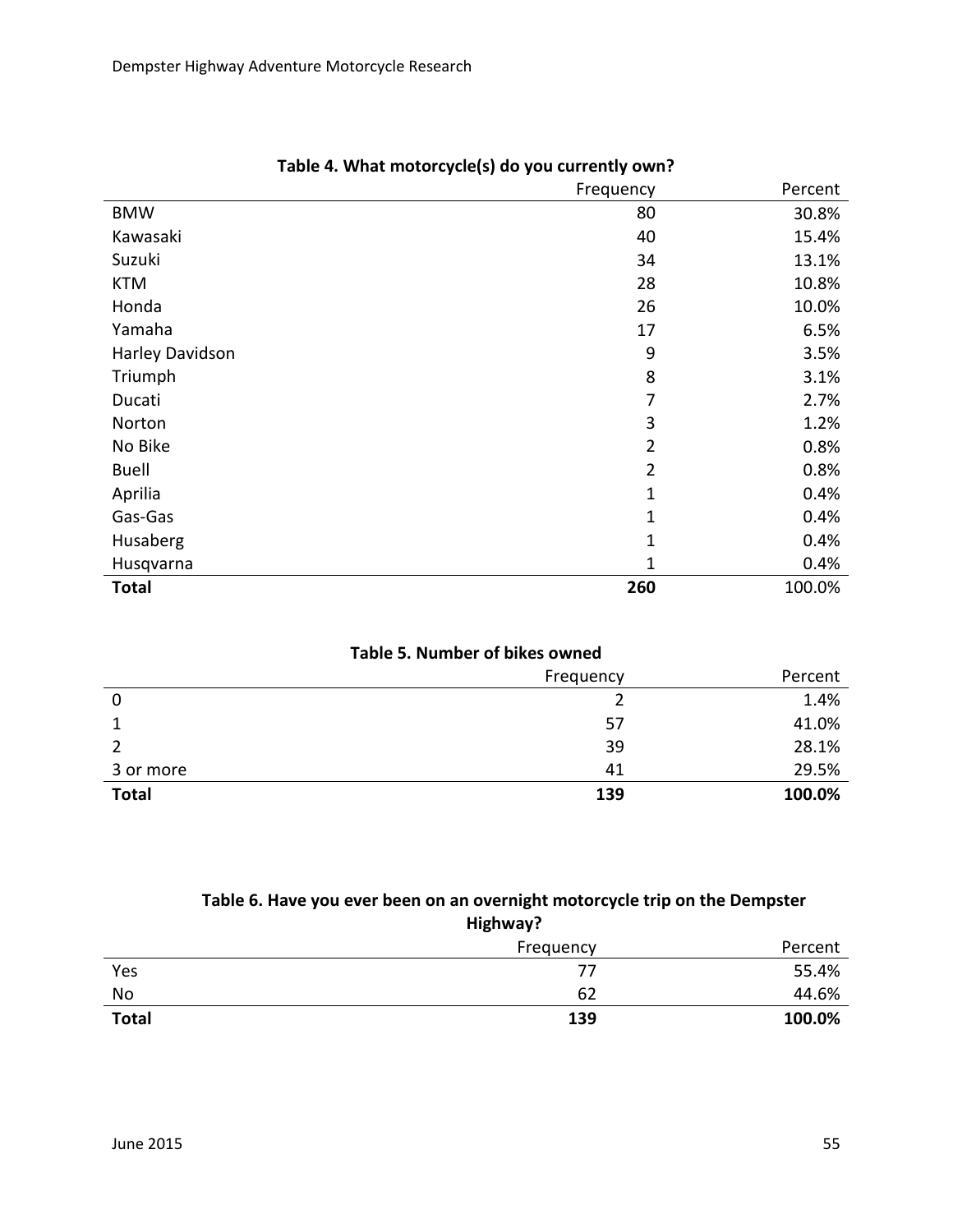## **Past Dempster Rider**

|              | Frequency | Percent |
|--------------|-----------|---------|
| Canada       | 39        | 50.6%   |
| US           | 35        | 45.5%   |
| Germany      |           | 2.6%    |
| Australia    |           | 1.3%    |
| <b>Total</b> | 77        | 100.0%  |

**Table 7. What is your permanent place of residence? (country)**

#### **Table 8. What is your permanent place of residence? (Canadian province/territory)**

|              | Frequency | Percent |
|--------------|-----------|---------|
| AB           | 13        | 33.3%   |
| BC           | 12        | 30.8%   |
| ON           | 10        | 25.6%   |
| <b>SK</b>    | 2         | 5.1%    |
| MB           |           | 2.6%    |
| YT           |           | 2.6%    |
| <b>Total</b> | 39        | 100.0%  |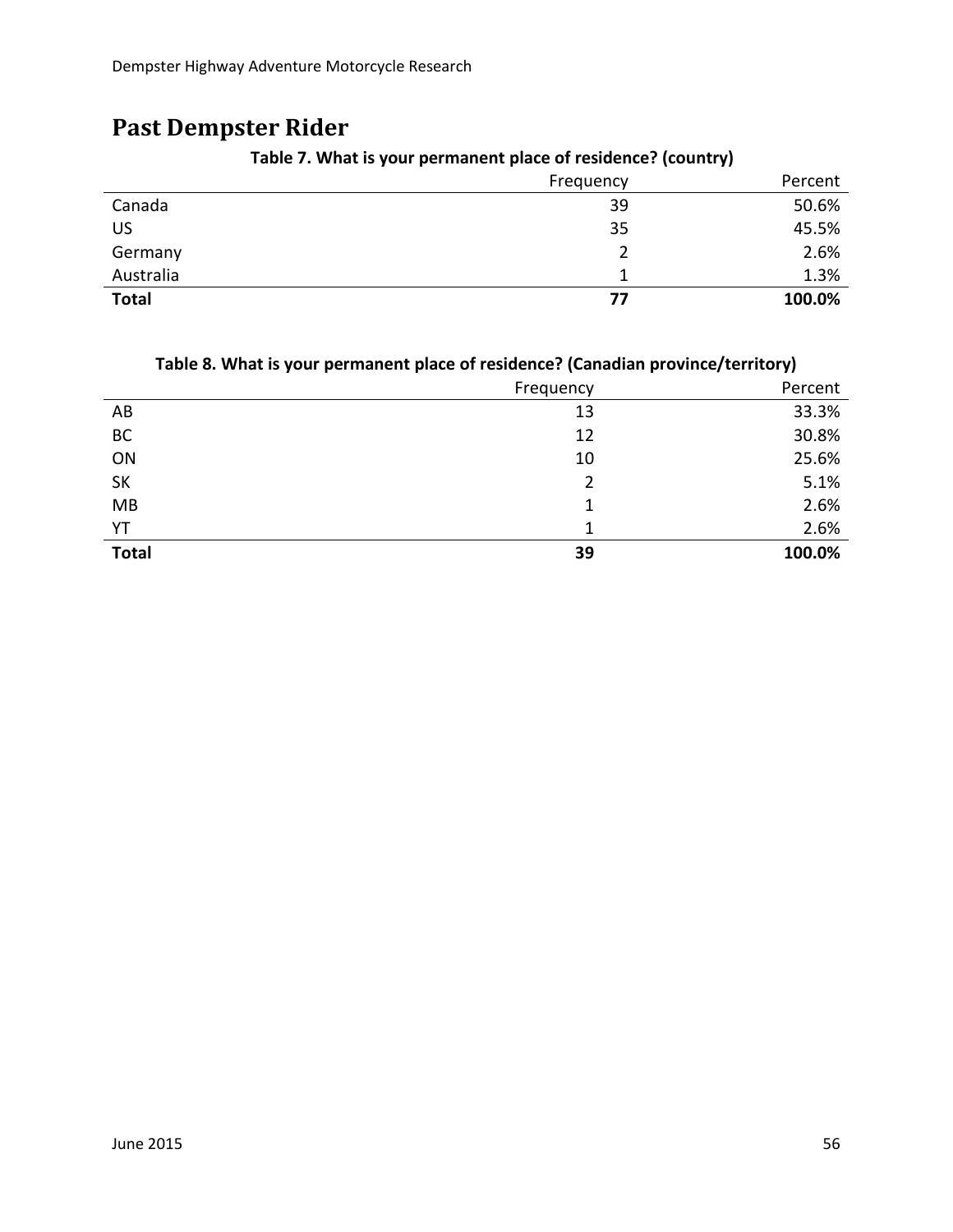|                 | Frequency                                          | Percent |
|-----------------|----------------------------------------------------|---------|
| AK              | 7                                                  | 20.0%   |
| CA              | 4                                                  | 11.4%   |
| MN              | $\mathbf{3}$                                       | 8.6%    |
| <b>WA</b>       | 3                                                  | 8.6%    |
| OR              | $\overline{2}$                                     | 5.7%    |
| TX              | $\overline{2}$                                     | 5.7%    |
| CO              | $\mathbf 1$                                        | 2.9%    |
| <b>CT</b>       | $\mathbf{1}$                                       | 2.9%    |
| IL              | $\mathbf 1$                                        | 2.9%    |
| ${\sf IN}$      | $\mathbf 1$                                        | 2.9%    |
| IO              | $\mathbf 1$                                        | 2.9%    |
| ME              | $\mathbf{1}$                                       | 2.9%    |
| NJ              | $\mathbf{1}$                                       | 2.9%    |
| <b>NV</b>       | $\mathbf 1$                                        | 2.9%    |
| <b>NY</b>       | $\mathbf 1$                                        | 2.9%    |
| R <sub>l</sub>  | $\mathbf 1$                                        | 2.9%    |
| TN              | $\mathbf{1}$                                       | 2.9%    |
| UT              | $\mathbf 1$                                        | 2.9%    |
| VA              | $\mathbf 1$                                        | 2.9%    |
| <b>WY</b>       | $\mathbf 1$                                        | 2.9%    |
| <b>Total</b>    | 35                                                 | 100.0%  |
|                 | Table 10. What motorcycle(s) do you currently own? |         |
|                 | Frequency                                          | Percent |
| <b>BMW</b>      | 51                                                 | 34.0%   |
| Kawasaki        | 22                                                 | 14.7%   |
| Honda           | 14                                                 | 9.3%    |
| Suzuki          | 14                                                 | 9.3%    |
| Yamaha          | 14                                                 | 9.3%    |
| <b>KTM</b>      | 13                                                 | 8.7%    |
| Harley Davidson | 7                                                  | 4.7%    |
| Ducati          | 4                                                  | 2.7%    |
| Triumph         | 4                                                  | 2.7%    |
| Norton          | $\overline{2}$                                     | 1.3%    |
| Aprilia         | $\mathbf{1}$                                       | 0.7%    |
| <b>Buell</b>    | $\mathbf 1$                                        | 0.7%    |
| Gas-gas         | $\mathbf{1}$                                       | 0.7%    |
| Husaberg        | $\mathbf{1}$                                       | 0.7%    |
| Husqvarna       | $\mathbf 1$                                        | 0.7%    |
| <b>Total</b>    | 150                                                | 100.0%  |

|  |  | Table 9. What is your permanent place of residence? (US State) |
|--|--|----------------------------------------------------------------|
|--|--|----------------------------------------------------------------|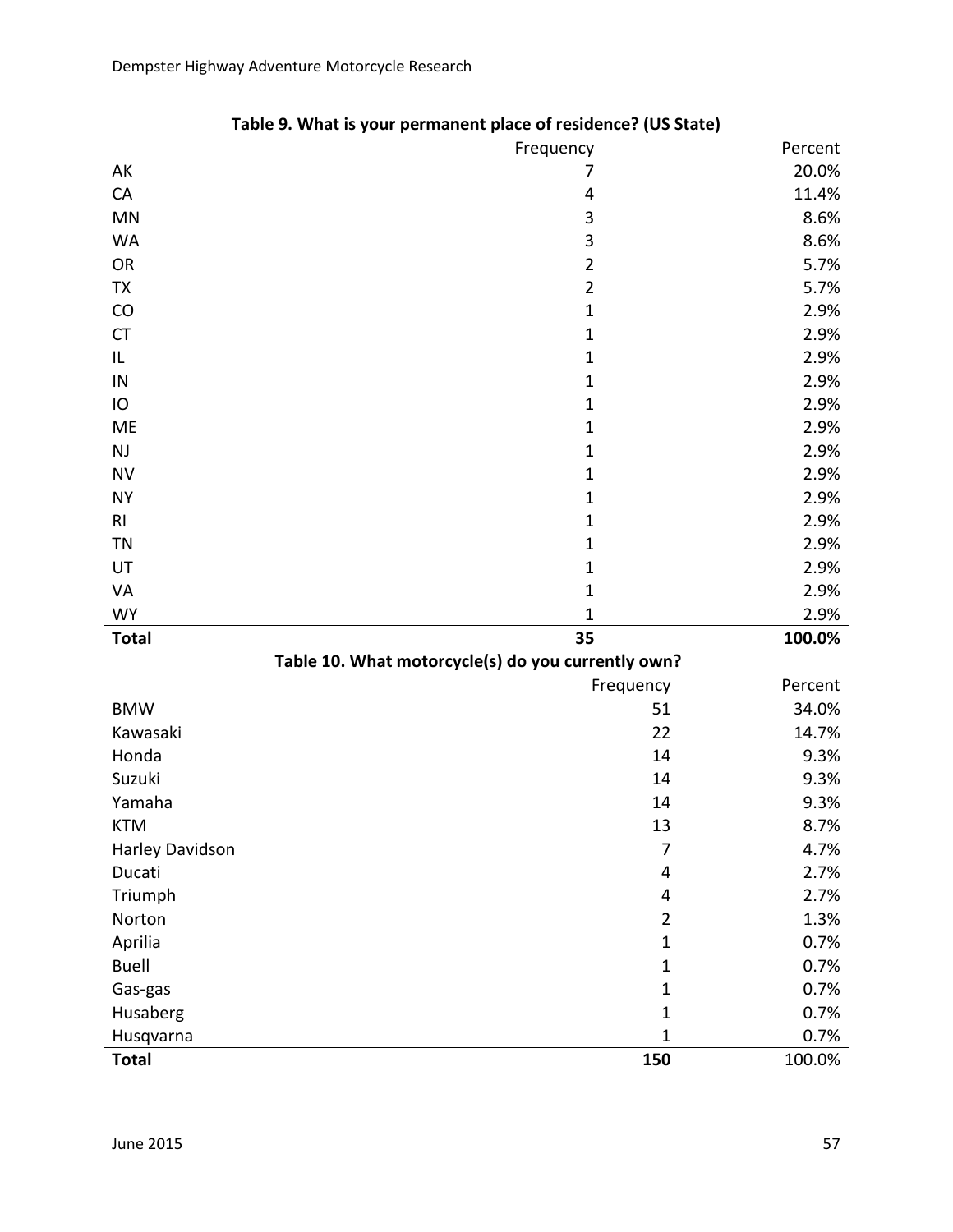|              | Frequency | Percent |
|--------------|-----------|---------|
| 0            |           | 1.3%    |
|              | 27        | 35.1%   |
|              | 24        | 31.2%   |
| 3 or more    | 25        | 32.5%   |
| <b>Total</b> | 77        | 100.0%  |

**Table 11. Number of bikes owned**

| $-$          | $ -$<br>$\blacksquare$<br>ັ<br>Frequency | Percent |
|--------------|------------------------------------------|---------|
|              |                                          |         |
| 1984         | $\mathbf{1}$                             | 1.1%    |
| 1992         | $\mathbf{1}$                             | 1.1%    |
| 1995         | $\mathbf{1}$                             | 1.1%    |
| 1996         | $\mathbf{1}$                             | 1.1%    |
| 1998         | $\mathbf{1}$                             | 1.1%    |
| 2001         | $\mathbf{1}$                             | 1.1%    |
| 2002         | 3                                        | 3.2%    |
| 2005         | 5                                        | 5.3%    |
| 2007         | $\overline{2}$                           | 2.1%    |
| 2008         | 8                                        | 8.5%    |
| 2009         | 7                                        | 7.4%    |
| 2010         | 8                                        | 8.5%    |
| 2011         | 8                                        | 8.5%    |
| 2012         | 17                                       | 18.1%   |
| 2013         | 16                                       | 17.0%   |
| 2014         | 14                                       | 14.9%   |
| <b>Total</b> | 94                                       | 100.0%  |

## **Table 12. When did you ride the Dempster Highway?**

## **Table 13. Total Number of Dempster Trips**

|              | Frequency | Percent |
|--------------|-----------|---------|
|              | 65        | 84.4%   |
|              | 9         | 11.7%   |
|              |           | 1.3%    |
| 4 or more    |           | 2.6%    |
| <b>Total</b> | 77        | 100.0%  |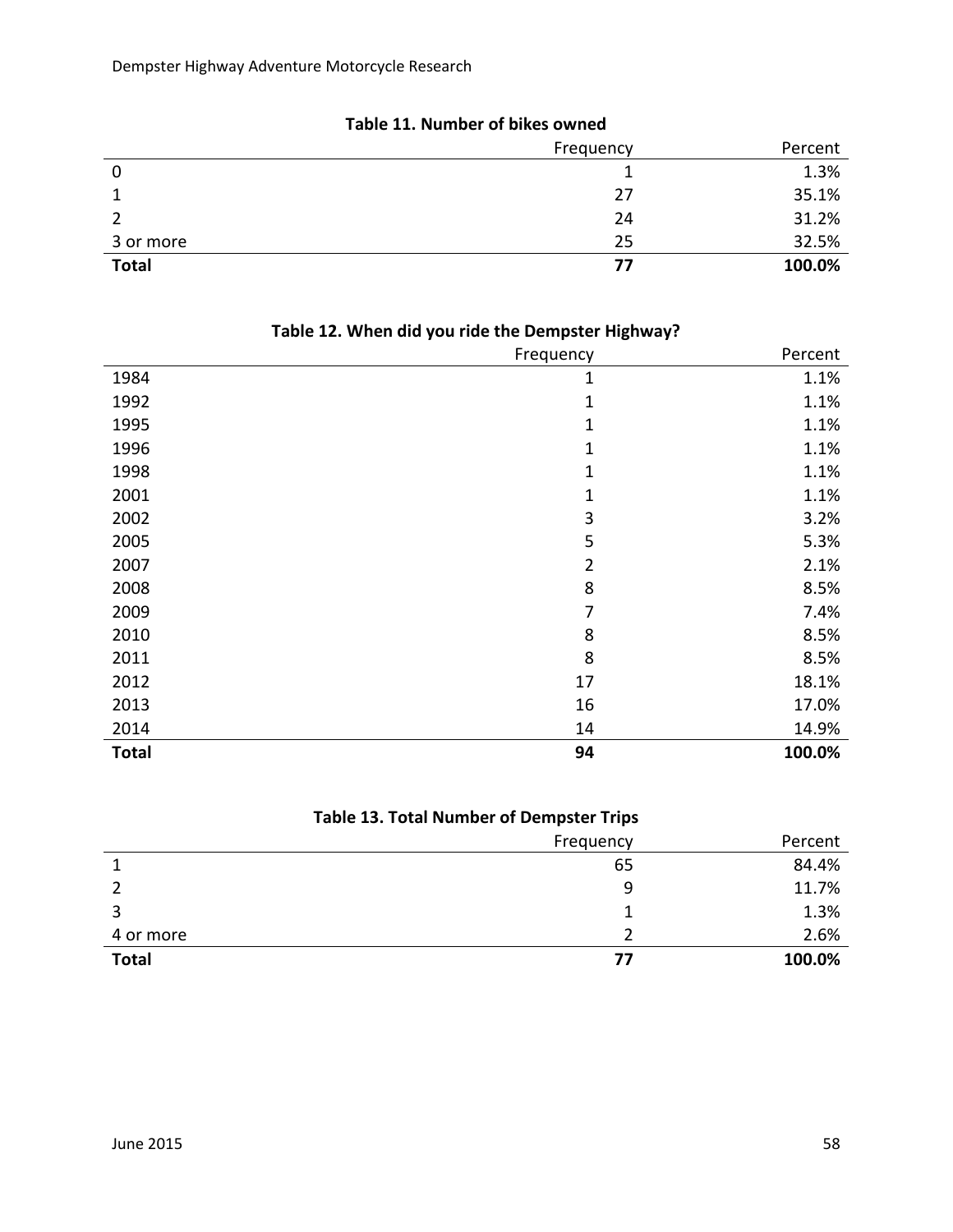|                                | Frequency | Percent |
|--------------------------------|-----------|---------|
| No                             | 46        | 59.7%   |
| Yes, for leisure               | 24        | 31.2%   |
| Yes, both leisure and business | 4         | 5.2%    |
| Yes, for business              |           | 3.9%    |
| <b>Total</b>                   | 77        | 100.0%  |

#### **Table 14. Have you visited the Yukon or Northwest Territories prior to your first motorcycle trip?**

| recent motorcycle trip on the Dempster Highway? |           |         |
|-------------------------------------------------|-----------|---------|
|                                                 | Frequency | Percent |
| AK                                              | 47        | 37.6%   |
| YT                                              | 41        | 32.8%   |
| None                                            | 17        | 13.6%   |
| <b>NT</b>                                       | 10        | 8.0%    |
| <b>BC</b>                                       | 3         | 2.4%    |
| QC                                              | 2         | 1.6%    |
| Argentina                                       | 1         | 0.8%    |
| <b>Central America</b>                          | 1         | 0.8%    |
| Asia                                            | 1         | 0.8%    |
| <b>NE USA</b>                                   | 1         | 0.8%    |
| <b>NL</b>                                       | 1         | 0.8%    |
| <b>Total</b>                                    | 125       | 100.0%  |

# **Table 15. What other destinations were you considering when planning your most**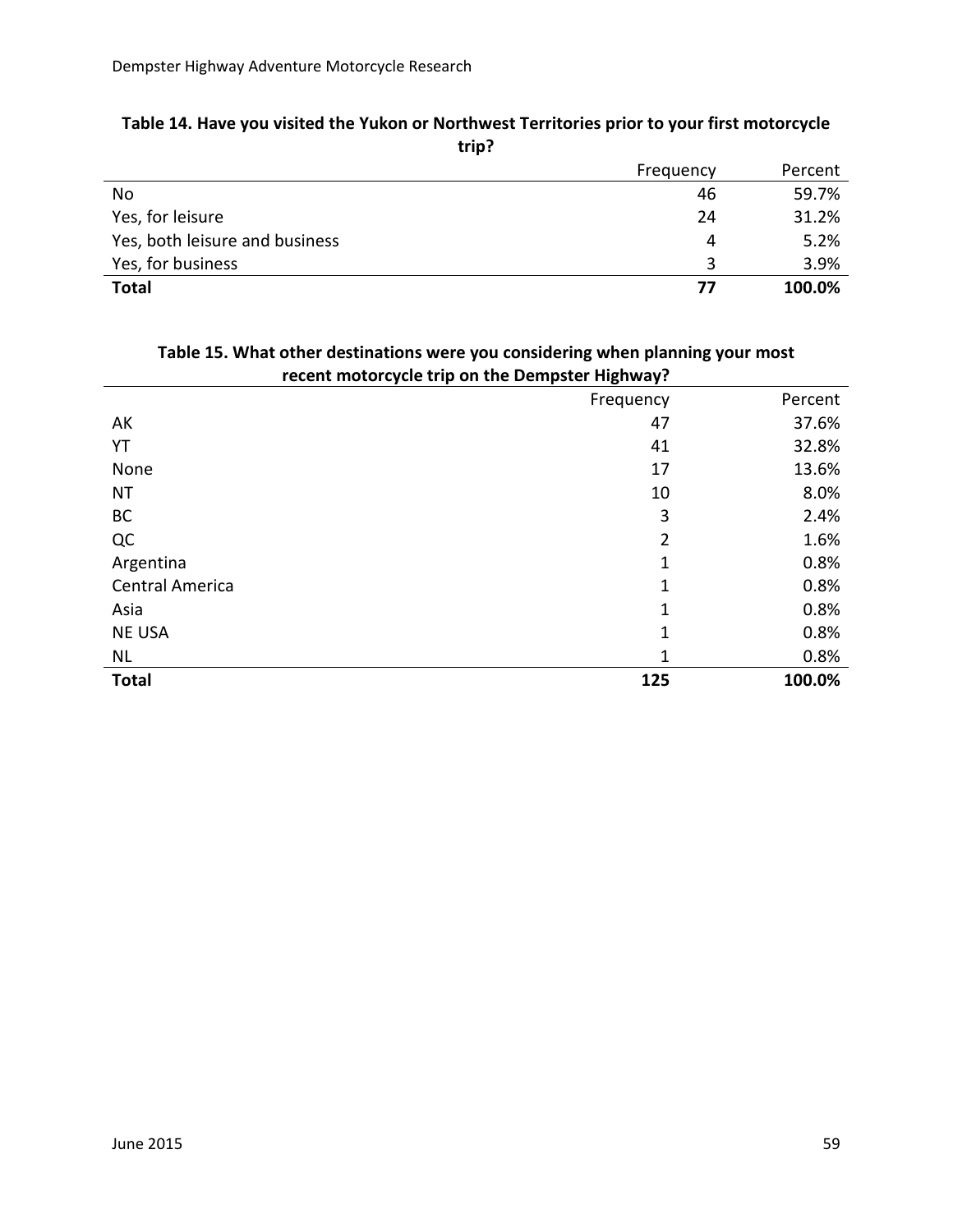|                                        | Frequency      | Percent |
|----------------------------------------|----------------|---------|
| Advrider.com                           | 53             | 21.0%   |
| Talking to other riders                | 39             | 15.5%   |
| Dust to Dawson event                   | 27             | 10.7%   |
| The Milepost                           | 24             | 9.5%    |
| Talking to friends/family              | 23             | 9.1%    |
| Horizons Unlimited (HUBB)              | 17             | 6.7%    |
| Other (please specify)                 | 15             | 6.0%    |
| Magazine/newspaper article             | 10             | 4.0%    |
| Social Media                           | 7              | 2.8%    |
| TravelYukon.com                        | 6              | 2.4%    |
| <b>Yukon's Vacation Planner</b>        | 6              | 2.4%    |
| Motorcycle Show                        | 3              | 1.2%    |
| Dempsterhighway.com                    | 5              | 2.0%    |
| Northwest Territories Explorer's Guide | 5              | 2.0%    |
| SpectacularNWT.com                     | 4              | 1.6%    |
| <b>Travel Guidebook</b>                | 3              | 1.2%    |
| DawsonCity.ca                          | $\overline{2}$ | 0.8%    |
| None of the above                      | $\overline{2}$ | 0.8%    |
| Destinationinuvik.com                  | $\mathbf{1}$   | 0.4%    |
| <b>Total</b>                           | 252            | 100.0%  |
| Other, please specify:                 |                |         |
| Maps                                   | 7              |         |
| Lived/worked in NWT/Yukon              | 3              |         |
| <b>Ice Road Truckers</b>               | $\mathbf{1}$   |         |
| The NWT tourism office in Dawson City  | $\mathbf{1}$   |         |
| www.onewheeldrive                      | $\mathbf{1}$   |         |
| Yukoninfo.com                          | $\mathbf{1}$   |         |
| A book on the Yukon, 35 years ago      | $\mathbf 1$    |         |
|                                        |                |         |

## **Table 16. How did you hear about the Dempster Highway?**

|                                 | Frequency | Percent |
|---------------------------------|-----------|---------|
| Motorcycle Show Calgary 2008    |           | 25%     |
| Vancouver Motorcycle Show 2008  |           | 25%     |
| Vancouver motorcycle show 2009  |           | 25%     |
| Vancouver Motorcycle show 20111 |           | 25%     |
| Total                           | 4         | 100%    |

## **Table 17. Which motorcycle show(s) did you attend?**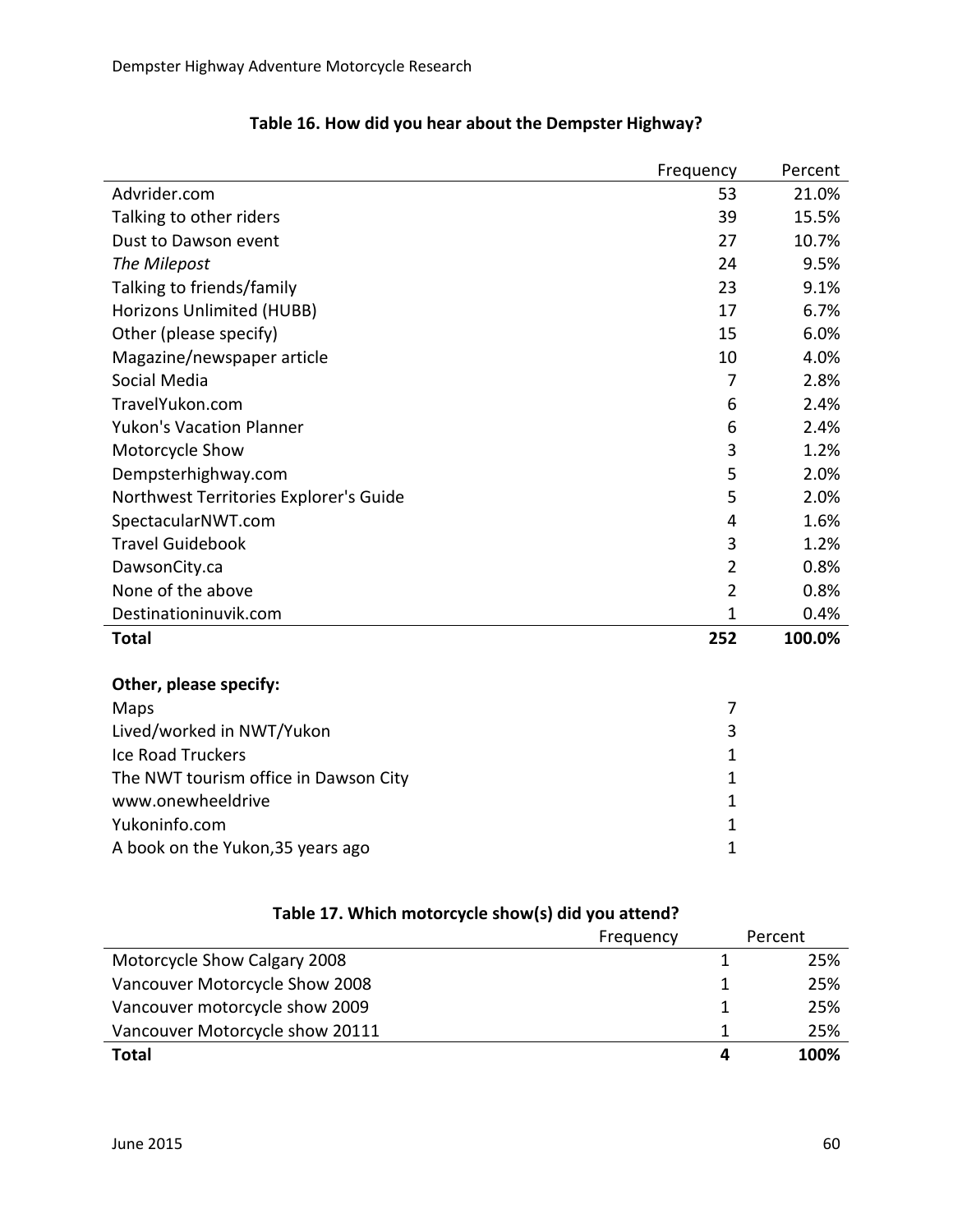|                   | Frequency      | Percent |
|-------------------|----------------|---------|
| 1 month           | 5              | 6.5%    |
| 2 months          | 5              | 6.5%    |
| 3 months          | 4              | 5.2%    |
| 4 months          | $\overline{2}$ | 2.6%    |
| 5 months          | $\overline{2}$ | 2.6%    |
| 6 months          | 12             | 15.6%   |
| 7 months          | 1              | 1.3%    |
| 8 months          | 7              | 9.1%    |
| 9 months          | 1              | 1.3%    |
| 10 months         | $\overline{2}$ | 2.6%    |
| 12 months         | 17             | 22.1%   |
| 18 months         | 3              | 3.9%    |
| 24 months         | 8              | 10.4%   |
| 36 months         | 4              | 5.2%    |
| 48 or more months | 4              | 5.2%    |
| <b>Total</b>      | 77             | 100.0%  |

| Table 18. How many months before your most recent trip did you start |
|----------------------------------------------------------------------|
| thinking about riding the Dempster Highway?                          |

## **Table 19. How many months before your most recent trip did you make a firm decision to ride the Dempster Highway?**

|                   | Frequency | Percent |
|-------------------|-----------|---------|
| 0 month           | 1         | 1.3%    |
| 1 month           | 9         | 11.7%   |
| 2 months          | 6         | 7.8%    |
| 3 months          | 5         | 6.5%    |
| 4 months          | 6         | 7.8%    |
| 5 months          | 5         | 6.5%    |
| 6 months          | 16        | 20.8%   |
| 8 months          | 4         | 5.2%    |
| 9 months          | 1         | 1.3%    |
| 10 months         | 1         | 1.3%    |
| 11 months         | 1         | 1.3%    |
| 12 months         | 15        | 19.5%   |
| 15 months         | 1         | 1.3%    |
| 18 months         | 2         | 2.6%    |
| 23 months         |           | 1.3%    |
| 24 or more months | 3         | 3.9%    |
| <b>Total</b>      | 77        | 100.0%  |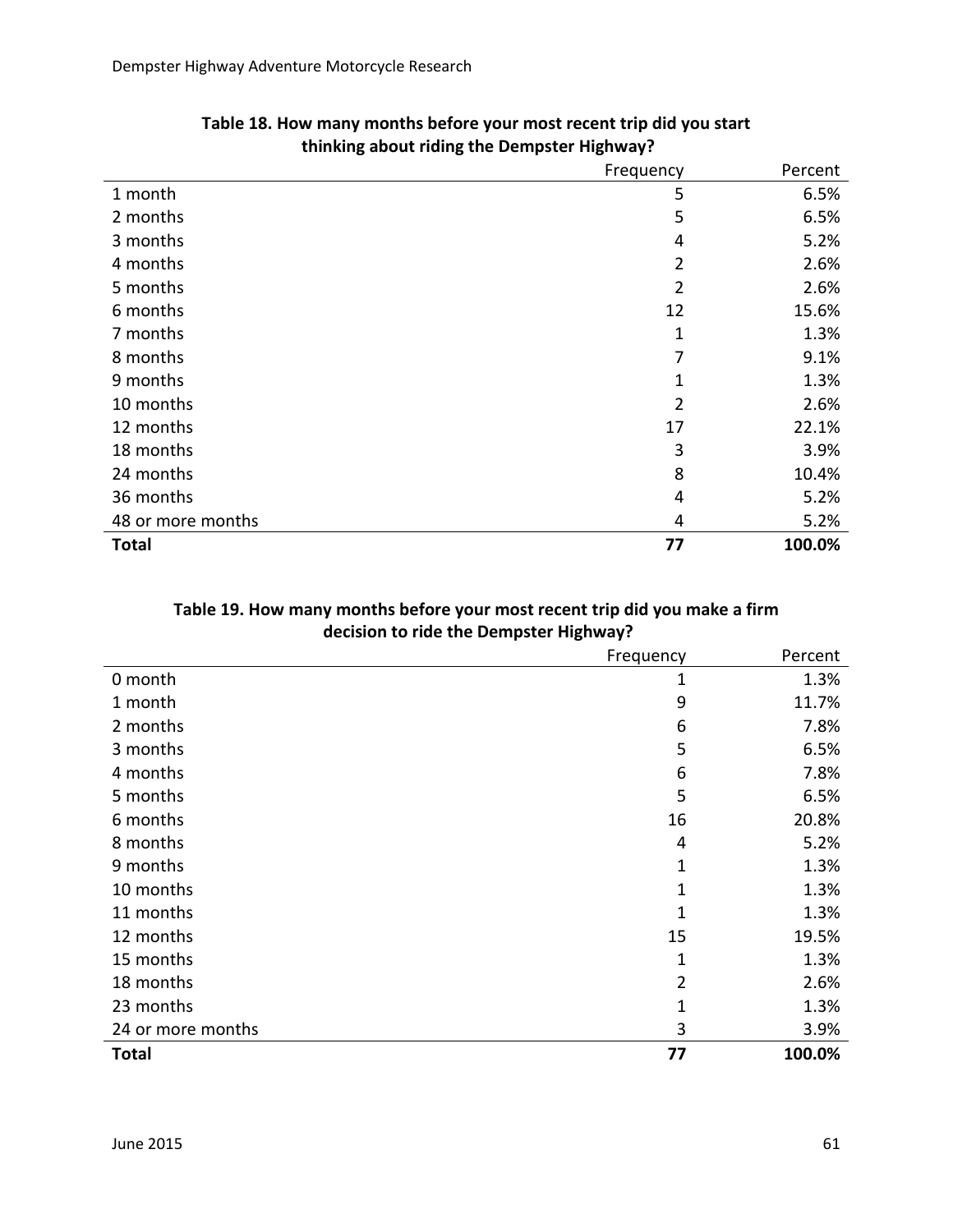|                                        | Frequency | Percent |
|----------------------------------------|-----------|---------|
| Advrider.com                           | 59        | 21.5%   |
| The Milepost                           | 42        | 15.3%   |
| Talking to friends/family              | 28        | 10.2%   |
| TravelYukon.com                        | 22        | 8.0%    |
| Horizons Unlimited (HUBB)              | 17        | 6.2%    |
| Dust to Dawson event                   | 16        | 5.8%    |
| Dempsterhighway.com                    | 16        | 5.8%    |
| Other (please specify)                 | 14        | 5.1%    |
| SpectacularNWT.com                     | 11        | 4.0%    |
| <b>Yukon's Vacation Planner</b>        | 10        | 3.6%    |
| DawsonCity.ca                          | 8         | 2.9%    |
| Northwest Territories Explorer's Guide | 8         | 2.9%    |
| Magazine/Newspaper article             | 7         | 2.5%    |
| <b>Travel Guidebooks</b>               | 5         | 1.8%    |
| Destinationinuvik.com                  | 5         | 1.8%    |
| Social Media                           | 5         | 1.8%    |
| None of the above                      | 2         | 0.7%    |
| Motorcycle Show                        | 0         | 0.0%    |
| Total                                  | 275       | 100.0%  |

## **Table 20. Which of the following sources did you use to plan your most recent trip?**

#### **Table 21. Which of the following sources did you use to plan your most recent trip? (other)**

|                                             | Frequency | Percent |
|---------------------------------------------|-----------|---------|
| Maps (paper and electronic (including GPS)) | 10        | 71.4%   |
| dualsportbc.com                             |           | 7.1%    |
| Experience from previous trip               | 1         | 7.1%    |
| Iron Butt Association Forum                 | 1         | 7.1%    |
| NWT tourism office in Dawson City, YT       |           | 7.1%    |
| Total                                       | 14        | 100.0%  |

#### **Table 22. How familiar are you with the Dust to Dawson (D2D) motorcycle event in Dawson City, Yukon?**

|                           | Frequency | Percent |
|---------------------------|-----------|---------|
| <b>Extremely familiar</b> | 33        | 42.9%   |
| Moderately familiar       | 15        | 19.5%   |
| Somewhat familiar         | 10        | 13.0%   |
| Slightly familiar         | 11        | 14.3%   |
| Not at all familiar       | 8         | 10.4%   |
| <b>Total</b>              | 77        | 89.6%   |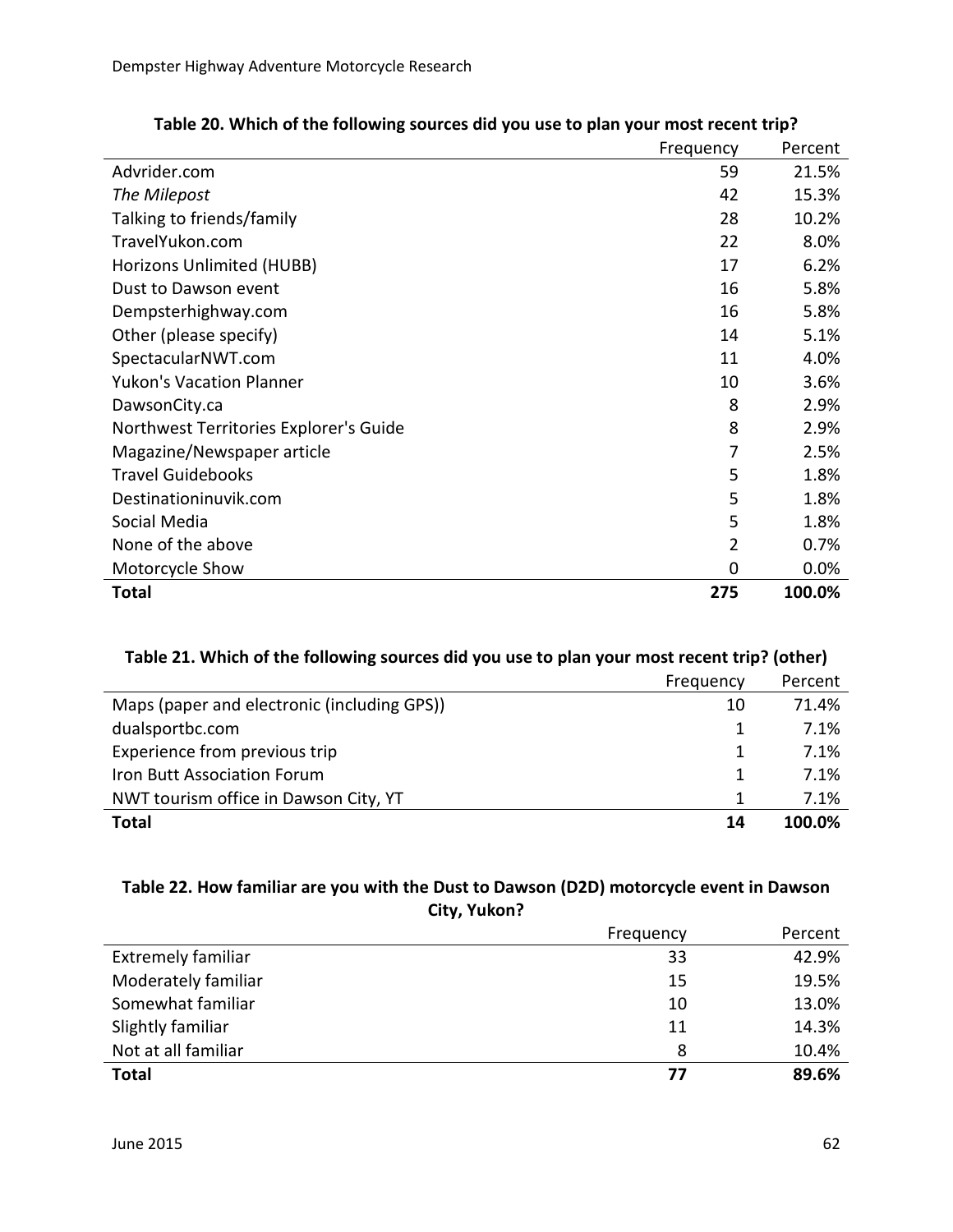| City, Yukon? |           |         |
|--------------|-----------|---------|
|              | Frequency | Percent |
| Yes          | 40        | 58.0%   |
| No           | 29        | 42.0%   |
| <b>Total</b> | 69        | 100.0%  |

# **Table 23. Have you ever attended the Dust to Dawson (D2D) motorcycle event in Dawson**

|              | Frequency      | Percent |
|--------------|----------------|---------|
| 2003         | 1              | 1.5%    |
| 2004         | 1              | 1.5%    |
| 2005         | $\overline{2}$ | 3.0%    |
| 2006         | 2              | 3.0%    |
| 2007         | $\mathbf{1}$   | 1.5%    |
| 2008         | 4              | 6.1%    |
| 2009         | $\overline{2}$ | 3.0%    |
| 2010         | 4              | 6.1%    |
| 2011         | 9              | 13.6%   |
| 2012         | 13             | 19.7%   |
| 2013         | 13             | 19.7%   |
| 2014         | 14             | 21.2%   |
| <b>Total</b> | 66             | 100.0%  |

#### **Table 24. When did you attend the Dust to Dawson (D2D) event?**

| <b>Table 25. Number of Dust to Dawson Visits</b> |           |         |
|--------------------------------------------------|-----------|---------|
|                                                  | Frequency | Percent |
| 0                                                | 37        | 48.1%   |
|                                                  | 27        | 35.1%   |
|                                                  | 4         | 5.2%    |
| 3                                                | 3         | 3.9%    |
| 4 or more                                        | 6         | 7.8%    |
| <b>Total</b>                                     | 77        | 100.0%  |

#### **Table 26. Do you plan to attend the Dust to Dawson (D2D) event in the near future?**

|               | Frequency | Percent |
|---------------|-----------|---------|
| I am not sure | 27        | 39.1%   |
| No            | 15        | 21.7%   |
| Yes           | 27        | 39.1%   |
| <b>Total</b>  | 69        | 100.0%  |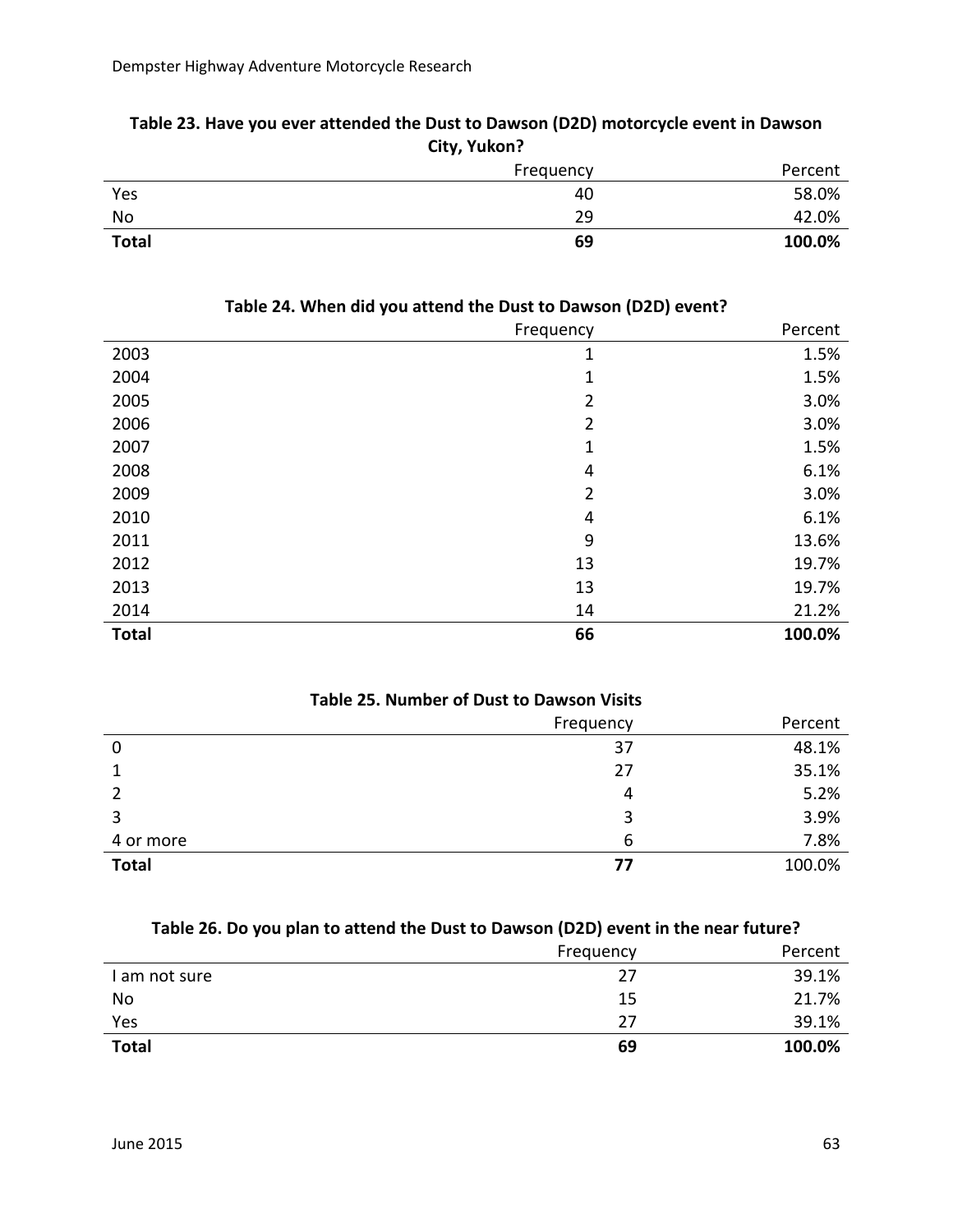#### **Table 27. Why are you not interested in attending D2D?**

- Checked it out when I was passing through in 2011, just not my kind of event.
- Do not do groups.
- I am currently spending the next several years riding my motorcycle round the world.
- I don't like people.
- I don't like to travel in large groups.
- I don't have the time to travel that far. I do plan on heading north again in a few yrs.
- I'm more interested in solo rides, or rides with one or two friends.
- I'm not a fan of large gatherings. I enjoy being with a few friends and experiencing the north
- It was a drunk event, with lots of BS and did not give the spirit of the Yukon. Too much Alaska Motorcycle Rider input, I can do better planning my own trips I had been to Dawson by MC 4 times prior and twice after.
- Just visited Dawson, unfortunately after the event.
- Lots of other places to see.
- Not a fan of large, organized events. Crowds and congestion are not why I visit the North.
- Other interests

#### **Table 28. What was the main reason you chose to ride the Dempster Highway?**

|                                                   | Frequency | Percent |
|---------------------------------------------------|-----------|---------|
| The challenge                                     | 20        | 26.0%   |
| Reaching the northernmost Canadian city by road   | 17        | 22.1%   |
| The remoteness and solitude                       | 16        | 20.8%   |
| Crossing the Arctic Circle on a motorcycle        | 9         | 11.7%   |
| Other (please specify)                            |           | 9.1%    |
| It's the ultimate adventure destination in Canada | 3         | 3.9%    |
| The scenery                                       | 3         | 3.9%    |
| Attending the Dust to Dawson event                |           | 2.6%    |
| <b>Total</b>                                      | 77        | 100.0%  |

#### **Other, please specify:**

All of the above! It was a lot better than the Haul Road in Alaska Did not want to be a box ticker and go to Prudhoe Bay, Alaska I like the people most of the above Really, all of the above. To visit Inuvik and see the sun not set www.road2blue.com (charity ride)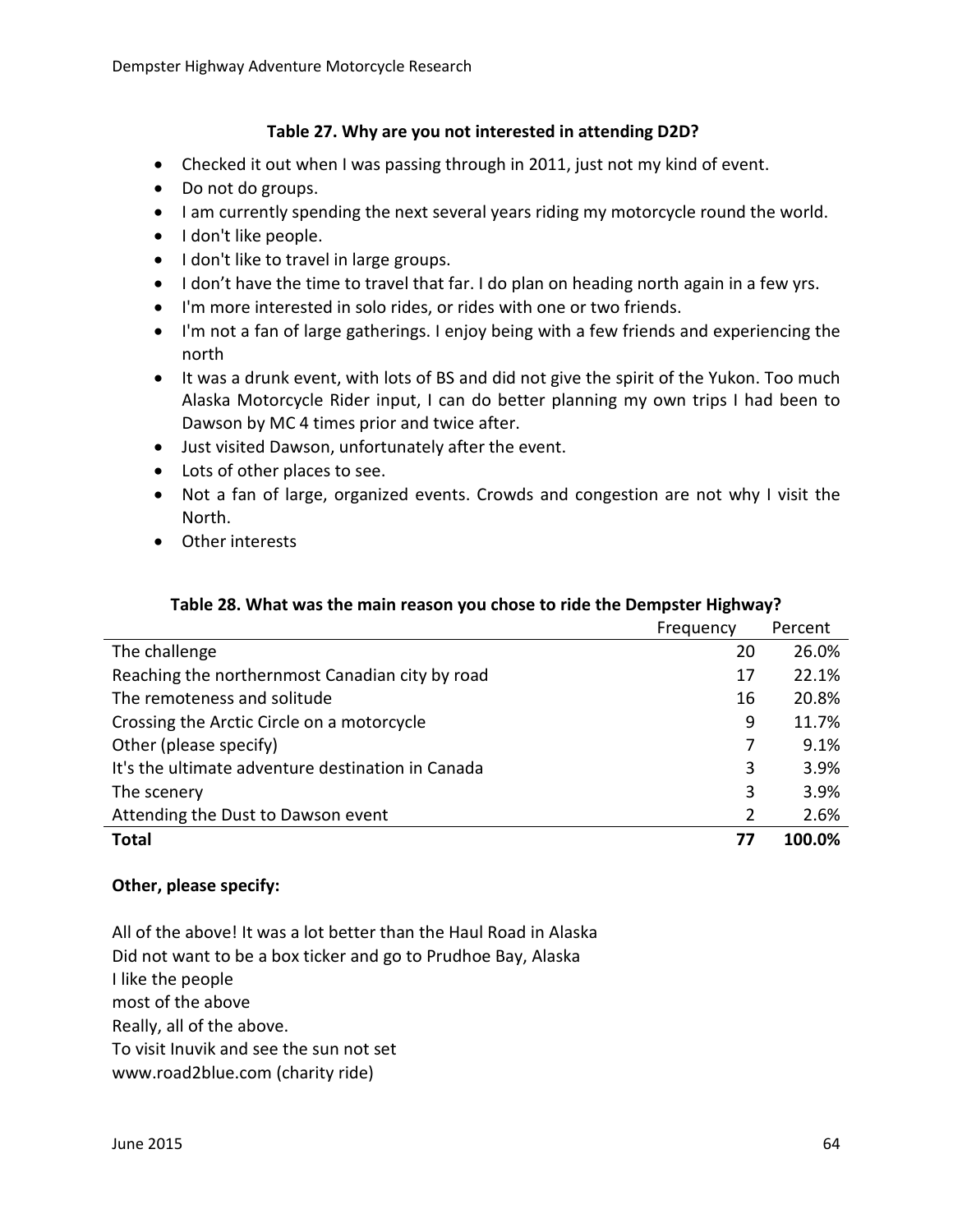|                 | Frequency | Percent |
|-----------------|-----------|---------|
| <b>BMW</b>      | 36        | 46.8%   |
| Kawasaki        | 12        | 15.6%   |
| Suzuki          | 12        | 15.6%   |
| Honda           | 5         | 6.5%    |
| <b>KTM</b>      | 5         | 6.5%    |
| Triumph         | 3         | 3.9%    |
| Yamaha          | 3         | 3.9%    |
| Harley Davidson | 1         | 1.3%    |
| <b>Total</b>    | 77        | 100.0%  |

## **Table 29. What motorcycle did you ride? (make)**

#### **Table 30. On your most recent Dempster Highway trip, how far did you ride?**

|                               | Frequency | Percent |
|-------------------------------|-----------|---------|
| To Tombstone Territorial Park | 2         | 2.6%    |
| To Engineer Creek Campground  | 0         | 0.0%    |
| To Eagle Plains               |           | 1.3%    |
| To the Arctic Circle          | 13        | 16.9%   |
| To Rock River Campground      | 1         | 1.3%    |
| To Fort McPherson             | 1         | 1.3%    |
| To Tsiigehtchic               | 0         | 0.0%    |
| To Inuvik                     | 59        | 76.6%   |
| <b>Total</b>                  | 77        | 100.0%  |

#### **Table 31. On your most recent trip, why didn't you travel the whole length of the Dempster Highway?**

|                                              | Frequency | Percent |
|----------------------------------------------|-----------|---------|
| Bad road conditions/road closure             | 3         | 16.7%   |
| Bad weather                                  | 4         | 22.2%   |
| Mechanical issues                            | 2         | 11.1%   |
| Only wanted to ride a portion of the highway | 3         | 16.7%   |
| Time constraints                             | 6         | 33.3%   |
| <b>Total</b>                                 | 18        | 100.0%  |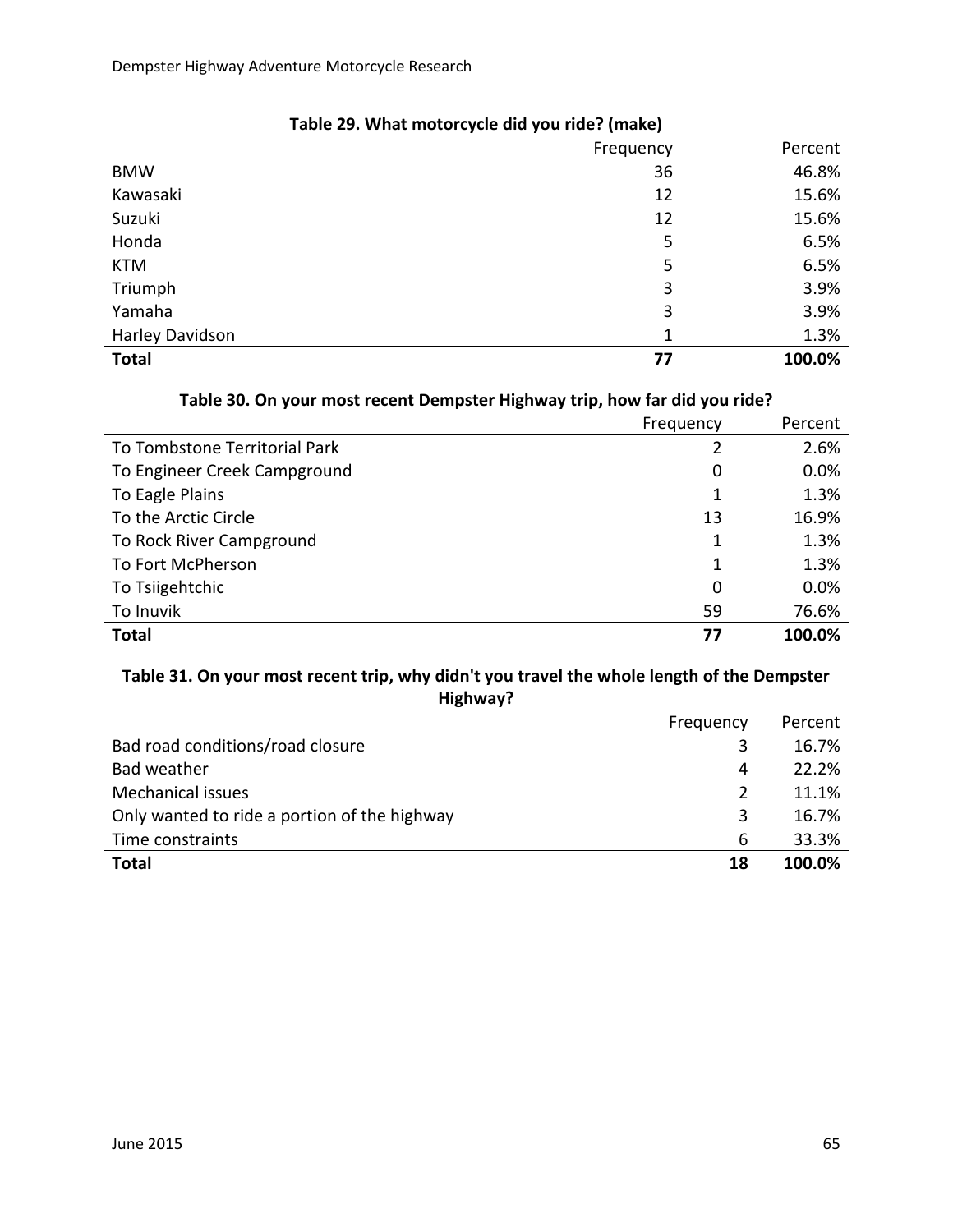|                                   | <b>Average Nights</b> | Percent Overnight |
|-----------------------------------|-----------------------|-------------------|
| Dawson City                       | 3.1                   | 81.8%             |
| <b>Tombstone Territorial Park</b> | 1.2                   | 16.9%             |
| Engineer Creek Campground         | 1.0                   | 8.0%              |
| Eagle Plains                      | 1.5                   | 64.0%             |
| <b>Rock River Campground</b>      | 1.5                   | 6.6%              |
| Fort McPherson                    | 1.0                   | 13.3%             |
| Tsiigehtchic                      | 1.0                   | 1.7%              |
| Inuvik                            | 1.6                   | 81.4%             |

#### **Table 32. On your most recent Dempster Highway trip, how many nights did you spend at each of the following communities or campgrounds?**

#### **Table 33. During your most recent Dempster Highway trip, how many days in total did you spend riding the Dempster Highway?**

|              | Frequency | Percent |
|--------------|-----------|---------|
| 1 day        |           | 1.3%    |
| 2 days       | 24        | 31.2%   |
| 3 days       | 23        | 29.9%   |
| 4 days       | 25        | 32.5%   |
| 5 days       | 3         | 3.9%    |
| 6 days       | 1         | 1.3%    |
| <b>Total</b> | 77        | 100.0%  |

#### **Table 34. What type of accommodations did you use during your most recent trip while riding the Dempster Highway?**

|                           | Frequency | Percent |
|---------------------------|-----------|---------|
| Hotel/motel               | 55        | 43.3%   |
| Campground                | 49        | 38.6%   |
| <b>Wilderness camping</b> | 10        | 7.9%    |
| Roadside pullout          | 6         | 4.7%    |
| Home of friends/relatives | 5         | 3.9%    |
| Bed & Breakfast           | 2         | 1.6%    |
| <b>Total</b>              | 127       | 100.0%  |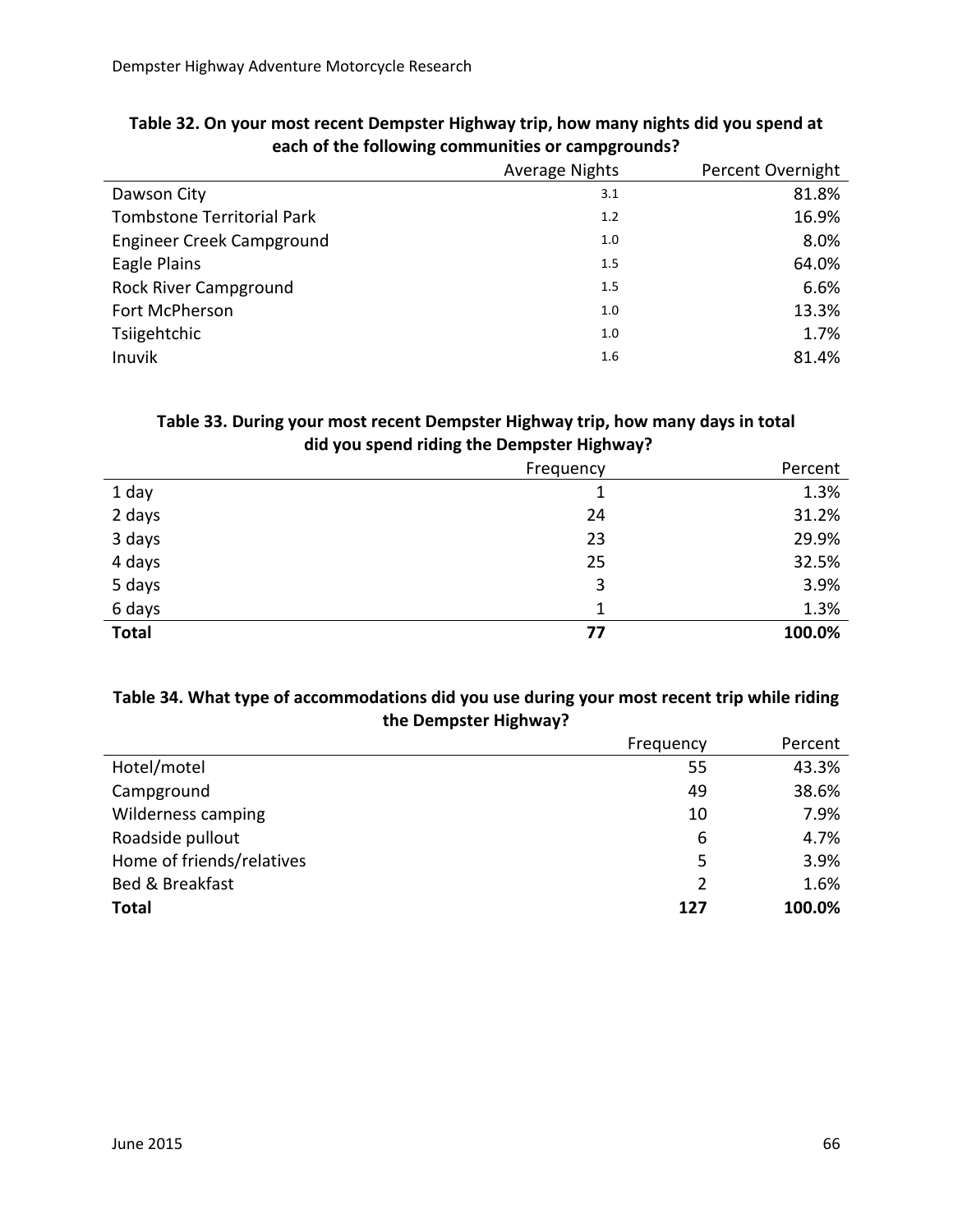|                  | Frequency   | Percent |
|------------------|-------------|---------|
| 1 rider          | 29          | 37.7%   |
| 2 riders         | 23          | 29.9%   |
| 3 riders         | 16          | 20.8%   |
| 4 riders         | 6           | 7.8%    |
| 5 riders         | $\mathbf 0$ | 0.0%    |
| 6 or more riders | 3           | 3.9%    |
| <b>Total</b>     | 77          | 100.0%  |
|                  |             |         |

#### **Table 35. Number of riders in a party**

#### **Table 36. Age and sex distribution of riding partners**

|           | Male | Female |
|-----------|------|--------|
| $15 - 24$ | 0    |        |
| 24-34     | 10   | 0      |
| 35-44     | 22   | 0      |
| 45-54     | 24   | 4      |
| 55-64     | 21   | 3      |
| $65+$     | 3    | 0      |

#### **Table 37. Relationship to riding partners**

|                 | Frequency | Percent |
|-----------------|-----------|---------|
| Family/friends  | 71        | 80.7%   |
| Met on the road | 3         | 3.4%    |
| Local rider     | 12        | 13.6%   |
| Met online      |           | 2.3%    |
| <b>Total</b>    | 88        | 100.0%  |

#### **Table 38. During your most recent Dempster Highway trip, did you have any issues with the availability of fuel?**

|                                                                | Frequency Percent |        |
|----------------------------------------------------------------|-------------------|--------|
| No, my motorcycle has a large enough tank/I carried extra fuel |                   | 92.2%  |
| Yes                                                            | 6                 | 7.8%   |
| <b>Total</b>                                                   | 77                | 100.0% |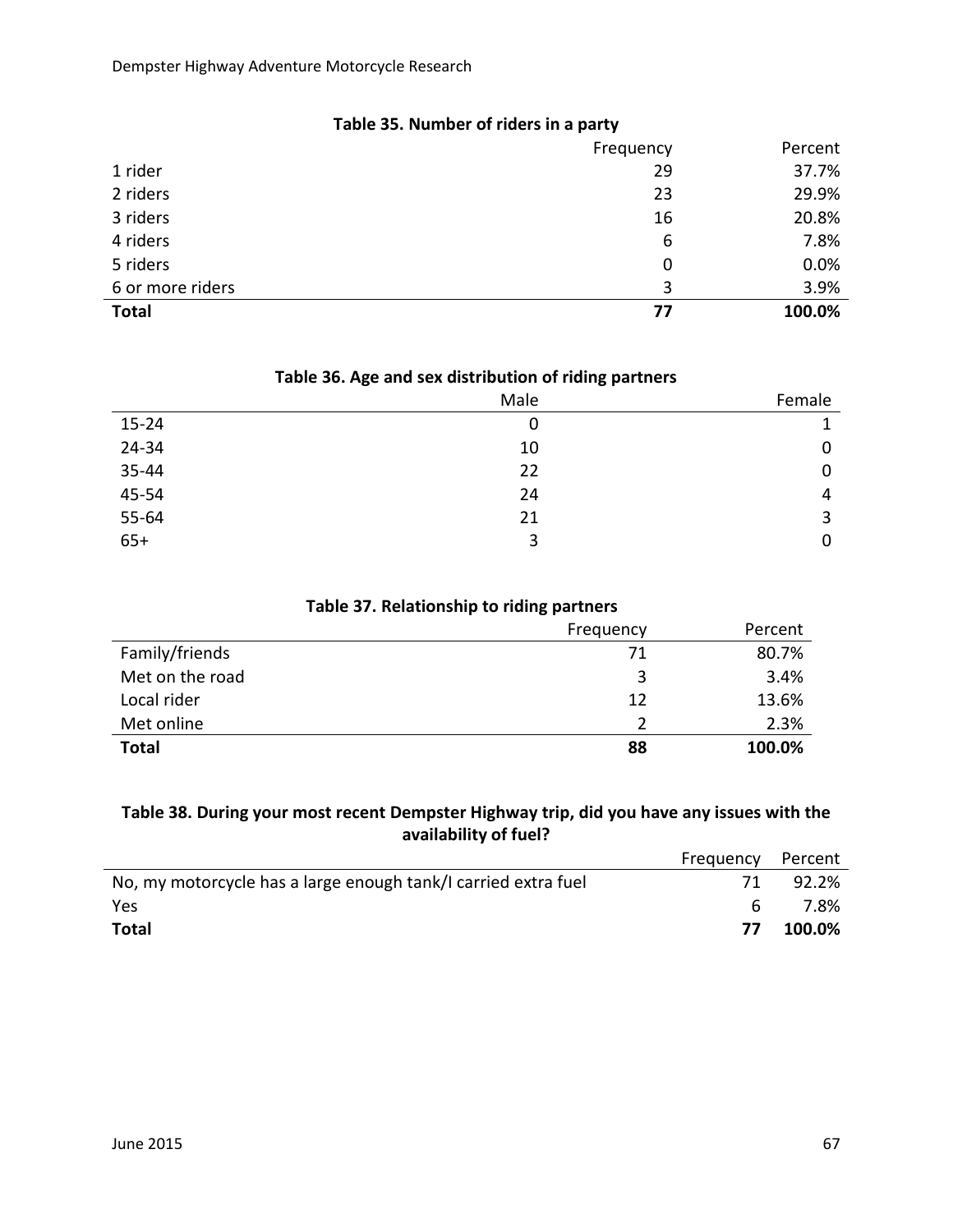#### **If yes, explain**

- Bike needed premium fuel and there was none until Inuvik. Carried octane boost.
- Carried fuel, jerry can fell off bike and busted. Very close to running out, just made it to station.
- Long distances as my tank is only 9L, but managed to get 382kms on that tank. If needed more relied on my partner for extra as he has a 32L tank
- Need high octane fuel. Small tank required carrying an extra 4 liters.
- We were not able to get fuel at the start of the highway and had to return to Dawson to top off.

#### **Table 39. During your most recent Dempster Highway trip, did you have any mechanical issues?**

|                                                                  | Frequency | Percent |
|------------------------------------------------------------------|-----------|---------|
| No, I had no mechanical issues.                                  | 48        | 62.3%   |
| Yes, I had some issues and needed a mechanic to service my bike. | 8         | 10.4%   |
| Yes, I had some issues, but I was able to solve them myself.     | 21        | 27.3%   |
| Total                                                            | 77        | 100.0%  |

#### **If yes, explain**

- 2 flat tires.
- 4 flat tires and needed to have tires flown into Inuvik
- A crack in the rubber vacuum tube that "opens" the petcock on my fuel tank. I discovered the crack and repaired it with tape.
- a flat tire from a nail on the Dempster
- Blown fork seal at Fort McPherson, second blown seal heading south at Eagle Plains. Repaired in Whitehorse
- Bolts securing a tool container to the frame of one motorcycle snapped during a particularly rough stretch of road (due to vibration). We secured it with a few industrial zip ties.
- Broken chain and shifter
- Broken tubing on fairing subframe: fixed by a welder in Eagle Plains on Canada Day. Very impressed with service, price, and speed of repair.
- Chain guard broke, mirrors/controls needed adjustment because of vibrations.
- Failed kickstand safety switch.
- Flat tire.
- Flat tire.
- Flat tire while at Eagle Plains fuel stop.
- Flat tires.
- Flat tire.
- It was day 5 or 6 out of 18, One hour drive away from Dawson city.... BANG. My bike rolled to a stop in the middle of nowhere. As i look down i see oil pouring out of my engine and my chain laying on the road. So there i was with a hole in my engine and a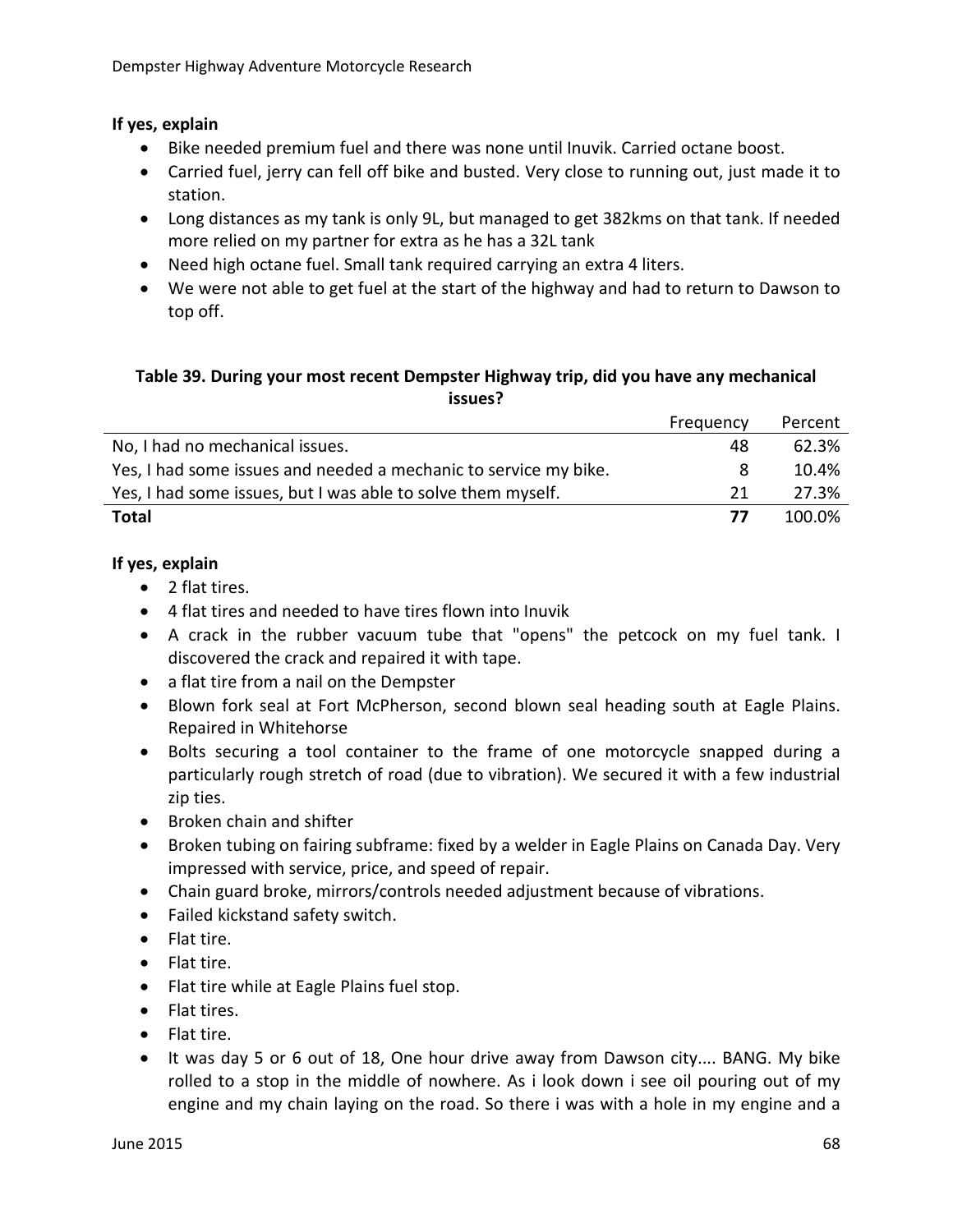broken chain, with minimal traffic and no cell phone service. By some strand of luck a police officer drove by shortly after and called in a tow truck. We sat on the side of the road for another hour cautiously looking for bears, etc. once we got the bike back into town we found a local welder that had a shop and agreed to try and tig weld the hole in my engine so it would hold oil again. Next I went down to the Main hotel in town to find "the dick" as they call him. he has a garage there with all the bike tools one would need for such a repair. He also had helped me fly a new chain in from Whitehorse and change our tires over to knobbys. I truly would of been stranded if it weren't for this awesome guy. after some time we managed to get the bike running again decided to test it out on the D2D rally before heading up the Dempster! The bike worked great and i made it all the way back to Fort McMurray before my vacation ran out! Awesome trip of a life time i would love to do it all again.

- Needed to fly parts in from Edmonton.
- On the way back south the low-tread tire was cut in several places 3 km north of Tombstone TP. I could use their satellite phone and call a tow truck from Klondike River Lodge where I had the tire changed.
- Overheating from the Dempster mud clogging the rad fins, chain worn badly from the Dempster dust.
- Riding partner's chain broke and put a hole in engine case. Welding and many new parts needed. Helped by community, D2D riders and Dick rescued us. Very pricy tow.
- Snapped chain, damaged sprockets
- Stuck float in carburetor.
- Tail light fell off
- Tore sidewall out of tire I had a spare
- We had one flat tire. Out of 7 riders that was not bad. It was 200km from the pavement and it took 18 hours to get the bike off the dumpster and back to Dawson City. Tow truck got 2 flat tires and needed help himself.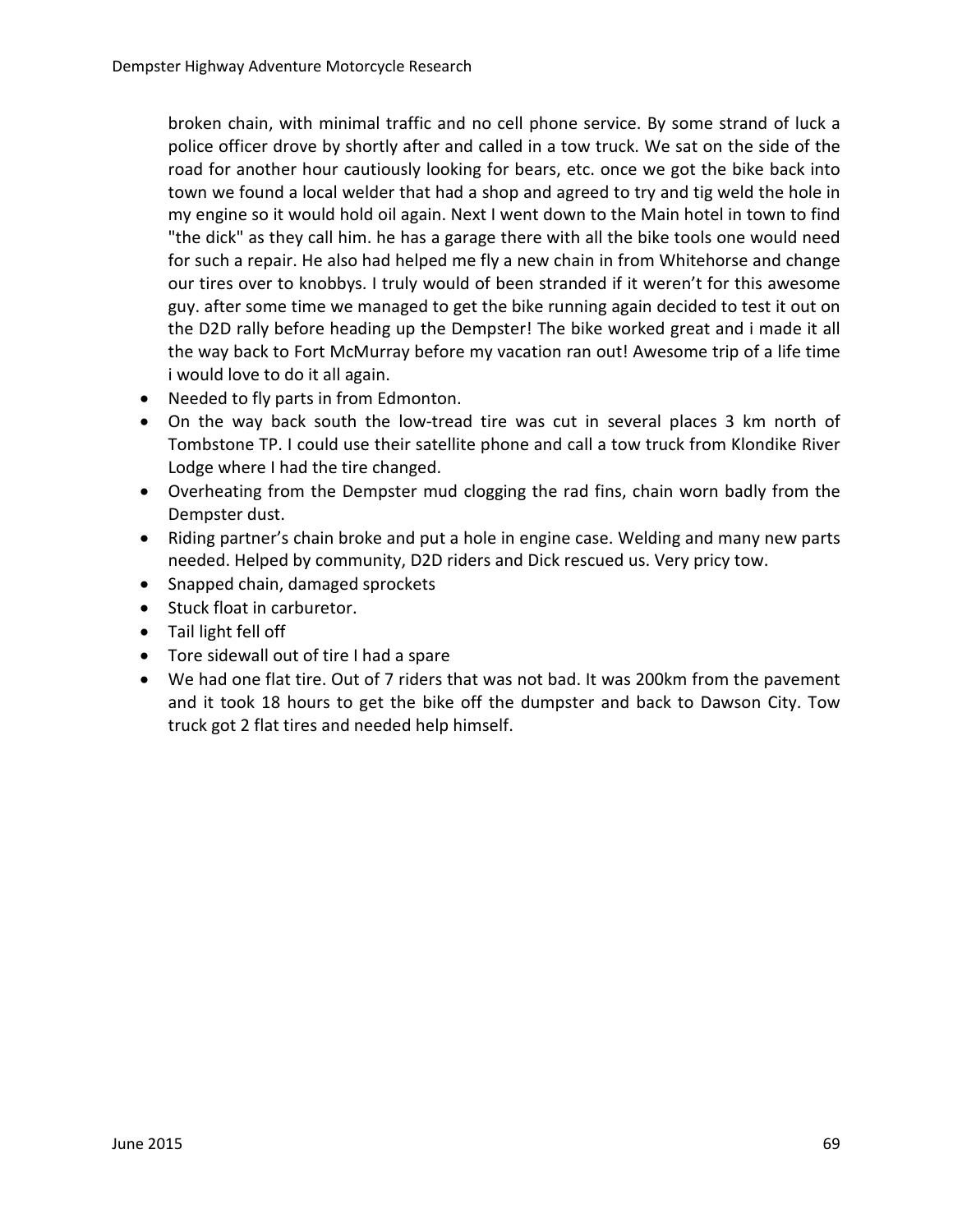|                                  | % participated | Satisfaction Score (1 to 5) |
|----------------------------------|----------------|-----------------------------|
| Photography                      | 89.19%         | 4.7                         |
| Wildlife viewing                 | 81.08%         | 4.4                         |
| Sightseeing                      | 78.38%         | 4.7                         |
| Restaurant with northern cuisine | 60.81%         | 4.1                         |
| Historic site visit              | 59.46%         | 4.4                         |
| Shopping                         | 40.54%         | 3.7                         |
| Museum visit                     | 39.19%         | 4.4                         |
| <b>Hiking</b>                    | 25.68%         | 4.6                         |
| Art gallery visit                | 16.22%         | 4.3                         |
| Bird watching                    | 10.81%         | 4.3                         |
| Airplane/helicopter tour         | 8.11%          | 4.7                         |
| Art, music or film festival      | 5.41%          | 4.8                         |
| Going to a casino                | 5.41%          | 4.5                         |
| <b>Bicycling</b>                 | 2.70%          | 4.0                         |
| Boating, cruising or sailing     | 2.70%          | 5.0                         |
| Canoeing, kayaking or rafting    | 2.70%          | 4.5                         |
| Unguided fishing                 | 2.70%          | 4.5                         |
| Golfing                          | 1.35%          | 5.0                         |
| <b>Guided fishing</b>            | 0.00%          | N/A                         |

#### **Table 40. Please rate the following activities or tours you participated in while riding the Dempster Highway.**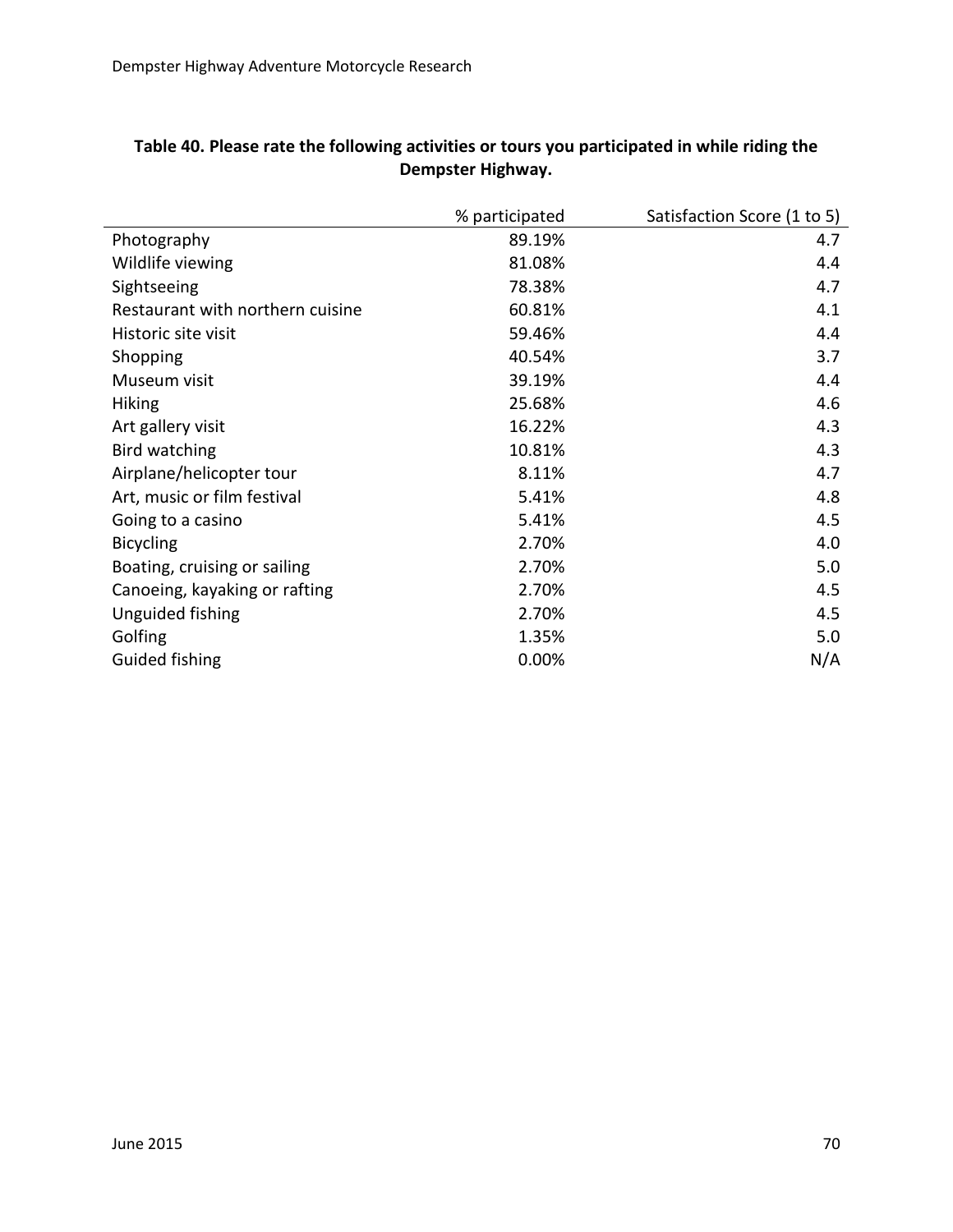| Table 41. Based on your experience on your most recent trip to the Dempster Highway, |                                       |
|--------------------------------------------------------------------------------------|---------------------------------------|
| please rate the following services, products and infrastructure.                     |                                       |
|                                                                                      | $C1$ Cotiefaction $C2$ Coro $(2 + 2)$ |

|                                                          | Satisfaction Score (-2 to 2) |
|----------------------------------------------------------|------------------------------|
| Visitor information centres                              | 1.5                          |
| Ferry service                                            | 1.5                          |
| Safety in campgrounds                                    | 1.4                          |
| Safety in cities                                         | 1.4                          |
| Campground service and amenities                         | 1.3                          |
| Value for money in campgrounds                           | 1.3                          |
| Services in hotels, motels and bed and breakfasts        | 1.3                          |
| Signage                                                  | 1.2                          |
| Road conditions – Other Yukon Highways                   | 1.2                          |
| <b>Cleanliness of towns</b>                              | 1.2                          |
| Restaurant service                                       | 1.1                          |
| Road conditions - Dempster Highway                       | 0.9                          |
| The selection of arts and crafts                         | 0.8                          |
| Variety of tours                                         | 0.8                          |
| Value for money in restaurants                           | 0.8                          |
| The price of arts and crafts                             | 0.6                          |
| Value for money in hotels, motels and bed and breakfasts | 0.6                          |
| Availability of motorcycle services                      | 0.3                          |

#### **Table 42. Approximately, how much did you spend on the following items during your most recent Dempster Highway trip?**

|                                     | Average Spending/Trip |
|-------------------------------------|-----------------------|
| Accommodation                       | \$207.95              |
| Accommodation only in Hotels/Motels | \$387.50              |
| Accommodation only in Campground    | \$56.82               |
| Vehicle Rental                      | \$0.00                |
| Fuel                                | \$167.18              |
| Bike Maintenance (tires, repairs) * | \$159.00              |
| Restaurants                         | \$167.92              |
| Groceries                           | \$57.47               |
| <b>Alcohol and Bars</b>             | \$79.16               |
| <b>Guided Tours</b>                 | \$21.82               |
| <b>Festivals &amp; Events</b>       | \$5.13                |
| Arts & Crafts (prints, carvings)    | \$57.14               |
| Souvenirs (mugs, T-shirts, pins)    | \$51.62               |
| <b>Total Average Spending</b>       | \$974.39              |

\* Mode is 0.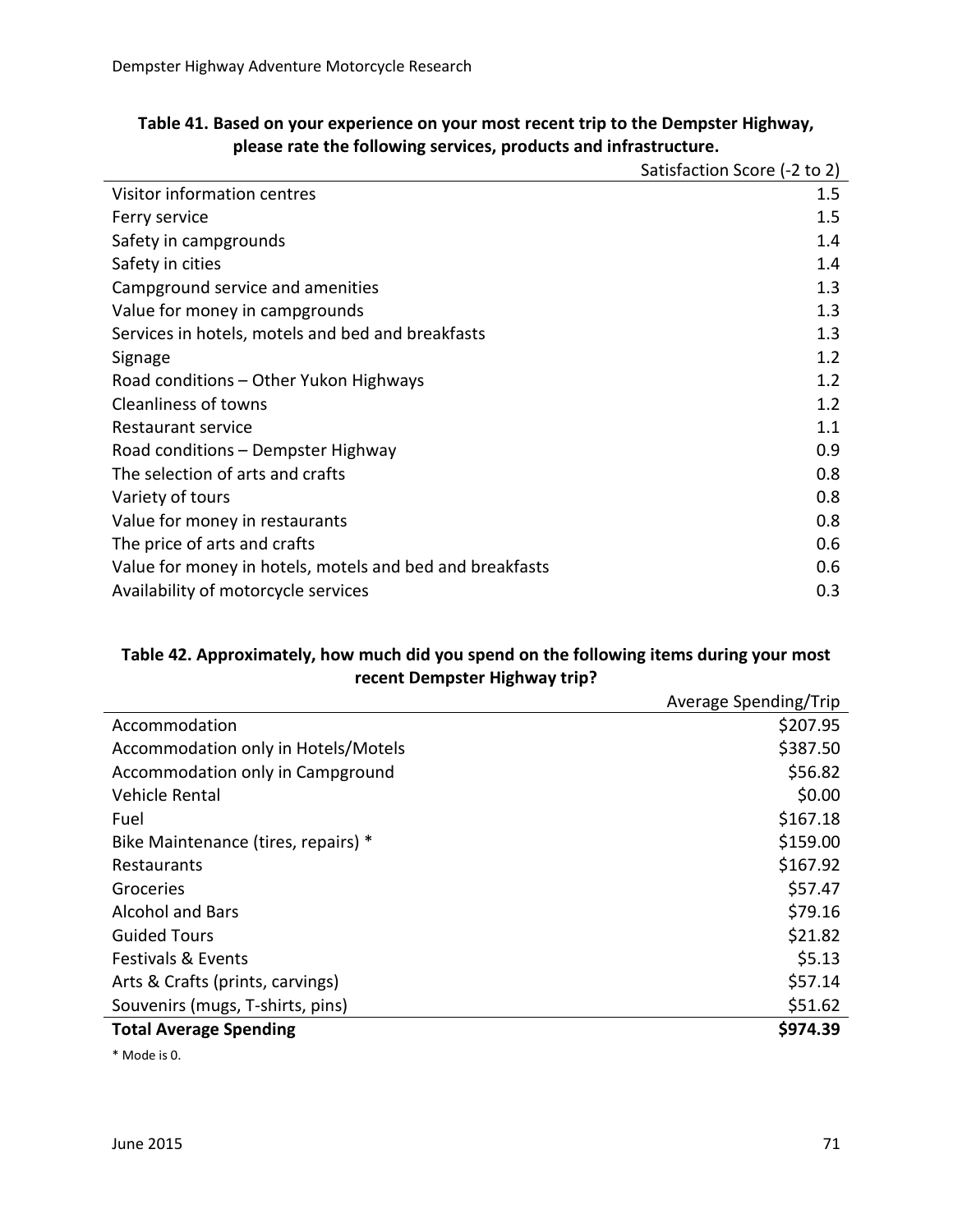|                | Frequency | Percent |
|----------------|-----------|---------|
| Very satisfied | 59        | 80.8%   |
| Satisfied      | 12        | 16.4%   |
| Dissatisfied   |           | 2.7%    |
| <b>Total</b>   | 73        | 100.0%  |

#### **Table 43. Please rate your overall experience on your most recent Dempster Highway trip.**

#### **Table 44. Do you plan to ride the Dempster Highway again once the road to Tuktoyaktuk is completed?**

|               | Frequency | Percent |        |
|---------------|-----------|---------|--------|
| Yes           |           | 55      | 75.3%  |
| I am not sure |           | 18      | 24.7%  |
| <b>Total</b>  |           | 73      | 100.0% |

### **Table 45. When choosing a motorcycling destination, how important are the following considerations?**

|                                                               | Consideration Score (1 to 5) |
|---------------------------------------------------------------|------------------------------|
| <b>Outstanding scenery</b>                                    | 4.6                          |
| Parks and wilderness areas                                    | 4.1                          |
| Viewing wildlife                                              | 4.1                          |
| Personal challenges                                           | 3.9                          |
| Personal safety                                               | 3.6                          |
| Unique or different cultural groups                           | 3.5                          |
| Relaxing break from work                                      | 3.5                          |
| Physical adventure                                            | 3.4                          |
| Availability of services (tires, parts, dealer support, etc.) | 3.2                          |
| Learning opportunities                                        | 3.2                          |
| Meeting other riders                                          | 3.2                          |
| Cost to get to destination                                    | 3.1                          |
| Cost of accommodation and meals                               | 3.1                          |
| High standards of cleanliness and hygiene                     | 2.7                          |
| Having fun, being entertained                                 | 2.7                          |
| Reliable weather                                              | 2.5                          |
| Warm, sunny climate                                           | 2.3                          |
| Opportunity to purchase arts and crafts                       | 1.9                          |
| Interesting shopping                                          | 1.7                          |
| Exciting nightlife and entertainment                          | 1.6                          |
| Opportunity to rent motorcycles                               | 1.5                          |
| Experiencing nature with a guide                              | 1.5                          |
| Opportunity to participate in guided motorcycle tours         | 1.3                          |
| Luxury accommodations                                         | 1.3                          |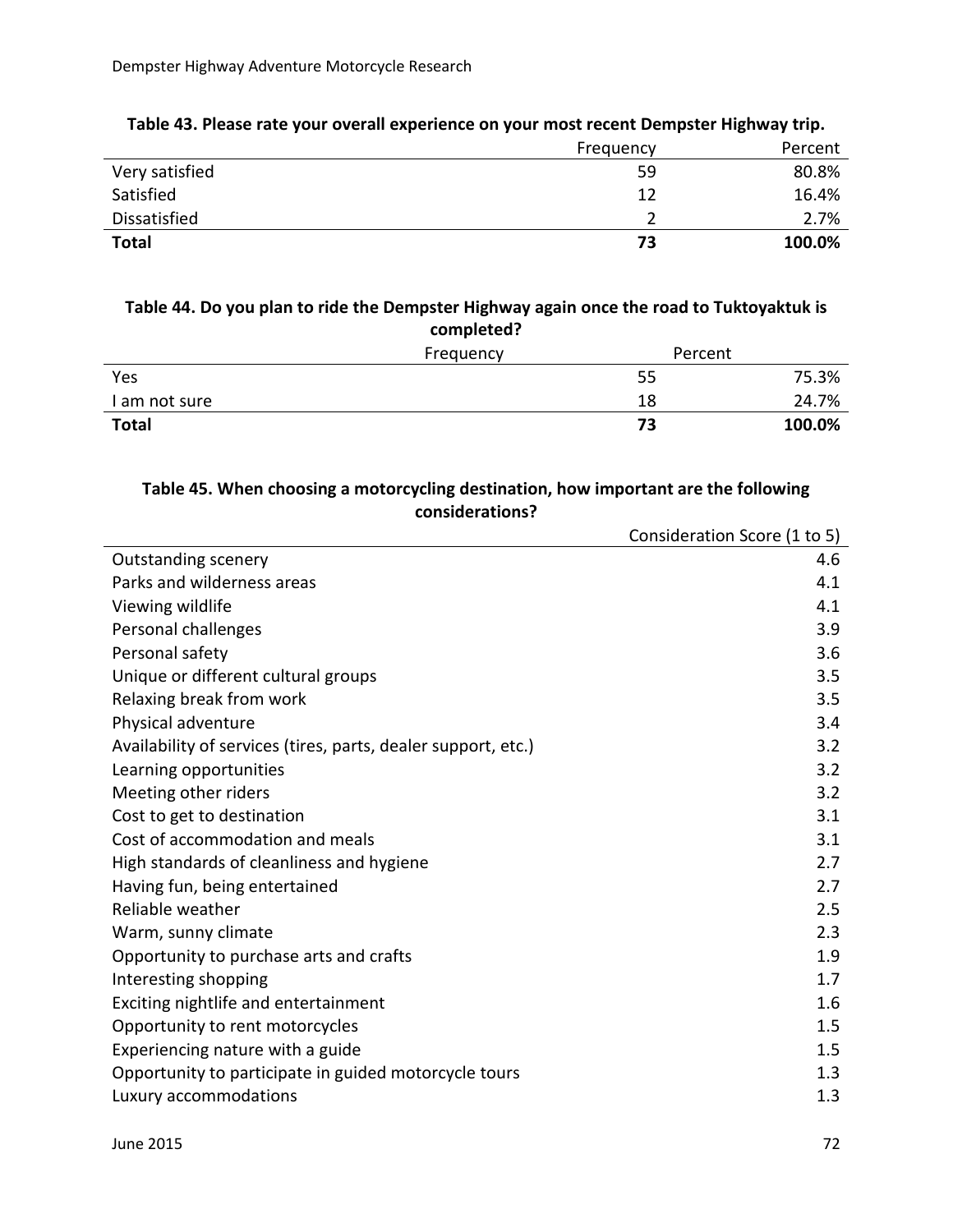|                           | Frequency | Percent |
|---------------------------|-----------|---------|
| Not at all familiar       | 57        | 80.3%   |
| Slightly familiar         | 3         | 4.2%    |
| Somewhat familiar         | 3         | 4.2%    |
| Moderately familiar       |           | 2.8%    |
| <b>Extremely familiar</b> | 6         | 8.5%    |
| <b>Total</b>              | 71        | 100.0%  |
|                           |           |         |

#### **Table 46. How familiar are you with the Waterfalls Route through the southern Northwest Territories?**

## **Table 47. What is your dream motorcycling destination?**

| South America (including Ushuaia rides) | 39             |
|-----------------------------------------|----------------|
| Europe                                  | 30             |
| Russia/Mongolia/Trans Asia              | 20             |
| Africa                                  | 15             |
| Canada - East Coast                     | 13             |
| Australia/New Zealand                   | 12             |
| USA - Alaska (including Purdhoe Bay)    | 10             |
| Mexico (Baja)                           | 9              |
| Canada - Dempster/Tuk                   | 7              |
| USA - South                             | 7              |
| Himalaya (Northern India/Tibet/Bhutan)  | 6              |
| Canada - TCAT/Cross Canada              | 4              |
| <b>RTW</b>                              | 4              |
| <b>USA - East Coast</b>                 | 4              |
| <b>USA - West Coast</b>                 | 4              |
| Canada - West Coast                     | 3              |
| Canada/USA - The North                  | 3              |
| <b>USA - TAT/Cross USA</b>              | 3              |
| Vietnam                                 | 3              |
| Canada - Northern Quebec/Ontario        | $\overline{2}$ |
| Canada - NWT                            | $\overline{2}$ |
| Canada - Yukon (incl. Canol)            | $\overline{2}$ |
| <b>Central America</b>                  | $\overline{2}$ |
| China                                   | $\overline{2}$ |
| India                                   | $\overline{2}$ |
| USA/Canada                              | $\overline{2}$ |
| Japan                                   | $\mathbf{1}$   |
| Outside USA/Canada                      | $\mathbf{1}$   |
|                                         |                |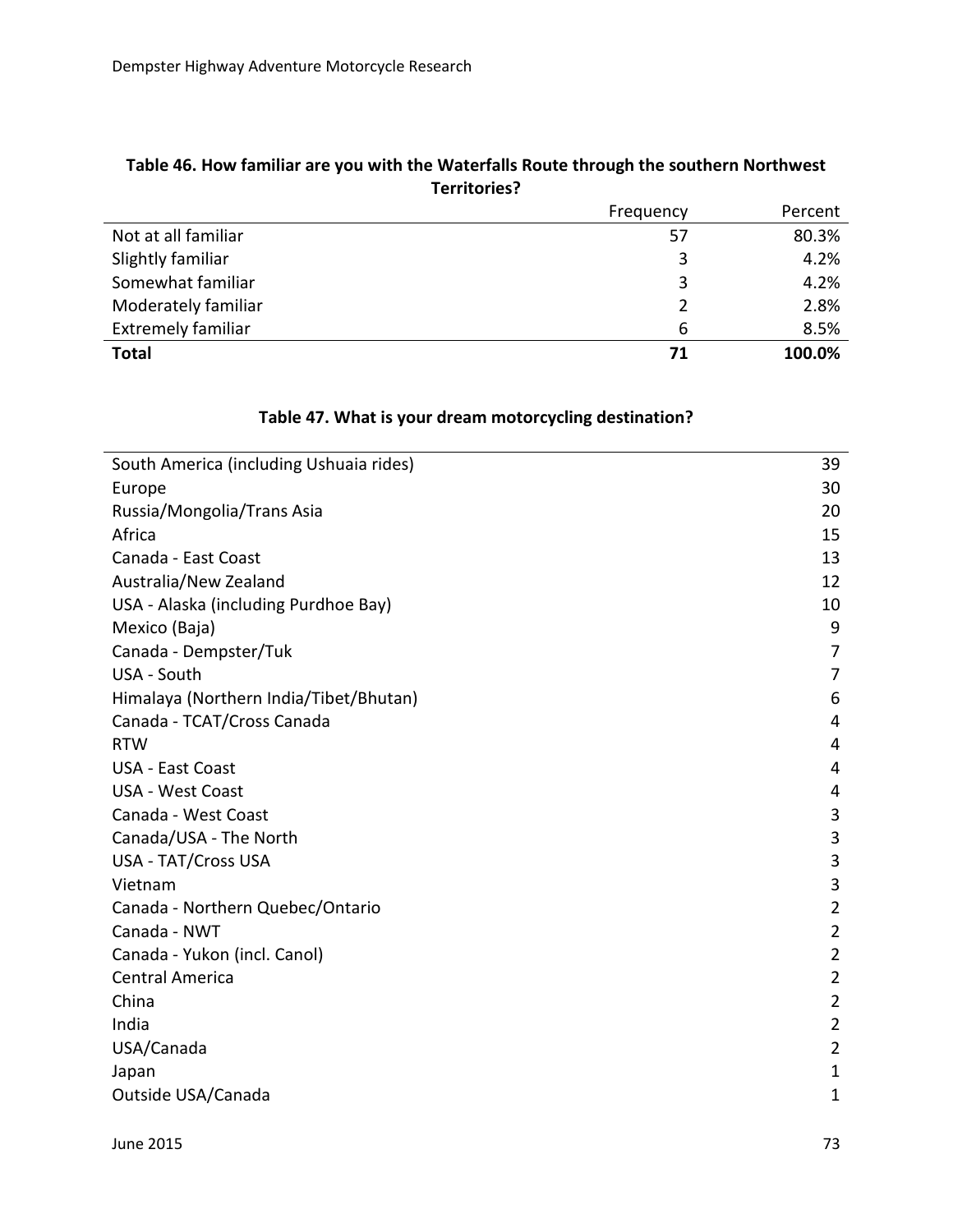|                          | Frequency      | Percent |
|--------------------------|----------------|---------|
| None of the above        | 39             | 41.5%   |
| Other (please specify)   | 25             | 26.6%   |
| Cycle World              | 10             | 10.6%   |
| Adventure Bike Rider     | 8              | 8.5%    |
| Canadian Biker           | 5              | 5.3%    |
| Motorcycle Mojo          | 4              | 4.3%    |
| Dirt Bike Magazine       | 3              | 3.2%    |
| <b>Total</b>             | 94             | 100.0%  |
|                          |                |         |
| Other:                   |                |         |
| <b>BMW MOA</b>           | 8              |         |
| RoadRunner               | 7              |         |
| Motorcycle Consumer News | 5              |         |
| Motorcyclist             | 3              |         |
| Cycle Canada             | 3              |         |
| AdvMoto                  | $\overline{2}$ |         |
| Motorcycle Classics      | $\overline{2}$ |         |
| <b>HOG Magazine</b>      | $\mathbf{1}$   |         |
| <b>Bike Magazine</b>     | $\mathbf{1}$   |         |
| Rider                    | 1              |         |
| Sport Rider              | 1              |         |
| Iron Butt Magazine       | $\mathbf{1}$   |         |
| Dirt Rider               | 1              |         |
| <b>Motocross Action</b>  | 1              |         |

## **Table 48. What motorcycle magazines do you subscribe to or read regularly?**

## **Table 49. What online motorcycling discussion boards do you visit at least a few times a month?**

|                                   | Frequency | Percent |
|-----------------------------------|-----------|---------|
| Advrider.com                      | 62        | 47.7%   |
| Horizons Unlimited (HUBB)         | 30        | 23.1%   |
| Brand/riding style specific forum | 18        | 13.8%   |
| Other                             | 9         | 6.9%    |
| None of the above                 | 6         | 4.6%    |
| Location specific forum           | 5         | 3.8%    |
| <b>Total</b>                      | 130       | 100.0%  |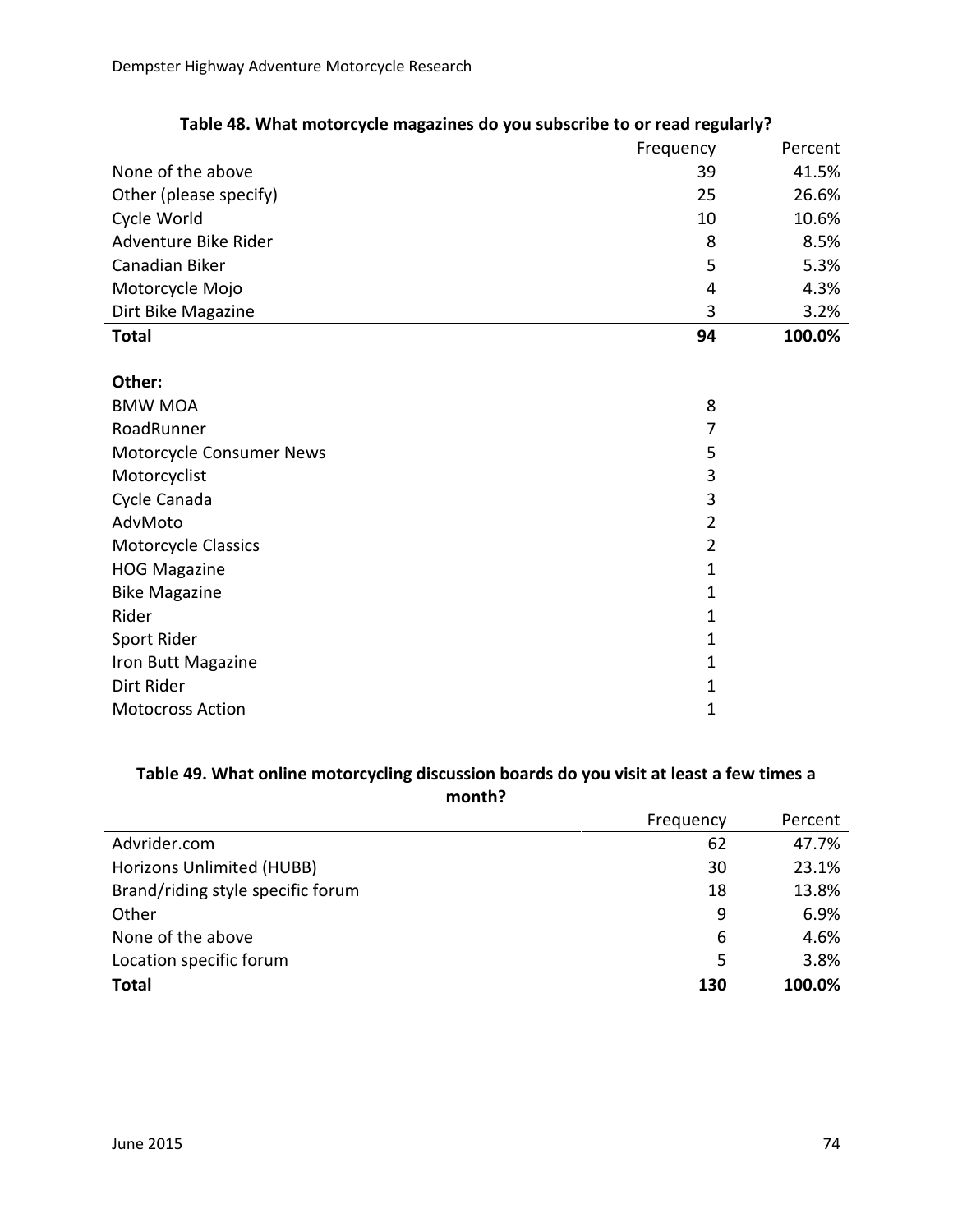|           | Frequency Score (0 to 4) |
|-----------|--------------------------|
| YouTube   | 1.9                      |
| Facebook  | 1.7                      |
| Google+   | 1.3                      |
| Twitter   | 0.5                      |
| Instagram | 0.3                      |
| Pinterest | 0.2                      |
| Tumblr    | 0.2                      |
| Other     | 0.2                      |

## **Table 50. How often do you use each of the social media applications listed below for personal reasons?**

|                                   | Frequency | Percent |
|-----------------------------------|-----------|---------|
| Neither important nor unimportant | 22        | 31.0%   |
| Somewhat important                | 13        | 18.3%   |
| Somewhat unimportant              | 11        | 15.5%   |
| Very important                    |           | 2.8%    |
| Very unimportant                  | 23        | 32.4%   |
| <b>Total</b>                      | 71        | 100.0%  |

# **Table 51. How important is social media to your personal life?**

| Table 52. Respondent age and sex table |      |              |
|----------------------------------------|------|--------------|
|                                        | Male | Female       |
| 18-24                                  | 0    | 0            |
| 24-34                                  |      | $\mathbf 0$  |
| 35-44                                  |      | $\mathbf{1}$ |
| 45-54                                  | 22   | $\mathbf{1}$ |
| 55-64                                  | 28   | $\mathbf{1}$ |
| $65+$                                  | 9    | 1            |

#### **Table 52. Respondent age and sex table**

#### **Table 53. What is the highest level of education you have achieved?**

|                                   | Frequency | Percent |
|-----------------------------------|-----------|---------|
| University degree                 | 25        | 35.2%   |
| College/technical diploma         | 24        | 33.8%   |
| Masters/Ph.D. degree or higher    | 8         | 11.3%   |
| High school                       |           | 9.9%    |
| Some technical college/university |           | 9.9%    |
| Total                             | 71        | 100.0%  |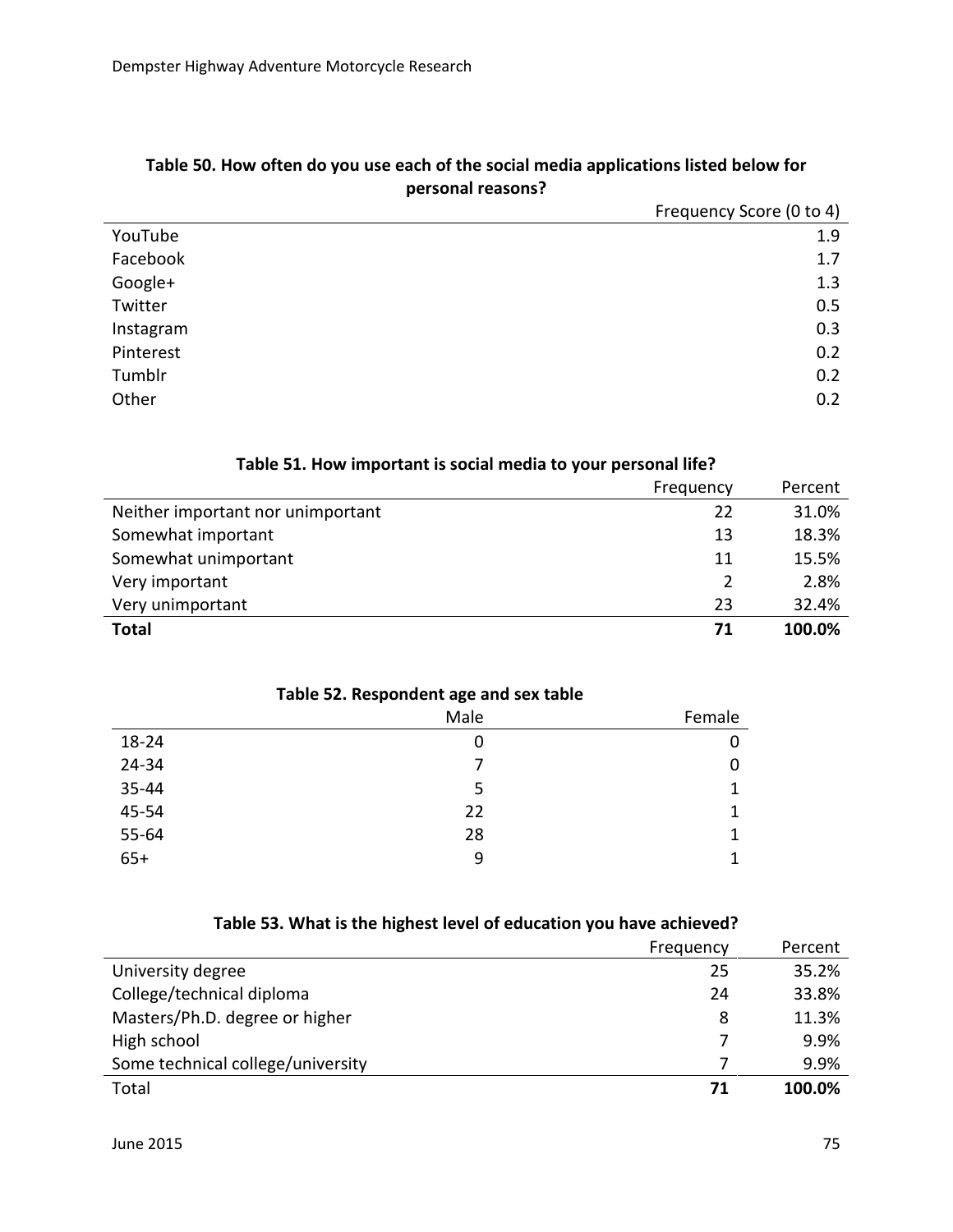|               | Frequency | Percent |
|---------------|-----------|---------|
| Professional  | 26        | 36.6%   |
| Retired       | 16        | 22.5%   |
| Management    | 11        | 15.5%   |
| Trades        | 9         | 12.7%   |
| Self-employed | 7         | 9.9%    |
| Student       | 1         | 1.4%    |
| Unemployed    | 1         | 1.4%    |
| <b>Total</b>  | 71        | 100.0%  |

### **Table 54. What category best describes your current occupation?**

#### **Table 55. Annual Household Income**

|                      | Frequency | Percent |
|----------------------|-----------|---------|
| \$30,000 - \$49,999  | 4         | 5.8%    |
| \$50,000 - \$69,999  | 5         | 7.2%    |
| \$70,000 - \$89,999  | 8         | 11.6%   |
| \$90,000 - \$119,999 | 15        | 21.7%   |
| Over \$120,000       | 34        | 49.3%   |
| Under \$30,000       | 3         | 4.3%    |
| <b>Total</b>         | 69        | 100.0%  |

#### **Table 56. Additional comments:**

- Yes. Please don't pave it.
- Wonderful riding, superior scenery.
- Wish the road would have been passable when I was there. Bun it gives be a reason to go back.
- We didn't go to Inuvik because the road and weather reports seemed unreliable could you get up to date info from the truckers and make a report from that? By the way the truckers were incredibly courteous to bikers - best in the world!
- Very memorable, will ride it again.
- Unpaved, remote roads are important. I rode the Trans-Labrador in 2009, but now that it will be fully paved I doubt that I'll ever go back (despite an earlier interest in doing so).
- Too Many Mosquitos.
- The truckers need to understand that motorcycles are important users of the Dempster and that they should be respected. I found many of the truckers - whether gravel or freight - to have absolutely no consideration of motorcyclists whatsoever their attitude is they own the road and bikes can just get out or their way, or die. We were dragging a crashed motorcyclist off the road and a trucker honked at us and waved for us to get out of the way, without even slowing down. The downed rider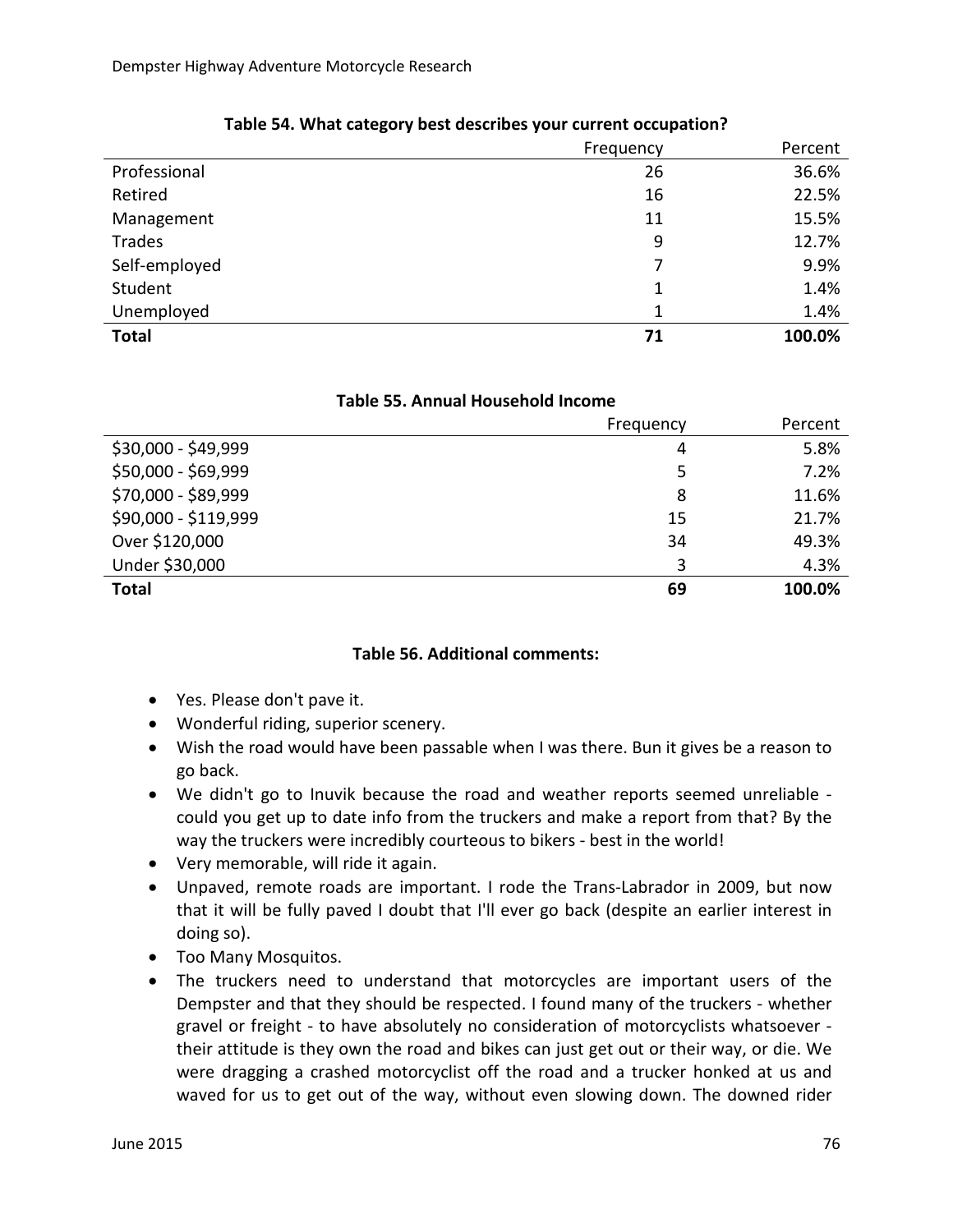had a concussion and was disoriented, and the trucker only created more danger. Please educate them!

- The road conditions are tricky for less experienced riders, we were not inexperienced riders. Often we found the dumping of unleveled ballast rock to be quite hazardous and in heavy construction the flag people need to give a few minutes start for Motorcycles to negotiate this and to enforce a no passing rule, We had more than one truck pass us with inches to spare in construction zone and blind us with dust for 1 -2 minutes
- I searched the Waterfall Route...looks interesting, added to the bucket list
- The highway was very well maintained, considering its length, location and remoteness.
- The Dempster was stunning from top to bottom! My trip in 2010 was fast (1 day up, 1) day back) so I will visit again and spend more time. The diversity of landscape was jaw-dropping and the people friendly.
- the best scenery in Canada
- Surface with appropriate crushed gravel please.
- Stop using calcium chloride!!! Have a desalinating station at either end.
- So many places to see in this world, The Dempster was a highlight. Would love to return with my wife when we can ride to Tuk
- Should have some emergency telephones and shelters every 40 kms or so similar to the James Bay highway in Quebec. The weather can change very quickly so travel becomes dangerous.
- One of the top three rides in Canada.
- Not safe when wet.
- My husband and I own a motorcycle shop & our experience on the Dempster made us really want to open a motorcycle shop in Dawson City. Unfortunately, Canada's immigration laws regarding motorcycle mechanics (or anything less than wealthy owners of huge dealerships) aren't particularly welcoming. Maybe you can put in a good word for us because we LOVE Canada! :-)
- Loved the trip, got extremely lucky with timing, traffic, weather and road conditions 6/22/14 - 6/23/14. NWT Tourism office in Dawson was VERY helpful and I've referred several other riders there for information and loaner gas containers.
- Loved the scenery and isolation, do not make it too popular so that it is ruined like other great rides
- Loved the ride the scenery and the people along the way. Coming back up probably 2016
- Loved it! Amazing experience. I'll be back.
- Loved it and will be back. The road was slippery when it rained and the gravel on the Yukon side was a bit deeper and not as predictable
- Love it!!!
- Love it!!! Please don't change a thing!
- Last time there in June 2012 there was a massive storm that wiped out several roads which left us being stranded in Teslin, YK (due to a washout in Rancheria), Skagway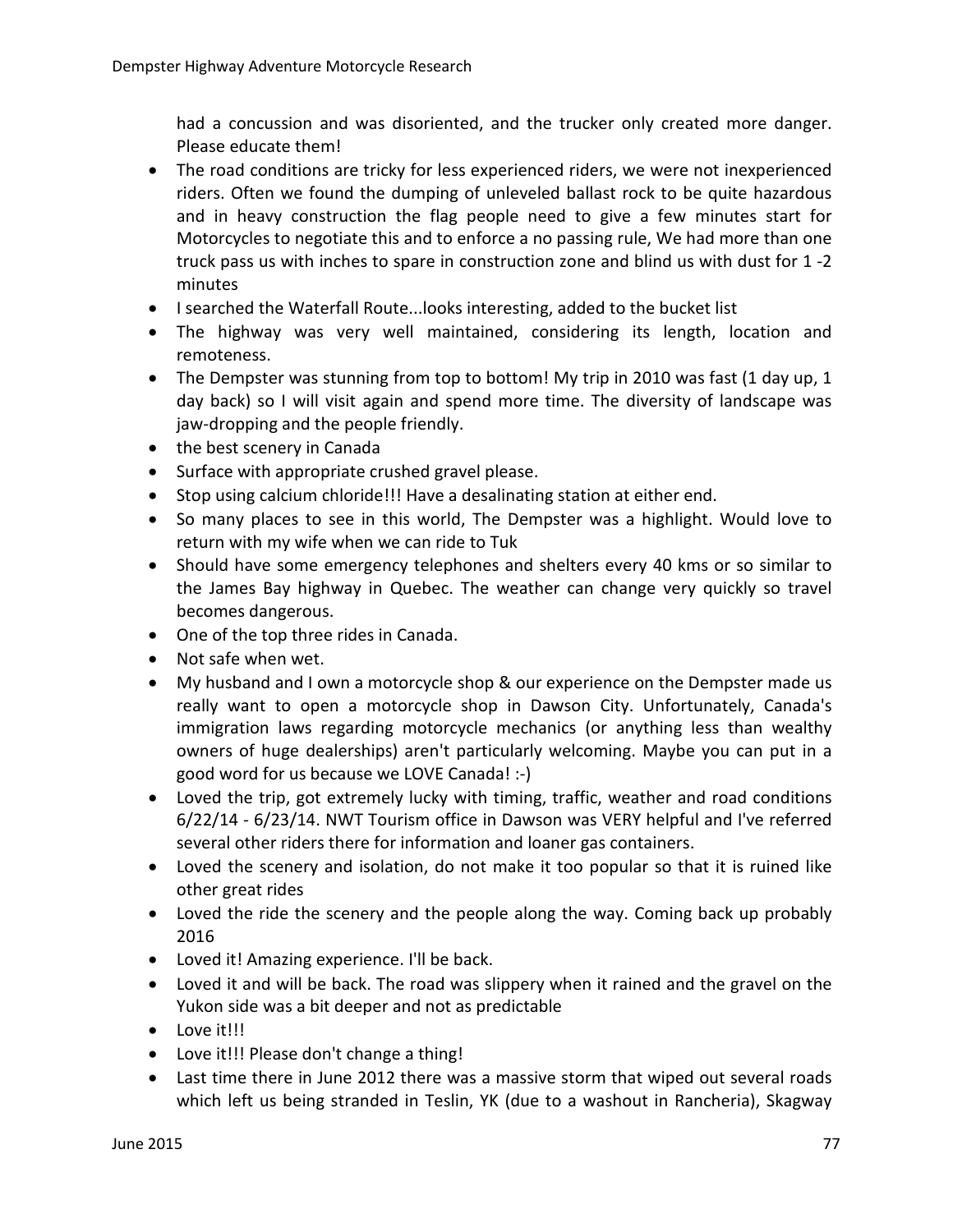Alaska, Haines Junction and other areas. It rained 17 of the 21 days we were up in the area. We were stranded in for a total of 5 days in different areas. We shall not be defeated, we shall return!

- Keep up the maintenance, possibly improve signage, and a few more overnight campgrounds would be appreciated.
- ITS GREAT
- It's the remoteness and the challenge (thinking of how many things can go wrong weather, animals, technical issues) that make a motorbike trip to the extreme north interesting.
- It was great keep it natural less is better
- It was a difficult ride but worth all of the effort. The scenery was spectacular and I loved the remoteness of the area. The people in Inuvik were welcoming and friendly. We stayed a week in Inuvik waiting for new tires and we are very glad that we had that unplanned delay. We flew to Tuk and loved that experience. No bad memories, all good!
- I went there twice in he 90s; the first time the road was closed because of a landslide, but it was not marked well on the Alaskan Highway and I drove a long way unnecessarily. I went back the next year and made it to Inuvik. One comment is that it always was tricky to spot the transition spot to freshly graded road, which can be tricky on a motorcycle. It's the main thing I caution people when they say they are going to attempt the Dempster ... that and to slow down because help is a long way away. I LOVED going there and it was when the road was still fairly new. They told me only about a dozen motorcycles made the trip the year I did it. As I mentioned, this was way before "adventure bikes" became popular.
- I should have spent more time up there. But have an excuse to return...loved it there
- I liked being "In" the mountains -- some other roads (Denali Hwy) go past the mountains. Extended road may attract me back but there are many other destinations calling.
- I had to choose between the Dalton and the Dempster. I chose the Dempster because of it's challenges and scenery. I believe I made the correct choice. I loved riding this road, and would love to do it again someday with my sons, who also ride motorcycles.
- The scenery and ride is embedded in our memories. Awesome!
- Had a great ride when I did it in 1992. Beautiful. Thank you.
- Had a fantastic ride in 2009. Went to conquer a frontier, see big country away from hoards of people, and experience the true North. I think the draw of many is the solitude, expanse, and space of the north, and the epitome of this was found on a lookout just south of Eagle Plains where you could see many miles in every direction, including along the Tombstone range. This summed up what I was looking for when I came up north.
- Great to see you folks working with one of the fastest growing touring segments. How about a boat ride for bikes from Tuk to Prudhoe Bay in the future so bikers can start their trip to Ushuaia or other points south. Wouldn't that be the ultimate?!!
- Finish the Tuk road and get started on the pipeline road connection to the Dempster.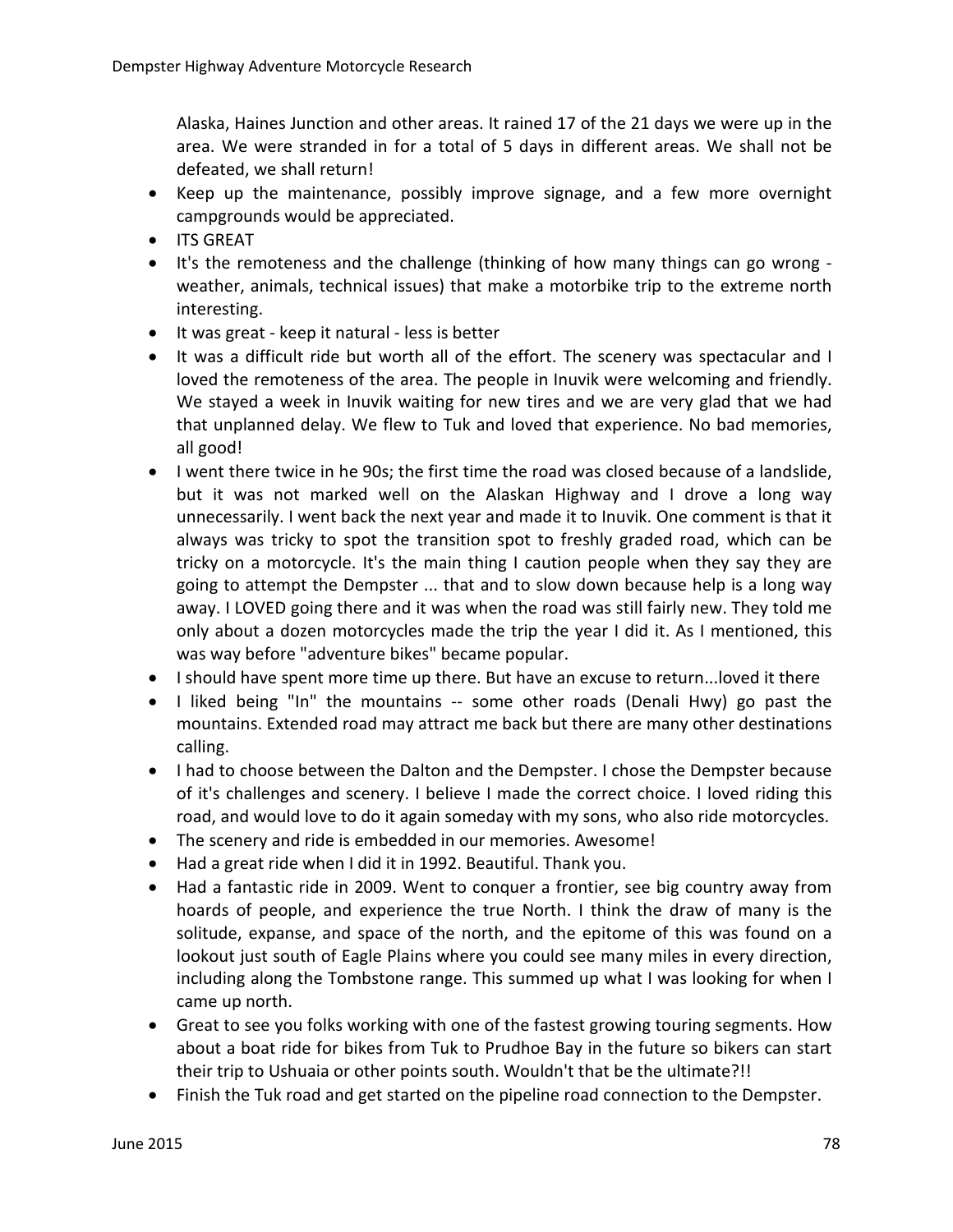- Fantastic adventure that will test anyone's skill and focus. The scenery was far beyond any expectations I could have ever imagined.
- Enjoyed the experience...don't improve, keep it a bit of a challenge
- Can't wait to ride it again! Hopefully on a more reliable bike next time!
- Can't wait for the road to be extended to the Arctic Ocean!
- Beautiful scenery and destination
- Beautiful and remote yet accessible for an average rider seeking to see the arctic tundra. Love it. Don't change it too much! Want to return to ride to tuck when the road is completed.
- Awesome road...keep it clean...keep it uncommercial...but having more signage a few miles out from things would be nice
- AMAZING!
- a dream in the wilderness
- 1,) Couldn't find a Dempster decal on my trip, anywhere. 2.) The Dempster is a better trip than the Haul Road. 3.) Do not pave it!
- 1 more gas station between eagle plains and Dawson, get Eagle Plains to stock bike tires and some basic parts and oils, get the surface of the road a little less tire slashing and it's a dream destination that people will flock too.

# **Future Rider**

#### **Table 57. What is your permanent place of residence? (country)**

|              | Frequency | Percent |
|--------------|-----------|---------|
| Canada       | 38        | 61.3%   |
| US           | 24        | 38.7%   |
| <b>Total</b> | 62        | 100.0%  |

|              | Frequency | Percent |
|--------------|-----------|---------|
| <b>BC</b>    | 13        | 34.2%   |
| AB           | 12        | 31.6%   |
| ON           | 8         | 21.1%   |
| YT           | 2         | 5.3%    |
| MB           | 1         | 2.6%    |
| <b>NS</b>    | 1         | 2.6%    |
| <b>SK</b>    | 1         | 2.6%    |
| <b>Total</b> | 38        | 100.0%  |

#### **Table 58. What is your permanent place of residence? (Canadian province/territory)**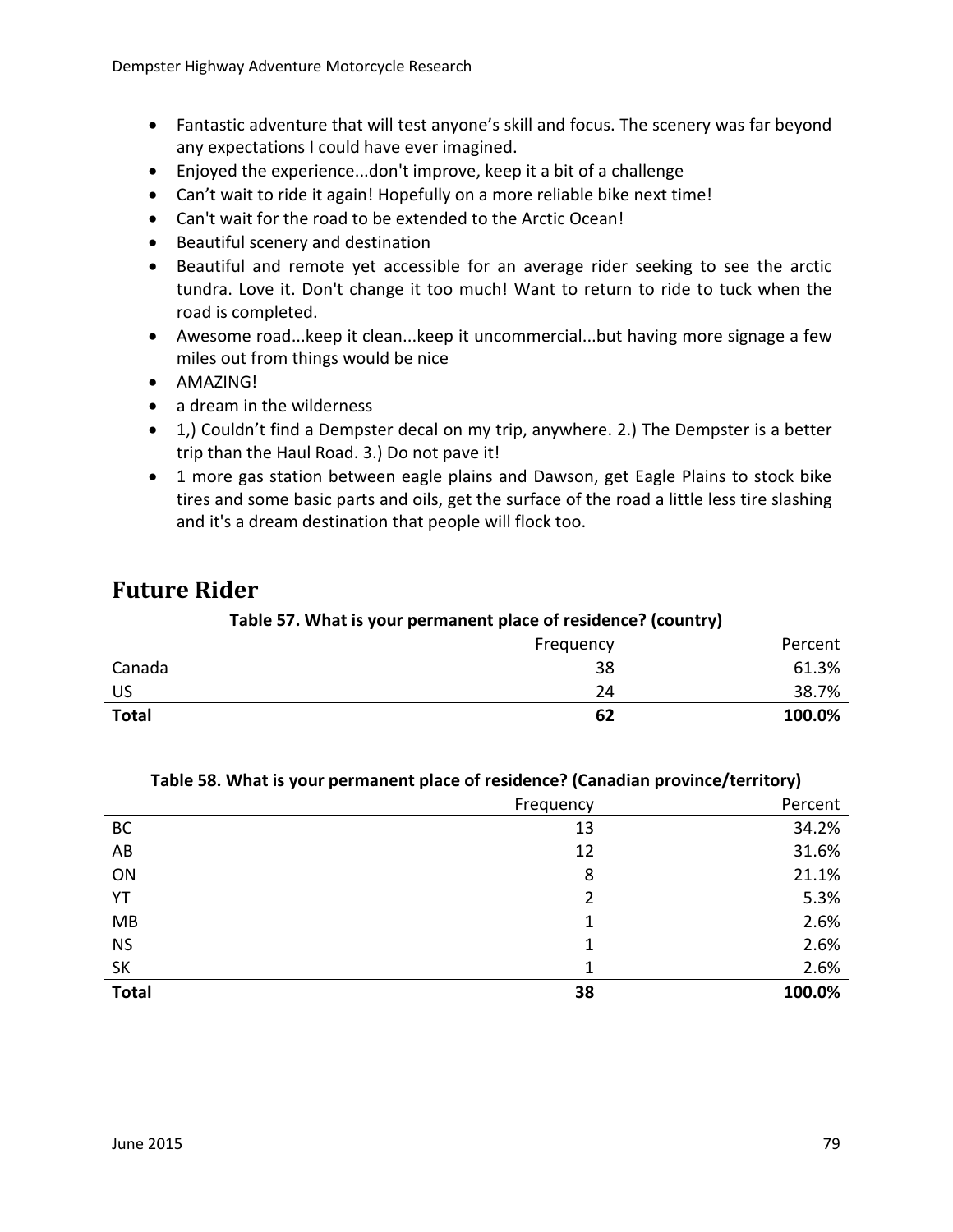|              | Frequency      | Percent |
|--------------|----------------|---------|
| CA           | 6              | 25.0%   |
| AK           | 4              | 16.7%   |
| CO           | 3              | 12.5%   |
| <b>TX</b>    | $\overline{2}$ | 8.3%    |
| AL           | 1              | 4.2%    |
| AZ           | 1              | 4.2%    |
| FL           | 1              | 4.2%    |
| ID           | 1              | 4.2%    |
| ME           | 1              | 4.2%    |
| MN           | 1              | 4.2%    |
| OK           | 1              | 4.2%    |
| <b>SD</b>    | 1              | 4.2%    |
| <b>WA</b>    | 1              | 4.2%    |
| <b>Total</b> | 24             | 100.0%  |

## **Table 59. What is your permanent place of residence? (US State)**

| Table 60. What motorcycle(s) do you currently own? |  |  |
|----------------------------------------------------|--|--|
|----------------------------------------------------|--|--|

|                 | Frequency      | Percent |
|-----------------|----------------|---------|
| <b>BMW</b>      | 29             | 26.6%   |
| Suzuki          | 20             | 18.3%   |
| Kawasaki        | 18             | 16.5%   |
| <b>KTM</b>      | 15             | 13.8%   |
| Honda           | 12             | 11.0%   |
| Triumph         | 4              | 3.7%    |
| Yamaha          | 4              | 3.7%    |
| Ducati          | 2              | 1.8%    |
| Harley Davidson | $\overline{2}$ | 1.8%    |
| No Bike         | 1              | 0.9%    |
| <b>Buell</b>    | $\mathbf{1}$   | 0.9%    |
| Norton          | 1              | 0.9%    |
| <b>Total</b>    | 109            | 100.0%  |

#### **Table 61. Number of bikes owned**

|              | Frequency | Percent |
|--------------|-----------|---------|
| 0            |           | 1.6%    |
|              | 30        | 48.4%   |
|              | 15        | 24.2%   |
| 3 or more    | 16        | 25.8%   |
| <b>Total</b> | 62        | 100.0%  |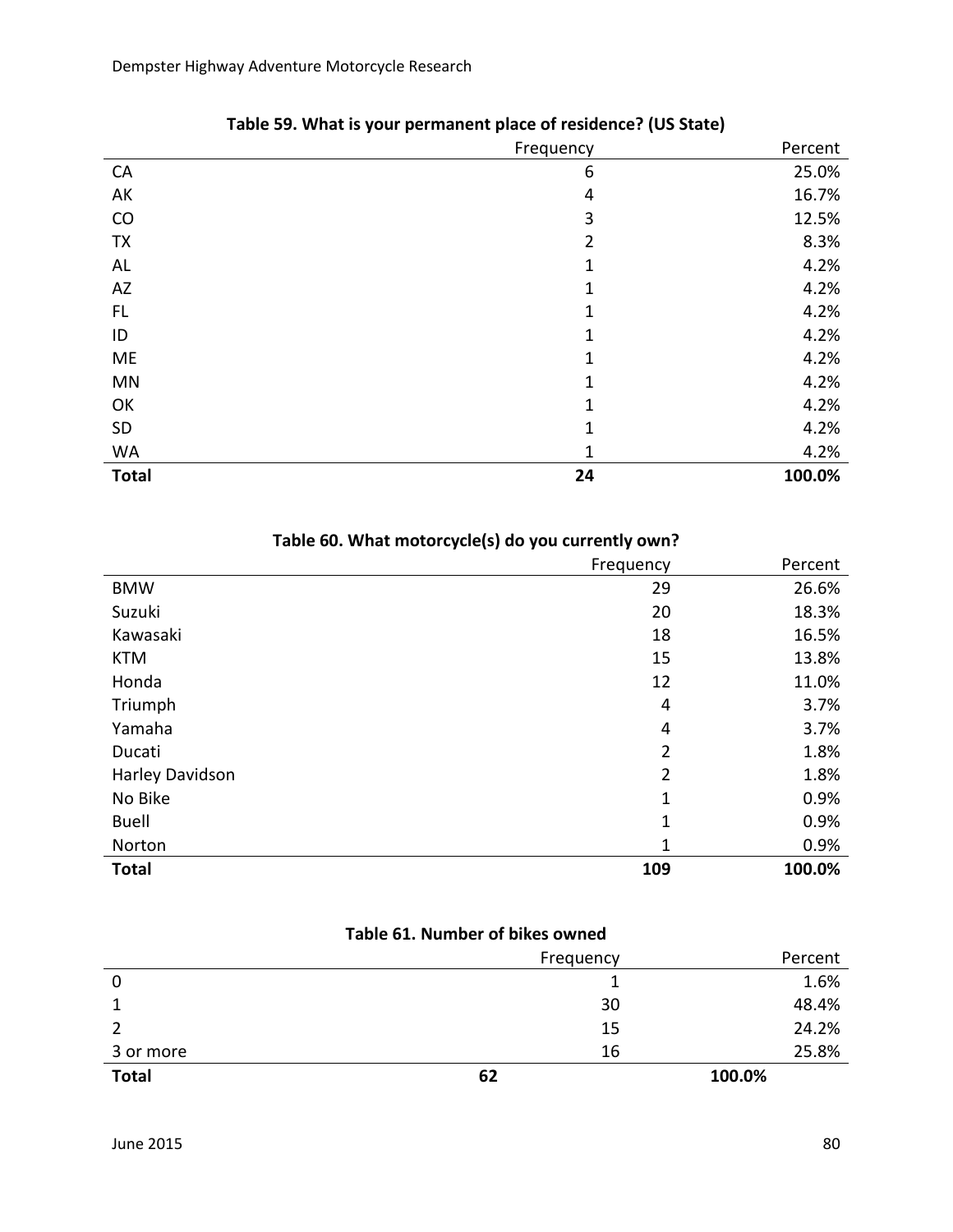|                                        | Frequency      | Percent |
|----------------------------------------|----------------|---------|
| Advrider.com                           | 38             | 26.0%   |
| Talking to friends/family              | 24             | 16.4%   |
| Dust to Dawson event                   | 17             | 11.6%   |
| The Milepost                           | 14             | 9.6%    |
| Horizons Unlimited (HUBB)              | 10             | 6.8%    |
| Other (please specify)                 | 9              | 6.2%    |
| Social Media                           | 7              | 4.8%    |
| <b>Travel Guidebooks</b>               | 6              | 4.1%    |
| TravelYukon.com                        | 5              | 3.4%    |
| Motorcycle Show                        | 4              | 2.7%    |
| SpectacularNWT.com                     | 4              | 2.7%    |
| <b>Yukon's Vacation Planner</b>        | 3              | 2.1%    |
| Northwest Territories Explorer's Guide | $\overline{2}$ | 1.4%    |
| Magazine/Newspaper article             | $\overline{2}$ | 1.4%    |
| DawsonCity.ca                          | 1              | 0.7%    |
| <b>Total</b>                           | 146            | 100.0%  |
| Other, please specify:                 |                |         |
| Live(d)/work(ed) in NWT/Yukon          |                | 4       |
| Relative in NWT/Yukon                  |                | 2       |
| Iron Butt Association                  |                | 1       |
| Reality T.V. show Ice Road Truckers    |                | 1       |
| Snowmobile trip in Inuvik              |                | 1       |

| Table 63. Do you plan to ride the Dempster Highway in the near future?  |           |         |
|-------------------------------------------------------------------------|-----------|---------|
|                                                                         | Frequency | Percent |
| Yes, I am interested in riding the Dempster, but not in the near future | 10        | 16.7%   |
| Yes, I am thinking about riding the Dempster in the near future         | 24        | 40.0%   |
| Yes, I made a firm decision to ride the Dempster in the near future     | 26        | 43.3%   |
| <b>Total</b>                                                            | 60        | 100.0%  |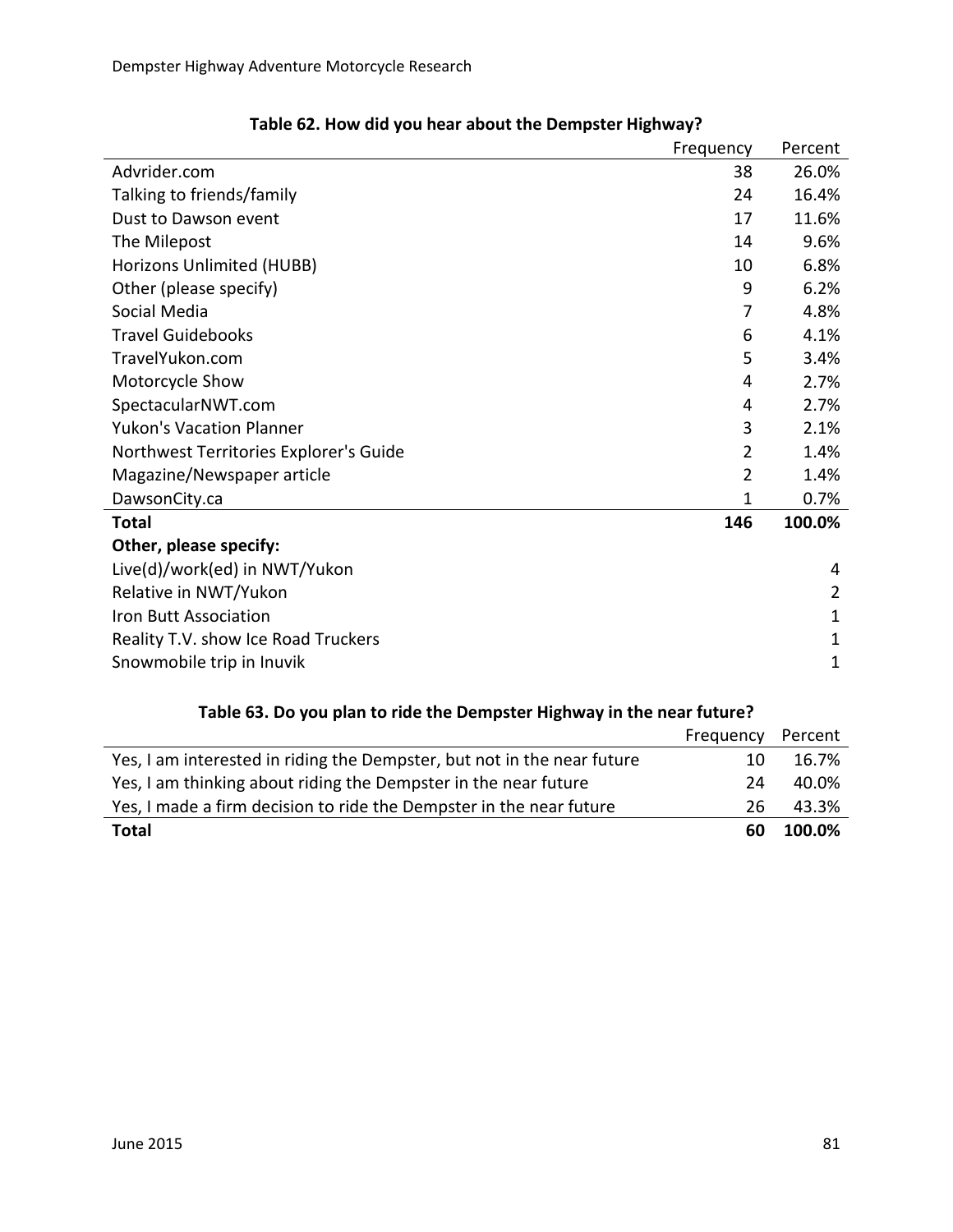|                                                   | Frequency | Percent |
|---------------------------------------------------|-----------|---------|
| The remoteness and solitude                       | 12        | 20.0%   |
| Crossing the Arctic Circle on a motorcycle        | 10        | 16.7%   |
| It's the ultimate adventure destination in Canada | 9         | 15.0%   |
| Other (please specify)                            | 8         | 13.3%   |
| The challenge                                     | 8         | 13.3%   |
| The scenery                                       | 8         | 13.3%   |
| Reaching the northernmost Canadian city by road   | 5         | 8.3%    |
| <b>Total</b>                                      | 60        | 100.0%  |
|                                                   |           |         |
| Other, please specify:                            |           |         |
| All of the above                                  | 5         |         |
| My two sons have never been to Inuvik             | 1         |         |
| The journey itself                                | 1         |         |
| Did the Haul Road so this is next                 | 1         |         |

## **Table 64. What is the main reason you are interested in riding the Dempster Highway?**

## **Table 65. What are some of the obstacles or challenges that prevent you from riding the Dempster Highway?**

| <b>Trom Haing the Dempster Highway:</b>                    |           |         |
|------------------------------------------------------------|-----------|---------|
|                                                            | Frequency | Percent |
| I don't have enough time                                   | 17        | 39.5%   |
| I don't have enough information to plan my trip            | 8         | 18.6%   |
| I want to do other rides first                             | 7         | 16.3%   |
| Too expensive                                              | 5         | 11.6%   |
| I don't have the right motorcycle to ride it               | 2         | 4.7%    |
| I don't have sufficient skills to ride it safely           | 2         | 4.7%    |
| It is difficult to access/too far away                     | 2         | 4.7%    |
| Total                                                      | 43        | 100.0%  |
| Table 66. When are you going to ride the Dempster Highway? |           |         |
| Frequency                                                  |           | Percent |
| 2014<br>11                                                 |           | 42.3%   |
| 2015<br>12                                                 |           | 46.2%   |
| 2016                                                       | 1         | 3.8%    |
| 2017                                                       | 1         | 3.8%    |
| Not sure yet                                               | 1         | 3.8%    |
| 26<br>Total                                                |           | 100.0%  |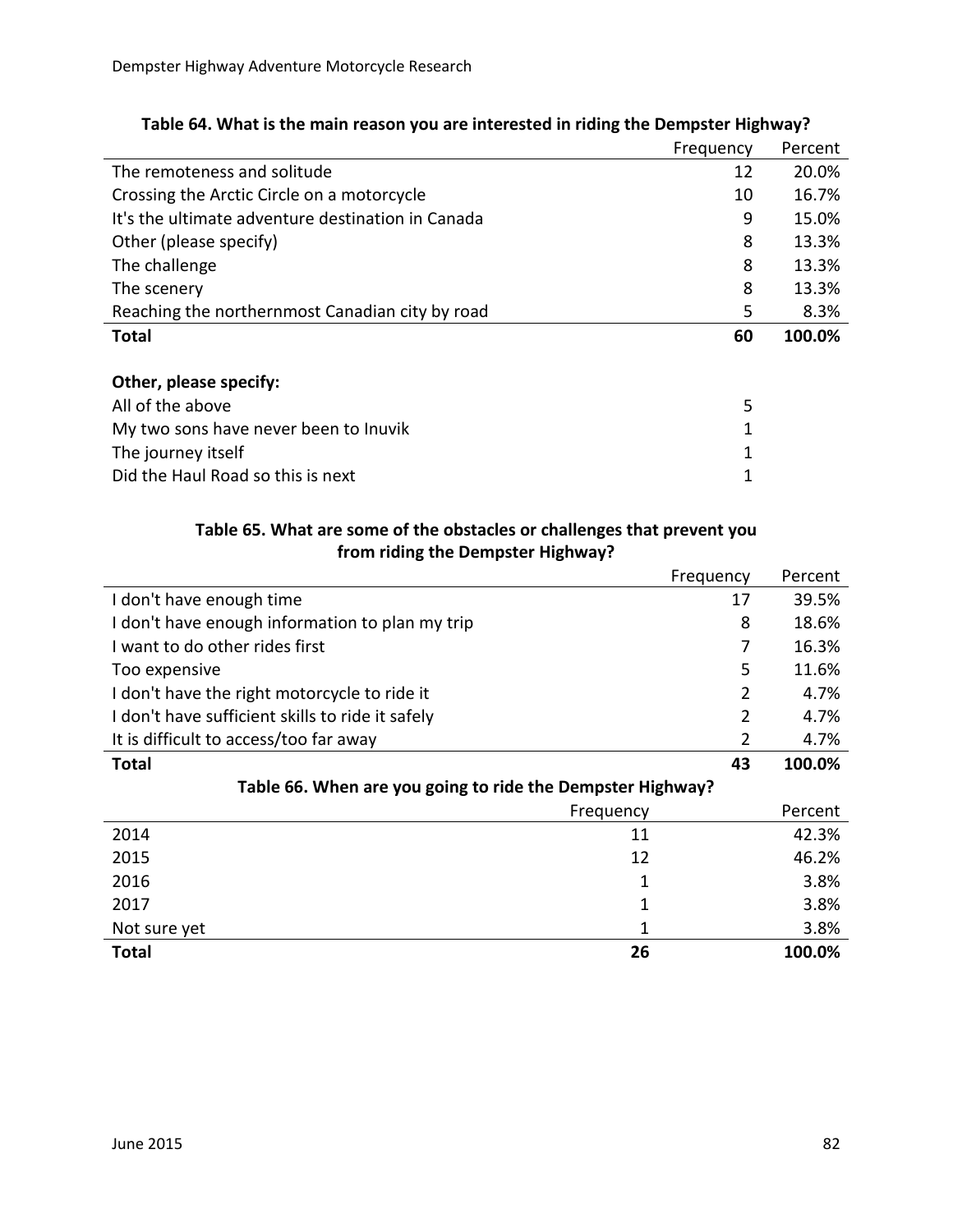|                           | Frequency | Percent |
|---------------------------|-----------|---------|
| Yukon                     | 12        | 32.4%   |
| Alaska                    | 10        | 27.0%   |
| <b>British Columbia</b>   | 4         | 10.8%   |
| <b>NWT</b>                | 5         | 13.5%   |
| Southern USA              | 3         | 8.1%    |
| Newfoundland and Labrador | 1         | 2.7%    |
| Pacific USA               | 1         | 2.7%    |
| Alberta                   | 1         | 2.7%    |
| <b>Total</b>              | 37        | 100.0%  |

## **Table 67. What other destinations were you considering when planning your upcoming motorcycle trip on the Dempster Highway?**

| Table 68. Which of the following sources are you using to plan your trip? |  |
|---------------------------------------------------------------------------|--|
|                                                                           |  |

|                                        | <b>Frequency</b> | Percent |
|----------------------------------------|------------------|---------|
| Advrider.com                           | 21               | 23.3%   |
| Talking to friends/family              | 10               | 11.1%   |
| Horizons Unlimited (HUBB)              | 9                | 10.0%   |
| The Milepost                           | 9                | 10.0%   |
| Social Media                           | 9                | 10.0%   |
| Dempsterhighway.com                    | 7                | 7.8%    |
| TravelYukon.com                        | 7                | 7.8%    |
| Dust to Dawson event                   | 6                | 6.7%    |
| Northwest Territories Explorer's Guide | 3                | 3.3%    |
| SpectacularNWT.com                     | $\overline{2}$   | 2.2%    |
| DawsonCity.ca                          | $\overline{2}$   | 2.2%    |
| None of the above                      | $\overline{2}$   | 2.2%    |
| <b>Travel Guidebooks</b>               | 1                | 1.1%    |
| Destinationinuvik.com                  | 1                | 1.1%    |
| <b>Yukon's Vacation Planner</b>        | 1                | 1.1%    |
| <b>Total</b>                           | 90               | 100.0%  |
| Other, please specify:                 |                  |         |
| Map                                    | 1                |         |
| Previous rides in Alaska and BC        | 1                |         |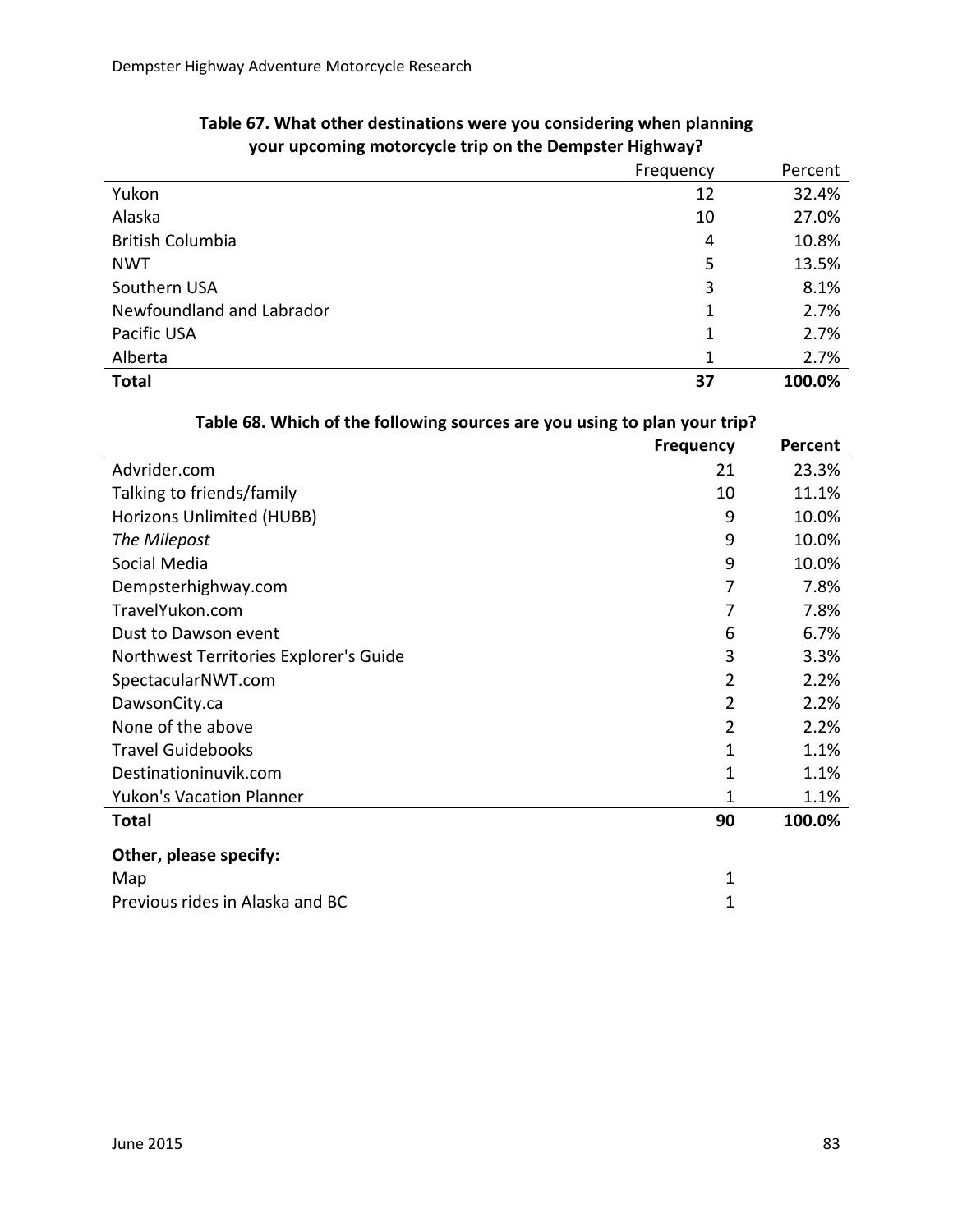|                           | Frequency | Percent |
|---------------------------|-----------|---------|
| <b>Extremely familiar</b> | 13        | 21.7%   |
| Moderately familiar       | 9         | 15.0%   |
| Somewhat familiar         | 14        | 23.3%   |
| Slightly familiar         | 7         | 11.7%   |
| Not at all familiar       | 17        | 28.3%   |
| <b>Total</b>              | 60        | 71.7%   |

## **Table 69. How familiar are you with the Dust to Dawson (D2D) motorcycle event in Dawson City, Yukon?**

| $1800$ . We have accented the DZD event thanks your apcoming trips |           |         |
|--------------------------------------------------------------------|-----------|---------|
|                                                                    | Frequency | Percent |
| Yes                                                                |           | 33.3%   |
| No                                                                 | q         | 42.9%   |
| I am not sure                                                      |           | 23.8%   |
| <b>Total</b>                                                       | 21        | 100.0%  |

#### **Table 70. Will you attend the D2D event during your upcoming trip?**

## **Table 71. Why are you not interested in attending D2D?**

| Time/schedule                                                         | 6 |
|-----------------------------------------------------------------------|---|
| Attending DC musicfest                                                |   |
| Been there, done that.                                                |   |
| Too many people and too many people hung over and riding the next day |   |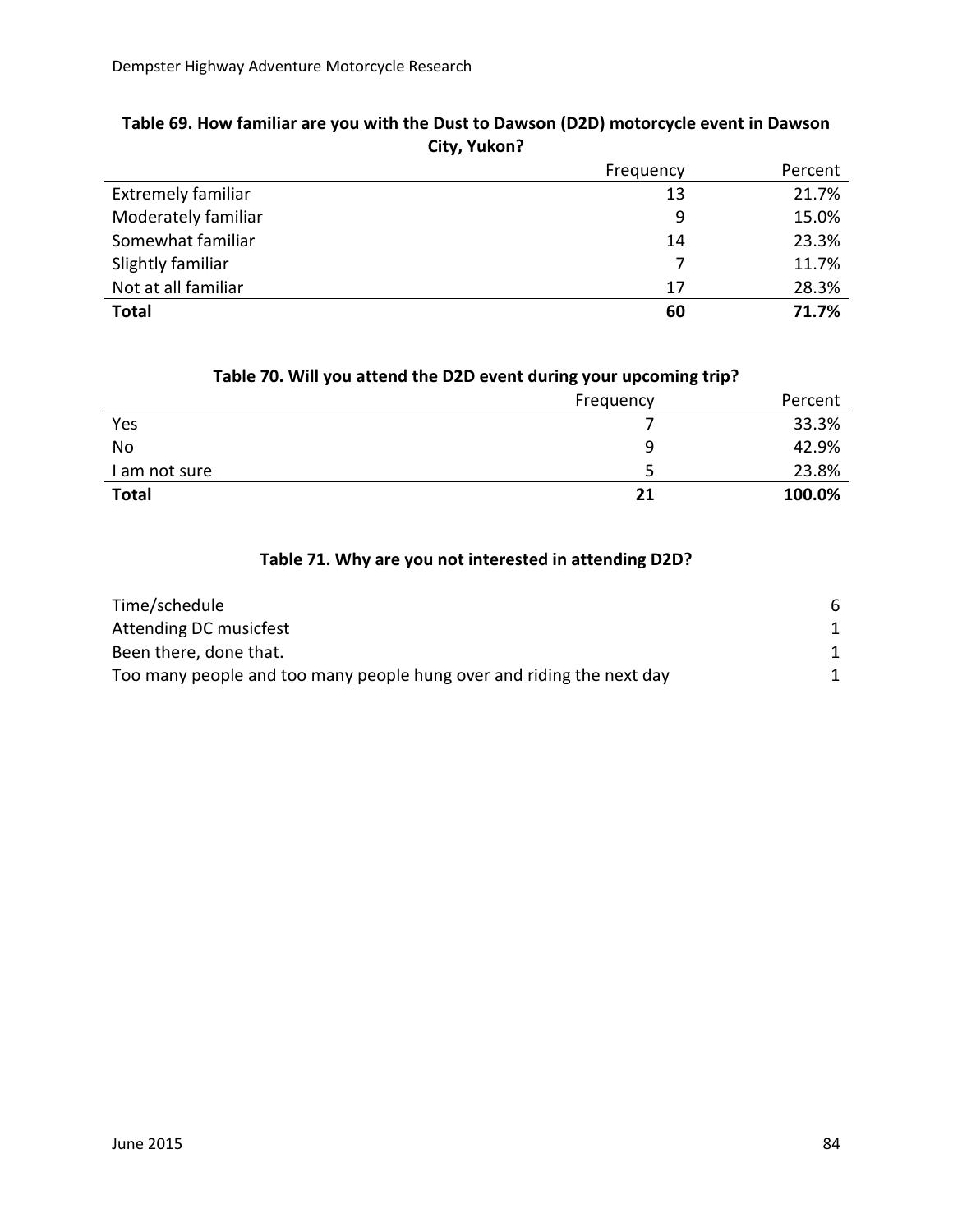|                                                               | Consideration Score (0-4) |
|---------------------------------------------------------------|---------------------------|
| <b>Outstanding scenery</b>                                    | 3.8                       |
| Parks and wilderness areas                                    | 3.1                       |
| Personal challenges                                           | 3.0                       |
| Viewing wildlife                                              | 2.9                       |
| Relaxing break from work                                      | 2.7                       |
| Personal safety                                               | 2.7                       |
| Physical adventure                                            | 2.7                       |
| Meeting other riders                                          | 2.5                       |
| Learning opportunities                                        | 2.5                       |
| Unique or different cultural groups                           | 2.3                       |
| Availability of services (tires, parts, dealer support, etc.) | 2.3                       |
| Having fun, being entertained                                 | 2.1                       |
| Cost to get to destination                                    | 2.1                       |
| Cost of accommodation and meals                               | 2.0                       |
| High standards of cleanliness and hygiene                     | 1.7                       |
| Reliable weather                                              | 1.6                       |
| Warm, sunny climate                                           | 1.2                       |
| Opportunity to purchase arts and crafts                       | 0.8                       |
| Exciting nightlife and entertainment                          | 0.4                       |
| Luxury accommodations                                         | 0.4                       |
| Opportunity to rent motorcycles                               | 0.4                       |
| Experiencing nature with a guide                              | 0.4                       |
| Opportunity to participate in guided motorcycle tours         | 0.3                       |
| Interesting shopping                                          | 0.3                       |

## **Table 72. When choosing a motorcycling destination, how important are the following considerations?**

#### **Table 73. How familiar are you with the Waterfalls Route through the southern Northwest Territories?**

|                           | Frequency | Percent |
|---------------------------|-----------|---------|
| <b>Extremely Familiar</b> | 0         | 0.0%    |
| Moderately familiar       | 2         | 3.4%    |
| Somewhat familiar         | 4         | 6.9%    |
| Slightly familiar         | 5         | 8.6%    |
| Not at all familiar       | 47        | 81.0%   |
| <b>Total</b>              | 58        | 100.0%  |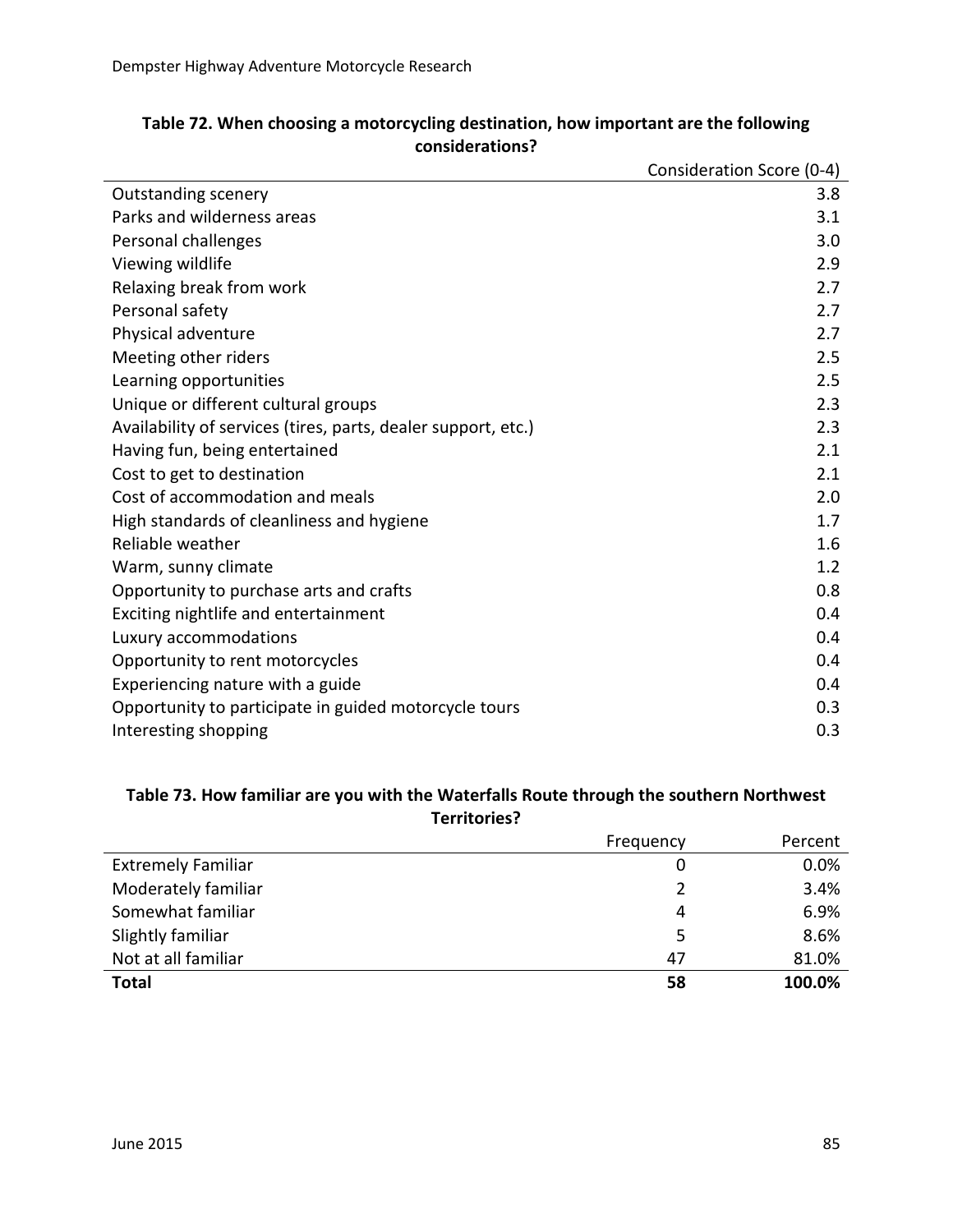| Europe                                  | 23             |
|-----------------------------------------|----------------|
| South America (including Ushuaia rides) | 21             |
| Australia/New Zealand                   | 16             |
| Canada - Dempster/Tuk                   | 15             |
| Canada - East Coast                     | 13             |
| Mexico (Baja)                           | 13             |
| USA - Alaska (incl/ Purdhoe Bay)        | 12             |
| USA - West Coast                        | 10             |
| Africa                                  | 9              |
| Canada - TCAT/Cross Canada              | 9              |
| Canada/USA - The North                  | 9              |
| USA - South                             | 9              |
| Russia/Mongolia/Trans Asia              | 7              |
| <b>RTW</b>                              | 5              |
| <b>Central America</b>                  | 3              |
| India                                   | 3              |
| <b>USA - TAT/Cross USA</b>              | 3              |
| China                                   | $\overline{2}$ |
| USA/Canada                              | $\overline{c}$ |
| Asia                                    | $\overline{2}$ |
| Canada - Northern Quebec/Ontario        | $\mathbf{1}$   |
| Canada - NWT                            | $\mathbf{1}$   |
| Canada - West Coast                     | $\overline{1}$ |
| Canada - Yukon (incl. Canol)            | $\mathbf{1}$   |
| Canada - Central                        | $\mathbf{1}$   |
| Himalaya (Northern India/Tibet/Bhutan)  | $\mathbf{1}$   |
| <b>USA - East Coast</b>                 | $\mathbf{1}$   |
| USA - Midwest                           | $\mathbf{1}$   |
| Cabo San Lucas                          | $\mathbf{1}$   |
| Indonesia                               | $\mathbf{1}$   |
| Laos/Cambodia                           | $\mathbf{1}$   |
| SE Asia                                 | $\mathbf{1}$   |

## **Table 74. What is your dream motorcycling destination?**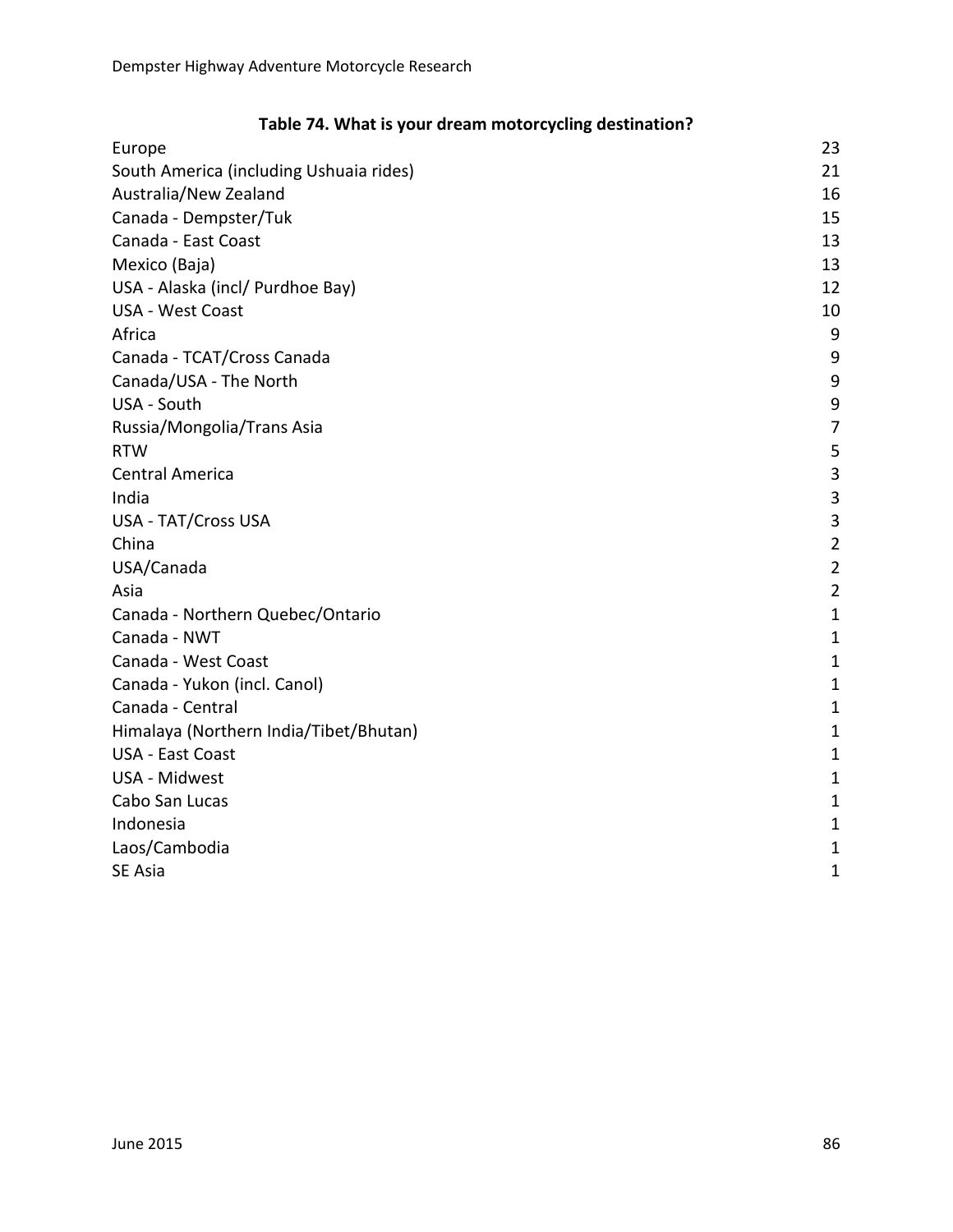| "                      |           |         |
|------------------------|-----------|---------|
|                        | Frequency | Percent |
| None of the above      | 32        | 41.6%   |
| Other (please specify) | 17        | 22.1%   |
| Adventure Bike Rider   | 11        | 14.3%   |
| Cycle World            | 5         | 6.5%    |
| <b>CMG Online</b>      | 5         | 6.5%    |
| Canadian Biker         | 3         | 3.9%    |
| Dirt Bike Magazine     | 3         | 3.9%    |
| Motorcycle Mojo        | 1         | 1.3%    |
| <b>Total</b>           | 77        | 100.0%  |
|                        |           |         |

#### **Table 75. What motorcycle magazines do you subscribe to or read regularly? Check all that apply.**

#### **Other:**

| RoadRunner                                   | 5 |
|----------------------------------------------|---|
| Cycle Canada                                 | 3 |
| <b>MCN</b>                                   | 3 |
| Rider                                        | 3 |
| Iron Butt                                    | 2 |
| <b>Adventure Moto</b>                        | 2 |
| <b>BMW MOA</b>                               | 1 |
| American Motorcycle Association magazine     | 1 |
| <b>Goldwing Wingworld</b>                    | 1 |
| <b>AMA American Motorcyclist Association</b> |   |
|                                              |   |

#### **Table 76. What online motorcycling discussion boards do you visit at least a few times a month?**

|                                   | Frequency | Percent |
|-----------------------------------|-----------|---------|
| Advrider.com                      | 53        | 48.6%   |
| Brand/riding style specific forum | 19        | 17.4%   |
| Horizons Unlimited (HUBB)         | 18        | 16.5%   |
| Other (please specify)            | 12        | 11.0%   |
| Location specific forum           | 4         | 3.7%    |
| None of the above                 | 3         | 2.8%    |
| <b>Total</b>                      | 109       | 100.0%  |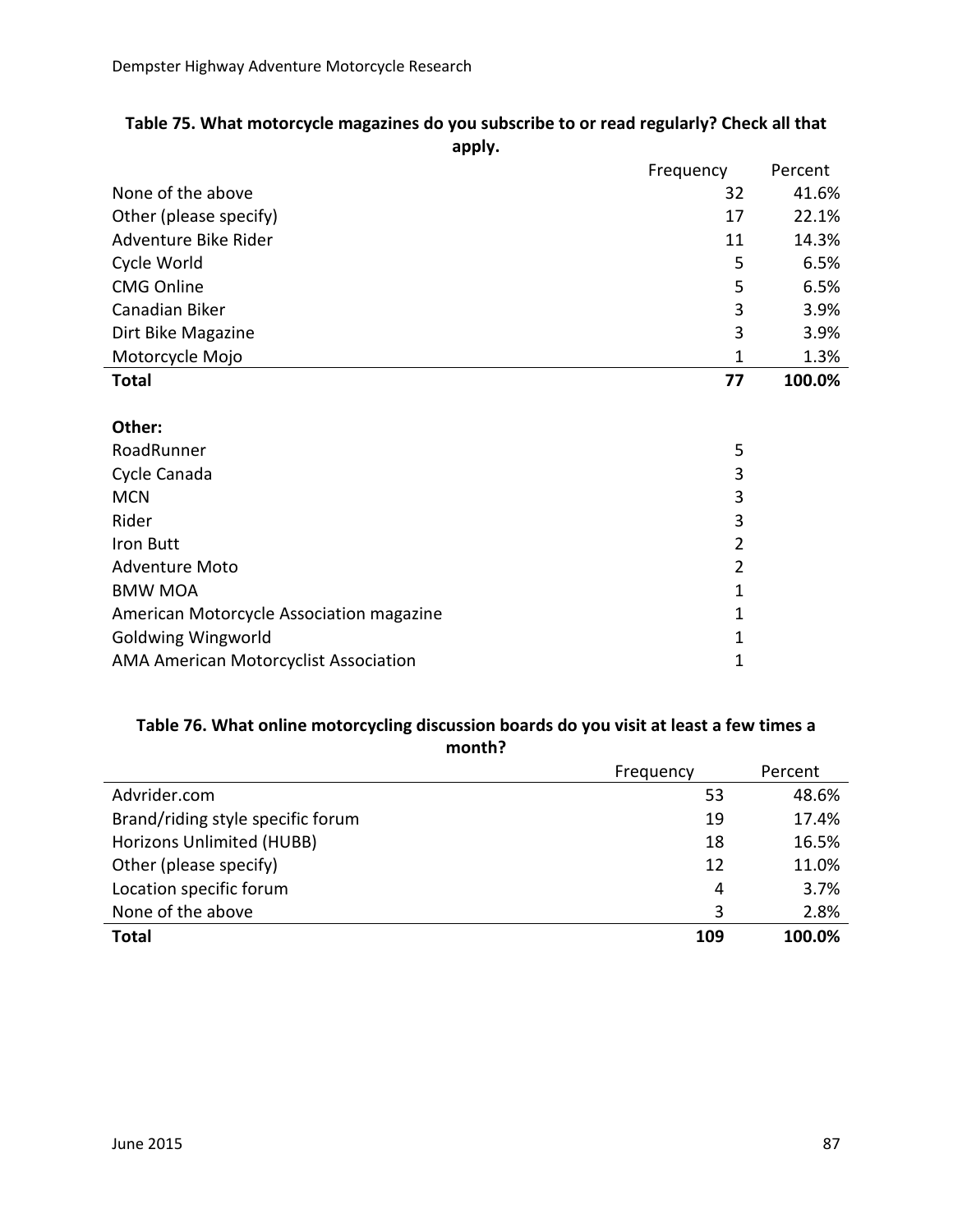|           | Frequency Score (0 to 4) |
|-----------|--------------------------|
| Facebook  | 2.0                      |
| YouTube   | 2.0                      |
| Google+   | 1.5                      |
| Other     | 1.0                      |
| Twitter   | 0.4                      |
| Instagram | 0.2                      |
| Pinterest | 0.2                      |
| Tumblr    | 0.1                      |

## **Table 77. How often do you use each of the social media applications listed below for personal reasons?**

## **Table 78. How important is social media to your personal life?**

|                                   | Frequency | Percent |
|-----------------------------------|-----------|---------|
| Very important                    |           | 1.8%    |
| Somewhat important                | 17        | 29.8%   |
| Neither important nor unimportant | 15        | 26.3%   |
| Somewhat unimportant              | 10        | 17.5%   |
| Very unimportant                  | 15        | 26.3%   |
| <b>Total</b>                      | 57        | 100.0%  |

## **Table 79. Respondent age and sex table**

|           | Male | Female                |
|-----------|------|-----------------------|
| $15 - 24$ | 0    | 0                     |
| 24-34     | 4    | $\mathbf 0$           |
| 35-44     | 10   | $\overline{2}$        |
| 45-54     | 19   | $\mathbf{2}^{\prime}$ |
| 55-64     | 16   | 1                     |
| $65+$     | 5    | 0                     |